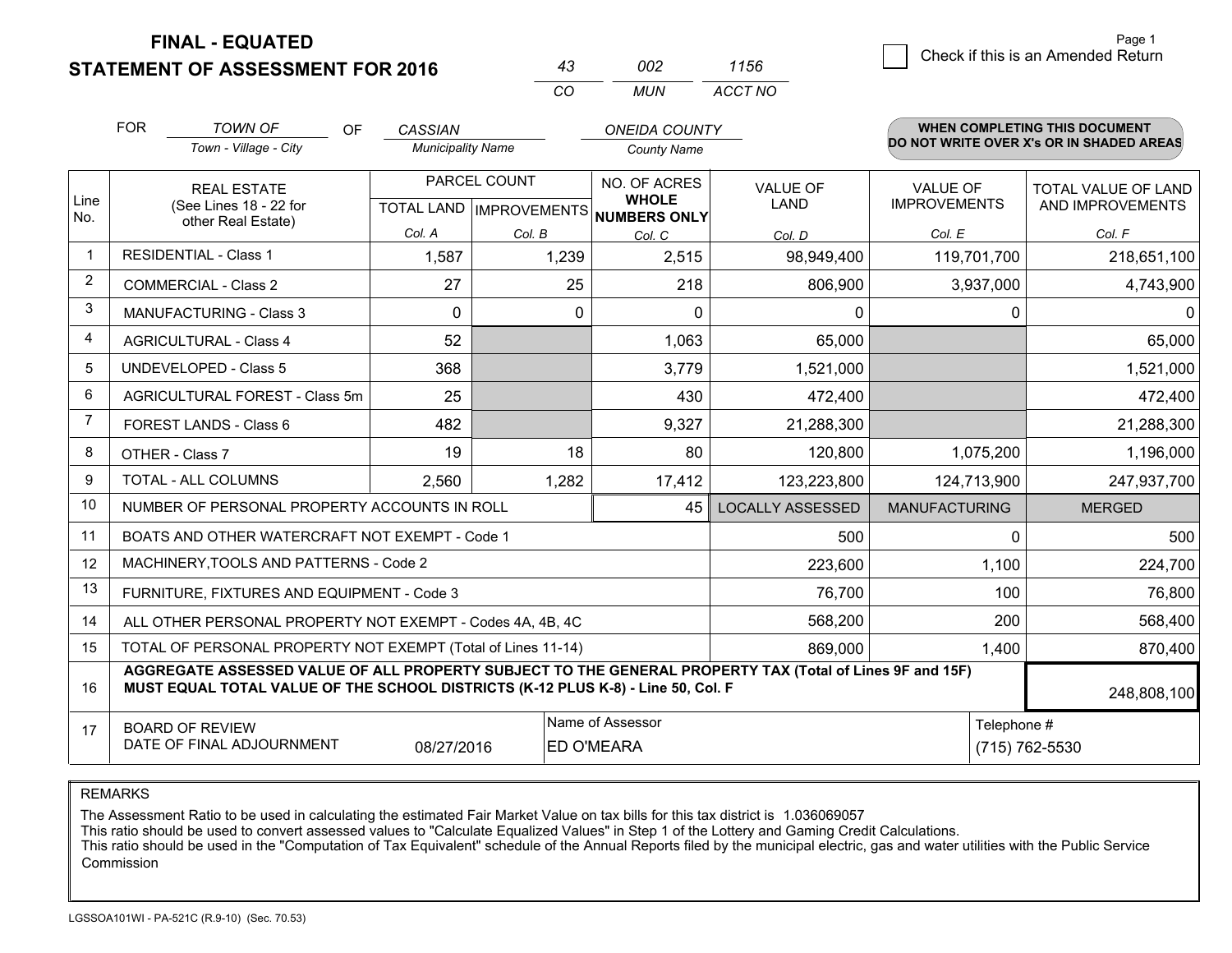*YEAR CO MUN ACCT NO* <sup>2016</sup> <sup>43</sup> <sup>002</sup> <sup>1156</sup>

Do not confuse FOREST LANDS (Line 7) with FOREST CROPS (in this section) - They are **NOT** the same

|    |                                                                                |                                            |              | Private Forest Crop - Reg Class @ 10¢ per acre                   |  | Private Forest Crop - Reg Class @ \$2.52 per acre                                                               |                                                                    |               |                    |  |
|----|--------------------------------------------------------------------------------|--------------------------------------------|--------------|------------------------------------------------------------------|--|-----------------------------------------------------------------------------------------------------------------|--------------------------------------------------------------------|---------------|--------------------|--|
| 18 | (a) PARCELS                                                                    | (b) ACRES                                  |              | (c) ASSESSED VALUE                                               |  | (d) PARCELS                                                                                                     | (e) ACRES                                                          |               | (f) ASSESSED VALUE |  |
|    | 3                                                                              | 116.55                                     |              | 256,400                                                          |  | 10                                                                                                              | 330.56                                                             |               | 516,100            |  |
|    |                                                                                |                                            |              | Private Forest Crop - Special Class @ 20¢ per acre               |  | Entered Before 2005 Managed Forest - Ferrous Mining CLOSED @ \$8.27 per acre                                    |                                                                    |               |                    |  |
| 19 | (a) PARCELS                                                                    | (b) ACRES                                  |              | (c) ASSESSED VALUE                                               |  | (d) PARCELS                                                                                                     | (e) ACRES                                                          |               | (f) ASSESSED VALUE |  |
|    |                                                                                |                                            |              |                                                                  |  |                                                                                                                 |                                                                    |               |                    |  |
|    |                                                                                |                                            |              | Entered Before 2005 Managed Forest - OPEN @ \$.79 per acre       |  |                                                                                                                 | Entered Before 2005 Managed Forest - CLOSED @ \$1.87 per acre      |               |                    |  |
| 20 | (a) PARCELS                                                                    | (b) ACRES                                  |              | (c) ASSESSED VALUE                                               |  | (d) PARCELS                                                                                                     | (e) ACRES                                                          |               | (f) ASSESSED VALUE |  |
|    | 54                                                                             | 1.929.71                                   |              |                                                                  |  | 122                                                                                                             | 4.155.4                                                            |               | 9,182,900          |  |
|    |                                                                                | Entered After 2004 Managed Forest - OPEN @ |              | 3,422,200                                                        |  |                                                                                                                 |                                                                    |               |                    |  |
|    | (a) PARCELS                                                                    | (b) ACRES                                  |              | \$2.14 per acre<br>(c) ASSESSED VALUE                            |  | Entered After 2004 Managed Forest - CLOSED @ \$10.68 per acre<br>(d) PARCELS<br>(f) ASSESSED VALUE<br>(e) ACRES |                                                                    |               |                    |  |
| 21 |                                                                                |                                            |              |                                                                  |  |                                                                                                                 |                                                                    |               |                    |  |
|    |                                                                                |                                            |              |                                                                  |  |                                                                                                                 |                                                                    |               |                    |  |
|    | 121                                                                            | 4.187.79                                   |              | 6,240,800                                                        |  | 124                                                                                                             | 4.059.33                                                           |               | 8,466,700          |  |
| 22 | (a) County Forest Cropland Acres                                               |                                            |              | (b) Federal Acres                                                |  | (d) County (NOT FOREST CROP) Acres<br>(c) State Acres                                                           |                                                                    |               | (e) Other Acres    |  |
|    | 4,278.5                                                                        |                                            |              | 507.76                                                           |  | 31.26<br>2,701.82                                                                                               |                                                                    |               | 164.71             |  |
|    |                                                                                |                                            |              | Assessed Value of Omitted Property From Prior Years (Sec. 70.44) |  |                                                                                                                 | Assessed Value of Sec. 70.43 Corrections of Errors by Assessors    |               |                    |  |
|    |                                                                                | (a) REAL ESTATE                            |              | (b) PERSONAL                                                     |  |                                                                                                                 | (c1) REAL ESTATE                                                   |               | (c2) PERSONAL      |  |
| 23 |                                                                                |                                            |              |                                                                  |  |                                                                                                                 |                                                                    |               |                    |  |
|    | Manufacturing Equated Value of Omitted Property From Prior Years (Sec. 70.995) |                                            |              |                                                                  |  |                                                                                                                 | Mfg. Equated Value of Sec.70.43 Corrections of Errors by Assessors |               |                    |  |
|    | (d) REAL ESTATE                                                                |                                            | (e) PERSONAL |                                                                  |  | (f1) REAL ESTATE                                                                                                |                                                                    | (f2) PERSONAL |                    |  |
|    |                                                                                |                                            |              |                                                                  |  |                                                                                                                 |                                                                    |               |                    |  |

## **SPECIAL DISTRICTS**

| Line<br>No. | Enter 6-digit<br>Special District<br>Code (Col. A) | <b>Account</b><br><b>Number</b><br>(Col. B) | <b>Special District Name</b><br>(Col. C) | <b>Locally Assessed Value</b><br>of Real Estate and<br>Personal Property (Col. D) | Mfg Value of Real Estate<br>and Personal Property<br>(Col. E) | <b>Merged Value of</b><br><b>Real Estate and</b><br>Personal Property (Col. F) |
|-------------|----------------------------------------------------|---------------------------------------------|------------------------------------------|-----------------------------------------------------------------------------------|---------------------------------------------------------------|--------------------------------------------------------------------------------|
| 24          |                                                    |                                             |                                          |                                                                                   |                                                               |                                                                                |
| 25          |                                                    |                                             |                                          |                                                                                   |                                                               |                                                                                |
| 26          |                                                    |                                             |                                          |                                                                                   |                                                               |                                                                                |
| 27          |                                                    |                                             |                                          |                                                                                   |                                                               |                                                                                |
| 28          |                                                    |                                             |                                          |                                                                                   |                                                               |                                                                                |
| 29          |                                                    |                                             |                                          |                                                                                   |                                                               |                                                                                |
| 30          |                                                    |                                             |                                          |                                                                                   |                                                               |                                                                                |
| 31          |                                                    |                                             |                                          |                                                                                   |                                                               |                                                                                |
| 32          |                                                    |                                             |                                          |                                                                                   |                                                               |                                                                                |
| 33          |                                                    |                                             |                                          |                                                                                   |                                                               |                                                                                |
| 34          |                                                    |                                             |                                          |                                                                                   |                                                               |                                                                                |
| 35          |                                                    |                                             |                                          |                                                                                   |                                                               |                                                                                |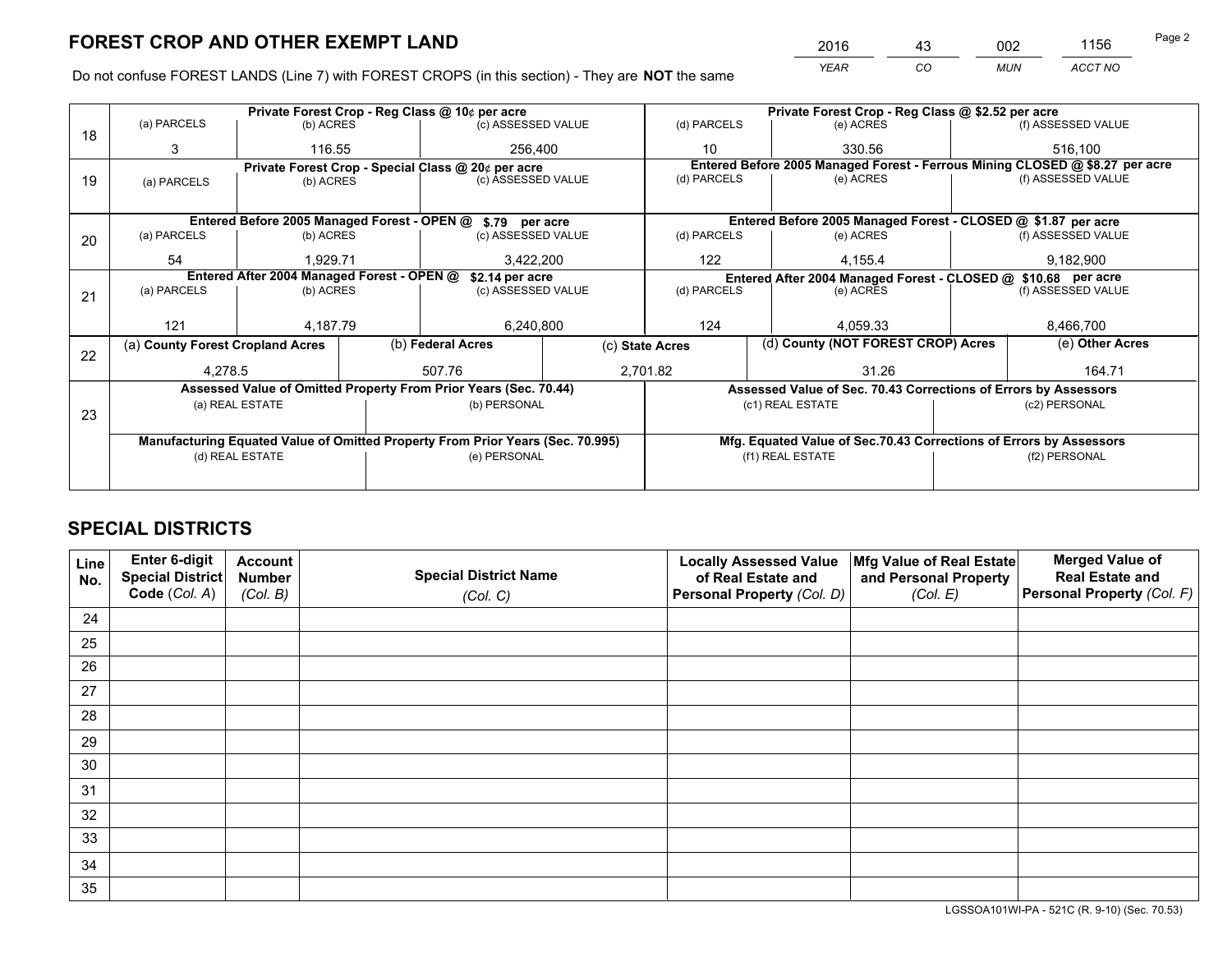|                 |                                                                 |                                             |                                                         | <b>YEAR</b>                                                                       | CO<br><b>MUN</b>                                              | ACCT NO                                                                        |
|-----------------|-----------------------------------------------------------------|---------------------------------------------|---------------------------------------------------------|-----------------------------------------------------------------------------------|---------------------------------------------------------------|--------------------------------------------------------------------------------|
| Line<br>No.     | <b>Enter 6-digit</b><br><b>School District</b><br>Code (Col. A) | <b>Account</b><br><b>Number</b><br>(Col. B) | <b>School District Name</b><br>(Col. C)                 | <b>Locally Assessed Value</b><br>of Real Estate and<br>Personal Property (Col. D) | Mfg Value of Real Estate<br>and Personal Property<br>(Col. E) | <b>Merged Value of</b><br><b>Real Estate and</b><br>Personal Property (Col. F) |
|                 | A. SCHOOL DISTRICTS (K-8 and K-12)                              |                                             |                                                         |                                                                                   |                                                               |                                                                                |
| 36              | 433640                                                          | 0260                                        | SCH D OF MINOCQUA J 1                                   | 11,370,100                                                                        |                                                               | 11,370,100                                                                     |
| 37              | 434781                                                          | 0262                                        | SCH D OF RHINELANDER                                    | 237,436,600                                                                       | 1,400                                                         | 237,438,000                                                                    |
| 38              |                                                                 |                                             |                                                         |                                                                                   |                                                               |                                                                                |
| 39              |                                                                 |                                             |                                                         |                                                                                   |                                                               |                                                                                |
| 40              |                                                                 |                                             |                                                         |                                                                                   |                                                               |                                                                                |
| 41              |                                                                 |                                             |                                                         |                                                                                   |                                                               |                                                                                |
| 42              |                                                                 |                                             |                                                         |                                                                                   |                                                               |                                                                                |
| 43              |                                                                 |                                             |                                                         |                                                                                   |                                                               |                                                                                |
| 44<br>45        |                                                                 |                                             |                                                         |                                                                                   |                                                               |                                                                                |
| $\overline{46}$ |                                                                 |                                             |                                                         |                                                                                   |                                                               |                                                                                |
| 47              |                                                                 |                                             |                                                         |                                                                                   |                                                               |                                                                                |
| 48              |                                                                 |                                             |                                                         |                                                                                   |                                                               |                                                                                |
| 49              |                                                                 |                                             |                                                         |                                                                                   |                                                               |                                                                                |
| 50              |                                                                 |                                             | TOTAL ASSESSED VALUE OF SCHOOL DISTRICTS (K-8 and K-12) | 248,806,700                                                                       | 1,400                                                         | 248,808,100                                                                    |
|                 | <b>B.</b><br><b>UNION HIGH SCHOOL DISTRICTS</b>                 |                                             |                                                         |                                                                                   |                                                               |                                                                                |
| 51              | 433647                                                          | 0261                                        | UHS D OF LAKELAND UNION HIGH                            | 11,370,100                                                                        |                                                               | 11,370,100                                                                     |
| 52              |                                                                 |                                             |                                                         |                                                                                   |                                                               |                                                                                |
| 53              |                                                                 |                                             |                                                         |                                                                                   |                                                               |                                                                                |
| 54              |                                                                 |                                             |                                                         |                                                                                   |                                                               |                                                                                |
| 55              |                                                                 |                                             | TOTAL ASSESSED VALUE OF UNION HIGH SCHOOLS              | 11,370,100                                                                        |                                                               | 11,370,100                                                                     |
|                 | C.<br><b>TECHNICAL COLLEGE DISTRICTS</b>                        |                                             |                                                         |                                                                                   |                                                               |                                                                                |
| 56              | 001600                                                          | 0015                                        | NICOLET TECHNICAL COLLEGE<br><b>RHIN</b>                | 248,806,700                                                                       | 1,400                                                         | 248,808,100                                                                    |
| 57              |                                                                 |                                             |                                                         |                                                                                   |                                                               |                                                                                |
| 58              |                                                                 |                                             | TOTAL ASSESSED VALUE OF TECHNICAL COLLEGES              |                                                                                   |                                                               |                                                                                |
| 59              |                                                                 |                                             |                                                         | 248,806,700                                                                       | 1,400                                                         | 248,808,100                                                                    |

43

002

 *I hereby certify, to the best of my knowledge and belief, this form is complete and correct.*

**SCHOOL DISTRICTS**

| Print name of preparer | Title                    |                | Date (MM / DD / CCYY) |
|------------------------|--------------------------|----------------|-----------------------|
|                        |                          |                |                       |
| Signature of preparer  | Contact Telephone Number | E-mail address |                       |
|                        | $\sim$                   |                |                       |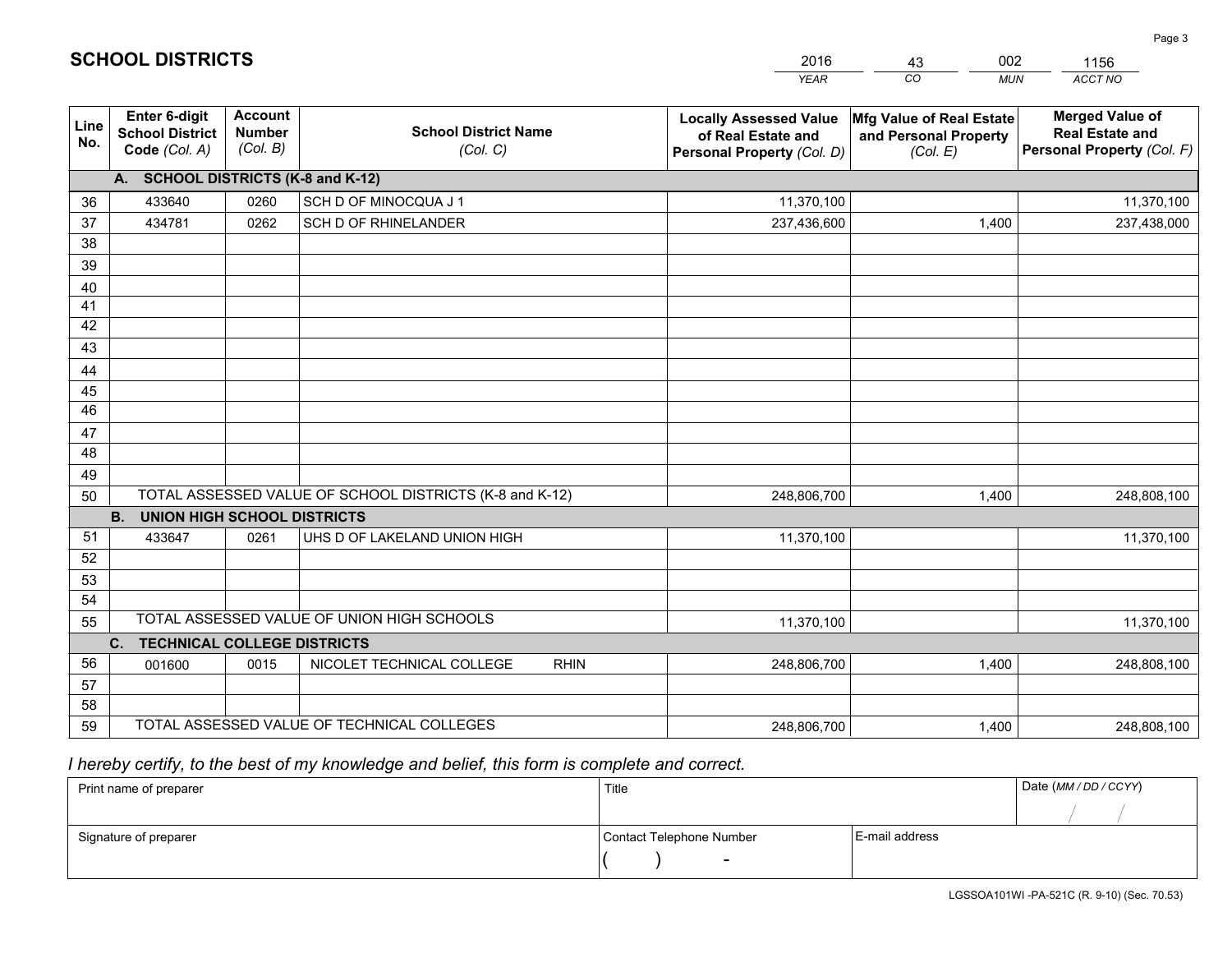#### **HIGHLIGHTS**

- 1. Complete the Statement of Assessment after the Board of Review. Reflect any changes made there.
- 2. Use black ink to complete.

**NOTE: Please supply any correction to the name and address.**

NOTE: Please supply any correction to the name and address.

- 3. Line 16 must equal Line 50, Col D.
- 4. Line 55 must equal the total of K-8 schools listed on lines 36-49. Do not include K-12 schools in this comparision.
- 5. Line 59, Col. D must equal Line 16.
- 6. Special District, School District and Technical College District values must include both real estate and personal property. Examples of Special districts are: town sanitary districts, public inland lake protection and rehabilitation districts, and metropolitan sewerage districts.
- 7. DO NOT INCLUDE Manufacturing property values.DOR will print these values on the final SOA.
- 8. Accuracy of this form is very important. The values reported directly affect the equalized value DOR calculates for school and special districts.

#### **Page 1:**

 If not prefilled, enter the tax year,county and municipal code,municipal type, municipal name and county name on the top of form.

Check the Amended box, if filing an amended / corrected SOA.

 Report the parcel count, acres and assessed value of taxable general property, total parcel count, (real and personal), total acres, and values from final figures set by the Board of Review.

- A. Real Estate land and improvements (buildings, etc.) is reported on lines 1 8, total line 9.
- B. Personal Property is reported on lines 11 14, Column D, total line 15.
- C. To complete this report, use the computer produced summary of the assessment roll that shows these amounts.
- D. Use whole numbers only.
- E. Add each line across and each column down to verify entries.

### **Page 2:**

- A. Report Special Items (not subject to general property tax).
- 1. Private Forest Croplands and Managed Forest Lands are reported on lines 18,19, 20 and 21. Be sure to report assessed values **NOT** taxes.
- 2. You should have copies of the orders of entry, orders of withdrawal, etc., to update your assessment roll.
	- 3. Show hundredths of acres (e.g. 39.75).
- 4. Tax exempt lands are reported on line 22.
- 5. Omitted property and sec. 70.43, Wis. Stats., corrections of errors by assessor are reported on line 23. Report real estate and personal property separately. These should be for **prior years**, not something found on the current assessment roll after the board of review.
- B. Special District (Lines 24-35) Include the value of both real and personal property.
- The Department of Revenue (DOR) preprints much of the information regarding names and codes for schools, special districts,etc. If a district is not listed, enter the name and value only, DOR will enter the proper code.

## **Page 3 School Districts:**

Include the value of both real and personal property.

Report School District (regular, elementary, union high school, and technical college).

- 1. Regular (K-12) and Elementary (K-8) school values are reported on lines 36-49, total on line 50.
- 2. Union High School (UHS) (use only if elementary schools are listed on lines 36-49) are reported on lines 51-54. UHS total value (line 55) must equal to the total **elementary school** values reported on lines 36-49. Do notinclude K-12 schools in this comparison.
- 3. Technical College values are reported on lines 56-58, total on line 59.
- 4. Use the computer summary that shows these amounts to complete this report.

#### **This form is due the second Monday in June. File this report only after your Board of Review is complete.**

 *If you have questions: Return forms to:*

Fax number: (608) 264-6887 PO Box 8971

 Email: lgs@revenue.wi.gov Wisconsin Department of Revenue Call: (608) 261-5341 Local Government Services Section 6-97Madison WI 53708-8971

NICOLE AUGUSTINE TOWN OF CASSIAN 4623 PARTRIDGE LANE HARSHAW, WI 54529

**VICOLE AUGUSTINE<br>TOWN OF CASSIAN** 

4623 PARTRIDGE LANE HARSHAW, WI 54529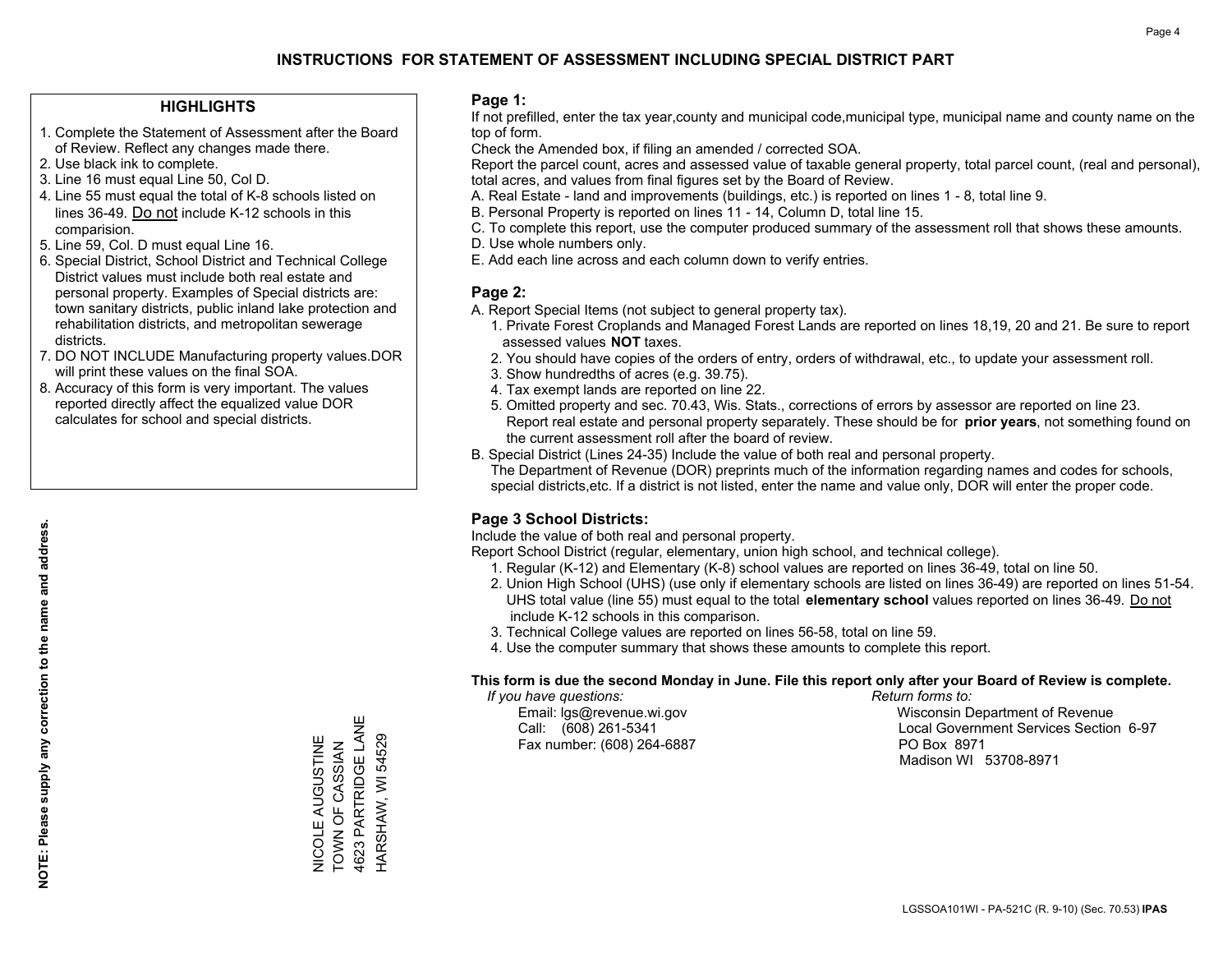**FINAL - EQUATED**

**STATEMENT OF ASSESSMENT FOR 2016** 

| 43 | በበ4   | 1157    |
|----|-------|---------|
| cо | MI IN | ACCT NO |

|                | <b>FOR</b>                                                                                                                                                                                   | <b>TOWN OF</b><br><b>OF</b>                               |                          |              |                                      | <b>CRESCENT</b><br><b>ONEIDA COUNTY</b> |                      | WHEN COMPLETING THIS DOCUMENT<br>DO NOT WRITE OVER X's OR IN SHADED AREAS |  |
|----------------|----------------------------------------------------------------------------------------------------------------------------------------------------------------------------------------------|-----------------------------------------------------------|--------------------------|--------------|--------------------------------------|-----------------------------------------|----------------------|---------------------------------------------------------------------------|--|
|                |                                                                                                                                                                                              | Town - Village - City                                     | <b>Municipality Name</b> |              | <b>County Name</b>                   |                                         |                      |                                                                           |  |
| Line           |                                                                                                                                                                                              | <b>REAL ESTATE</b>                                        |                          | PARCEL COUNT | NO. OF ACRES<br><b>WHOLE</b>         | <b>VALUE OF</b>                         | <b>VALUE OF</b>      | TOTAL VALUE OF LAND                                                       |  |
| No.            |                                                                                                                                                                                              | (See Lines 18 - 22 for<br>other Real Estate)              |                          |              | TOTAL LAND IMPROVEMENTS NUMBERS ONLY | <b>LAND</b>                             | <b>IMPROVEMENTS</b>  | AND IMPROVEMENTS                                                          |  |
|                |                                                                                                                                                                                              |                                                           | Col. A                   | Col. B       | Col. C                               | Col. D                                  | Col. E               | Col. F                                                                    |  |
| $\mathbf{1}$   |                                                                                                                                                                                              | <b>RESIDENTIAL - Class 1</b>                              | 1,502                    | 1,196        | 2,468                                | 95,271,400                              | 131,325,000          | 226,596,400                                                               |  |
| $\overline{2}$ |                                                                                                                                                                                              | <b>COMMERCIAL - Class 2</b>                               | 61                       | 50           | 226                                  | 2,545,400                               | 9,454,500            | 11,999,900                                                                |  |
| 3              |                                                                                                                                                                                              | <b>MANUFACTURING - Class 3</b>                            | $\Omega$                 | 0            | 0                                    | 0                                       | 0                    | $\mathbf{0}$                                                              |  |
| $\overline{4}$ |                                                                                                                                                                                              | <b>AGRICULTURAL - Class 4</b>                             | 91                       |              | 1,634                                | 226,200                                 |                      | 226,200                                                                   |  |
| 5              |                                                                                                                                                                                              | <b>UNDEVELOPED - Class 5</b>                              | 366                      |              | 2,998                                | 944,100                                 |                      | 944,100                                                                   |  |
| 6              |                                                                                                                                                                                              | AGRICULTURAL FOREST - Class 5m                            | 58                       |              | 630                                  | 644,400                                 |                      | 644,400                                                                   |  |
| $\overline{7}$ |                                                                                                                                                                                              | FOREST LANDS - Class 6                                    | 341                      |              | 4,600                                | 9,929,700                               |                      | 9,929,700                                                                 |  |
| 8              |                                                                                                                                                                                              | OTHER - Class 7                                           | 14                       | 14           | 39                                   | 287,200                                 | 1,218,100            | 1,505,300                                                                 |  |
| 9              |                                                                                                                                                                                              | TOTAL - ALL COLUMNS                                       | 2,433                    | 1,260        | 12,595                               | 109,848,400                             | 141,997,600          | 251,846,000                                                               |  |
| 10             |                                                                                                                                                                                              | NUMBER OF PERSONAL PROPERTY ACCOUNTS IN ROLL              |                          |              | 59                                   | <b>LOCALLY ASSESSED</b>                 | <b>MANUFACTURING</b> | <b>MERGED</b>                                                             |  |
| 11             |                                                                                                                                                                                              | BOATS AND OTHER WATERCRAFT NOT EXEMPT - Code 1            |                          |              |                                      | 0                                       | 0                    | $\mathbf{0}$                                                              |  |
| 12             |                                                                                                                                                                                              | MACHINERY, TOOLS AND PATTERNS - Code 2                    |                          |              |                                      | 403,600                                 | 12,600               | 416,200                                                                   |  |
| 13             |                                                                                                                                                                                              | FURNITURE, FIXTURES AND EQUIPMENT - Code 3                |                          |              |                                      | 320,700                                 | $\Omega$             | 320,700                                                                   |  |
| 14             |                                                                                                                                                                                              | ALL OTHER PERSONAL PROPERTY NOT EXEMPT - Codes 4A, 4B, 4C |                          |              |                                      | 254,600                                 | 500                  | 255,100                                                                   |  |
| 15             | TOTAL OF PERSONAL PROPERTY NOT EXEMPT (Total of Lines 11-14)<br>978,900                                                                                                                      |                                                           |                          |              |                                      |                                         | 13,100               | 992,000                                                                   |  |
| 16             | AGGREGATE ASSESSED VALUE OF ALL PROPERTY SUBJECT TO THE GENERAL PROPERTY TAX (Total of Lines 9F and 15F)<br>MUST EQUAL TOTAL VALUE OF THE SCHOOL DISTRICTS (K-12 PLUS K-8) - Line 50, Col. F |                                                           |                          |              |                                      |                                         | 252,838,000          |                                                                           |  |
| 17             | Name of Assessor<br><b>BOARD OF REVIEW</b><br>DATE OF FINAL ADJOURNMENT<br>05/16/2016<br><b>MIKE SCHNAUTZ</b>                                                                                |                                                           |                          |              |                                      |                                         | Telephone #          | (715) 266-2409                                                            |  |
|                |                                                                                                                                                                                              |                                                           |                          |              |                                      |                                         |                      |                                                                           |  |

REMARKS

The Assessment Ratio to be used in calculating the estimated Fair Market Value on tax bills for this tax district is 1.044493607

This ratio should be used to convert assessed values to "Calculate Equalized Values" in Step 1 of the Lottery and Gaming Credit Calculations.<br>This ratio should be used in the "Computation of Tax Equivalent" schedule of the Commission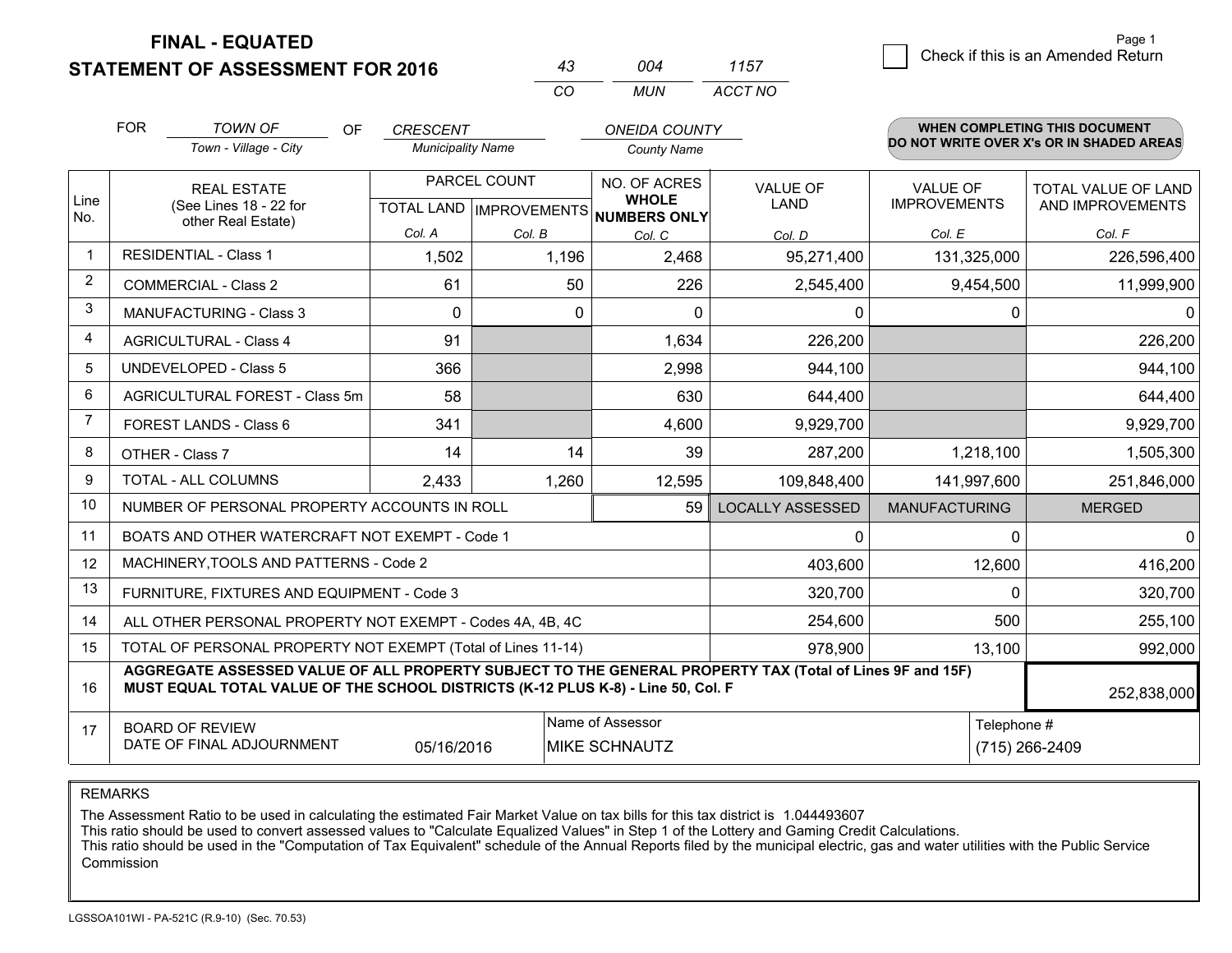*YEAR CO MUN ACCT NO* 2016 <u>43</u> 004 1157

Do not confuse FOREST LANDS (Line 7) with FOREST CROPS (in this section) - They are **NOT** the same

|    |                                                                                |                   |  | Private Forest Crop - Reg Class @ 10¢ per acre                   |                | Private Forest Crop - Reg Class @ \$2.52 per acre                            |                                                                    |                 |                    |  |
|----|--------------------------------------------------------------------------------|-------------------|--|------------------------------------------------------------------|----------------|------------------------------------------------------------------------------|--------------------------------------------------------------------|-----------------|--------------------|--|
| 18 | (a) PARCELS                                                                    | (b) ACRES         |  | (c) ASSESSED VALUE                                               |                | (d) PARCELS                                                                  | (e) ACRES                                                          |                 | (f) ASSESSED VALUE |  |
|    |                                                                                |                   |  |                                                                  |                | 5                                                                            | 197.3                                                              |                 | 311.500            |  |
|    |                                                                                |                   |  | Private Forest Crop - Special Class @ 20¢ per acre               |                | Entered Before 2005 Managed Forest - Ferrous Mining CLOSED @ \$8.27 per acre |                                                                    |                 |                    |  |
| 19 | (a) PARCELS                                                                    | (b) ACRES         |  | (c) ASSESSED VALUE                                               |                | (d) PARCELS                                                                  | (e) ACRES                                                          |                 | (f) ASSESSED VALUE |  |
|    |                                                                                |                   |  |                                                                  |                |                                                                              |                                                                    |                 |                    |  |
|    |                                                                                |                   |  | Entered Before 2005 Managed Forest - OPEN @ \$.79 per acre       |                |                                                                              | Entered Before 2005 Managed Forest - CLOSED @ \$1.87 per acre      |                 |                    |  |
| 20 | (a) PARCELS                                                                    | (b) ACRES         |  | (c) ASSESSED VALUE                                               |                | (d) PARCELS                                                                  | (e) ACRES                                                          |                 | (f) ASSESSED VALUE |  |
|    | 14                                                                             | 555.98<br>647.900 |  |                                                                  | 51<br>1.696.38 |                                                                              |                                                                    | 4,298,800       |                    |  |
|    | Entered After 2004 Managed Forest - OPEN @<br>\$2.14 per acre                  |                   |  |                                                                  |                | Entered After 2004 Managed Forest - CLOSED @ \$10.68 per acre                |                                                                    |                 |                    |  |
| 21 | (a) PARCELS                                                                    | (b) ACRES         |  | (c) ASSESSED VALUE                                               |                | (d) PARCELS                                                                  | (e) ACRES                                                          |                 |                    |  |
|    |                                                                                |                   |  |                                                                  |                |                                                                              |                                                                    |                 |                    |  |
|    | 6                                                                              | 197.59            |  | 369,400                                                          |                | 37                                                                           | 1,100.12                                                           |                 |                    |  |
| 22 | (a) County Forest Cropland Acres                                               |                   |  | (b) Federal Acres                                                |                | (d) County (NOT FOREST CROP) Acres<br>(c) State Acres                        |                                                                    | (e) Other Acres |                    |  |
|    | 22.7                                                                           |                   |  | 316.24                                                           |                | 149.63                                                                       | 265.71                                                             |                 | 459.39             |  |
|    |                                                                                |                   |  | Assessed Value of Omitted Property From Prior Years (Sec. 70.44) |                |                                                                              | Assessed Value of Sec. 70.43 Corrections of Errors by Assessors    |                 |                    |  |
|    |                                                                                | (a) REAL ESTATE   |  | (b) PERSONAL                                                     |                |                                                                              | (c1) REAL ESTATE                                                   |                 | (c2) PERSONAL      |  |
| 23 |                                                                                |                   |  |                                                                  |                |                                                                              |                                                                    |                 |                    |  |
|    | Manufacturing Equated Value of Omitted Property From Prior Years (Sec. 70.995) |                   |  |                                                                  |                |                                                                              | Mfg. Equated Value of Sec.70.43 Corrections of Errors by Assessors |                 |                    |  |
|    |                                                                                | (d) REAL ESTATE   |  | (e) PERSONAL                                                     |                | (f1) REAL ESTATE                                                             |                                                                    |                 | (f2) PERSONAL      |  |
|    |                                                                                |                   |  |                                                                  |                |                                                                              |                                                                    |                 |                    |  |

## **SPECIAL DISTRICTS**

| Line<br>No. | Enter 6-digit<br><b>Special District</b> | <b>Account</b><br><b>Number</b> | <b>Special District Name</b> | <b>Locally Assessed Value</b><br>of Real Estate and | Mfg Value of Real Estate<br>and Personal Property | <b>Merged Value of</b><br><b>Real Estate and</b> |
|-------------|------------------------------------------|---------------------------------|------------------------------|-----------------------------------------------------|---------------------------------------------------|--------------------------------------------------|
|             | Code (Col. A)                            | (Col. B)                        | (Col. C)                     | Personal Property (Col. D)                          | (Col. E)                                          | Personal Property (Col. F)                       |
| 24          |                                          |                                 |                              |                                                     |                                                   |                                                  |
| 25          |                                          |                                 |                              |                                                     |                                                   |                                                  |
| 26          |                                          |                                 |                              |                                                     |                                                   |                                                  |
| 27          |                                          |                                 |                              |                                                     |                                                   |                                                  |
| 28          |                                          |                                 |                              |                                                     |                                                   |                                                  |
| 29          |                                          |                                 |                              |                                                     |                                                   |                                                  |
| 30          |                                          |                                 |                              |                                                     |                                                   |                                                  |
| 31          |                                          |                                 |                              |                                                     |                                                   |                                                  |
| 32          |                                          |                                 |                              |                                                     |                                                   |                                                  |
| 33          |                                          |                                 |                              |                                                     |                                                   |                                                  |
| 34          |                                          |                                 |                              |                                                     |                                                   |                                                  |
| 35          |                                          |                                 |                              |                                                     |                                                   |                                                  |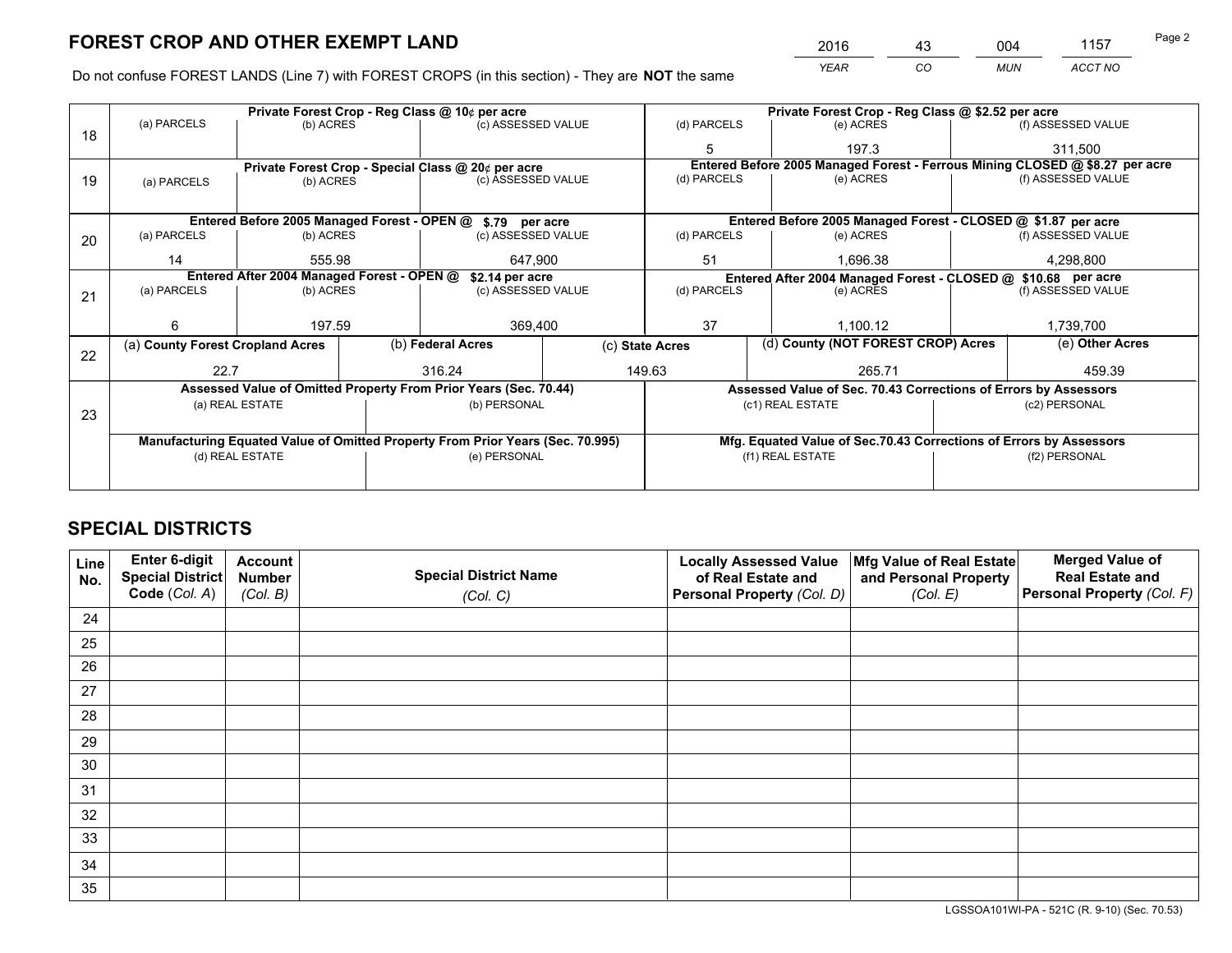|             |                                                                 |                                             |                                                         | <b>YEAR</b>                                                                       | CO<br><b>MUN</b>                                              | ACCT NO                                                                        |
|-------------|-----------------------------------------------------------------|---------------------------------------------|---------------------------------------------------------|-----------------------------------------------------------------------------------|---------------------------------------------------------------|--------------------------------------------------------------------------------|
| Line<br>No. | <b>Enter 6-digit</b><br><b>School District</b><br>Code (Col. A) | <b>Account</b><br><b>Number</b><br>(Col. B) | <b>School District Name</b><br>(Col. C)                 | <b>Locally Assessed Value</b><br>of Real Estate and<br>Personal Property (Col. D) | Mfg Value of Real Estate<br>and Personal Property<br>(Col. E) | <b>Merged Value of</b><br><b>Real Estate and</b><br>Personal Property (Col. F) |
|             | A. SCHOOL DISTRICTS (K-8 and K-12)                              |                                             |                                                         |                                                                                   |                                                               |                                                                                |
| 36          | 434781                                                          | 0262                                        | SCH D OF RHINELANDER                                    | 252,824,900                                                                       | 13,100                                                        | 252,838,000                                                                    |
| 37          |                                                                 |                                             |                                                         |                                                                                   |                                                               |                                                                                |
| 38          |                                                                 |                                             |                                                         |                                                                                   |                                                               |                                                                                |
| 39          |                                                                 |                                             |                                                         |                                                                                   |                                                               |                                                                                |
| 40          |                                                                 |                                             |                                                         |                                                                                   |                                                               |                                                                                |
| 41<br>42    |                                                                 |                                             |                                                         |                                                                                   |                                                               |                                                                                |
| 43          |                                                                 |                                             |                                                         |                                                                                   |                                                               |                                                                                |
|             |                                                                 |                                             |                                                         |                                                                                   |                                                               |                                                                                |
| 44<br>45    |                                                                 |                                             |                                                         |                                                                                   |                                                               |                                                                                |
| 46          |                                                                 |                                             |                                                         |                                                                                   |                                                               |                                                                                |
| 47          |                                                                 |                                             |                                                         |                                                                                   |                                                               |                                                                                |
| 48          |                                                                 |                                             |                                                         |                                                                                   |                                                               |                                                                                |
| 49          |                                                                 |                                             |                                                         |                                                                                   |                                                               |                                                                                |
| 50          |                                                                 |                                             | TOTAL ASSESSED VALUE OF SCHOOL DISTRICTS (K-8 and K-12) | 252,824,900                                                                       | 13,100                                                        | 252,838,000                                                                    |
|             | <b>B. UNION HIGH SCHOOL DISTRICTS</b>                           |                                             |                                                         |                                                                                   |                                                               |                                                                                |
| 51          |                                                                 |                                             |                                                         |                                                                                   |                                                               |                                                                                |
| 52          |                                                                 |                                             |                                                         |                                                                                   |                                                               |                                                                                |
| 53          |                                                                 |                                             |                                                         |                                                                                   |                                                               |                                                                                |
| 54          |                                                                 |                                             |                                                         |                                                                                   |                                                               |                                                                                |
| 55          |                                                                 |                                             | TOTAL ASSESSED VALUE OF UNION HIGH SCHOOLS              |                                                                                   |                                                               |                                                                                |
|             | C.<br><b>TECHNICAL COLLEGE DISTRICTS</b>                        |                                             |                                                         |                                                                                   |                                                               |                                                                                |
| 56          | 001600                                                          | 0015                                        | NICOLET TECHNICAL COLLEGE<br><b>RHIN</b>                | 252,824,900                                                                       | 13,100                                                        | 252,838,000                                                                    |
| 57<br>58    |                                                                 |                                             |                                                         |                                                                                   |                                                               |                                                                                |
| 59          |                                                                 |                                             | TOTAL ASSESSED VALUE OF TECHNICAL COLLEGES              | 252,824,900                                                                       | 13,100                                                        | 252,838,000                                                                    |
|             |                                                                 |                                             |                                                         |                                                                                   |                                                               |                                                                                |

43

004

 *I hereby certify, to the best of my knowledge and belief, this form is complete and correct.*

**SCHOOL DISTRICTS**

| Print name of preparer | Title                    |                | Date (MM / DD / CCYY) |
|------------------------|--------------------------|----------------|-----------------------|
|                        |                          |                |                       |
| Signature of preparer  | Contact Telephone Number | E-mail address |                       |
|                        |                          |                |                       |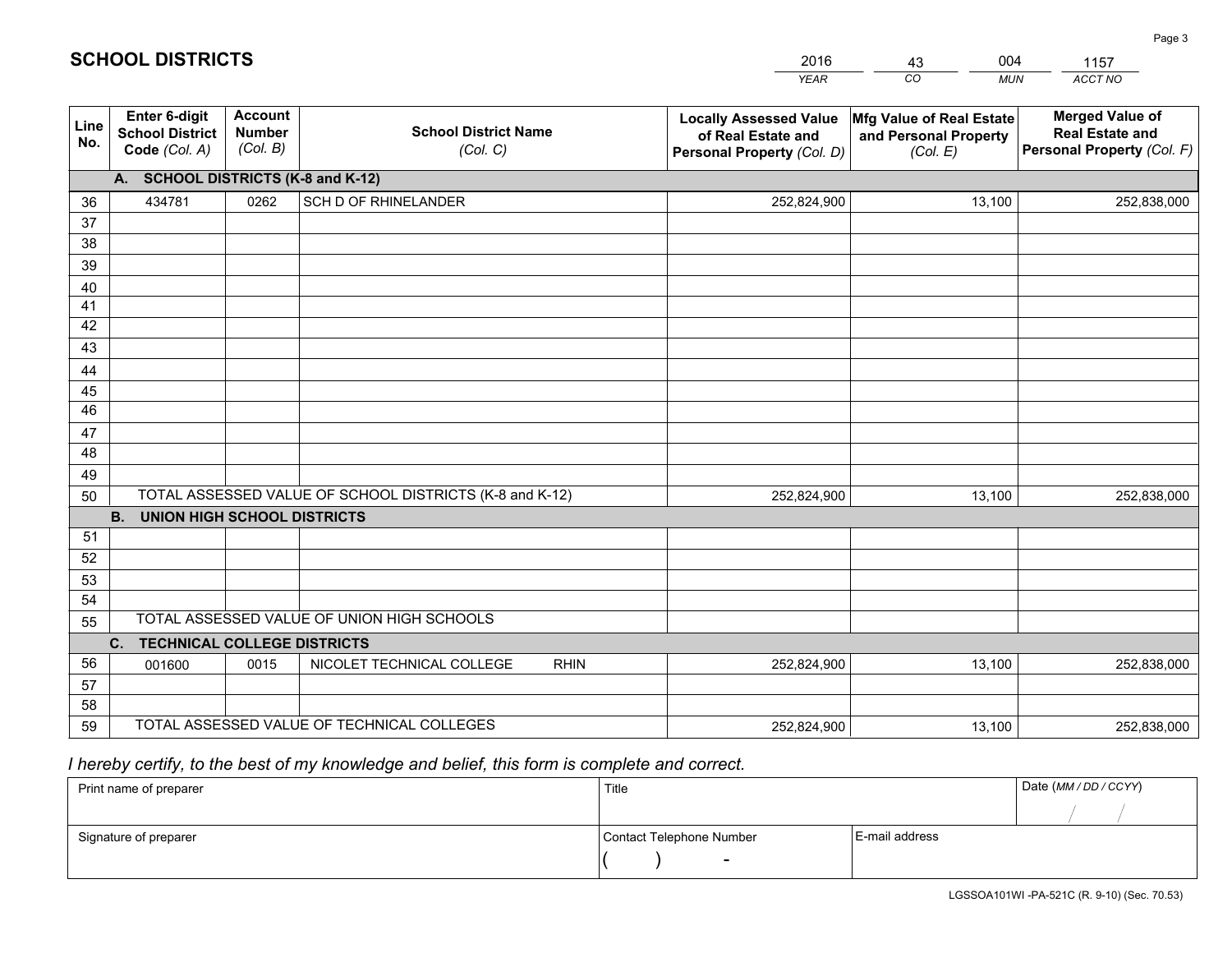#### **HIGHLIGHTS**

- 1. Complete the Statement of Assessment after the Board of Review. Reflect any changes made there.
- 2. Use black ink to complete.
- 3. Line 16 must equal Line 50, Col D.
- 4. Line 55 must equal the total of K-8 schools listed on lines 36-49. Do not include K-12 schools in this comparision.
- 5. Line 59, Col. D must equal Line 16.
- 6. Special District, School District and Technical College District values must include both real estate and personal property. Examples of Special districts are: town sanitary districts, public inland lake protection and rehabilitation districts, and metropolitan sewerage districts.
- 7. DO NOT INCLUDE Manufacturing property values.DOR will print these values on the final SOA.
- 8. Accuracy of this form is very important. The values reported directly affect the equalized value DOR calculates for school and special districts.

#### **Page 1:**

 If not prefilled, enter the tax year,county and municipal code,municipal type, municipal name and county name on the top of form.

Check the Amended box, if filing an amended / corrected SOA.

 Report the parcel count, acres and assessed value of taxable general property, total parcel count, (real and personal), total acres, and values from final figures set by the Board of Review.

- A. Real Estate land and improvements (buildings, etc.) is reported on lines 1 8, total line 9.
- B. Personal Property is reported on lines 11 14, Column D, total line 15.
- C. To complete this report, use the computer produced summary of the assessment roll that shows these amounts.
- D. Use whole numbers only.
- E. Add each line across and each column down to verify entries.

### **Page 2:**

- A. Report Special Items (not subject to general property tax).
- 1. Private Forest Croplands and Managed Forest Lands are reported on lines 18,19, 20 and 21. Be sure to report assessed values **NOT** taxes.
- 2. You should have copies of the orders of entry, orders of withdrawal, etc., to update your assessment roll.
	- 3. Show hundredths of acres (e.g. 39.75).
- 4. Tax exempt lands are reported on line 22.
- 5. Omitted property and sec. 70.43, Wis. Stats., corrections of errors by assessor are reported on line 23. Report real estate and personal property separately. These should be for **prior years**, not something found on the current assessment roll after the board of review.
- B. Special District (Lines 24-35) Include the value of both real and personal property.
- The Department of Revenue (DOR) preprints much of the information regarding names and codes for schools, special districts,etc. If a district is not listed, enter the name and value only, DOR will enter the proper code.

## **Page 3 School Districts:**

Include the value of both real and personal property.

Report School District (regular, elementary, union high school, and technical college).

- 1. Regular (K-12) and Elementary (K-8) school values are reported on lines 36-49, total on line 50.
- 2. Union High School (UHS) (use only if elementary schools are listed on lines 36-49) are reported on lines 51-54. UHS total value (line 55) must equal to the total **elementary school** values reported on lines 36-49. Do notinclude K-12 schools in this comparison.
- 3. Technical College values are reported on lines 56-58, total on line 59.
- 4. Use the computer summary that shows these amounts to complete this report.

#### **This form is due the second Monday in June. File this report only after your Board of Review is complete.**

 *If you have questions: Return forms to:*

Fax number: (608) 264-6887 PO Box 8971

 Email: lgs@revenue.wi.gov Wisconsin Department of Revenue Call: (608) 261-5341 Local Government Services Section 6-97Madison WI 53708-8971

TRACY HARTMAN<br>TOWN OF CRESCENT<br>6902 FIRE TOWER ROAD RHINELANDER, WI 54501 6902 FIRE TOWER ROAD RHINELANDER, WI 54501 TOWN OF CRESCENT TRACY HARTMAN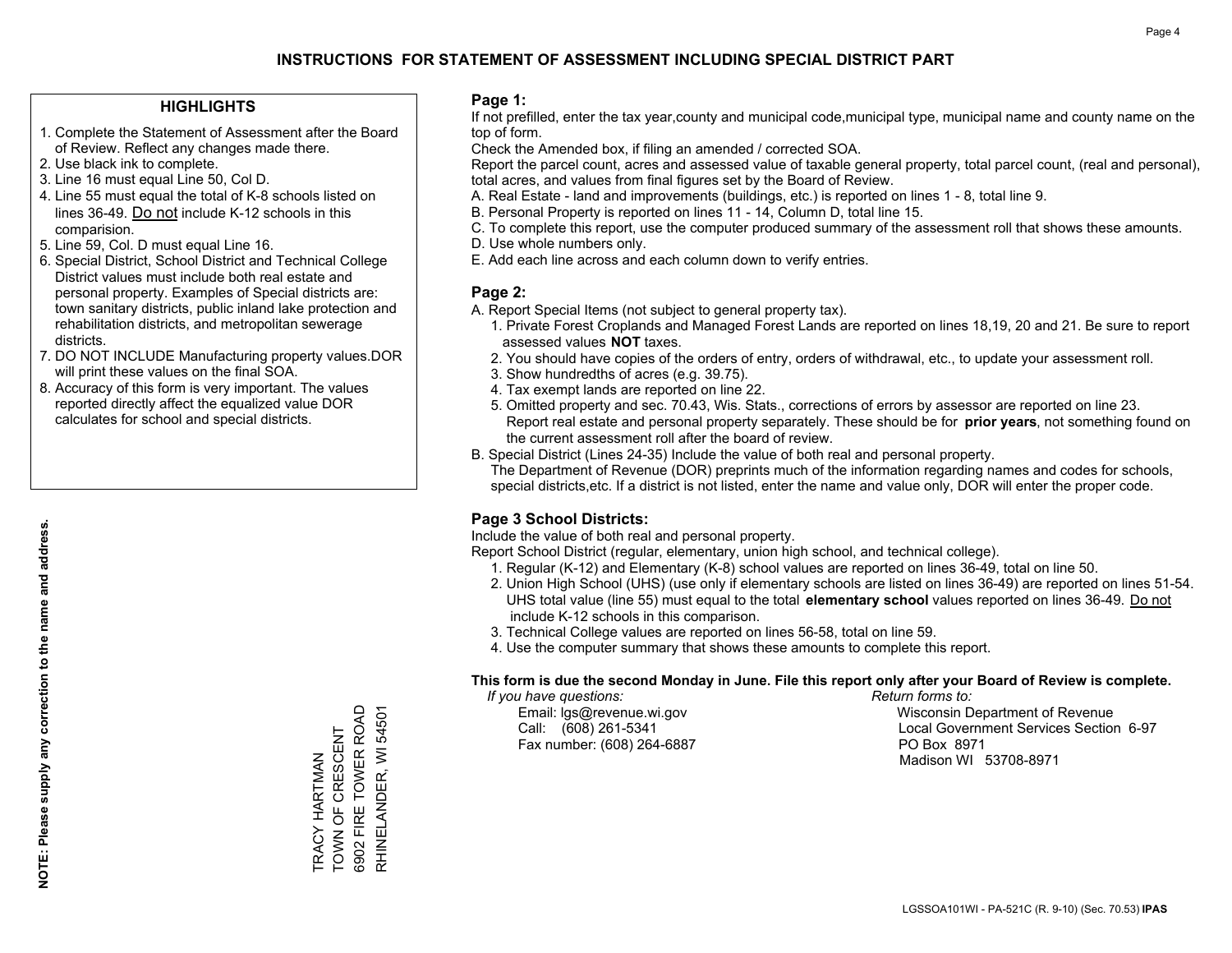**STATEMENT OF ASSESSMENT FOR 2016 FINAL - EQUATED**

|                | <b>FOR</b> | <b>TOWN OF</b><br>OF<br>Town - Village - City                                                                                                                                                | <b>ENTERPRISE</b><br><b>Municipality Name</b> |               | <b>ONEIDA COUNTY</b><br><b>County Name</b> |                         |                      | <b>WHEN COMPLETING THIS DOCUMENT</b><br>DO NOT WRITE OVER X's OR IN SHADED AREAS |  |
|----------------|------------|----------------------------------------------------------------------------------------------------------------------------------------------------------------------------------------------|-----------------------------------------------|---------------|--------------------------------------------|-------------------------|----------------------|----------------------------------------------------------------------------------|--|
| Line           |            | <b>REAL ESTATE</b>                                                                                                                                                                           |                                               | PARCEL COUNT  | NO. OF ACRES<br><b>WHOLE</b>               | <b>VALUE OF</b>         | <b>VALUE OF</b>      | <b>TOTAL VALUE OF LAND</b>                                                       |  |
| No.            |            | (See Lines 18 - 22 for<br>other Real Estate)                                                                                                                                                 | Col. A                                        |               | TOTAL LAND IMPROVEMENTS NUMBERS ONLY       | <b>LAND</b>             | <b>IMPROVEMENTS</b>  | AND IMPROVEMENTS                                                                 |  |
| $\mathbf 1$    |            | <b>RESIDENTIAL - Class 1</b>                                                                                                                                                                 | 535                                           | Col. B<br>408 | Col. C<br>1,238                            | Col. D<br>40,348,000    | Col. E<br>39,059,600 | Col. F<br>79,407,600                                                             |  |
| 2              |            | <b>COMMERCIAL - Class 2</b>                                                                                                                                                                  | 8                                             | 7             | 22                                         | 433,100                 | 883,000              | 1,316,100                                                                        |  |
| 3              |            | <b>MANUFACTURING - Class 3</b>                                                                                                                                                               |                                               |               | 19                                         | 14,100                  | 191,200              | 205,300                                                                          |  |
| 4              |            | <b>AGRICULTURAL - Class 4</b>                                                                                                                                                                |                                               |               | 20                                         | 2,900                   |                      | 2,900                                                                            |  |
| 5              |            | <b>UNDEVELOPED - Class 5</b>                                                                                                                                                                 | 121                                           |               | 1,207                                      | 519,500                 |                      | 519,500                                                                          |  |
| 6              |            | AGRICULTURAL FOREST - Class 5m                                                                                                                                                               | $\Omega$                                      |               | $\Omega$                                   | 0                       |                      | $\Omega$                                                                         |  |
| $\overline{7}$ |            | FOREST LANDS - Class 6                                                                                                                                                                       | 271                                           |               | 7,138                                      | 13,149,600              |                      | 13,149,600                                                                       |  |
| 8              |            | OTHER - Class 7                                                                                                                                                                              | $\Omega$                                      | $\Omega$      | $\Omega$                                   | 0                       | $\Omega$             | 0                                                                                |  |
| 9              |            | TOTAL - ALL COLUMNS                                                                                                                                                                          | 937                                           | 416           | 9,644                                      | 54,467,200              | 40,133,800           | 94,601,000                                                                       |  |
| 10             |            | NUMBER OF PERSONAL PROPERTY ACCOUNTS IN ROLL                                                                                                                                                 |                                               |               | 42                                         | <b>LOCALLY ASSESSED</b> | <b>MANUFACTURING</b> | <b>MERGED</b>                                                                    |  |
| 11             |            | BOATS AND OTHER WATERCRAFT NOT EXEMPT - Code 1                                                                                                                                               |                                               |               |                                            | 0                       | $\Omega$             | $\mathbf{0}$                                                                     |  |
| 12             |            | MACHINERY, TOOLS AND PATTERNS - Code 2                                                                                                                                                       |                                               |               |                                            | 11,800                  | 7,800                | 19,600                                                                           |  |
| 13             |            | FURNITURE, FIXTURES AND EQUIPMENT - Code 3                                                                                                                                                   |                                               |               |                                            | 34,700                  | 700                  | 35,400                                                                           |  |
| 14             |            | ALL OTHER PERSONAL PROPERTY NOT EXEMPT - Codes 4A, 4B, 4C                                                                                                                                    |                                               |               |                                            | 1,364,100               | 2,000                | 1,366,100                                                                        |  |
| 15             |            | TOTAL OF PERSONAL PROPERTY NOT EXEMPT (Total of Lines 11-14)                                                                                                                                 |                                               |               |                                            | 1,410,600               | 10,500               | 1,421,100                                                                        |  |
| 16             |            | AGGREGATE ASSESSED VALUE OF ALL PROPERTY SUBJECT TO THE GENERAL PROPERTY TAX (Total of Lines 9F and 15F)<br>MUST EQUAL TOTAL VALUE OF THE SCHOOL DISTRICTS (K-12 PLUS K-8) - Line 50, Col. F |                                               |               |                                            |                         |                      | 96,022,100                                                                       |  |
| 17             |            | <b>BOARD OF REVIEW</b>                                                                                                                                                                       |                                               |               | Name of Assessor                           |                         | Telephone #          |                                                                                  |  |
|                |            | DATE OF FINAL ADJOURNMENT                                                                                                                                                                    | 05/14/2016                                    |               | <b>ASSOCIATED APPRAISAL</b>                |                         | (800) 721-4157       |                                                                                  |  |

*CO*

*MUN*

*ACCT NO1158*

*<sup>43</sup> <sup>006</sup>*

REMARKS

The Assessment Ratio to be used in calculating the estimated Fair Market Value on tax bills for this tax district is 1.01311785<br>This ratio should be used to convert assessed values to "Calculate Equalized Values" in Step 1 Commission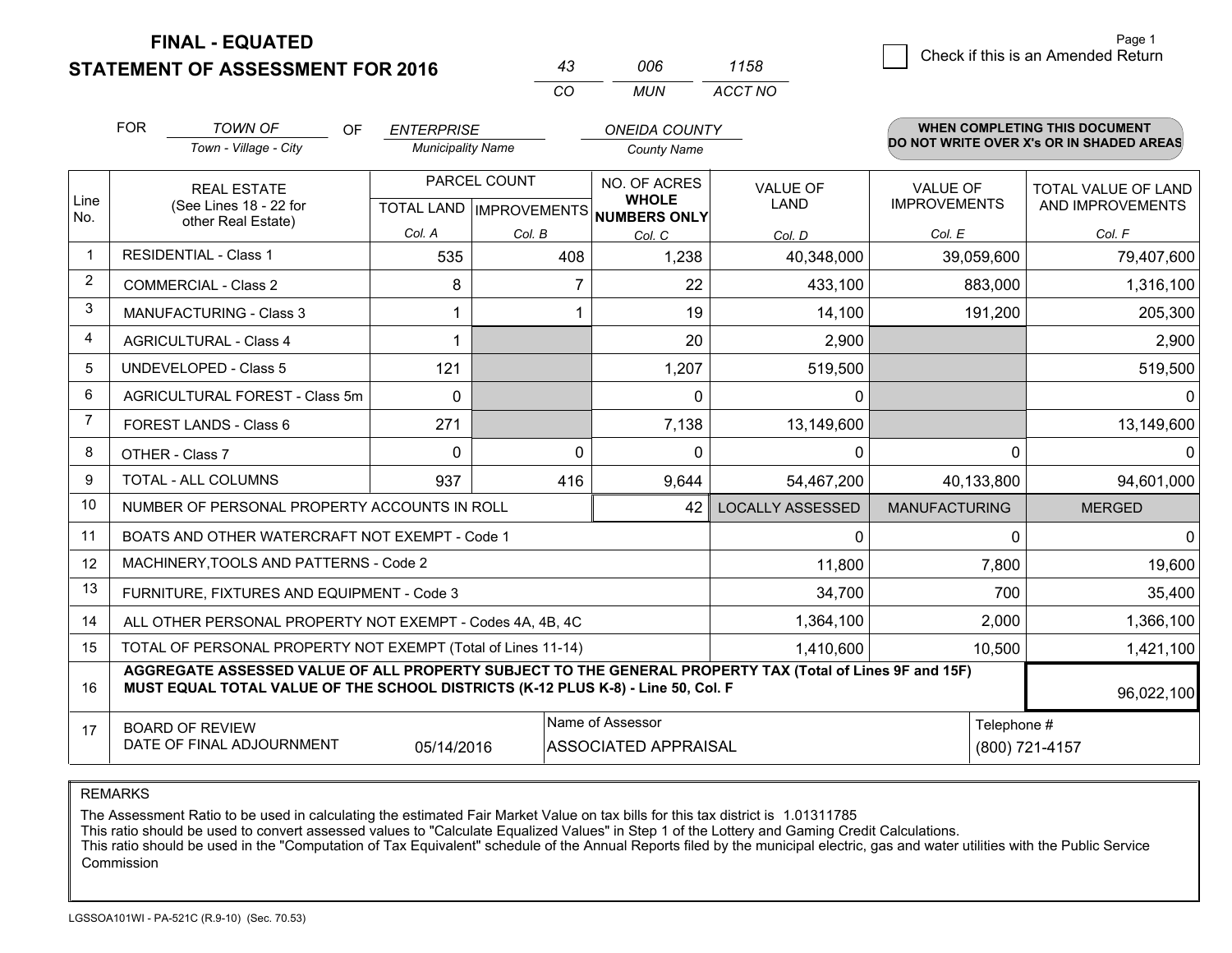*YEAR CO MUN ACCT NO* <sup>2016</sup> <sup>43</sup> <sup>006</sup> <sup>1158</sup>

Do not confuse FOREST LANDS (Line 7) with FOREST CROPS (in this section) - They are **NOT** the same

|                                                                                |                   |                                                                                  |                                                                        |                                                                     |                                                                                                                                                                                                                                                                                                                                                           | Private Forest Crop - Reg Class @ \$2.52 per acre |               |                                          |                                                                                                                                                                                                                                                                                                               |  |
|--------------------------------------------------------------------------------|-------------------|----------------------------------------------------------------------------------|------------------------------------------------------------------------|---------------------------------------------------------------------|-----------------------------------------------------------------------------------------------------------------------------------------------------------------------------------------------------------------------------------------------------------------------------------------------------------------------------------------------------------|---------------------------------------------------|---------------|------------------------------------------|---------------------------------------------------------------------------------------------------------------------------------------------------------------------------------------------------------------------------------------------------------------------------------------------------------------|--|
|                                                                                |                   |                                                                                  |                                                                        |                                                                     | (d) PARCELS                                                                                                                                                                                                                                                                                                                                               |                                                   | (e) ACRES     |                                          | (f) ASSESSED VALUE                                                                                                                                                                                                                                                                                            |  |
|                                                                                |                   |                                                                                  |                                                                        |                                                                     |                                                                                                                                                                                                                                                                                                                                                           |                                                   |               |                                          |                                                                                                                                                                                                                                                                                                               |  |
|                                                                                |                   |                                                                                  |                                                                        |                                                                     | Entered Before 2005 Managed Forest - Ferrous Mining CLOSED @ \$8.27 per acre                                                                                                                                                                                                                                                                              |                                                   |               |                                          |                                                                                                                                                                                                                                                                                                               |  |
| (a) PARCELS                                                                    |                   |                                                                                  |                                                                        |                                                                     | (d) PARCELS                                                                                                                                                                                                                                                                                                                                               |                                                   | (e) ACRES     |                                          | (f) ASSESSED VALUE                                                                                                                                                                                                                                                                                            |  |
|                                                                                |                   |                                                                                  |                                                                        |                                                                     |                                                                                                                                                                                                                                                                                                                                                           |                                                   |               |                                          |                                                                                                                                                                                                                                                                                                               |  |
|                                                                                |                   |                                                                                  |                                                                        |                                                                     |                                                                                                                                                                                                                                                                                                                                                           |                                                   |               |                                          |                                                                                                                                                                                                                                                                                                               |  |
| (a) PARCELS                                                                    |                   |                                                                                  |                                                                        |                                                                     | (d) PARCELS                                                                                                                                                                                                                                                                                                                                               |                                                   | (e) ACRES     |                                          | (f) ASSESSED VALUE                                                                                                                                                                                                                                                                                            |  |
| 41                                                                             |                   |                                                                                  |                                                                        |                                                                     | 32<br>1,171.57                                                                                                                                                                                                                                                                                                                                            |                                                   | 1,953,200     |                                          |                                                                                                                                                                                                                                                                                                               |  |
| Entered After 2004 Managed Forest - OPEN @                                     |                   |                                                                                  |                                                                        |                                                                     |                                                                                                                                                                                                                                                                                                                                                           |                                                   |               |                                          |                                                                                                                                                                                                                                                                                                               |  |
| (a) PARCELS                                                                    |                   |                                                                                  |                                                                        |                                                                     |                                                                                                                                                                                                                                                                                                                                                           |                                                   |               |                                          | (f) ASSESSED VALUE                                                                                                                                                                                                                                                                                            |  |
|                                                                                |                   |                                                                                  |                                                                        |                                                                     |                                                                                                                                                                                                                                                                                                                                                           |                                                   |               |                                          |                                                                                                                                                                                                                                                                                                               |  |
|                                                                                |                   |                                                                                  |                                                                        |                                                                     |                                                                                                                                                                                                                                                                                                                                                           |                                                   |               |                                          | 2,638,200                                                                                                                                                                                                                                                                                                     |  |
|                                                                                |                   |                                                                                  |                                                                        | (c) State Acres                                                     |                                                                                                                                                                                                                                                                                                                                                           |                                                   |               |                                          | (e) Other Acres                                                                                                                                                                                                                                                                                               |  |
|                                                                                |                   |                                                                                  |                                                                        |                                                                     | 117.39                                                                                                                                                                                                                                                                                                                                                    |                                                   |               |                                          | 94.54                                                                                                                                                                                                                                                                                                         |  |
|                                                                                |                   |                                                                                  |                                                                        |                                                                     |                                                                                                                                                                                                                                                                                                                                                           |                                                   |               |                                          |                                                                                                                                                                                                                                                                                                               |  |
|                                                                                |                   |                                                                                  |                                                                        |                                                                     |                                                                                                                                                                                                                                                                                                                                                           |                                                   |               |                                          | (c2) PERSONAL                                                                                                                                                                                                                                                                                                 |  |
|                                                                                |                   |                                                                                  |                                                                        |                                                                     |                                                                                                                                                                                                                                                                                                                                                           |                                                   |               |                                          |                                                                                                                                                                                                                                                                                                               |  |
| Manufacturing Equated Value of Omitted Property From Prior Years (Sec. 70.995) |                   |                                                                                  |                                                                        |                                                                     |                                                                                                                                                                                                                                                                                                                                                           |                                                   |               |                                          |                                                                                                                                                                                                                                                                                                               |  |
|                                                                                |                   |                                                                                  |                                                                        | (f1) REAL ESTATE                                                    |                                                                                                                                                                                                                                                                                                                                                           |                                                   | (f2) PERSONAL |                                          |                                                                                                                                                                                                                                                                                                               |  |
|                                                                                |                   |                                                                                  |                                                                        |                                                                     |                                                                                                                                                                                                                                                                                                                                                           |                                                   |               |                                          |                                                                                                                                                                                                                                                                                                               |  |
|                                                                                | (a) PARCELS<br>20 | (a) County Forest Cropland Acres<br>19,941<br>(a) REAL ESTATE<br>(d) REAL ESTATE | (b) ACRES<br>(b) ACRES<br>(b) ACRES<br>1.592.76<br>(b) ACRES<br>780.54 | Private Forest Crop - Reg Class @ 10¢ per acre<br>(b) Federal Acres | (c) ASSESSED VALUE<br>Private Forest Crop - Special Class @ 20¢ per acre<br>(c) ASSESSED VALUE<br>Entered Before 2005 Managed Forest - OPEN @ \$.79 per acre<br>(c) ASSESSED VALUE<br>2,582,500<br>\$2.14 per acre<br>(c) ASSESSED VALUE<br>1,178,500<br>Assessed Value of Omitted Property From Prior Years (Sec. 70.44)<br>(b) PERSONAL<br>(e) PERSONAL | (d) PARCELS<br>42<br>1,077.15                     |               | (e) ACRES<br>1.582.7<br>(c1) REAL ESTATE | Entered Before 2005 Managed Forest - CLOSED @ \$1.87 per acre<br>Entered After 2004 Managed Forest - CLOSED @ \$10.68 per acre<br>(d) County (NOT FOREST CROP) Acres<br>Assessed Value of Sec. 70.43 Corrections of Errors by Assessors<br>Mfg. Equated Value of Sec.70.43 Corrections of Errors by Assessors |  |

## **SPECIAL DISTRICTS**

| Line<br>No. | Enter 6-digit<br>Special District<br>Code (Col. A) | <b>Account</b><br><b>Number</b> | <b>Special District Name</b> | <b>Locally Assessed Value</b><br>of Real Estate and | Mfg Value of Real Estate<br>and Personal Property | <b>Merged Value of</b><br><b>Real Estate and</b><br>Personal Property (Col. F) |
|-------------|----------------------------------------------------|---------------------------------|------------------------------|-----------------------------------------------------|---------------------------------------------------|--------------------------------------------------------------------------------|
|             |                                                    | (Col. B)                        | (Col. C)                     | Personal Property (Col. D)                          | (Col. E)                                          |                                                                                |
| 24          |                                                    |                                 |                              |                                                     |                                                   |                                                                                |
| 25          |                                                    |                                 |                              |                                                     |                                                   |                                                                                |
| 26          |                                                    |                                 |                              |                                                     |                                                   |                                                                                |
| 27          |                                                    |                                 |                              |                                                     |                                                   |                                                                                |
| 28          |                                                    |                                 |                              |                                                     |                                                   |                                                                                |
| 29          |                                                    |                                 |                              |                                                     |                                                   |                                                                                |
| 30          |                                                    |                                 |                              |                                                     |                                                   |                                                                                |
| 31          |                                                    |                                 |                              |                                                     |                                                   |                                                                                |
| 32          |                                                    |                                 |                              |                                                     |                                                   |                                                                                |
| 33          |                                                    |                                 |                              |                                                     |                                                   |                                                                                |
| 34          |                                                    |                                 |                              |                                                     |                                                   |                                                                                |
| 35          |                                                    |                                 |                              |                                                     |                                                   |                                                                                |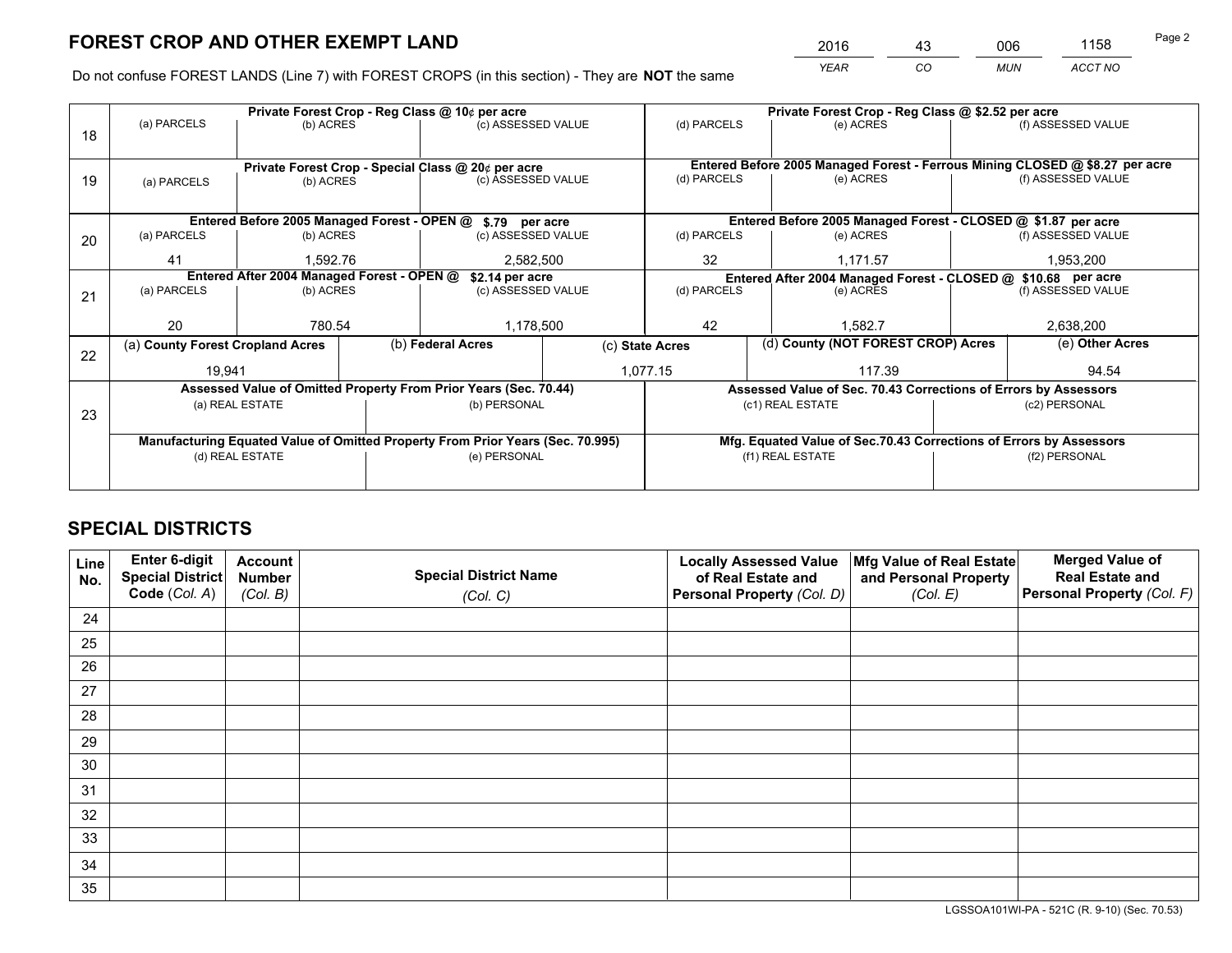|             |                                                                 |                                             |                                                         | <b>YEAR</b>                                                                       | CO<br><b>MUN</b>                                              | ACCT NO                                                                        |
|-------------|-----------------------------------------------------------------|---------------------------------------------|---------------------------------------------------------|-----------------------------------------------------------------------------------|---------------------------------------------------------------|--------------------------------------------------------------------------------|
| Line<br>No. | <b>Enter 6-digit</b><br><b>School District</b><br>Code (Col. A) | <b>Account</b><br><b>Number</b><br>(Col. B) | <b>School District Name</b><br>(Col. C)                 | <b>Locally Assessed Value</b><br>of Real Estate and<br>Personal Property (Col. D) | Mfg Value of Real Estate<br>and Personal Property<br>(Col. E) | <b>Merged Value of</b><br><b>Real Estate and</b><br>Personal Property (Col. F) |
|             | A. SCHOOL DISTRICTS (K-8 and K-12)                              |                                             |                                                         |                                                                                   |                                                               |                                                                                |
| 36          | 341582                                                          | 0205                                        | SCH D OF ELCHO                                          | 95,806,300                                                                        | 215,800                                                       | 96,022,100                                                                     |
| 37          |                                                                 |                                             |                                                         |                                                                                   |                                                               |                                                                                |
| 38          |                                                                 |                                             |                                                         |                                                                                   |                                                               |                                                                                |
| 39          |                                                                 |                                             |                                                         |                                                                                   |                                                               |                                                                                |
| 40          |                                                                 |                                             |                                                         |                                                                                   |                                                               |                                                                                |
| 41          |                                                                 |                                             |                                                         |                                                                                   |                                                               |                                                                                |
| 42          |                                                                 |                                             |                                                         |                                                                                   |                                                               |                                                                                |
| 43          |                                                                 |                                             |                                                         |                                                                                   |                                                               |                                                                                |
| 44          |                                                                 |                                             |                                                         |                                                                                   |                                                               |                                                                                |
| 45<br>46    |                                                                 |                                             |                                                         |                                                                                   |                                                               |                                                                                |
| 47          |                                                                 |                                             |                                                         |                                                                                   |                                                               |                                                                                |
| 48          |                                                                 |                                             |                                                         |                                                                                   |                                                               |                                                                                |
| 49          |                                                                 |                                             |                                                         |                                                                                   |                                                               |                                                                                |
| 50          |                                                                 |                                             | TOTAL ASSESSED VALUE OF SCHOOL DISTRICTS (K-8 and K-12) | 95,806,300                                                                        | 215,800                                                       | 96,022,100                                                                     |
|             | <b>B.</b><br><b>UNION HIGH SCHOOL DISTRICTS</b>                 |                                             |                                                         |                                                                                   |                                                               |                                                                                |
| 51          |                                                                 |                                             |                                                         |                                                                                   |                                                               |                                                                                |
| 52          |                                                                 |                                             |                                                         |                                                                                   |                                                               |                                                                                |
| 53          |                                                                 |                                             |                                                         |                                                                                   |                                                               |                                                                                |
| 54          |                                                                 |                                             |                                                         |                                                                                   |                                                               |                                                                                |
| 55          |                                                                 |                                             | TOTAL ASSESSED VALUE OF UNION HIGH SCHOOLS              |                                                                                   |                                                               |                                                                                |
|             | C.<br><b>TECHNICAL COLLEGE DISTRICTS</b>                        |                                             |                                                         |                                                                                   |                                                               |                                                                                |
| 56          | 001600                                                          | 0015                                        | NICOLET TECHNICAL COLLEGE<br><b>RHIN</b>                | 95,806,300                                                                        | 215,800                                                       | 96,022,100                                                                     |
| 57          |                                                                 |                                             |                                                         |                                                                                   |                                                               |                                                                                |
| 58          |                                                                 |                                             |                                                         |                                                                                   |                                                               |                                                                                |
| 59          |                                                                 |                                             | TOTAL ASSESSED VALUE OF TECHNICAL COLLEGES              | 95,806,300                                                                        | 215,800                                                       | 96,022,100                                                                     |

43

006

 *I hereby certify, to the best of my knowledge and belief, this form is complete and correct.*

**SCHOOL DISTRICTS**

| Print name of preparer | Title                    |                | Date (MM / DD / CCYY) |
|------------------------|--------------------------|----------------|-----------------------|
|                        |                          |                |                       |
| Signature of preparer  | Contact Telephone Number | E-mail address |                       |
|                        | $\sim$                   |                |                       |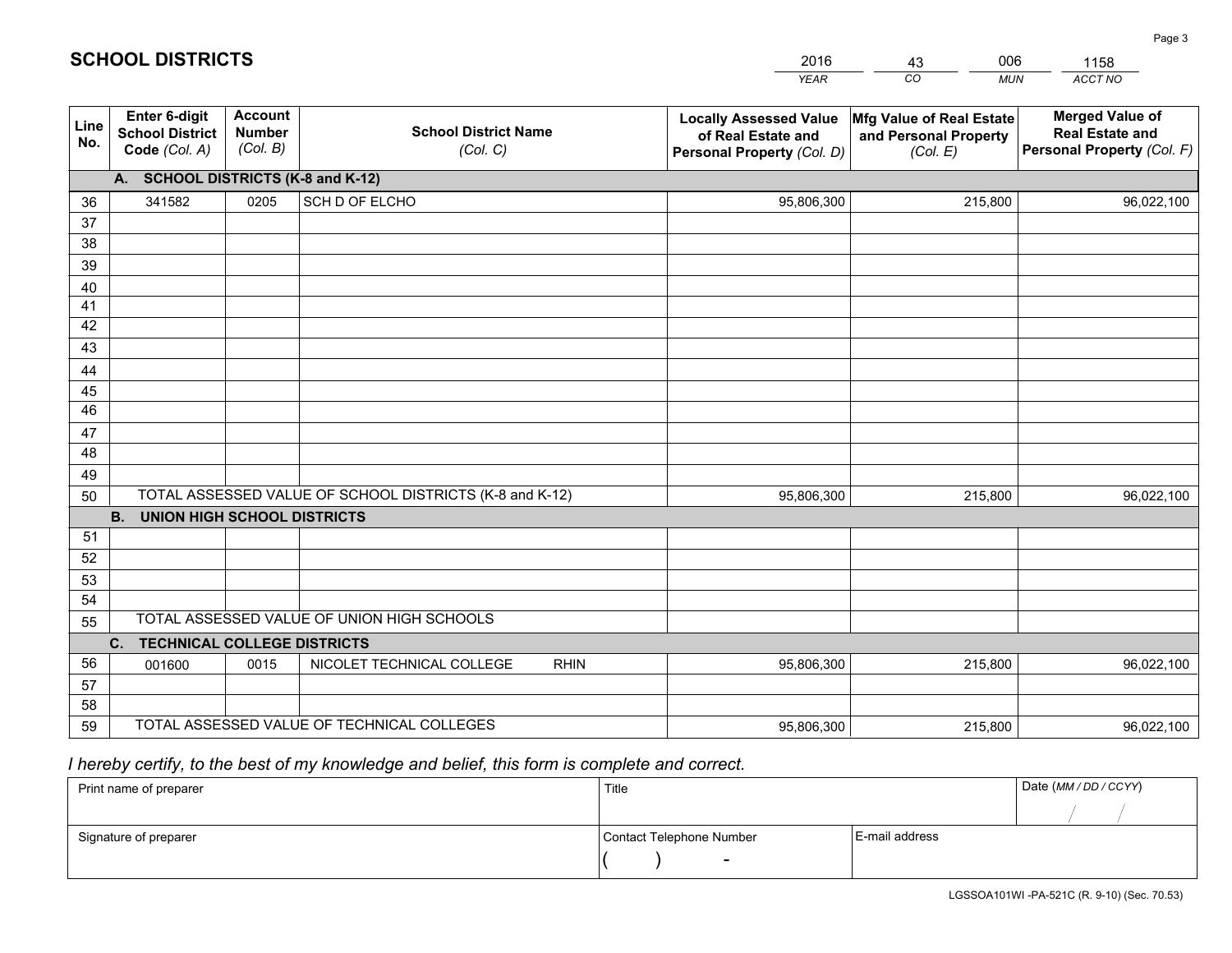#### **HIGHLIGHTS**

- 1. Complete the Statement of Assessment after the Board of Review. Reflect any changes made there.
- 2. Use black ink to complete.
- 3. Line 16 must equal Line 50, Col D.
- 4. Line 55 must equal the total of K-8 schools listed on lines 36-49. Do not include K-12 schools in this comparision.
- 5. Line 59, Col. D must equal Line 16.
- 6. Special District, School District and Technical College District values must include both real estate and personal property. Examples of Special districts are: town sanitary districts, public inland lake protection and rehabilitation districts, and metropolitan sewerage districts.
- 7. DO NOT INCLUDE Manufacturing property values.DOR will print these values on the final SOA.

BETH KROEGER

TOWN OF ENTERPRISE 2578 S SHORE RD

BETH KROEGER<br>TOWN OF ENTERPRISE<br>2578 S SHORE RD

PELICAN LAKE, WI 54463

PELICAN LAKE, WI 54463

 8. Accuracy of this form is very important. The values reported directly affect the equalized value DOR calculates for school and special districts.

#### **Page 1:**

 If not prefilled, enter the tax year,county and municipal code,municipal type, municipal name and county name on the top of form.

Check the Amended box, if filing an amended / corrected SOA.

 Report the parcel count, acres and assessed value of taxable general property, total parcel count, (real and personal), total acres, and values from final figures set by the Board of Review.

- A. Real Estate land and improvements (buildings, etc.) is reported on lines 1 8, total line 9.
- B. Personal Property is reported on lines 11 14, Column D, total line 15.
- C. To complete this report, use the computer produced summary of the assessment roll that shows these amounts.
- D. Use whole numbers only.
- E. Add each line across and each column down to verify entries.

#### **Page 2:**

- A. Report Special Items (not subject to general property tax).
- 1. Private Forest Croplands and Managed Forest Lands are reported on lines 18,19, 20 and 21. Be sure to report assessed values **NOT** taxes.
- 2. You should have copies of the orders of entry, orders of withdrawal, etc., to update your assessment roll.
	- 3. Show hundredths of acres (e.g. 39.75).
- 4. Tax exempt lands are reported on line 22.
- 5. Omitted property and sec. 70.43, Wis. Stats., corrections of errors by assessor are reported on line 23. Report real estate and personal property separately. These should be for **prior years**, not something found on the current assessment roll after the board of review.
- B. Special District (Lines 24-35) Include the value of both real and personal property.
- The Department of Revenue (DOR) preprints much of the information regarding names and codes for schools, special districts,etc. If a district is not listed, enter the name and value only, DOR will enter the proper code.

## **Page 3 School Districts:**

Include the value of both real and personal property.

Report School District (regular, elementary, union high school, and technical college).

- 1. Regular (K-12) and Elementary (K-8) school values are reported on lines 36-49, total on line 50.
- 2. Union High School (UHS) (use only if elementary schools are listed on lines 36-49) are reported on lines 51-54. UHS total value (line 55) must equal to the total **elementary school** values reported on lines 36-49. Do notinclude K-12 schools in this comparison.
- 3. Technical College values are reported on lines 56-58, total on line 59.
- 4. Use the computer summary that shows these amounts to complete this report.

#### **This form is due the second Monday in June. File this report only after your Board of Review is complete.**

 *If you have questions: Return forms to:*

Fax number: (608) 264-6887 PO Box 8971

 Email: lgs@revenue.wi.gov Wisconsin Department of Revenue Call: (608) 261-5341 Local Government Services Section 6-97Madison WI 53708-8971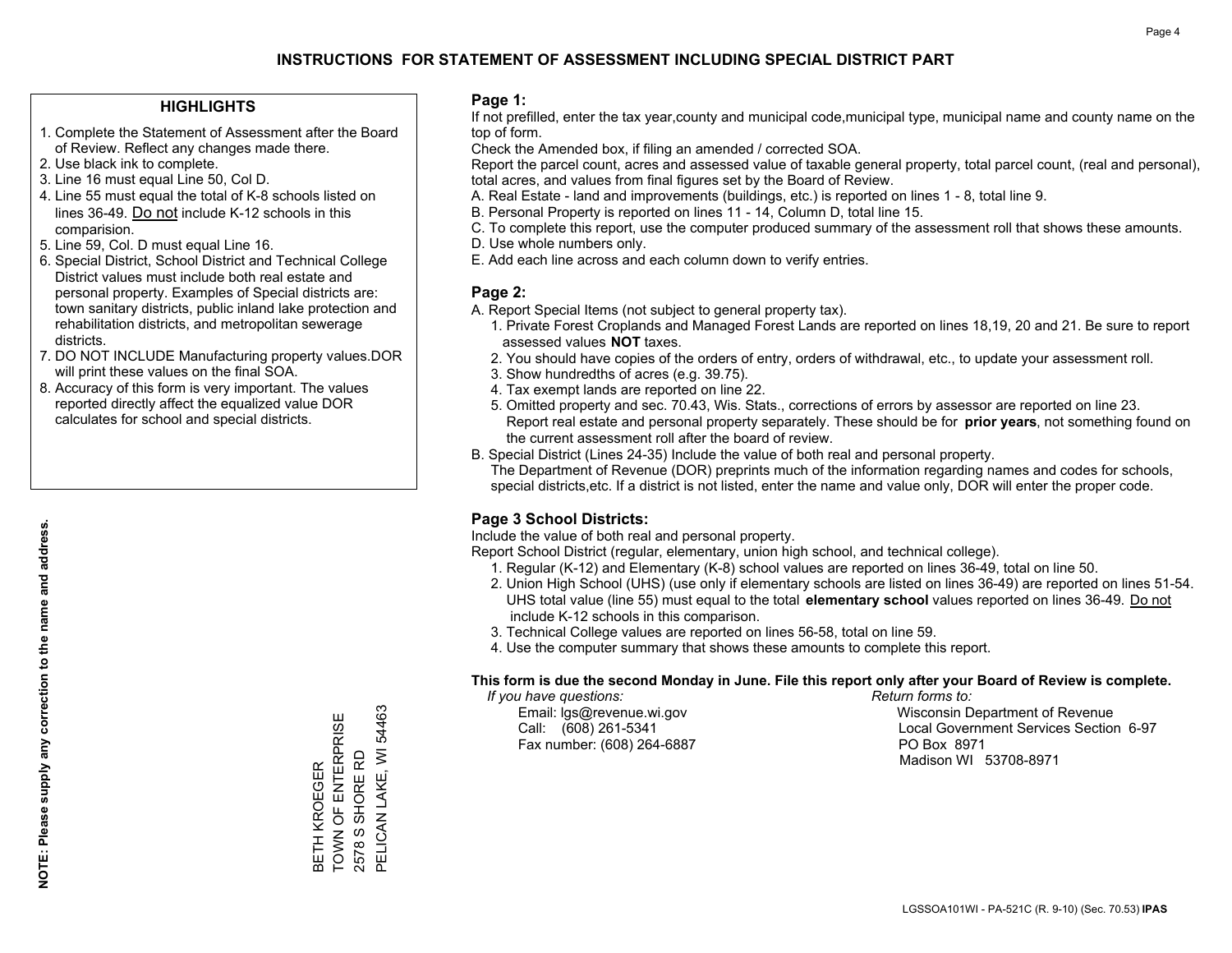**FINAL - EQUATED**

**STATEMENT OF ASSESSMENT FOR 2016** 

| 43  | 008. | 1159    |
|-----|------|---------|
| CO. | MUN  | ACCT NO |

|                | <b>FOR</b> | <b>TOWN OF</b><br>OF                                                                                                                                                                         | <b>HAZELHURST</b>        |              | <b>ONEIDA COUNTY</b>                                 |                         |                      | WHEN COMPLETING THIS DOCUMENT            |
|----------------|------------|----------------------------------------------------------------------------------------------------------------------------------------------------------------------------------------------|--------------------------|--------------|------------------------------------------------------|-------------------------|----------------------|------------------------------------------|
|                |            | Town - Village - City                                                                                                                                                                        | <b>Municipality Name</b> |              | <b>County Name</b>                                   |                         |                      | DO NOT WRITE OVER X's OR IN SHADED AREAS |
|                |            | <b>REAL ESTATE</b>                                                                                                                                                                           |                          | PARCEL COUNT | NO. OF ACRES                                         | <b>VALUE OF</b>         | <b>VALUE OF</b>      | TOTAL VALUE OF LAND                      |
| Line<br>No.    |            | (See Lines 18 - 22 for<br>other Real Estate)                                                                                                                                                 |                          |              | <b>WHOLE</b><br>TOTAL LAND IMPROVEMENTS NUMBERS ONLY | <b>LAND</b>             | <b>IMPROVEMENTS</b>  | AND IMPROVEMENTS                         |
|                |            |                                                                                                                                                                                              | Col. A                   | Col. B       | Col. C                                               | Col. D                  | Col. E               | Col. F                                   |
| -1             |            | <b>RESIDENTIAL - Class 1</b>                                                                                                                                                                 | 1,659                    | 1,162        | 3,375                                                | 152,624,500             | 160,552,600          | 313, 177, 100                            |
| 2              |            | <b>COMMERCIAL - Class 2</b>                                                                                                                                                                  | 108                      | 68           | 160                                                  | 4,063,000               | 6,150,300            | 10,213,300                               |
| 3              |            | <b>MANUFACTURING - Class 3</b>                                                                                                                                                               | $\overline{2}$           | 2            | 27                                                   | 157,500                 | 907,000              | 1,064,500                                |
| 4              |            | <b>AGRICULTURAL - Class 4</b>                                                                                                                                                                | 11                       |              | 351                                                  | 34,300                  |                      | 34,300                                   |
| 5              |            | <b>UNDEVELOPED - Class 5</b>                                                                                                                                                                 | 143                      |              | 1,537                                                | 448,700                 |                      | 448,700                                  |
| 6              |            | AGRICULTURAL FOREST - Class 5m                                                                                                                                                               | $\Omega$                 |              | $\Omega$                                             | 0                       |                      | $\mathbf{0}$                             |
| $\overline{7}$ |            | FOREST LANDS - Class 6                                                                                                                                                                       | 283                      |              | 5,751                                                | 14,265,800              |                      | 14,265,800                               |
| 8              |            | OTHER - Class 7                                                                                                                                                                              |                          | 1            | 2                                                    | 14,000                  | 300,600              | 314,600                                  |
| 9              |            | TOTAL - ALL COLUMNS                                                                                                                                                                          | 2,207                    | 1,233        | 11,203                                               | 171,607,800             | 167,910,500          | 339,518,300                              |
| 10             |            | NUMBER OF PERSONAL PROPERTY ACCOUNTS IN ROLL                                                                                                                                                 |                          |              | 73                                                   | <b>LOCALLY ASSESSED</b> | <b>MANUFACTURING</b> | <b>MERGED</b>                            |
| 11             |            | BOATS AND OTHER WATERCRAFT NOT EXEMPT - Code 1                                                                                                                                               |                          |              |                                                      | 88,700                  | $\Omega$             | 88,700                                   |
| 12             |            | MACHINERY, TOOLS AND PATTERNS - Code 2                                                                                                                                                       |                          |              |                                                      | 142,500                 | 41,800               | 184,300                                  |
| 13             |            | FURNITURE, FIXTURES AND EQUIPMENT - Code 3                                                                                                                                                   |                          |              |                                                      | 179,400                 | 5,500                | 184,900                                  |
| 14             |            | ALL OTHER PERSONAL PROPERTY NOT EXEMPT - Codes 4A, 4B, 4C                                                                                                                                    |                          |              |                                                      | 520,500                 | 1,100                | 521,600                                  |
| 15             |            | TOTAL OF PERSONAL PROPERTY NOT EXEMPT (Total of Lines 11-14)                                                                                                                                 |                          |              |                                                      | 931,100                 | 48,400               | 979,500                                  |
| 16             |            | AGGREGATE ASSESSED VALUE OF ALL PROPERTY SUBJECT TO THE GENERAL PROPERTY TAX (Total of Lines 9F and 15F)<br>MUST EQUAL TOTAL VALUE OF THE SCHOOL DISTRICTS (K-12 PLUS K-8) - Line 50, Col. F |                          |              |                                                      |                         |                      | 340,497,800                              |
| 17             |            | <b>BOARD OF REVIEW</b>                                                                                                                                                                       |                          |              | Name of Assessor                                     |                         | Telephone #          |                                          |
|                |            | DATE OF FINAL ADJOURNMENT                                                                                                                                                                    | 07/14/2016               |              | <b>NATHAN MARCKS</b>                                 |                         |                      | (920) 733-5762                           |

REMARKS

The Assessment Ratio to be used in calculating the estimated Fair Market Value on tax bills for this tax district is .950854546

This ratio should be used to convert assessed values to "Calculate Equalized Values" in Step 1 of the Lottery and Gaming Credit Calculations.<br>This ratio should be used in the "Computation of Tax Equivalent" schedule of the Commission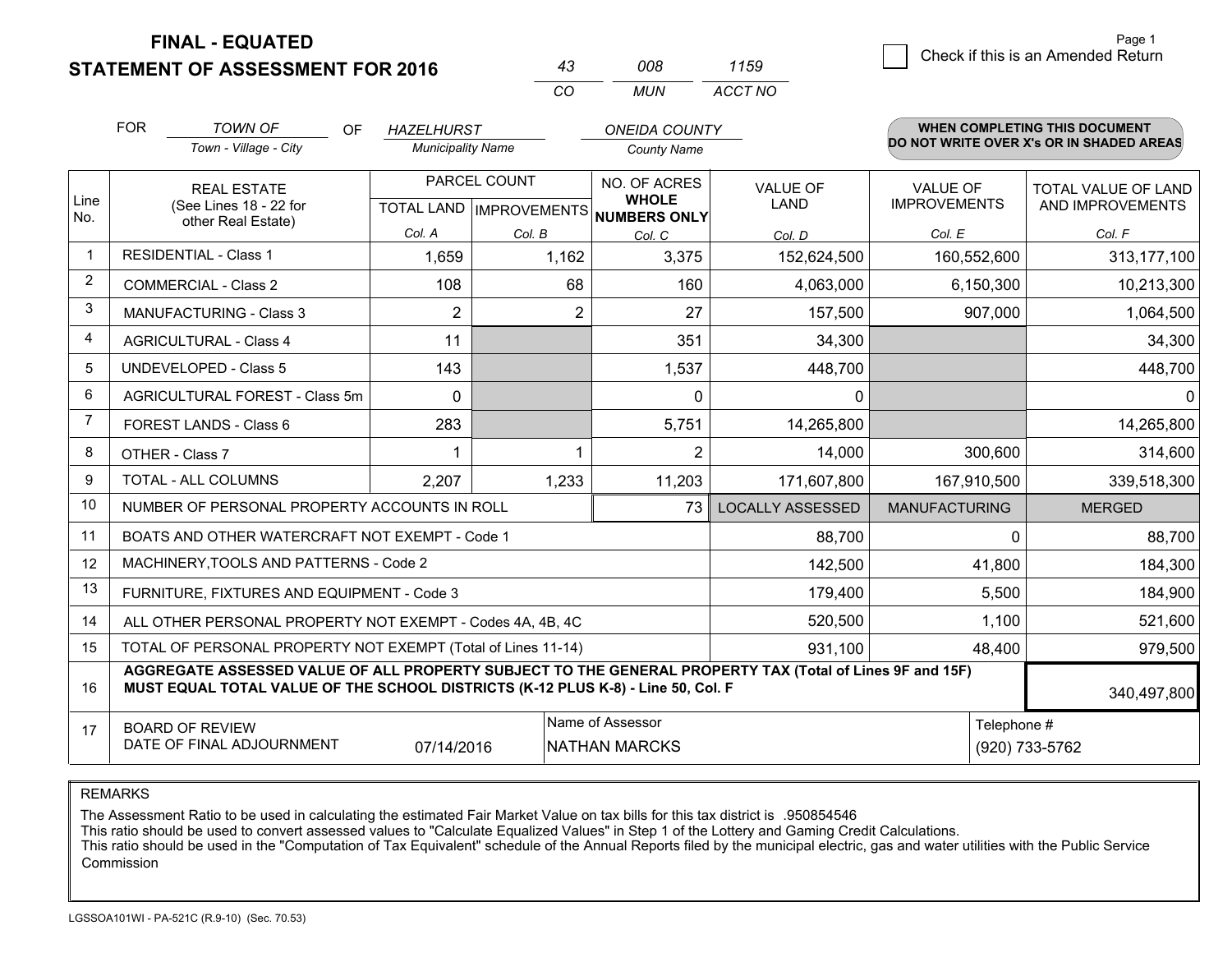*YEAR CO MUN ACCT NO* <sup>2016</sup> <sup>43</sup> <sup>008</sup> <sup>1159</sup>

Do not confuse FOREST LANDS (Line 7) with FOREST CROPS (in this section) - They are **NOT** the same

|    |                                                                                |                 | Private Forest Crop - Reg Class @ 10¢ per acre |                                                                  |        |                                                               | Private Forest Crop - Reg Class @ \$2.52 per acre |                                                                    |               |                                                                              |
|----|--------------------------------------------------------------------------------|-----------------|------------------------------------------------|------------------------------------------------------------------|--------|---------------------------------------------------------------|---------------------------------------------------|--------------------------------------------------------------------|---------------|------------------------------------------------------------------------------|
| 18 | (a) PARCELS                                                                    | (b) ACRES       |                                                | (c) ASSESSED VALUE                                               |        | (d) PARCELS                                                   |                                                   | (e) ACRES                                                          |               | (f) ASSESSED VALUE                                                           |
|    |                                                                                |                 |                                                |                                                                  |        |                                                               |                                                   | 280                                                                |               | 600.000                                                                      |
|    |                                                                                |                 |                                                | Private Forest Crop - Special Class @ 20¢ per acre               |        |                                                               |                                                   |                                                                    |               | Entered Before 2005 Managed Forest - Ferrous Mining CLOSED @ \$8.27 per acre |
| 19 | (a) PARCELS                                                                    | (b) ACRES       |                                                | (c) ASSESSED VALUE                                               |        | (d) PARCELS                                                   |                                                   | (e) ACRES                                                          |               | (f) ASSESSED VALUE                                                           |
|    |                                                                                |                 |                                                |                                                                  |        |                                                               |                                                   |                                                                    |               |                                                                              |
|    |                                                                                |                 |                                                | Entered Before 2005 Managed Forest - OPEN @ \$.79 per acre       |        | Entered Before 2005 Managed Forest - CLOSED @ \$1.87 per acre |                                                   |                                                                    |               |                                                                              |
| 20 | (a) PARCELS<br>(b) ACRES                                                       |                 |                                                | (c) ASSESSED VALUE                                               |        | (d) PARCELS                                                   |                                                   | (e) ACRES                                                          |               | (f) ASSESSED VALUE                                                           |
|    | 80                                                                             | 2,755.16        |                                                | 4,315,900                                                        |        | 69                                                            |                                                   | 2,061.26                                                           |               | 4,393,800                                                                    |
|    | Entered After 2004 Managed Forest - OPEN @<br>\$2.14 per acre                  |                 |                                                |                                                                  |        |                                                               |                                                   | Entered After 2004 Managed Forest - CLOSED @ \$10.68 per acre      |               |                                                                              |
| 21 | (a) PARCELS                                                                    | (b) ACRES       |                                                | (c) ASSESSED VALUE                                               |        | (d) PARCELS<br>(e) ACRES                                      |                                                   |                                                                    |               | (f) ASSESSED VALUE                                                           |
|    |                                                                                |                 |                                                |                                                                  |        |                                                               |                                                   |                                                                    |               |                                                                              |
|    |                                                                                | 292.68          |                                                | 592,100                                                          |        | 31                                                            |                                                   | 903.92                                                             |               | 2,000,100                                                                    |
|    | (a) County Forest Cropland Acres                                               |                 |                                                | (b) Federal Acres                                                |        | (c) State Acres                                               |                                                   | (d) County (NOT FOREST CROP) Acres                                 |               | (e) Other Acres                                                              |
| 22 |                                                                                |                 |                                                |                                                                  | 777.56 |                                                               | 14.73                                             |                                                                    | 107.97        |                                                                              |
|    |                                                                                |                 |                                                | Assessed Value of Omitted Property From Prior Years (Sec. 70.44) |        |                                                               |                                                   | Assessed Value of Sec. 70.43 Corrections of Errors by Assessors    |               |                                                                              |
|    |                                                                                | (a) REAL ESTATE |                                                | (b) PERSONAL                                                     |        |                                                               |                                                   | (c1) REAL ESTATE                                                   |               | (c2) PERSONAL                                                                |
| 23 |                                                                                |                 |                                                |                                                                  |        |                                                               |                                                   | 103,600                                                            |               |                                                                              |
|    | Manufacturing Equated Value of Omitted Property From Prior Years (Sec. 70.995) |                 |                                                |                                                                  |        |                                                               |                                                   | Mfg. Equated Value of Sec.70.43 Corrections of Errors by Assessors |               |                                                                              |
|    | (d) REAL ESTATE                                                                |                 |                                                | (e) PERSONAL                                                     |        |                                                               |                                                   | (f1) REAL ESTATE                                                   | (f2) PERSONAL |                                                                              |
|    |                                                                                |                 |                                                |                                                                  |        |                                                               |                                                   |                                                                    |               |                                                                              |

## **SPECIAL DISTRICTS**

| Line<br>No. | Enter 6-digit<br><b>Special District</b><br>Code (Col. A) | <b>Account</b><br><b>Number</b><br>(Col. B) | <b>Special District Name</b><br>(Col. C) | <b>Locally Assessed Value</b><br>of Real Estate and<br>Personal Property (Col. D) | Mfg Value of Real Estate<br>and Personal Property<br>(Col. E) | <b>Merged Value of</b><br><b>Real Estate and</b><br>Personal Property (Col. F) |
|-------------|-----------------------------------------------------------|---------------------------------------------|------------------------------------------|-----------------------------------------------------------------------------------|---------------------------------------------------------------|--------------------------------------------------------------------------------|
| 24          | 438030                                                    | 0266                                        | BEAR LAKE PRO & REHAB DISTRICT           | 6,932,200                                                                         |                                                               | 6,932,200                                                                      |
| 25          |                                                           |                                             |                                          |                                                                                   |                                                               |                                                                                |
| 26          |                                                           |                                             |                                          |                                                                                   |                                                               |                                                                                |
| 27          |                                                           |                                             |                                          |                                                                                   |                                                               |                                                                                |
| 28          |                                                           |                                             |                                          |                                                                                   |                                                               |                                                                                |
| 29          |                                                           |                                             |                                          |                                                                                   |                                                               |                                                                                |
| 30          |                                                           |                                             |                                          |                                                                                   |                                                               |                                                                                |
| 31          |                                                           |                                             |                                          |                                                                                   |                                                               |                                                                                |
| 32          |                                                           |                                             |                                          |                                                                                   |                                                               |                                                                                |
| 33          |                                                           |                                             |                                          |                                                                                   |                                                               |                                                                                |
| 34          |                                                           |                                             |                                          |                                                                                   |                                                               |                                                                                |
| 35          |                                                           |                                             |                                          |                                                                                   |                                                               |                                                                                |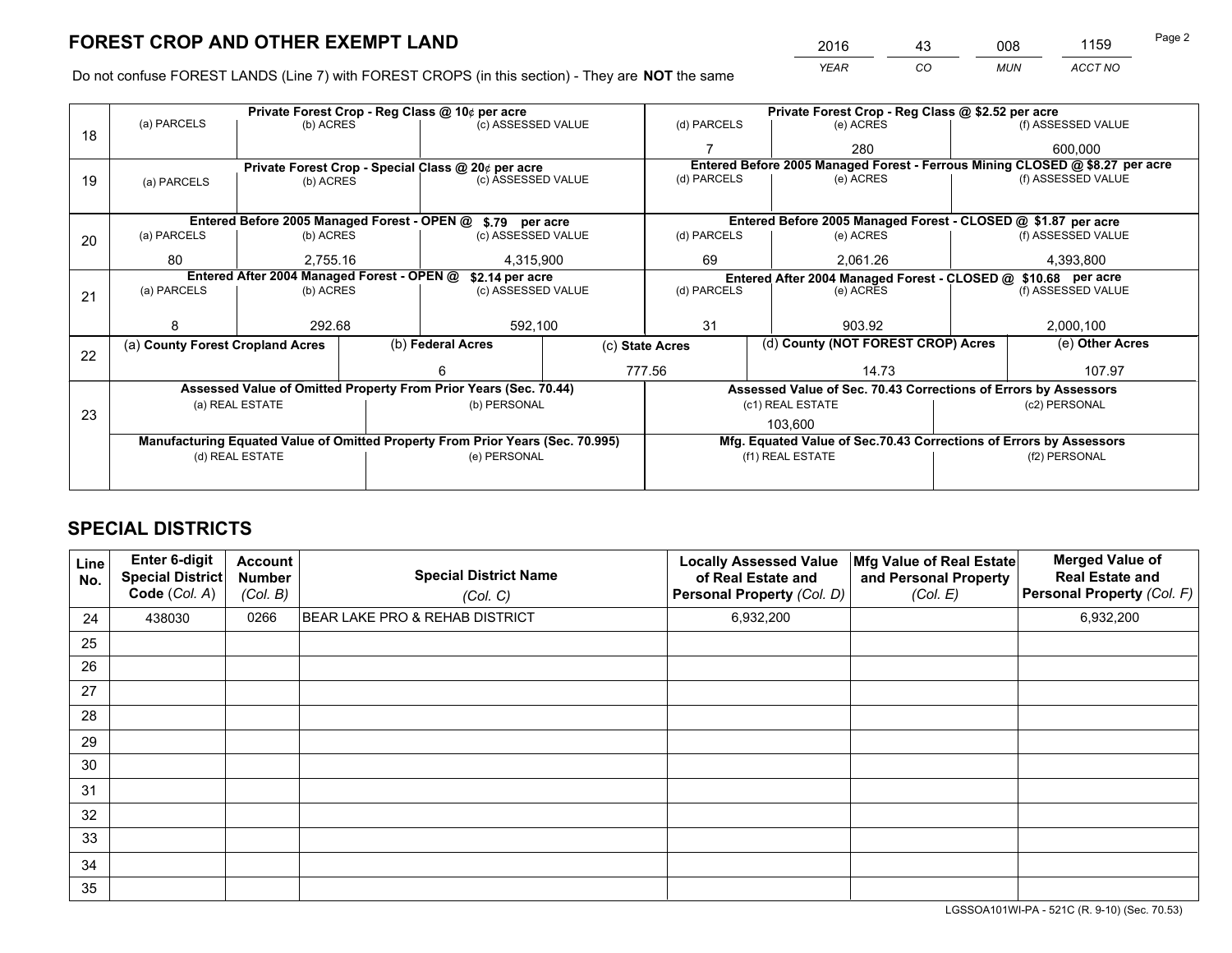|             |                                                                 |                                             |                                                         | <b>YEAR</b>                                                                       | CO<br><b>MUN</b>                                              | <b>ACCT NO</b>                                                                 |
|-------------|-----------------------------------------------------------------|---------------------------------------------|---------------------------------------------------------|-----------------------------------------------------------------------------------|---------------------------------------------------------------|--------------------------------------------------------------------------------|
| Line<br>No. | <b>Enter 6-digit</b><br><b>School District</b><br>Code (Col. A) | <b>Account</b><br><b>Number</b><br>(Col. B) | <b>School District Name</b><br>(Col. C)                 | <b>Locally Assessed Value</b><br>of Real Estate and<br>Personal Property (Col. D) | Mfg Value of Real Estate<br>and Personal Property<br>(Col. E) | <b>Merged Value of</b><br><b>Real Estate and</b><br>Personal Property (Col. F) |
|             | A. SCHOOL DISTRICTS (K-8 and K-12)                              |                                             |                                                         |                                                                                   |                                                               |                                                                                |
| 36          | 433640                                                          | 0260                                        | SCH D OF MINOCQUA J 1                                   | 339,384,900                                                                       | 1,112,900                                                     | 340,497,800                                                                    |
| 37          |                                                                 |                                             |                                                         |                                                                                   |                                                               |                                                                                |
| 38          |                                                                 |                                             |                                                         |                                                                                   |                                                               |                                                                                |
| 39          |                                                                 |                                             |                                                         |                                                                                   |                                                               |                                                                                |
| 40          |                                                                 |                                             |                                                         |                                                                                   |                                                               |                                                                                |
| 41<br>42    |                                                                 |                                             |                                                         |                                                                                   |                                                               |                                                                                |
| 43          |                                                                 |                                             |                                                         |                                                                                   |                                                               |                                                                                |
|             |                                                                 |                                             |                                                         |                                                                                   |                                                               |                                                                                |
| 44<br>45    |                                                                 |                                             |                                                         |                                                                                   |                                                               |                                                                                |
| 46          |                                                                 |                                             |                                                         |                                                                                   |                                                               |                                                                                |
| 47          |                                                                 |                                             |                                                         |                                                                                   |                                                               |                                                                                |
| 48          |                                                                 |                                             |                                                         |                                                                                   |                                                               |                                                                                |
| 49          |                                                                 |                                             |                                                         |                                                                                   |                                                               |                                                                                |
| 50          |                                                                 |                                             | TOTAL ASSESSED VALUE OF SCHOOL DISTRICTS (K-8 and K-12) | 339,384,900                                                                       | 1,112,900                                                     | 340,497,800                                                                    |
|             | <b>B.</b><br><b>UNION HIGH SCHOOL DISTRICTS</b>                 |                                             |                                                         |                                                                                   |                                                               |                                                                                |
| 51          | 433647                                                          | 0261                                        | UHS D OF LAKELAND UNION HIGH                            | 339,384,900                                                                       | 1,112,900                                                     | 340,497,800                                                                    |
| 52          |                                                                 |                                             |                                                         |                                                                                   |                                                               |                                                                                |
| 53          |                                                                 |                                             |                                                         |                                                                                   |                                                               |                                                                                |
| 54          |                                                                 |                                             |                                                         |                                                                                   |                                                               |                                                                                |
| 55          |                                                                 |                                             | TOTAL ASSESSED VALUE OF UNION HIGH SCHOOLS              | 339,384,900                                                                       | 1,112,900                                                     | 340,497,800                                                                    |
|             | C.<br><b>TECHNICAL COLLEGE DISTRICTS</b>                        |                                             |                                                         |                                                                                   |                                                               |                                                                                |
| 56          | 001600                                                          | 0015                                        | NICOLET TECHNICAL COLLEGE<br><b>RHIN</b>                | 339,384,900                                                                       | 1,112,900                                                     | 340,497,800                                                                    |
| 57          |                                                                 |                                             |                                                         |                                                                                   |                                                               |                                                                                |
| 58          |                                                                 |                                             |                                                         |                                                                                   |                                                               |                                                                                |
| 59          |                                                                 |                                             | TOTAL ASSESSED VALUE OF TECHNICAL COLLEGES              | 339,384,900                                                                       | 1,112,900                                                     | 340,497,800                                                                    |

43

008

 *I hereby certify, to the best of my knowledge and belief, this form is complete and correct.*

**SCHOOL DISTRICTS**

| Print name of preparer | Title                    |                | Date (MM / DD / CCYY) |
|------------------------|--------------------------|----------------|-----------------------|
|                        |                          |                |                       |
| Signature of preparer  | Contact Telephone Number | E-mail address |                       |
|                        | $\overline{\phantom{0}}$ |                |                       |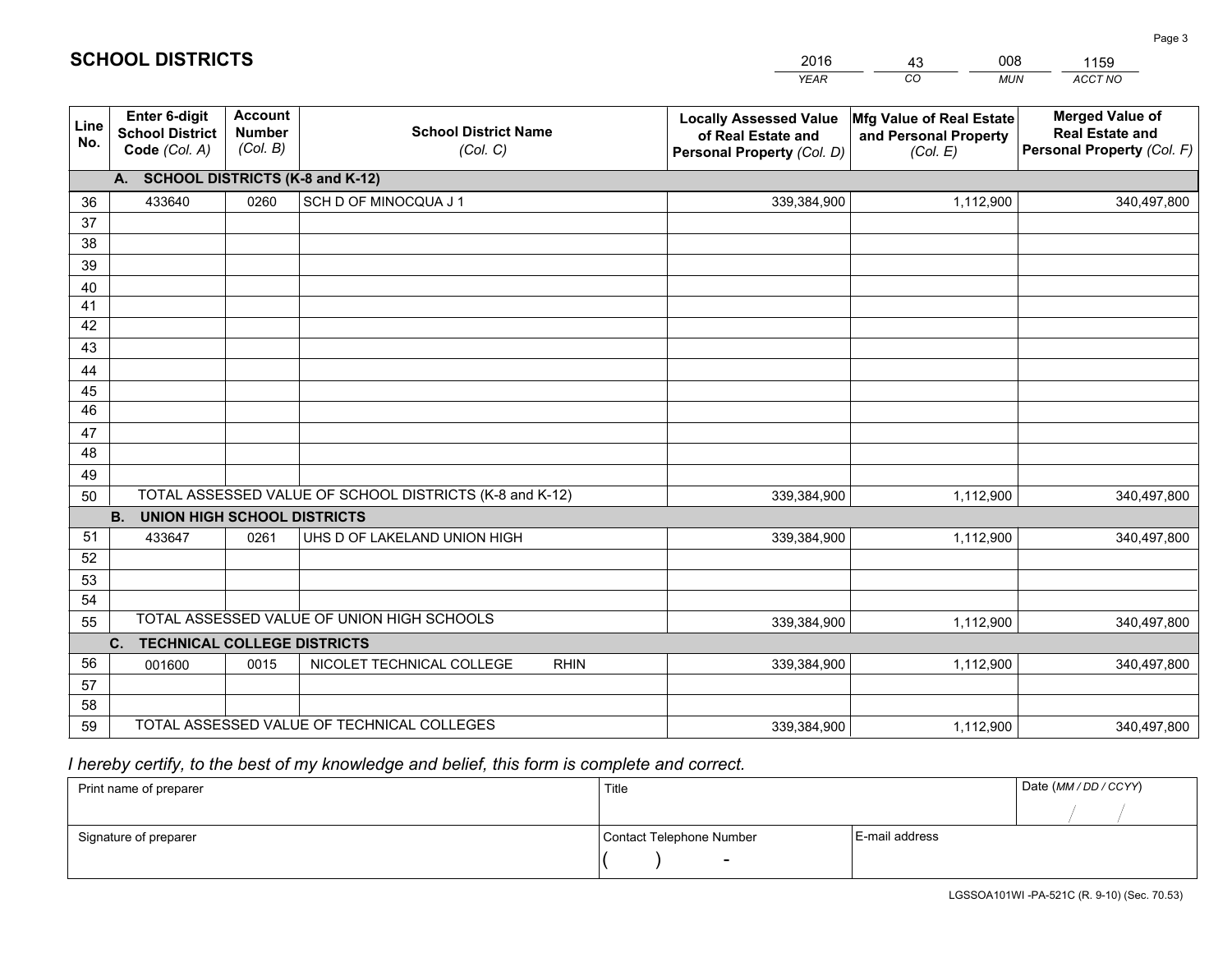#### **HIGHLIGHTS**

- 1. Complete the Statement of Assessment after the Board of Review. Reflect any changes made there.
- 2. Use black ink to complete.
- 3. Line 16 must equal Line 50, Col D.
- 4. Line 55 must equal the total of K-8 schools listed on lines 36-49. Do not include K-12 schools in this comparision.
- 5. Line 59, Col. D must equal Line 16.
- 6. Special District, School District and Technical College District values must include both real estate and personal property. Examples of Special districts are: town sanitary districts, public inland lake protection and rehabilitation districts, and metropolitan sewerage districts.
- 7. DO NOT INCLUDE Manufacturing property values.DOR will print these values on the final SOA.

BETTY CUSHING

TOWN OF HAZELHURST

BETTY CUSHING<br>TOWN OF HAZELHURST

PO BOX 67

PO BOX 67

HAZELHURST, WI 54531 - 0067

HAZELHURST, WI 54531

 $-0067$ 

 8. Accuracy of this form is very important. The values reported directly affect the equalized value DOR calculates for school and special districts.

#### **Page 1:**

 If not prefilled, enter the tax year,county and municipal code,municipal type, municipal name and county name on the top of form.

Check the Amended box, if filing an amended / corrected SOA.

 Report the parcel count, acres and assessed value of taxable general property, total parcel count, (real and personal), total acres, and values from final figures set by the Board of Review.

- A. Real Estate land and improvements (buildings, etc.) is reported on lines 1 8, total line 9.
- B. Personal Property is reported on lines 11 14, Column D, total line 15.
- C. To complete this report, use the computer produced summary of the assessment roll that shows these amounts.
- D. Use whole numbers only.
- E. Add each line across and each column down to verify entries.

#### **Page 2:**

- A. Report Special Items (not subject to general property tax).
- 1. Private Forest Croplands and Managed Forest Lands are reported on lines 18,19, 20 and 21. Be sure to report assessed values **NOT** taxes.
- 2. You should have copies of the orders of entry, orders of withdrawal, etc., to update your assessment roll.
	- 3. Show hundredths of acres (e.g. 39.75).
- 4. Tax exempt lands are reported on line 22.
- 5. Omitted property and sec. 70.43, Wis. Stats., corrections of errors by assessor are reported on line 23. Report real estate and personal property separately. These should be for **prior years**, not something found on the current assessment roll after the board of review.
- B. Special District (Lines 24-35) Include the value of both real and personal property.
- The Department of Revenue (DOR) preprints much of the information regarding names and codes for schools, special districts,etc. If a district is not listed, enter the name and value only, DOR will enter the proper code.

## **Page 3 School Districts:**

Include the value of both real and personal property.

Report School District (regular, elementary, union high school, and technical college).

- 1. Regular (K-12) and Elementary (K-8) school values are reported on lines 36-49, total on line 50.
- 2. Union High School (UHS) (use only if elementary schools are listed on lines 36-49) are reported on lines 51-54. UHS total value (line 55) must equal to the total **elementary school** values reported on lines 36-49. Do notinclude K-12 schools in this comparison.
- 3. Technical College values are reported on lines 56-58, total on line 59.
- 4. Use the computer summary that shows these amounts to complete this report.

#### **This form is due the second Monday in June. File this report only after your Board of Review is complete.**

 *If you have questions: Return forms to:*

Fax number: (608) 264-6887 PO Box 8971

 Email: lgs@revenue.wi.gov Wisconsin Department of Revenue Call: (608) 261-5341 Local Government Services Section 6-97Madison WI 53708-8971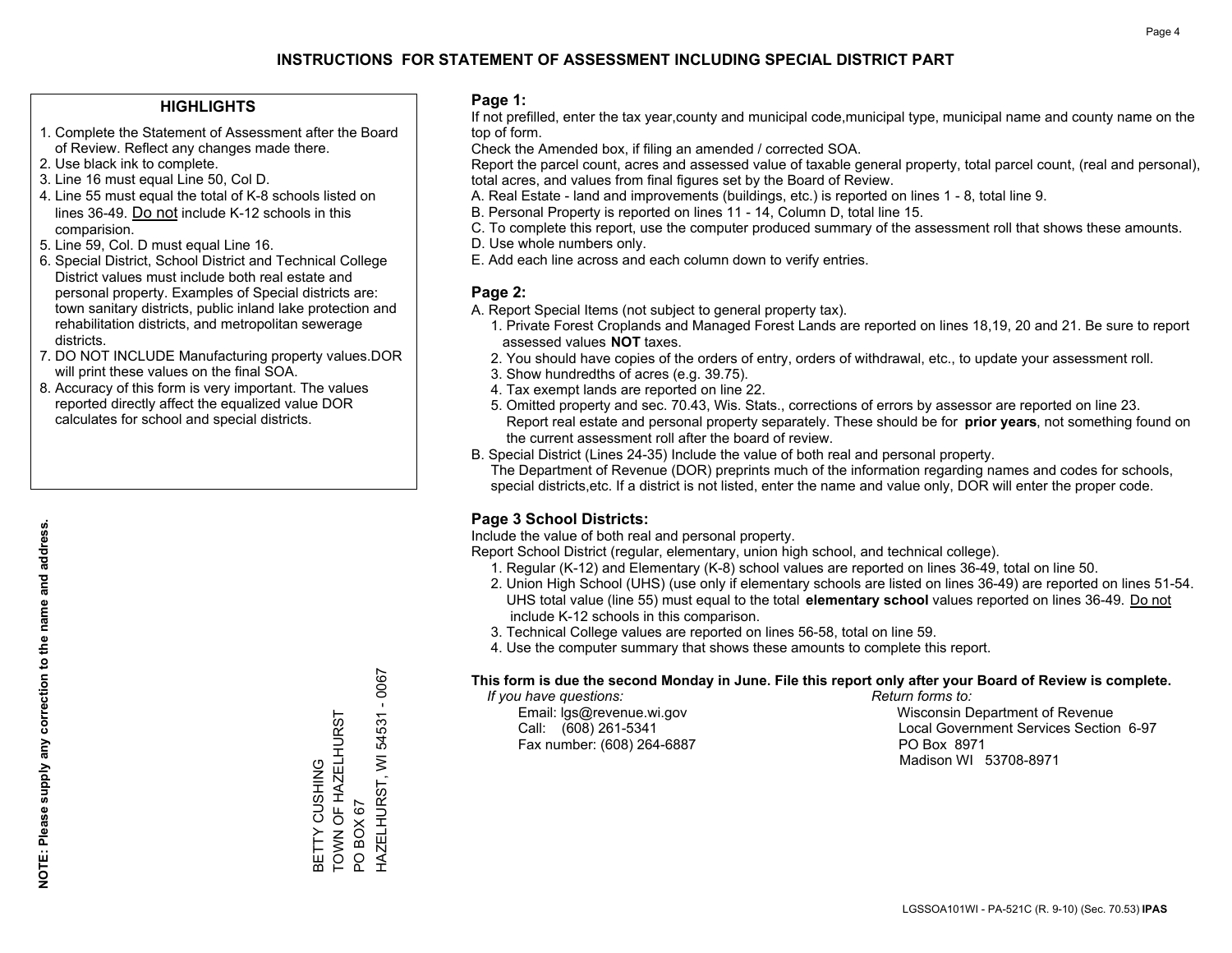**STATEMENT OF ASSESSMENT FOR 2016 FINAL - EQUATED**

|                | <b>FOR</b>                                                                                                                                        | <b>TOWN OF</b><br>OF.<br>Town - Village - City                                                                                                                                               | LAKE TOMAHAWK<br><b>Municipality Name</b> |                 | <b>ONEIDA COUNTY</b><br><b>County Name</b> |                         |                                        | WHEN COMPLETING THIS DOCUMENT<br>DO NOT WRITE OVER X's OR IN SHADED AREAS |
|----------------|---------------------------------------------------------------------------------------------------------------------------------------------------|----------------------------------------------------------------------------------------------------------------------------------------------------------------------------------------------|-------------------------------------------|-----------------|--------------------------------------------|-------------------------|----------------------------------------|---------------------------------------------------------------------------|
| Line           |                                                                                                                                                   | <b>REAL ESTATE</b><br>(See Lines 18 - 22 for                                                                                                                                                 |                                           | PARCEL COUNT    | NO. OF ACRES<br><b>WHOLE</b>               | <b>VALUE OF</b><br>LAND | <b>VALUE OF</b><br><b>IMPROVEMENTS</b> | TOTAL VALUE OF LAND<br>AND IMPROVEMENTS                                   |
| No.            |                                                                                                                                                   | other Real Estate)                                                                                                                                                                           | Col. A                                    |                 | TOTAL LAND IMPROVEMENTS NUMBERS ONLY       |                         |                                        |                                                                           |
| $\overline{1}$ |                                                                                                                                                   | <b>RESIDENTIAL - Class 1</b>                                                                                                                                                                 | 1,542                                     | Col. B<br>1,085 | Col. C<br>1,864                            | Col. D<br>87,924,100    | Col. E<br>117,653,800                  | Col. F<br>205,577,900                                                     |
| 2              |                                                                                                                                                   | <b>COMMERCIAL - Class 2</b>                                                                                                                                                                  | 49                                        | 42              | 55                                         | 956,900                 | 4,174,400                              | 5,131,300                                                                 |
| 3              |                                                                                                                                                   | <b>MANUFACTURING - Class 3</b>                                                                                                                                                               | 0                                         | 0               | $\Omega$                                   | 0                       | 0                                      |                                                                           |
| 4              |                                                                                                                                                   | <b>AGRICULTURAL - Class 4</b>                                                                                                                                                                | 5                                         |                 | 149                                        | 6,150                   |                                        | 6,150                                                                     |
| 5              |                                                                                                                                                   | UNDEVELOPED - Class 5                                                                                                                                                                        | 32                                        |                 | 426                                        | 188,500                 |                                        | 188,500                                                                   |
| 6              |                                                                                                                                                   | AGRICULTURAL FOREST - Class 5m                                                                                                                                                               | 4                                         |                 | 35                                         | 42,100                  |                                        | 42,100                                                                    |
| 7              |                                                                                                                                                   | FOREST LANDS - Class 6                                                                                                                                                                       | 103                                       |                 | 1,788                                      | 4,481,500               |                                        | 4,481,500                                                                 |
| 8              |                                                                                                                                                   | OTHER - Class 7                                                                                                                                                                              | $\Omega$                                  | 0               | $\Omega$                                   | $\Omega$                | $\Omega$                               |                                                                           |
| 9              |                                                                                                                                                   | TOTAL - ALL COLUMNS                                                                                                                                                                          | 1,735                                     | 1,127           | 4,317                                      | 93,599,250              | 121,828,200                            | 215,427,450                                                               |
| 10             |                                                                                                                                                   | NUMBER OF PERSONAL PROPERTY ACCOUNTS IN ROLL                                                                                                                                                 |                                           |                 | 61                                         | <b>LOCALLY ASSESSED</b> | <b>MANUFACTURING</b>                   | <b>MERGED</b>                                                             |
| 11             |                                                                                                                                                   | BOATS AND OTHER WATERCRAFT NOT EXEMPT - Code 1                                                                                                                                               |                                           |                 |                                            | 1,500                   | 0                                      | 1,500                                                                     |
| 12             |                                                                                                                                                   | MACHINERY, TOOLS AND PATTERNS - Code 2                                                                                                                                                       |                                           |                 |                                            | 157,900                 | $\mathbf 0$                            | 157,900                                                                   |
| 13             |                                                                                                                                                   | FURNITURE, FIXTURES AND EQUIPMENT - Code 3                                                                                                                                                   |                                           |                 |                                            | 54,200                  | 0                                      | 54,200                                                                    |
| 14             |                                                                                                                                                   | ALL OTHER PERSONAL PROPERTY NOT EXEMPT - Codes 4A, 4B, 4C                                                                                                                                    |                                           |                 |                                            | 389,200                 | $\Omega$                               | 389,200                                                                   |
| 15             |                                                                                                                                                   | TOTAL OF PERSONAL PROPERTY NOT EXEMPT (Total of Lines 11-14)                                                                                                                                 |                                           |                 |                                            | 602,800                 | $\mathbf 0$                            | 602,800                                                                   |
| 16             |                                                                                                                                                   | AGGREGATE ASSESSED VALUE OF ALL PROPERTY SUBJECT TO THE GENERAL PROPERTY TAX (Total of Lines 9F and 15F)<br>MUST EQUAL TOTAL VALUE OF THE SCHOOL DISTRICTS (K-12 PLUS K-8) - Line 50, Col. F |                                           |                 |                                            |                         |                                        | 216,030,250                                                               |
| 17             | Name of Assessor<br>Telephone #<br><b>BOARD OF REVIEW</b><br>DATE OF FINAL ADJOURNMENT<br>07/13/2016<br><b>EDWARD F O'MEARA</b><br>(715) 762-5530 |                                                                                                                                                                                              |                                           |                 |                                            |                         |                                        |                                                                           |

*CO*

*MUN*

*ACCT NO1160*

*<sup>43</sup> <sup>010</sup>*

REMARKS

The Assessment Ratio to be used in calculating the estimated Fair Market Value on tax bills for this tax district is .938264133<br>This ratio should be used to convert assessed values to "Calculate Equalized Values" in Step 1 Commission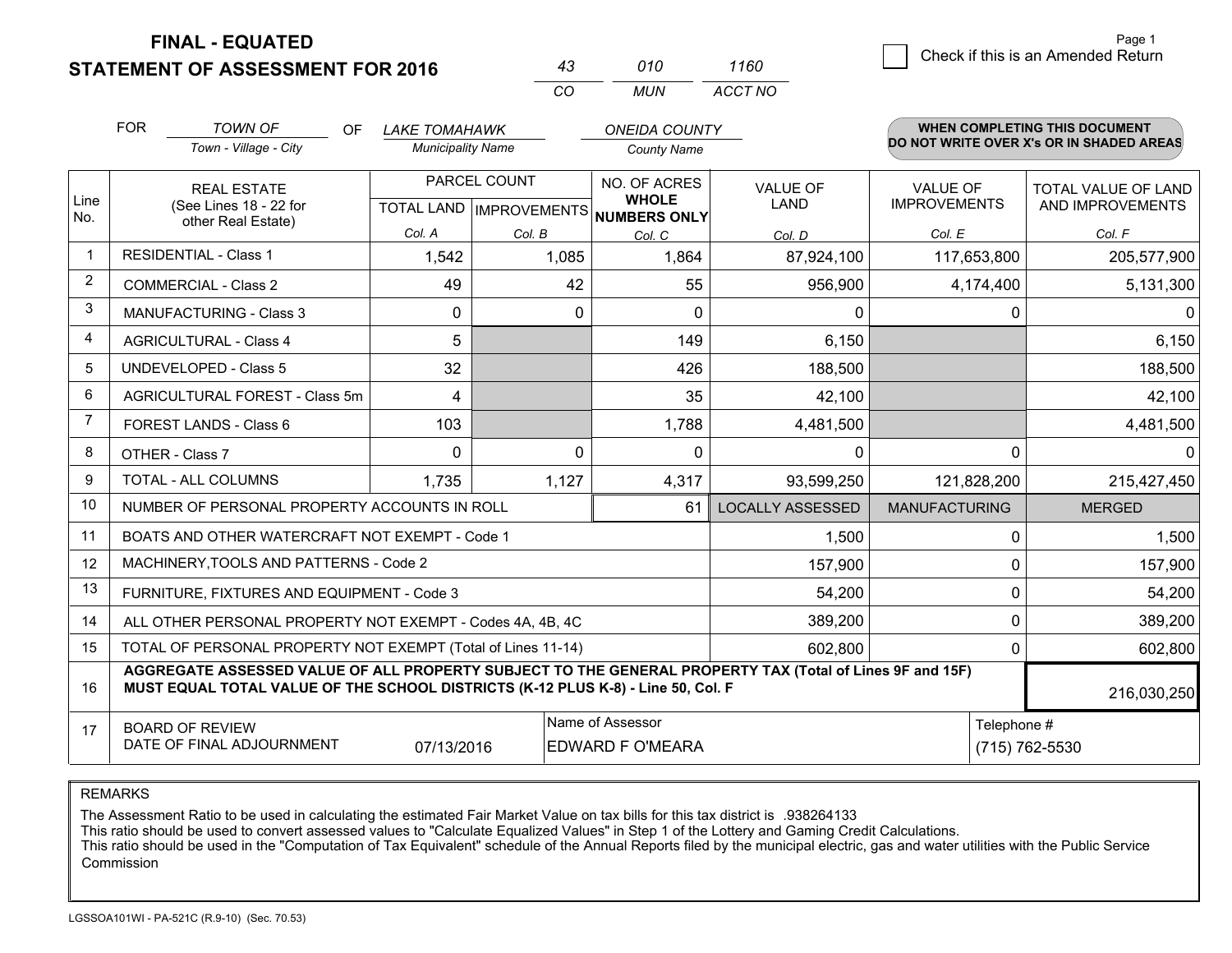*YEAR CO MUN ACCT NO* <sup>2016</sup> <sup>43</sup> <sup>010</sup> <sup>1160</sup>

Do not confuse FOREST LANDS (Line 7) with FOREST CROPS (in this section) - They are **NOT** the same

|    | Private Forest Crop - Reg Class @ 10¢ per acre                                 |                 |  |                                                                  |                 | Private Forest Crop - Reg Class @ \$2.52 per acre                                   |                                                                    |                                    |                              |  |
|----|--------------------------------------------------------------------------------|-----------------|--|------------------------------------------------------------------|-----------------|-------------------------------------------------------------------------------------|--------------------------------------------------------------------|------------------------------------|------------------------------|--|
| 18 | (a) PARCELS                                                                    | (b) ACRES       |  | (c) ASSESSED VALUE                                               |                 | (d) PARCELS                                                                         | (e) ACRES                                                          |                                    | (f) ASSESSED VALUE           |  |
|    |                                                                                |                 |  |                                                                  |                 |                                                                                     |                                                                    |                                    |                              |  |
|    | Private Forest Crop - Special Class @ 20¢ per acre                             |                 |  |                                                                  |                 | Entered Before 2005 Managed Forest - Ferrous Mining CLOSED @ \$8.27 per acre        |                                                                    |                                    |                              |  |
| 19 | (a) PARCELS                                                                    | (b) ACRES       |  | (c) ASSESSED VALUE                                               |                 | (d) PARCELS                                                                         | (e) ACRES                                                          |                                    | (f) ASSESSED VALUE           |  |
|    |                                                                                |                 |  |                                                                  |                 |                                                                                     |                                                                    |                                    |                              |  |
|    |                                                                                |                 |  | Entered Before 2005 Managed Forest - OPEN @ \$.79 per acre       |                 |                                                                                     | Entered Before 2005 Managed Forest - CLOSED @ \$1.87 per acre      |                                    |                              |  |
| 20 | (a) PARCELS                                                                    | (b) ACRES       |  | (c) ASSESSED VALUE                                               |                 | (d) PARCELS                                                                         | (e) ACRES                                                          |                                    | (f) ASSESSED VALUE           |  |
|    | 2                                                                              | 45              |  | 112,500                                                          |                 | 4                                                                                   | 99.61                                                              |                                    | 293,500                      |  |
|    | Entered After 2004 Managed Forest - OPEN @<br>\$2.14 per acre                  |                 |  |                                                                  |                 | Entered After 2004 Managed Forest - CLOSED @ \$10.68 per acre<br>(f) ASSESSED VALUE |                                                                    |                                    |                              |  |
| 21 | (a) PARCELS                                                                    | (b) ACRES       |  | (c) ASSESSED VALUE                                               | (d) PARCELS     |                                                                                     | (e) ACRES                                                          |                                    |                              |  |
|    |                                                                                |                 |  |                                                                  |                 |                                                                                     |                                                                    |                                    |                              |  |
|    |                                                                                | 40              |  | 100,000                                                          |                 | 17<br>528.43                                                                        |                                                                    |                                    | 1,307,700<br>(e) Other Acres |  |
| 22 | (a) County Forest Cropland Acres                                               |                 |  | (b) Federal Acres                                                | (c) State Acres |                                                                                     |                                                                    | (d) County (NOT FOREST CROP) Acres |                              |  |
|    | 1,810.98                                                                       |                 |  |                                                                  | 13,045.16       |                                                                                     | 17.88                                                              |                                    | 86.45                        |  |
|    |                                                                                |                 |  | Assessed Value of Omitted Property From Prior Years (Sec. 70.44) |                 |                                                                                     | Assessed Value of Sec. 70.43 Corrections of Errors by Assessors    |                                    |                              |  |
| 23 |                                                                                | (a) REAL ESTATE |  | (b) PERSONAL                                                     |                 |                                                                                     | (c1) REAL ESTATE                                                   |                                    | (c2) PERSONAL                |  |
|    |                                                                                |                 |  |                                                                  |                 |                                                                                     |                                                                    |                                    |                              |  |
|    | Manufacturing Equated Value of Omitted Property From Prior Years (Sec. 70.995) |                 |  |                                                                  |                 |                                                                                     | Mfg. Equated Value of Sec.70.43 Corrections of Errors by Assessors |                                    |                              |  |
|    | (d) REAL ESTATE                                                                |                 |  | (e) PERSONAL                                                     |                 | (f1) REAL ESTATE                                                                    |                                                                    |                                    | (f2) PERSONAL                |  |
|    |                                                                                |                 |  |                                                                  |                 |                                                                                     |                                                                    |                                    |                              |  |

## **SPECIAL DISTRICTS**

| Line<br>No. | <b>Enter 6-digit</b><br><b>Special District</b><br>Code (Col. A) | <b>Account</b><br><b>Number</b><br>(Col. B) | <b>Special District Name</b><br>(Col. C) | <b>Locally Assessed Value</b><br>of Real Estate and<br>Personal Property (Col. D) | Mfg Value of Real Estate<br>and Personal Property<br>(Col. E) | <b>Merged Value of</b><br><b>Real Estate and</b><br>Personal Property (Col. F) |
|-------------|------------------------------------------------------------------|---------------------------------------------|------------------------------------------|-----------------------------------------------------------------------------------|---------------------------------------------------------------|--------------------------------------------------------------------------------|
| 24          | 437030                                                           | 0262                                        | LAKE TOMAHAWK SANITARY DISTRICT #1       | 15,413,600                                                                        |                                                               | 15,413,600                                                                     |
| 25          | 438020                                                           | 0265                                        | HORSEHEAD LAKE PRO & REHAB DISTRICT #1   | 19,909,800                                                                        |                                                               | 19,909,800                                                                     |
| 26          |                                                                  |                                             |                                          |                                                                                   |                                                               |                                                                                |
| 27          |                                                                  |                                             |                                          |                                                                                   |                                                               |                                                                                |
| 28          |                                                                  |                                             |                                          |                                                                                   |                                                               |                                                                                |
| 29          |                                                                  |                                             |                                          |                                                                                   |                                                               |                                                                                |
| 30          |                                                                  |                                             |                                          |                                                                                   |                                                               |                                                                                |
| 31          |                                                                  |                                             |                                          |                                                                                   |                                                               |                                                                                |
| 32          |                                                                  |                                             |                                          |                                                                                   |                                                               |                                                                                |
| 33          |                                                                  |                                             |                                          |                                                                                   |                                                               |                                                                                |
| 34          |                                                                  |                                             |                                          |                                                                                   |                                                               |                                                                                |
| 35          |                                                                  |                                             |                                          |                                                                                   |                                                               |                                                                                |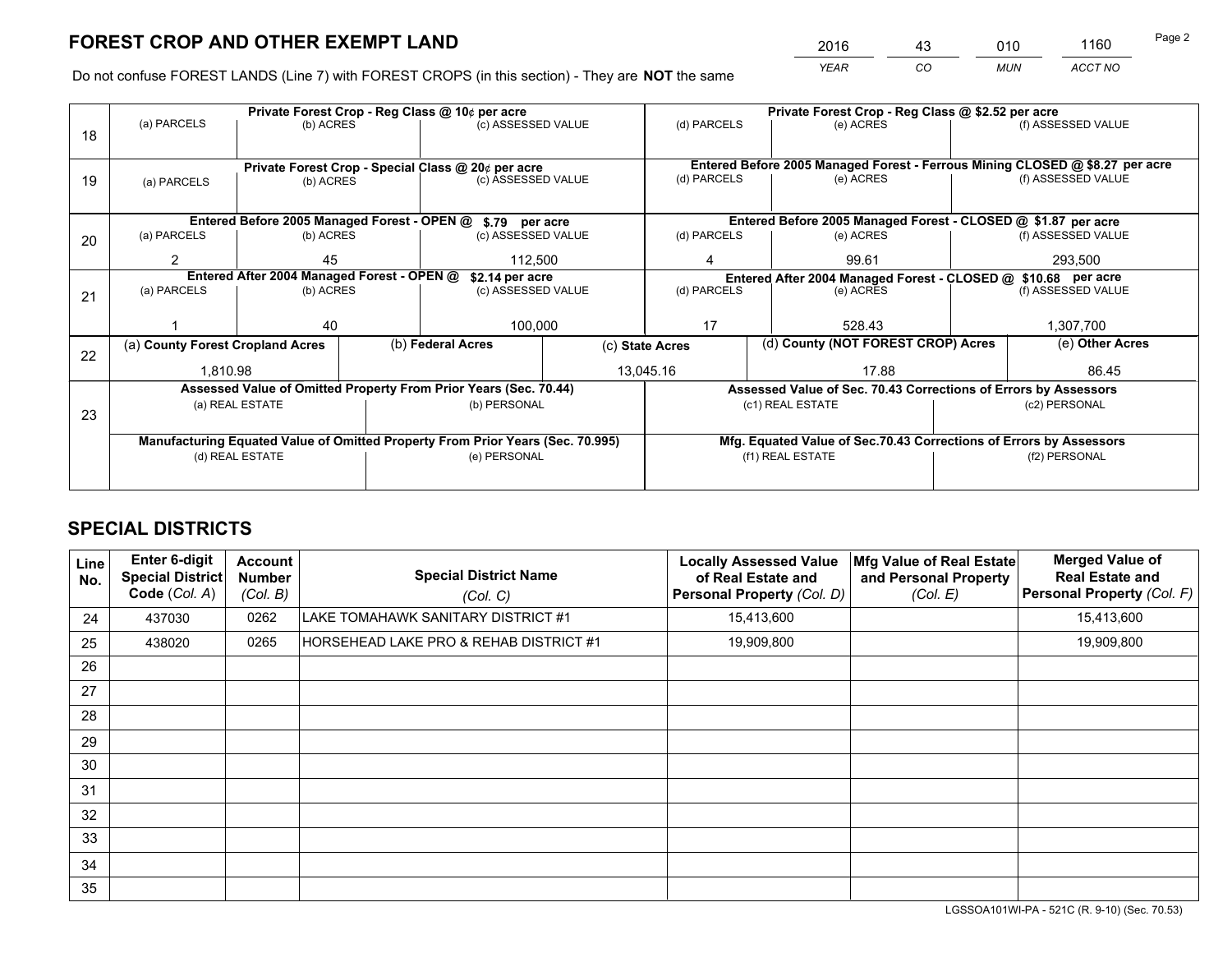|             |                                                          |                                             |                                                         | <b>YEAR</b>                                                                       | CO<br><b>MUN</b>                                              | ACCT NO                                                                        |
|-------------|----------------------------------------------------------|---------------------------------------------|---------------------------------------------------------|-----------------------------------------------------------------------------------|---------------------------------------------------------------|--------------------------------------------------------------------------------|
| Line<br>No. | Enter 6-digit<br><b>School District</b><br>Code (Col. A) | <b>Account</b><br><b>Number</b><br>(Col. B) | <b>School District Name</b><br>(Col. C)                 | <b>Locally Assessed Value</b><br>of Real Estate and<br>Personal Property (Col. D) | Mfg Value of Real Estate<br>and Personal Property<br>(Col. E) | <b>Merged Value of</b><br><b>Real Estate and</b><br>Personal Property (Col. F) |
|             | A. SCHOOL DISTRICTS (K-8 and K-12)                       |                                             |                                                         |                                                                                   |                                                               |                                                                                |
| 36          | 433640                                                   | 0260                                        | SCH D OF MINOCQUA J 1                                   | 216,030,250                                                                       |                                                               | 216,030,250                                                                    |
| 37          |                                                          |                                             |                                                         |                                                                                   |                                                               |                                                                                |
| 38          |                                                          |                                             |                                                         |                                                                                   |                                                               |                                                                                |
| 39          |                                                          |                                             |                                                         |                                                                                   |                                                               |                                                                                |
| 40          |                                                          |                                             |                                                         |                                                                                   |                                                               |                                                                                |
| 41          |                                                          |                                             |                                                         |                                                                                   |                                                               |                                                                                |
| 42          |                                                          |                                             |                                                         |                                                                                   |                                                               |                                                                                |
| 43          |                                                          |                                             |                                                         |                                                                                   |                                                               |                                                                                |
| 44          |                                                          |                                             |                                                         |                                                                                   |                                                               |                                                                                |
| 45<br>46    |                                                          |                                             |                                                         |                                                                                   |                                                               |                                                                                |
|             |                                                          |                                             |                                                         |                                                                                   |                                                               |                                                                                |
| 47<br>48    |                                                          |                                             |                                                         |                                                                                   |                                                               |                                                                                |
| 49          |                                                          |                                             |                                                         |                                                                                   |                                                               |                                                                                |
| 50          |                                                          |                                             | TOTAL ASSESSED VALUE OF SCHOOL DISTRICTS (K-8 and K-12) | 216,030,250                                                                       |                                                               | 216,030,250                                                                    |
|             | <b>B.</b><br><b>UNION HIGH SCHOOL DISTRICTS</b>          |                                             |                                                         |                                                                                   |                                                               |                                                                                |
| 51          | 433647                                                   | 0261                                        | UHS D OF LAKELAND UNION HIGH                            | 216,030,250                                                                       |                                                               | 216,030,250                                                                    |
| 52          |                                                          |                                             |                                                         |                                                                                   |                                                               |                                                                                |
| 53          |                                                          |                                             |                                                         |                                                                                   |                                                               |                                                                                |
| 54          |                                                          |                                             |                                                         |                                                                                   |                                                               |                                                                                |
| 55          |                                                          |                                             | TOTAL ASSESSED VALUE OF UNION HIGH SCHOOLS              | 216,030,250                                                                       |                                                               | 216,030,250                                                                    |
|             | C. TECHNICAL COLLEGE DISTRICTS                           |                                             |                                                         |                                                                                   |                                                               |                                                                                |
| 56          | 001600                                                   | 0015                                        | NICOLET TECHNICAL COLLEGE<br><b>RHIN</b>                | 216,030,250                                                                       |                                                               | 216,030,250                                                                    |
| 57          |                                                          |                                             |                                                         |                                                                                   |                                                               |                                                                                |
| 58          |                                                          |                                             |                                                         |                                                                                   |                                                               |                                                                                |
| 59          |                                                          |                                             | TOTAL ASSESSED VALUE OF TECHNICAL COLLEGES              | 216,030,250                                                                       |                                                               | 216,030,250                                                                    |

43

010

 *I hereby certify, to the best of my knowledge and belief, this form is complete and correct.*

**SCHOOL DISTRICTS**

| Print name of preparer | Title                    |                | Date (MM / DD / CCYY) |
|------------------------|--------------------------|----------------|-----------------------|
|                        |                          |                |                       |
| Signature of preparer  | Contact Telephone Number | E-mail address |                       |
|                        | $\sim$                   |                |                       |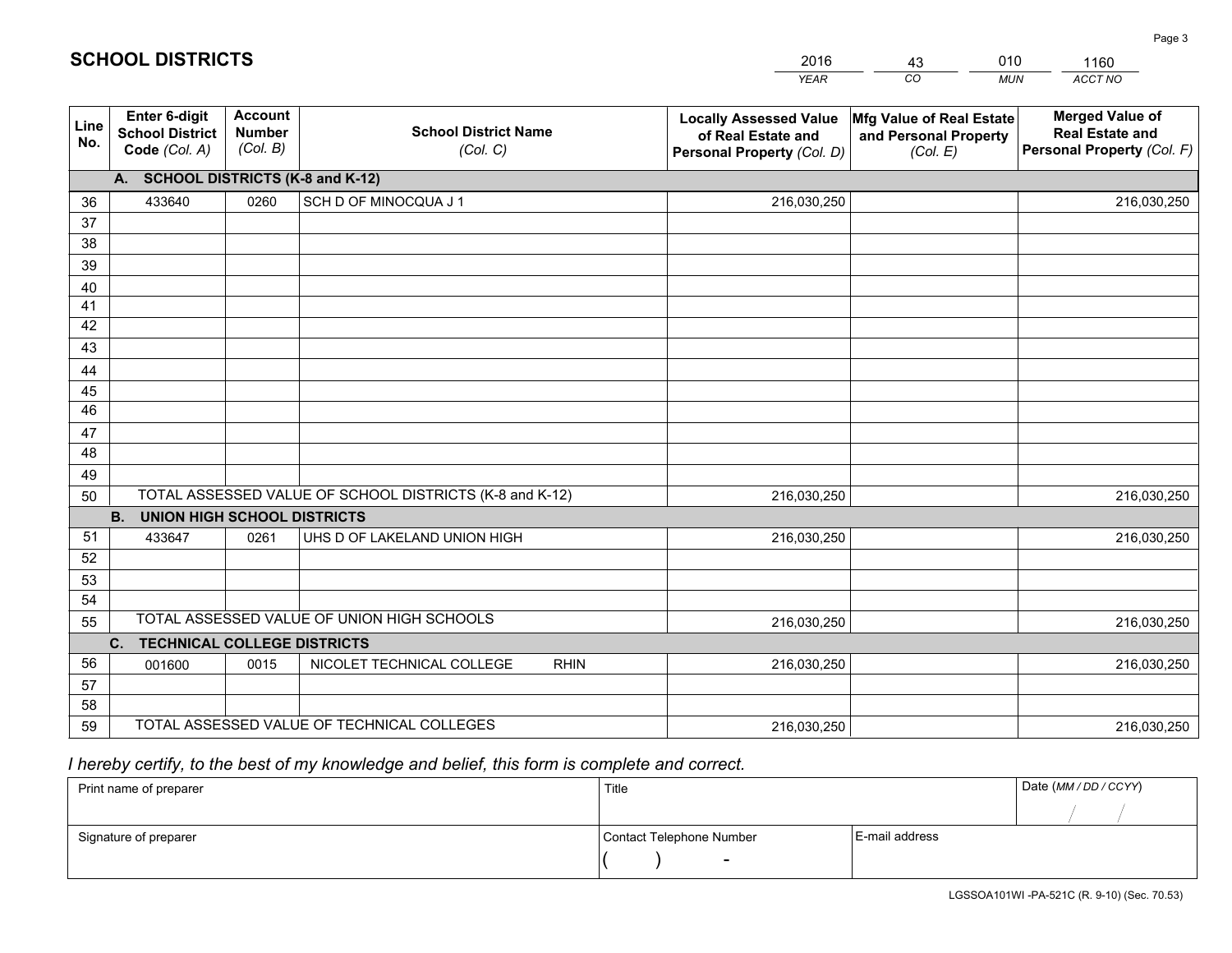#### **HIGHLIGHTS**

- 1. Complete the Statement of Assessment after the Board of Review. Reflect any changes made there.
- 2. Use black ink to complete.
- 3. Line 16 must equal Line 50, Col D.
- 4. Line 55 must equal the total of K-8 schools listed on lines 36-49. Do not include K-12 schools in this comparision.
- 5. Line 59, Col. D must equal Line 16.
- 6. Special District, School District and Technical College District values must include both real estate and personal property. Examples of Special districts are: town sanitary districts, public inland lake protection and rehabilitation districts, and metropolitan sewerage districts.
- 7. DO NOT INCLUDE Manufacturing property values.DOR will print these values on the final SOA.

ELAINE CARPENTER

ELAINE CARPENTER

TOWN OF LAKE TOMAHAWK

TOWN OF LAKE TOMAHAWK

PO BOX 396

PO BOX 396

LAKE TOMAHAWK, WI 54539 - 0396

AKE TOMAHAWK, WI

 $-0396$ 

54539

 8. Accuracy of this form is very important. The values reported directly affect the equalized value DOR calculates for school and special districts.

#### **Page 1:**

 If not prefilled, enter the tax year,county and municipal code,municipal type, municipal name and county name on the top of form.

Check the Amended box, if filing an amended / corrected SOA.

 Report the parcel count, acres and assessed value of taxable general property, total parcel count, (real and personal), total acres, and values from final figures set by the Board of Review.

- A. Real Estate land and improvements (buildings, etc.) is reported on lines 1 8, total line 9.
- B. Personal Property is reported on lines 11 14, Column D, total line 15.
- C. To complete this report, use the computer produced summary of the assessment roll that shows these amounts.
- D. Use whole numbers only.
- E. Add each line across and each column down to verify entries.

#### **Page 2:**

- A. Report Special Items (not subject to general property tax).
- 1. Private Forest Croplands and Managed Forest Lands are reported on lines 18,19, 20 and 21. Be sure to report assessed values **NOT** taxes.
- 2. You should have copies of the orders of entry, orders of withdrawal, etc., to update your assessment roll.
	- 3. Show hundredths of acres (e.g. 39.75).
- 4. Tax exempt lands are reported on line 22.
- 5. Omitted property and sec. 70.43, Wis. Stats., corrections of errors by assessor are reported on line 23. Report real estate and personal property separately. These should be for **prior years**, not something found on the current assessment roll after the board of review.
- B. Special District (Lines 24-35) Include the value of both real and personal property.
- The Department of Revenue (DOR) preprints much of the information regarding names and codes for schools, special districts,etc. If a district is not listed, enter the name and value only, DOR will enter the proper code.

## **Page 3 School Districts:**

Include the value of both real and personal property.

Report School District (regular, elementary, union high school, and technical college).

- 1. Regular (K-12) and Elementary (K-8) school values are reported on lines 36-49, total on line 50.
- 2. Union High School (UHS) (use only if elementary schools are listed on lines 36-49) are reported on lines 51-54. UHS total value (line 55) must equal to the total **elementary school** values reported on lines 36-49. Do notinclude K-12 schools in this comparison.
- 3. Technical College values are reported on lines 56-58, total on line 59.
- 4. Use the computer summary that shows these amounts to complete this report.

#### **This form is due the second Monday in June. File this report only after your Board of Review is complete.**

 *If you have questions: Return forms to:*

Fax number: (608) 264-6887 PO Box 8971

 Email: lgs@revenue.wi.gov Wisconsin Department of Revenue Call: (608) 261-5341 Local Government Services Section 6-97Madison WI 53708-8971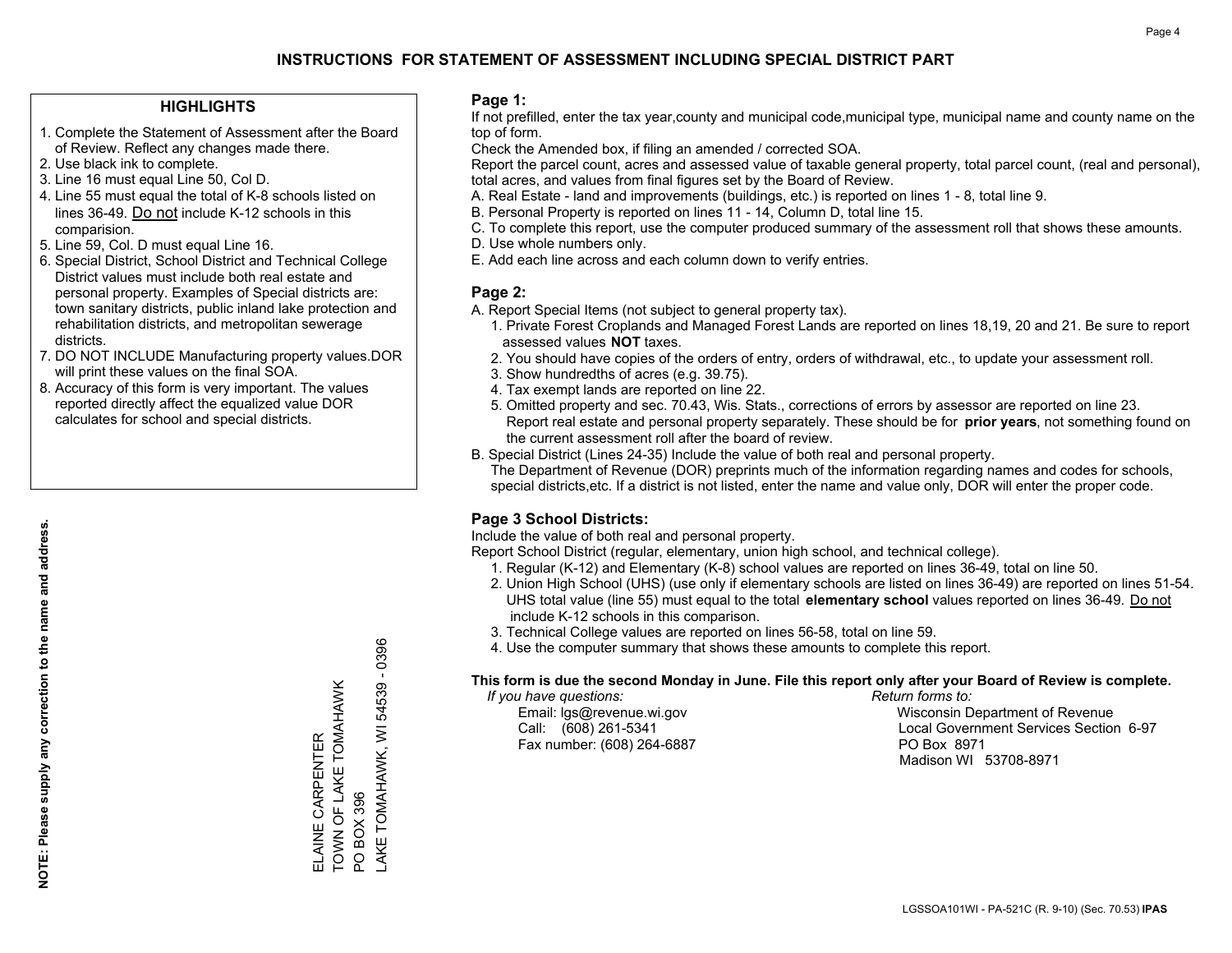**FINAL - EQUATED**

**STATEMENT OF ASSESSMENT FOR 2016** 

|          | (112) | 1161    |
|----------|-------|---------|
| $\cdots$ | MI IN | ACCT NO |

|                      | <b>FOR</b>                                                                                                                                                                                   | <b>TOWN OF</b><br><b>OF</b>                               | <b>LITTLE RICE</b>       |                           | <b>ONEIDA COUNTY</b>                     |                         |                                          | <b>WHEN COMPLETING THIS DOCUMENT</b> |
|----------------------|----------------------------------------------------------------------------------------------------------------------------------------------------------------------------------------------|-----------------------------------------------------------|--------------------------|---------------------------|------------------------------------------|-------------------------|------------------------------------------|--------------------------------------|
|                      |                                                                                                                                                                                              | Town - Village - City                                     | <b>Municipality Name</b> |                           | <b>County Name</b>                       |                         | DO NOT WRITE OVER X's OR IN SHADED AREAS |                                      |
|                      |                                                                                                                                                                                              | PARCEL COUNT<br><b>REAL ESTATE</b>                        |                          |                           | NO. OF ACRES                             | <b>VALUE OF</b>         | <b>VALUE OF</b>                          | TOTAL VALUE OF LAND                  |
| Line<br>No.          | (See Lines 18 - 22 for<br>other Real Estate)                                                                                                                                                 |                                                           |                          | TOTAL LAND   IMPROVEMENTS | <b>WHOLE</b><br><b>NUMBERS ONLY</b>      | <b>LAND</b>             | <b>IMPROVEMENTS</b>                      | AND IMPROVEMENTS                     |
|                      |                                                                                                                                                                                              |                                                           | Col. A                   | Col. B                    | Col. C                                   | Col. D                  | Col. E                                   | Col. F                               |
| $\blacktriangleleft$ |                                                                                                                                                                                              | <b>RESIDENTIAL - Class 1</b>                              | 592                      | 451                       | 1,196                                    | 24,001,300              | 37,111,300                               | 61,112,600                           |
| 2                    |                                                                                                                                                                                              | <b>COMMERCIAL - Class 2</b>                               | 6                        | 6                         | 68                                       | 748,400                 | 1,093,600                                | 1,842,000                            |
| 3                    |                                                                                                                                                                                              | <b>MANUFACTURING - Class 3</b>                            | $\Omega$                 | 0                         | $\Omega$                                 | $\Omega$                | $\Omega$                                 |                                      |
| 4                    |                                                                                                                                                                                              | <b>AGRICULTURAL - Class 4</b>                             | $\mathbf{0}$             |                           | 0                                        | $\Omega$                |                                          | 0                                    |
| 5                    |                                                                                                                                                                                              | <b>UNDEVELOPED - Class 5</b>                              | 73                       |                           | 875                                      | 617,200                 |                                          | 617,200                              |
| 6                    | AGRICULTURAL FOREST - Class 5m<br>FOREST LANDS - Class 6                                                                                                                                     |                                                           | $\Omega$                 |                           | $\Omega$                                 | $\Omega$                |                                          | 0                                    |
| 7                    |                                                                                                                                                                                              |                                                           | 165                      |                           | 3,398                                    | 6,197,600               |                                          | 6,197,600                            |
| 8                    |                                                                                                                                                                                              | OTHER - Class 7                                           | $\Omega$                 | 0                         | 0                                        | $\Omega$                | 0                                        |                                      |
| 9                    |                                                                                                                                                                                              | TOTAL - ALL COLUMNS                                       | 836                      | 457                       | 5,537                                    | 31,564,500              | 38,204,900                               | 69,769,400                           |
| 10                   |                                                                                                                                                                                              | NUMBER OF PERSONAL PROPERTY ACCOUNTS IN ROLL              |                          |                           | 99                                       | <b>LOCALLY ASSESSED</b> | <b>MANUFACTURING</b>                     | <b>MERGED</b>                        |
| 11                   |                                                                                                                                                                                              | BOATS AND OTHER WATERCRAFT NOT EXEMPT - Code 1            |                          |                           |                                          | $\Omega$                | 0                                        | 0                                    |
| 12                   |                                                                                                                                                                                              | MACHINERY, TOOLS AND PATTERNS - Code 2                    |                          |                           |                                          | 22,260                  | 0                                        | 22,260                               |
| 13                   |                                                                                                                                                                                              | FURNITURE, FIXTURES AND EQUIPMENT - Code 3                |                          |                           |                                          | 42,665                  | 0                                        | 42,665                               |
| 14                   |                                                                                                                                                                                              | ALL OTHER PERSONAL PROPERTY NOT EXEMPT - Codes 4A, 4B, 4C |                          |                           |                                          | 1,371,536               | 0                                        | 1,371,536                            |
| 15                   | TOTAL OF PERSONAL PROPERTY NOT EXEMPT (Total of Lines 11-14)                                                                                                                                 |                                                           |                          |                           |                                          | 1,436,461               | 0                                        | 1,436,461                            |
| 16                   | AGGREGATE ASSESSED VALUE OF ALL PROPERTY SUBJECT TO THE GENERAL PROPERTY TAX (Total of Lines 9F and 15F)<br>MUST EQUAL TOTAL VALUE OF THE SCHOOL DISTRICTS (K-12 PLUS K-8) - Line 50, Col. F |                                                           |                          |                           |                                          |                         | 71,205,861                               |                                      |
| 17                   |                                                                                                                                                                                              | <b>BOARD OF REVIEW</b>                                    |                          |                           | Name of Assessor                         |                         | Telephone #                              |                                      |
|                      |                                                                                                                                                                                              | DATE OF FINAL ADJOURNMENT                                 | 09/12/2016               |                           | TODD ANDERSON (UP NORTH ASSESSMENTS LLC) |                         | (715) 845-2022                           |                                      |

REMARKS

The Assessment Ratio to be used in calculating the estimated Fair Market Value on tax bills for this tax district is .997191582

This ratio should be used to convert assessed values to "Calculate Equalized Values" in Step 1 of the Lottery and Gaming Credit Calculations.<br>This ratio should be used in the "Computation of Tax Equivalent" schedule of the Commission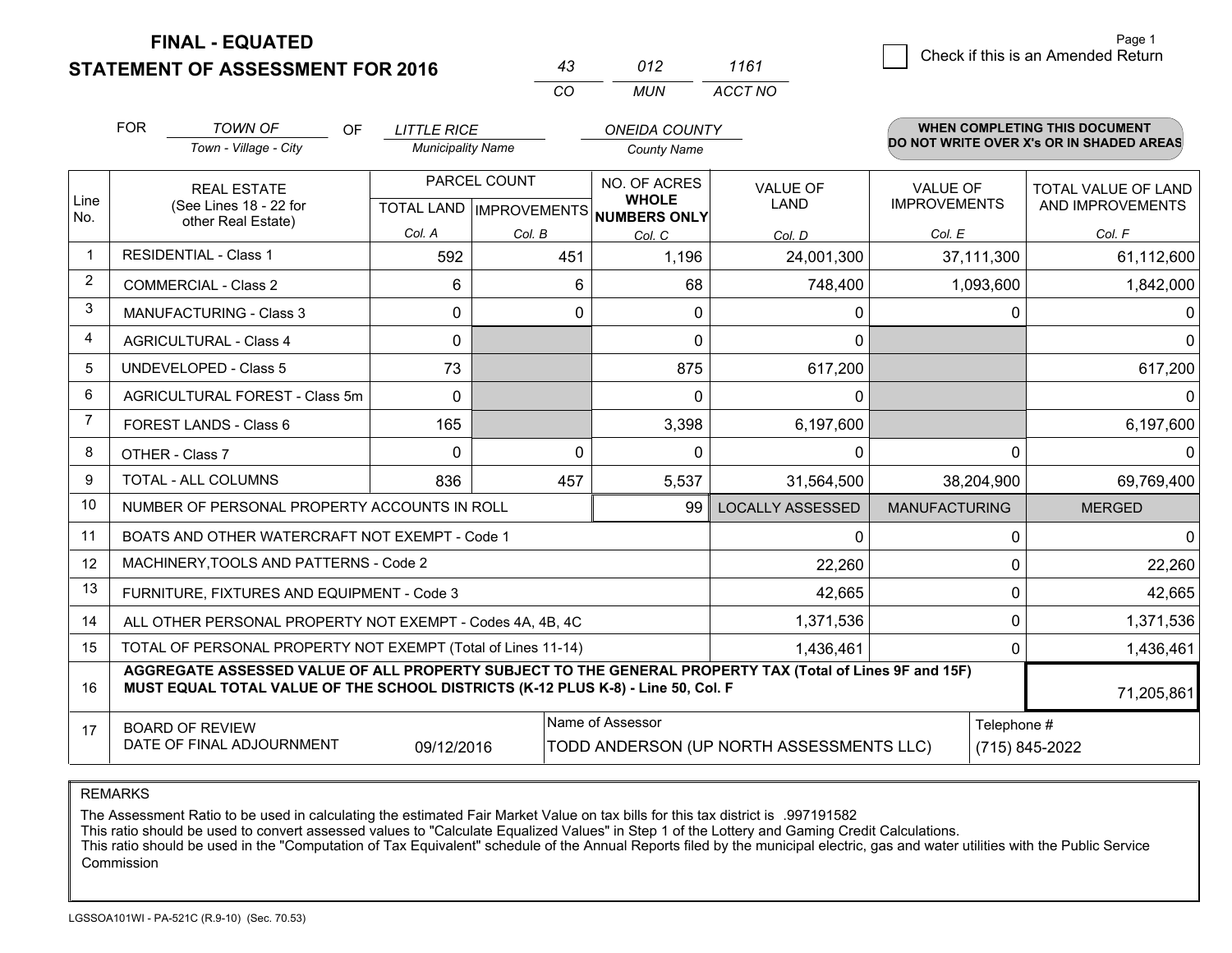*YEAR CO MUN ACCT NO* <sup>2016</sup> <sup>43</sup> <sup>012</sup> <sup>1161</sup>

Do not confuse FOREST LANDS (Line 7) with FOREST CROPS (in this section) - They are **NOT** the same

|    |                                                                                |                                 |  | Private Forest Crop - Reg Class @ 10¢ per acre                   |                                                                              |                                                               | Private Forest Crop - Reg Class @ \$2.52 per acre                  |                                                                 |           |                    |
|----|--------------------------------------------------------------------------------|---------------------------------|--|------------------------------------------------------------------|------------------------------------------------------------------------------|---------------------------------------------------------------|--------------------------------------------------------------------|-----------------------------------------------------------------|-----------|--------------------|
| 18 | (a) PARCELS                                                                    | (b) ACRES                       |  | (c) ASSESSED VALUE                                               |                                                                              | (d) PARCELS                                                   |                                                                    | (e) ACRES                                                       |           | (f) ASSESSED VALUE |
|    | 5                                                                              | 200                             |  | 319,000                                                          |                                                                              | 45                                                            |                                                                    | 1.800                                                           |           | 2,755,000          |
|    | Private Forest Crop - Special Class @ 20¢ per acre                             |                                 |  |                                                                  | Entered Before 2005 Managed Forest - Ferrous Mining CLOSED @ \$8.27 per acre |                                                               |                                                                    |                                                                 |           |                    |
| 19 | (a) PARCELS                                                                    | (b) ACRES                       |  | (c) ASSESSED VALUE                                               |                                                                              | (d) PARCELS                                                   |                                                                    | (e) ACRES                                                       |           | (f) ASSESSED VALUE |
|    |                                                                                |                                 |  |                                                                  |                                                                              |                                                               |                                                                    |                                                                 |           |                    |
|    |                                                                                |                                 |  | Entered Before 2005 Managed Forest - OPEN @ \$.79 per acre       |                                                                              |                                                               |                                                                    | Entered Before 2005 Managed Forest - CLOSED @ \$1.87 per acre   |           |                    |
| 20 | (a) PARCELS                                                                    | (b) ACRES                       |  | (c) ASSESSED VALUE                                               |                                                                              | (d) PARCELS                                                   |                                                                    | (e) ACRES                                                       |           | (f) ASSESSED VALUE |
|    | 81                                                                             | 3.199.89                        |  | 4,795,800                                                        |                                                                              | 42                                                            |                                                                    | 1.424.31                                                        | 2,584,500 |                    |
|    | Entered After 2004 Managed Forest - OPEN @<br>\$2.14 per acre                  |                                 |  |                                                                  |                                                                              | Entered After 2004 Managed Forest - CLOSED @ \$10.68 per acre |                                                                    |                                                                 |           |                    |
| 21 | (a) PARCELS                                                                    | (b) ACRES                       |  | (c) ASSESSED VALUE                                               |                                                                              | (d) PARCELS                                                   |                                                                    | (e) ACRES                                                       |           |                    |
|    |                                                                                |                                 |  |                                                                  |                                                                              |                                                               |                                                                    |                                                                 |           |                    |
|    | 50                                                                             | 1.974.06                        |  | 3,168,100                                                        |                                                                              | 24                                                            |                                                                    | 763.55                                                          |           | 1,998,000          |
|    | (a) County Forest Cropland Acres                                               |                                 |  | (b) Federal Acres                                                | (c) State Acres                                                              |                                                               | (d) County (NOT FOREST CROP) Acres                                 |                                                                 |           | (e) Other Acres    |
| 22 | 12,511.59                                                                      |                                 |  | 13,863.7                                                         |                                                                              | 197.23                                                        |                                                                    |                                                                 | 124.74    |                    |
|    |                                                                                |                                 |  | Assessed Value of Omitted Property From Prior Years (Sec. 70.44) |                                                                              |                                                               |                                                                    | Assessed Value of Sec. 70.43 Corrections of Errors by Assessors |           |                    |
|    |                                                                                | (a) REAL ESTATE                 |  | (b) PERSONAL                                                     |                                                                              | (c1) REAL ESTATE                                              |                                                                    | (c2) PERSONAL                                                   |           |                    |
| 23 |                                                                                |                                 |  |                                                                  |                                                                              |                                                               |                                                                    |                                                                 |           |                    |
|    |                                                                                |                                 |  |                                                                  |                                                                              |                                                               |                                                                    |                                                                 |           |                    |
|    | Manufacturing Equated Value of Omitted Property From Prior Years (Sec. 70.995) |                                 |  |                                                                  |                                                                              |                                                               | Mfg. Equated Value of Sec.70.43 Corrections of Errors by Assessors |                                                                 |           |                    |
|    |                                                                                | (d) REAL ESTATE<br>(e) PERSONAL |  |                                                                  |                                                                              | (f1) REAL ESTATE<br>(f2) PERSONAL                             |                                                                    |                                                                 |           |                    |
|    |                                                                                |                                 |  |                                                                  |                                                                              |                                                               |                                                                    |                                                                 |           |                    |

## **SPECIAL DISTRICTS**

| Line<br>No. | Enter 6-digit<br>Special District<br>Code (Col. A) | <b>Account</b><br><b>Number</b><br>(Col. B) | <b>Special District Name</b><br>(Col. C) | <b>Locally Assessed Value</b><br>of Real Estate and<br>Personal Property (Col. D) | Mfg Value of Real Estate<br>and Personal Property<br>(Col. E) | <b>Merged Value of</b><br><b>Real Estate and</b><br>Personal Property (Col. F) |
|-------------|----------------------------------------------------|---------------------------------------------|------------------------------------------|-----------------------------------------------------------------------------------|---------------------------------------------------------------|--------------------------------------------------------------------------------|
| 24          | 438060                                             | 0599                                        | LAKE NOKOMIS LAKE DISTRICT               | 7,123,569                                                                         |                                                               | 7,123,569                                                                      |
| 25          |                                                    |                                             |                                          |                                                                                   |                                                               |                                                                                |
| 26          |                                                    |                                             |                                          |                                                                                   |                                                               |                                                                                |
| 27          |                                                    |                                             |                                          |                                                                                   |                                                               |                                                                                |
| 28          |                                                    |                                             |                                          |                                                                                   |                                                               |                                                                                |
| 29          |                                                    |                                             |                                          |                                                                                   |                                                               |                                                                                |
| 30          |                                                    |                                             |                                          |                                                                                   |                                                               |                                                                                |
| 31          |                                                    |                                             |                                          |                                                                                   |                                                               |                                                                                |
| 32          |                                                    |                                             |                                          |                                                                                   |                                                               |                                                                                |
| 33          |                                                    |                                             |                                          |                                                                                   |                                                               |                                                                                |
| 34          |                                                    |                                             |                                          |                                                                                   |                                                               |                                                                                |
| 35          |                                                    |                                             |                                          |                                                                                   |                                                               |                                                                                |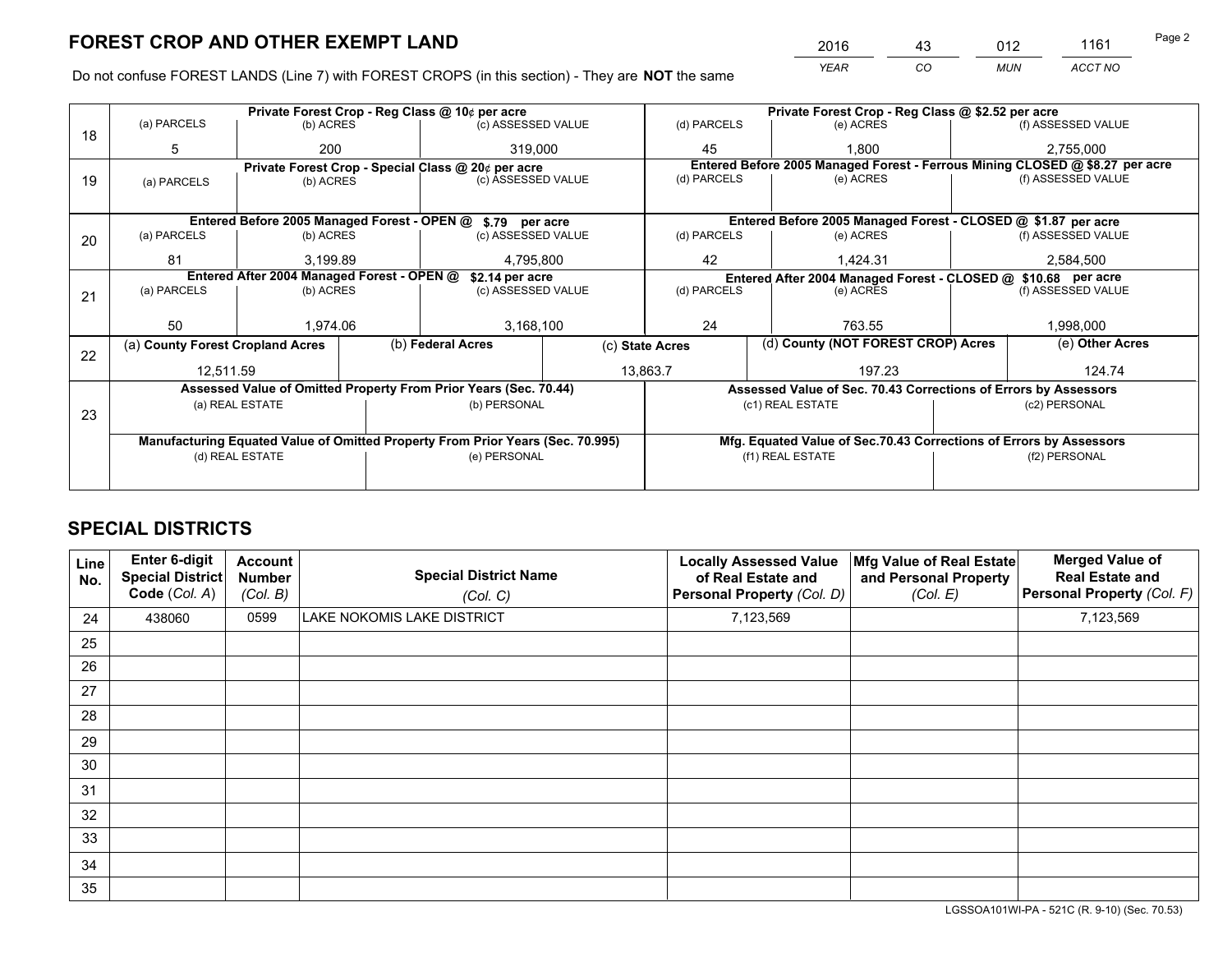|             |                                                                 |                                             |                                                         | <b>YEAR</b>                                                                       | CO<br><b>MUN</b>                                              | ACCT NO                                                                        |
|-------------|-----------------------------------------------------------------|---------------------------------------------|---------------------------------------------------------|-----------------------------------------------------------------------------------|---------------------------------------------------------------|--------------------------------------------------------------------------------|
| Line<br>No. | <b>Enter 6-digit</b><br><b>School District</b><br>Code (Col. A) | <b>Account</b><br><b>Number</b><br>(Col. B) | <b>School District Name</b><br>(Col. C)                 | <b>Locally Assessed Value</b><br>of Real Estate and<br>Personal Property (Col. D) | Mfg Value of Real Estate<br>and Personal Property<br>(Col. E) | <b>Merged Value of</b><br><b>Real Estate and</b><br>Personal Property (Col. F) |
|             | A. SCHOOL DISTRICTS (K-8 and K-12)                              |                                             |                                                         |                                                                                   |                                                               |                                                                                |
| 36          | 355754                                                          | 0208                                        | SCH D OF TOMAHAWK                                       | 71,205,861                                                                        |                                                               | 71,205,861                                                                     |
| 37          |                                                                 |                                             |                                                         |                                                                                   |                                                               |                                                                                |
| 38          |                                                                 |                                             |                                                         |                                                                                   |                                                               |                                                                                |
| 39          |                                                                 |                                             |                                                         |                                                                                   |                                                               |                                                                                |
| 40          |                                                                 |                                             |                                                         |                                                                                   |                                                               |                                                                                |
| 41          |                                                                 |                                             |                                                         |                                                                                   |                                                               |                                                                                |
| 42          |                                                                 |                                             |                                                         |                                                                                   |                                                               |                                                                                |
| 43          |                                                                 |                                             |                                                         |                                                                                   |                                                               |                                                                                |
| 44<br>45    |                                                                 |                                             |                                                         |                                                                                   |                                                               |                                                                                |
| 46          |                                                                 |                                             |                                                         |                                                                                   |                                                               |                                                                                |
| 47          |                                                                 |                                             |                                                         |                                                                                   |                                                               |                                                                                |
| 48          |                                                                 |                                             |                                                         |                                                                                   |                                                               |                                                                                |
| 49          |                                                                 |                                             |                                                         |                                                                                   |                                                               |                                                                                |
| 50          |                                                                 |                                             | TOTAL ASSESSED VALUE OF SCHOOL DISTRICTS (K-8 and K-12) | 71,205,861                                                                        |                                                               | 71,205,861                                                                     |
|             | <b>B.</b><br><b>UNION HIGH SCHOOL DISTRICTS</b>                 |                                             |                                                         |                                                                                   |                                                               |                                                                                |
| 51          |                                                                 |                                             |                                                         |                                                                                   |                                                               |                                                                                |
| 52          |                                                                 |                                             |                                                         |                                                                                   |                                                               |                                                                                |
| 53          |                                                                 |                                             |                                                         |                                                                                   |                                                               |                                                                                |
| 54          |                                                                 |                                             |                                                         |                                                                                   |                                                               |                                                                                |
| 55          |                                                                 |                                             | TOTAL ASSESSED VALUE OF UNION HIGH SCHOOLS              |                                                                                   |                                                               |                                                                                |
|             | C.<br><b>TECHNICAL COLLEGE DISTRICTS</b>                        |                                             |                                                         |                                                                                   |                                                               |                                                                                |
| 56          | 001600                                                          | 0015                                        | NICOLET TECHNICAL COLLEGE<br><b>RHIN</b>                | 71,205,861                                                                        |                                                               | 71,205,861                                                                     |
| 57          |                                                                 |                                             |                                                         |                                                                                   |                                                               |                                                                                |
| 58          |                                                                 |                                             | TOTAL ASSESSED VALUE OF TECHNICAL COLLEGES              |                                                                                   |                                                               |                                                                                |
| 59          |                                                                 |                                             |                                                         | 71,205,861                                                                        |                                                               | 71,205,861                                                                     |

43

012

 *I hereby certify, to the best of my knowledge and belief, this form is complete and correct.*

**SCHOOL DISTRICTS**

| Print name of preparer | Title                    |                | Date (MM/DD/CCYY) |
|------------------------|--------------------------|----------------|-------------------|
|                        |                          |                |                   |
| Signature of preparer  | Contact Telephone Number | E-mail address |                   |
|                        | $\sim$                   |                |                   |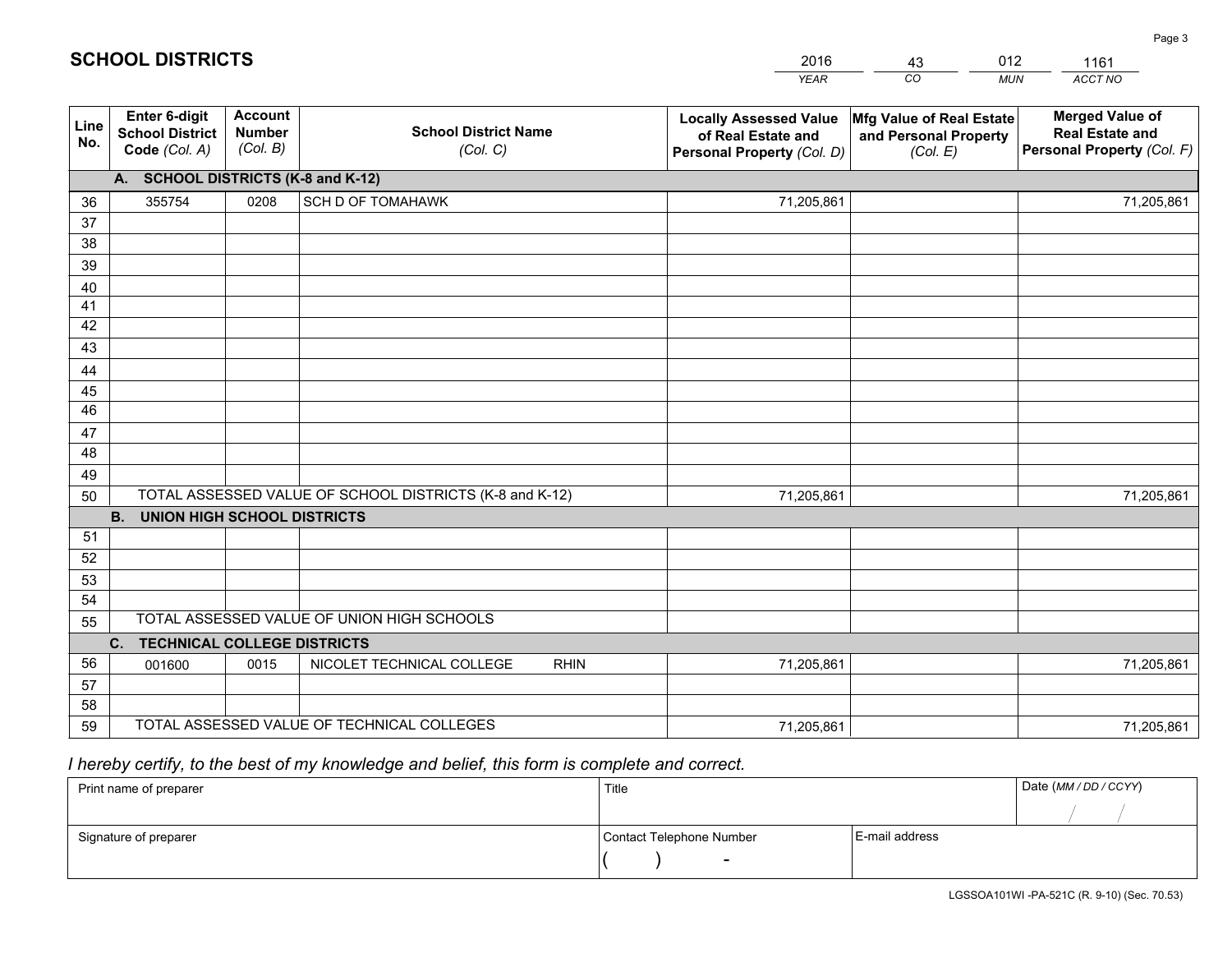#### **HIGHLIGHTS**

- 1. Complete the Statement of Assessment after the Board of Review. Reflect any changes made there.
- 2. Use black ink to complete.
- 3. Line 16 must equal Line 50, Col D.
- 4. Line 55 must equal the total of K-8 schools listed on lines 36-49. Do not include K-12 schools in this comparision.
- 5. Line 59, Col. D must equal Line 16.
- 6. Special District, School District and Technical College District values must include both real estate and personal property. Examples of Special districts are: town sanitary districts, public inland lake protection and rehabilitation districts, and metropolitan sewerage districts.
- 7. DO NOT INCLUDE Manufacturing property values.DOR will print these values on the final SOA.
- 8. Accuracy of this form is very important. The values reported directly affect the equalized value DOR calculates for school and special districts.

#### **Page 1:**

 If not prefilled, enter the tax year,county and municipal code,municipal type, municipal name and county name on the top of form.

Check the Amended box, if filing an amended / corrected SOA.

 Report the parcel count, acres and assessed value of taxable general property, total parcel count, (real and personal), total acres, and values from final figures set by the Board of Review.

- A. Real Estate land and improvements (buildings, etc.) is reported on lines 1 8, total line 9.
- B. Personal Property is reported on lines 11 14, Column D, total line 15.
- C. To complete this report, use the computer produced summary of the assessment roll that shows these amounts.
- D. Use whole numbers only.
- E. Add each line across and each column down to verify entries.

#### **Page 2:**

- A. Report Special Items (not subject to general property tax).
- 1. Private Forest Croplands and Managed Forest Lands are reported on lines 18,19, 20 and 21. Be sure to report assessed values **NOT** taxes.
- 2. You should have copies of the orders of entry, orders of withdrawal, etc., to update your assessment roll.
	- 3. Show hundredths of acres (e.g. 39.75).
- 4. Tax exempt lands are reported on line 22.
- 5. Omitted property and sec. 70.43, Wis. Stats., corrections of errors by assessor are reported on line 23. Report real estate and personal property separately. These should be for **prior years**, not something found on the current assessment roll after the board of review.
- B. Special District (Lines 24-35) Include the value of both real and personal property.

 The Department of Revenue (DOR) preprints much of the information regarding names and codes for schools, special districts,etc. If a district is not listed, enter the name and value only, DOR will enter the proper code.

## **Page 3 School Districts:**

Include the value of both real and personal property.

Report School District (regular, elementary, union high school, and technical college).

- 1. Regular (K-12) and Elementary (K-8) school values are reported on lines 36-49, total on line 50.
- 2. Union High School (UHS) (use only if elementary schools are listed on lines 36-49) are reported on lines 51-54. UHS total value (line 55) must equal to the total **elementary school** values reported on lines 36-49. Do notinclude K-12 schools in this comparison.
- 3. Technical College values are reported on lines 56-58, total on line 59.
- 4. Use the computer summary that shows these amounts to complete this report.

#### **This form is due the second Monday in June. File this report only after your Board of Review is complete.**

 *If you have questions: Return forms to:*

Fax number: (608) 264-6887 PO Box 8971

 Email: lgs@revenue.wi.gov Wisconsin Department of Revenue Call: (608) 261-5341 Local Government Services Section 6-97Madison WI 53708-8971

CHRISTINE SULLY<br>TOWN OF LITTLE RICE TOWN OF LITTLE RICE 3737 COUNTY ROAD Y 3737 COUNTY ROAD Y CHRISTINE SULLY

TOMAHAWK, WI 54487

TOMAHAWK, WI 54487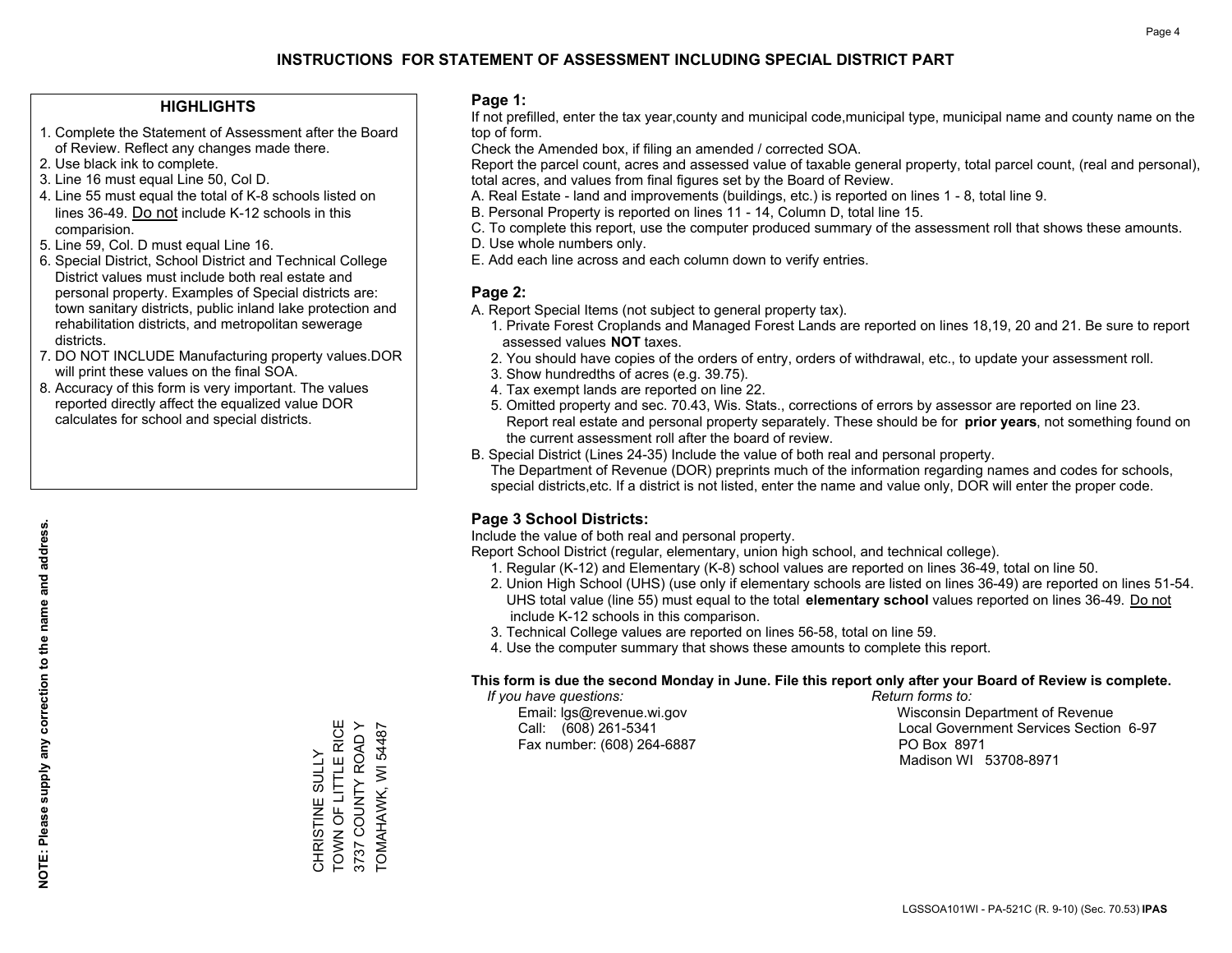**FINAL - EQUATED**

**STATEMENT OF ASSESSMENT FOR 2016** 

| 43  | 014 | 1162    |
|-----|-----|---------|
| CO. | MUN | ACCT NO |

|                | <b>FOR</b>                                                                                                                                                                                   | TOWN OF<br><b>OF</b>                                         | <b>LYNNE</b>             |              | <b>ONEIDA COUNTY</b>                                 |                         |                      | <b>WHEN COMPLETING THIS DOCUMENT</b><br>DO NOT WRITE OVER X's OR IN SHADED AREAS |  |
|----------------|----------------------------------------------------------------------------------------------------------------------------------------------------------------------------------------------|--------------------------------------------------------------|--------------------------|--------------|------------------------------------------------------|-------------------------|----------------------|----------------------------------------------------------------------------------|--|
|                |                                                                                                                                                                                              | Town - Village - City                                        | <b>Municipality Name</b> |              | <b>County Name</b>                                   |                         |                      |                                                                                  |  |
|                |                                                                                                                                                                                              | <b>REAL ESTATE</b>                                           |                          | PARCEL COUNT | NO. OF ACRES                                         | <b>VALUE OF</b>         | <b>VALUE OF</b>      | TOTAL VALUE OF LAND                                                              |  |
| Line<br>No.    |                                                                                                                                                                                              | (See Lines 18 - 22 for<br>other Real Estate)                 |                          |              | <b>WHOLE</b><br>TOTAL LAND IMPROVEMENTS NUMBERS ONLY | LAND                    | <b>IMPROVEMENTS</b>  | AND IMPROVEMENTS                                                                 |  |
|                |                                                                                                                                                                                              |                                                              | Col. A                   | Col. B       | Col. C                                               | Col. D                  | Col. E               | Col. F                                                                           |  |
| $\mathbf{1}$   |                                                                                                                                                                                              | <b>RESIDENTIAL - Class 1</b>                                 | 360                      | 293          | 345                                                  | 11,949,900              | 14,389,200           | 26,339,100                                                                       |  |
| $\overline{2}$ |                                                                                                                                                                                              | <b>COMMERCIAL - Class 2</b>                                  | 7                        |              | 26<br>7                                              | 577,900                 | 770,400              | 1,348,300                                                                        |  |
| 3              |                                                                                                                                                                                              | <b>MANUFACTURING - Class 3</b>                               | 0                        |              | 0<br>$\Omega$                                        | $\mathbf 0$             | 0                    | 0                                                                                |  |
| 4              |                                                                                                                                                                                              | <b>AGRICULTURAL - Class 4</b>                                | 6                        |              | 84                                                   | 12,900                  |                      | 12,900                                                                           |  |
| 5              |                                                                                                                                                                                              | UNDEVELOPED - Class 5                                        | 100                      |              | 1,151                                                | 647,500                 |                      | 647,500                                                                          |  |
| 6              |                                                                                                                                                                                              | AGRICULTURAL FOREST - Class 5m                               | 3                        |              | 56                                                   | 47,900                  |                      | 47,900                                                                           |  |
| $\overline{7}$ |                                                                                                                                                                                              | FOREST LANDS - Class 6                                       | 159                      |              | 3,079                                                | 5,634,600               |                      | 5,634,600                                                                        |  |
| 8              |                                                                                                                                                                                              | OTHER - Class 7                                              | $\Omega$                 |              | $\Omega$<br>$\Omega$                                 | $\Omega$                | 0                    | 0                                                                                |  |
| 9              |                                                                                                                                                                                              | TOTAL - ALL COLUMNS                                          | 635                      | 300          | 4,741                                                | 18,870,700              | 15,159,600           | 34,030,300                                                                       |  |
| 10             |                                                                                                                                                                                              | NUMBER OF PERSONAL PROPERTY ACCOUNTS IN ROLL                 |                          |              | 18                                                   | <b>LOCALLY ASSESSED</b> | <b>MANUFACTURING</b> | <b>MERGED</b>                                                                    |  |
| 11             |                                                                                                                                                                                              | BOATS AND OTHER WATERCRAFT NOT EXEMPT - Code 1               |                          |              |                                                      | $\Omega$                | 0                    | 0                                                                                |  |
| 12             |                                                                                                                                                                                              | MACHINERY, TOOLS AND PATTERNS - Code 2                       |                          |              |                                                      | 1,100                   | 0                    | 1,100                                                                            |  |
| 13             |                                                                                                                                                                                              | FURNITURE, FIXTURES AND EQUIPMENT - Code 3                   |                          |              |                                                      | 27,900                  | $\Omega$             | 27,900                                                                           |  |
| 14             |                                                                                                                                                                                              | ALL OTHER PERSONAL PROPERTY NOT EXEMPT - Codes 4A, 4B, 4C    |                          |              |                                                      | 394,100                 | $\Omega$             | 394,100                                                                          |  |
| 15             |                                                                                                                                                                                              | TOTAL OF PERSONAL PROPERTY NOT EXEMPT (Total of Lines 11-14) |                          |              |                                                      | 423,100                 | 0                    | 423,100                                                                          |  |
| 16             | AGGREGATE ASSESSED VALUE OF ALL PROPERTY SUBJECT TO THE GENERAL PROPERTY TAX (Total of Lines 9F and 15F)<br>MUST EQUAL TOTAL VALUE OF THE SCHOOL DISTRICTS (K-12 PLUS K-8) - Line 50, Col. F |                                                              |                          |              |                                                      |                         | 34,453,400           |                                                                                  |  |
| 17             |                                                                                                                                                                                              | <b>BOARD OF REVIEW</b>                                       |                          |              | Name of Assessor                                     |                         | Telephone #          |                                                                                  |  |
|                |                                                                                                                                                                                              | DATE OF FINAL ADJOURNMENT                                    | 06/07/2016               |              | <b>TERRY VOSBURGH</b>                                | (715) 536-6236          |                      |                                                                                  |  |

REMARKS

The Assessment Ratio to be used in calculating the estimated Fair Market Value on tax bills for this tax district is 1.020137209<br>This ratio should be used to convert assessed values to "Calculate Equalized Values" in Step Commission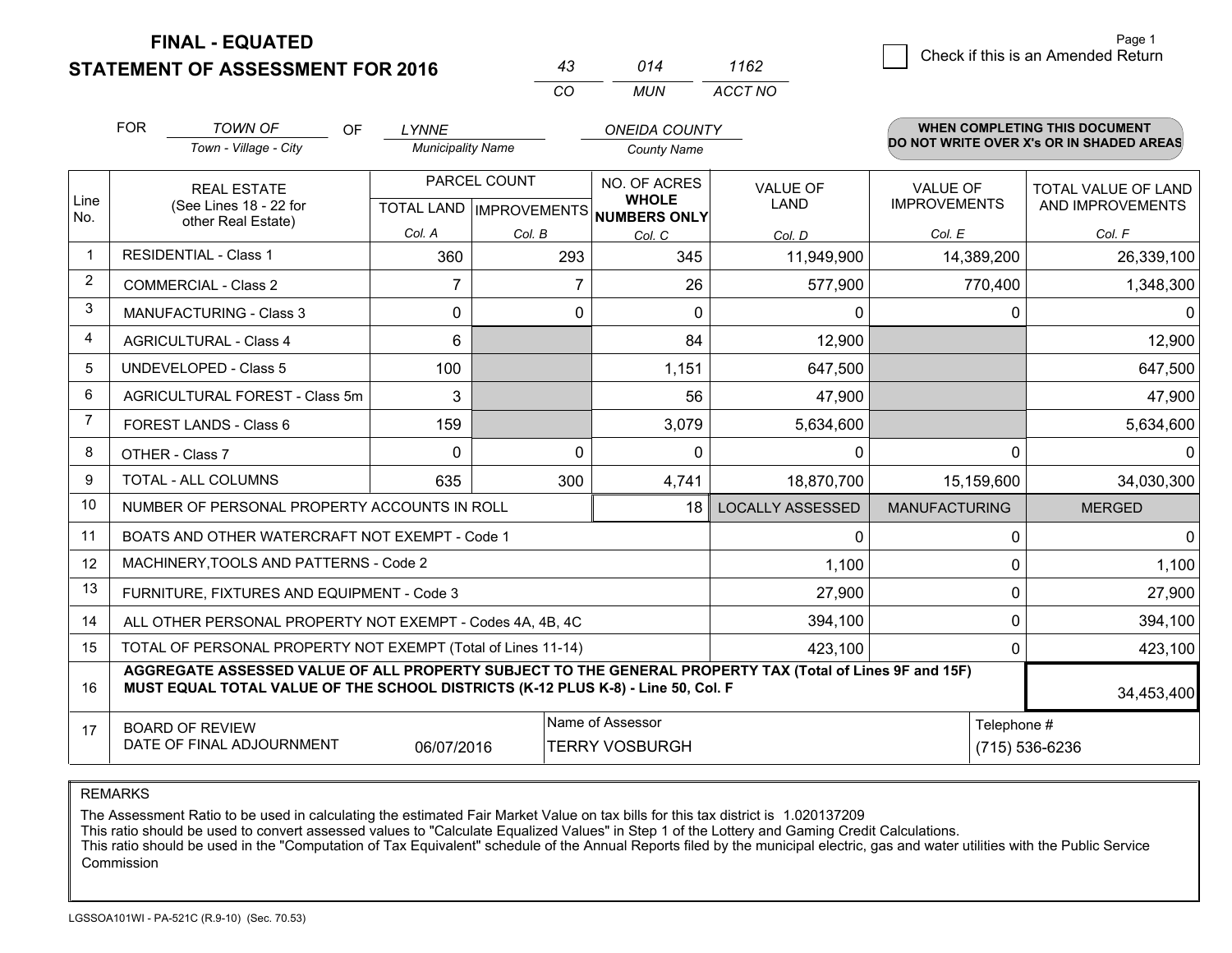*YEAR CO MUN ACCT NO* <sup>2016</sup> <sup>43</sup> <sup>014</sup> <sup>1162</sup>

Do not confuse FOREST LANDS (Line 7) with FOREST CROPS (in this section) - They are **NOT** the same

|    |                                                                                |                 |             | Private Forest Crop - Reg Class @ 10¢ per acre                   | Private Forest Crop - Reg Class @ \$2.52 per acre |                                                                              |                    |                                                                    |               |                    |  |
|----|--------------------------------------------------------------------------------|-----------------|-------------|------------------------------------------------------------------|---------------------------------------------------|------------------------------------------------------------------------------|--------------------|--------------------------------------------------------------------|---------------|--------------------|--|
| 18 | (a) PARCELS                                                                    | (b) ACRES       |             | (c) ASSESSED VALUE                                               |                                                   | (d) PARCELS                                                                  |                    | (e) ACRES                                                          |               | (f) ASSESSED VALUE |  |
|    |                                                                                |                 |             |                                                                  |                                                   | 6                                                                            |                    | 245.28                                                             |               | 474.800            |  |
|    |                                                                                |                 |             | Private Forest Crop - Special Class @ 20¢ per acre               |                                                   | Entered Before 2005 Managed Forest - Ferrous Mining CLOSED @ \$8.27 per acre |                    |                                                                    |               |                    |  |
| 19 | (a) PARCELS                                                                    | (b) ACRES       |             | (c) ASSESSED VALUE                                               |                                                   | (d) PARCELS                                                                  |                    | (e) ACRES                                                          |               | (f) ASSESSED VALUE |  |
|    |                                                                                |                 |             |                                                                  |                                                   |                                                                              |                    |                                                                    |               |                    |  |
|    |                                                                                |                 |             | Entered Before 2005 Managed Forest - OPEN @ \$.79 per acre       |                                                   |                                                                              |                    | Entered Before 2005 Managed Forest - CLOSED @ \$1.87 per acre      |               |                    |  |
| 20 | (a) PARCELS<br>(b) ACRES<br>(c) ASSESSED VALUE                                 |                 | (d) PARCELS |                                                                  | (e) ACRES                                         |                                                                              | (f) ASSESSED VALUE |                                                                    |               |                    |  |
|    | 30                                                                             | 1.107           |             | 1.881.900                                                        |                                                   | 9<br>334.74                                                                  |                    | 569,100                                                            |               |                    |  |
|    | Entered After 2004 Managed Forest - OPEN @<br>\$2.14 per acre                  |                 |             |                                                                  |                                                   |                                                                              |                    | Entered After 2004 Managed Forest - CLOSED @ \$10.68 per acre      |               |                    |  |
| 21 | (a) PARCELS                                                                    | (b) ACRES       |             | (c) ASSESSED VALUE                                               | (d) PARCELS                                       |                                                                              |                    | (e) ACRES                                                          |               | (f) ASSESSED VALUE |  |
|    |                                                                                |                 |             |                                                                  |                                                   |                                                                              |                    |                                                                    |               |                    |  |
|    |                                                                                | 266.72          |             | 453,400                                                          |                                                   | 25<br>830.72                                                                 |                    | 1,563,800                                                          |               |                    |  |
| 22 | (a) County Forest Cropland Acres                                               |                 |             | (b) Federal Acres                                                | (c) State Acres                                   |                                                                              |                    | (d) County (NOT FOREST CROP) Acres                                 |               | (e) Other Acres    |  |
|    | 34,541.31                                                                      |                 |             | 3,013.17                                                         |                                                   | 86.96                                                                        |                    |                                                                    | 130.72        |                    |  |
|    |                                                                                |                 |             | Assessed Value of Omitted Property From Prior Years (Sec. 70.44) |                                                   | Assessed Value of Sec. 70.43 Corrections of Errors by Assessors              |                    |                                                                    |               |                    |  |
| 23 |                                                                                | (a) REAL ESTATE |             | (b) PERSONAL                                                     |                                                   |                                                                              |                    | (c1) REAL ESTATE                                                   |               | (c2) PERSONAL      |  |
|    |                                                                                |                 |             |                                                                  |                                                   |                                                                              |                    |                                                                    |               |                    |  |
|    | Manufacturing Equated Value of Omitted Property From Prior Years (Sec. 70.995) |                 |             |                                                                  |                                                   |                                                                              |                    | Mfg. Equated Value of Sec.70.43 Corrections of Errors by Assessors |               |                    |  |
|    | (d) REAL ESTATE                                                                |                 |             | (e) PERSONAL                                                     |                                                   | (f1) REAL ESTATE                                                             |                    |                                                                    | (f2) PERSONAL |                    |  |
|    |                                                                                |                 |             |                                                                  |                                                   |                                                                              |                    |                                                                    |               |                    |  |

## **SPECIAL DISTRICTS**

| Line<br>No. | Enter 6-digit<br><b>Special District</b> | <b>Account</b><br><b>Number</b> | <b>Special District Name</b> | <b>Locally Assessed Value</b><br>of Real Estate and | Mfg Value of Real Estate<br>and Personal Property | <b>Merged Value of</b><br><b>Real Estate and</b> |
|-------------|------------------------------------------|---------------------------------|------------------------------|-----------------------------------------------------|---------------------------------------------------|--------------------------------------------------|
|             | Code (Col. A)                            | (Col. B)                        | (Col. C)                     | Personal Property (Col. D)                          | (Col. E)                                          | Personal Property (Col. F)                       |
| 24          |                                          |                                 |                              |                                                     |                                                   |                                                  |
| 25          |                                          |                                 |                              |                                                     |                                                   |                                                  |
| 26          |                                          |                                 |                              |                                                     |                                                   |                                                  |
| 27          |                                          |                                 |                              |                                                     |                                                   |                                                  |
| 28          |                                          |                                 |                              |                                                     |                                                   |                                                  |
| 29          |                                          |                                 |                              |                                                     |                                                   |                                                  |
| 30          |                                          |                                 |                              |                                                     |                                                   |                                                  |
| 31          |                                          |                                 |                              |                                                     |                                                   |                                                  |
| 32          |                                          |                                 |                              |                                                     |                                                   |                                                  |
| 33          |                                          |                                 |                              |                                                     |                                                   |                                                  |
| 34          |                                          |                                 |                              |                                                     |                                                   |                                                  |
| 35          |                                          |                                 |                              |                                                     |                                                   |                                                  |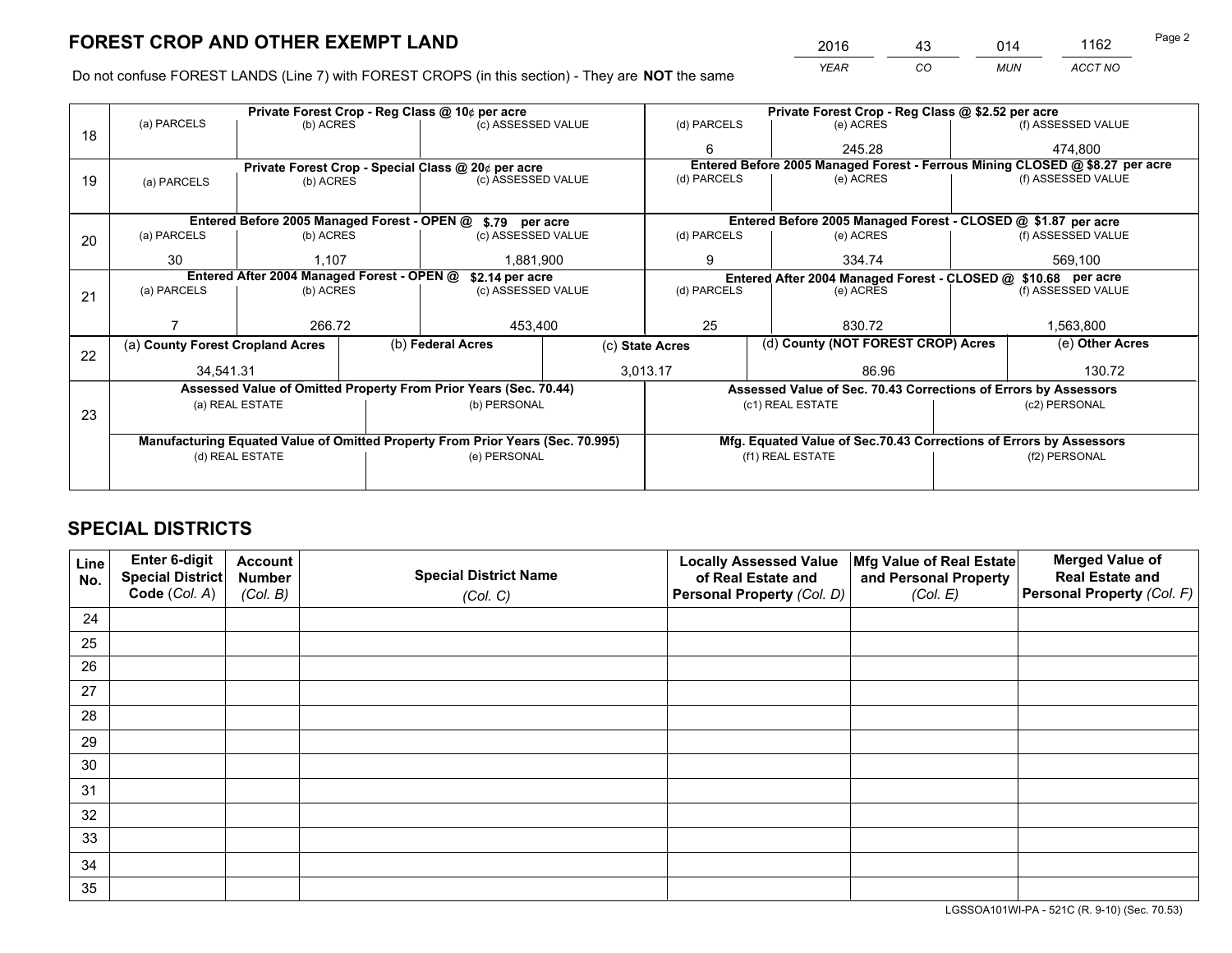|             |                                                                 |                                             |                                                         | <b>YEAR</b>                                                                       | CO<br><b>MUN</b>                                              | ACCT NO                                                                        |
|-------------|-----------------------------------------------------------------|---------------------------------------------|---------------------------------------------------------|-----------------------------------------------------------------------------------|---------------------------------------------------------------|--------------------------------------------------------------------------------|
| Line<br>No. | <b>Enter 6-digit</b><br><b>School District</b><br>Code (Col. A) | <b>Account</b><br><b>Number</b><br>(Col. B) | <b>School District Name</b><br>(Col. C)                 | <b>Locally Assessed Value</b><br>of Real Estate and<br>Personal Property (Col. D) | Mfg Value of Real Estate<br>and Personal Property<br>(Col. E) | <b>Merged Value of</b><br><b>Real Estate and</b><br>Personal Property (Col. F) |
|             | A. SCHOOL DISTRICTS (K-8 and K-12)                              |                                             |                                                         |                                                                                   |                                                               |                                                                                |
| 36          | 504571                                                          | 0300                                        | SCH D OF PRENTICE                                       | 34,453,400                                                                        |                                                               | 34,453,400                                                                     |
| 37          |                                                                 |                                             |                                                         |                                                                                   |                                                               |                                                                                |
| 38          |                                                                 |                                             |                                                         |                                                                                   |                                                               |                                                                                |
| 39          |                                                                 |                                             |                                                         |                                                                                   |                                                               |                                                                                |
| 40          |                                                                 |                                             |                                                         |                                                                                   |                                                               |                                                                                |
| 41<br>42    |                                                                 |                                             |                                                         |                                                                                   |                                                               |                                                                                |
| 43          |                                                                 |                                             |                                                         |                                                                                   |                                                               |                                                                                |
| 44          |                                                                 |                                             |                                                         |                                                                                   |                                                               |                                                                                |
| 45          |                                                                 |                                             |                                                         |                                                                                   |                                                               |                                                                                |
| 46          |                                                                 |                                             |                                                         |                                                                                   |                                                               |                                                                                |
| 47          |                                                                 |                                             |                                                         |                                                                                   |                                                               |                                                                                |
| 48          |                                                                 |                                             |                                                         |                                                                                   |                                                               |                                                                                |
| 49          |                                                                 |                                             |                                                         |                                                                                   |                                                               |                                                                                |
| 50          |                                                                 |                                             | TOTAL ASSESSED VALUE OF SCHOOL DISTRICTS (K-8 and K-12) | 34,453,400                                                                        |                                                               | 34,453,400                                                                     |
|             | <b>B.</b><br><b>UNION HIGH SCHOOL DISTRICTS</b>                 |                                             |                                                         |                                                                                   |                                                               |                                                                                |
| 51          |                                                                 |                                             |                                                         |                                                                                   |                                                               |                                                                                |
| 52          |                                                                 |                                             |                                                         |                                                                                   |                                                               |                                                                                |
| 53          |                                                                 |                                             |                                                         |                                                                                   |                                                               |                                                                                |
| 54          |                                                                 |                                             | TOTAL ASSESSED VALUE OF UNION HIGH SCHOOLS              |                                                                                   |                                                               |                                                                                |
| 55          |                                                                 |                                             |                                                         |                                                                                   |                                                               |                                                                                |
|             | C.<br><b>TECHNICAL COLLEGE DISTRICTS</b>                        |                                             |                                                         |                                                                                   |                                                               |                                                                                |
| 56<br>57    | 001600                                                          | 0015                                        | NICOLET TECHNICAL COLLEGE<br><b>RHIN</b>                | 34,453,400                                                                        |                                                               | 34,453,400                                                                     |
| 58          |                                                                 |                                             |                                                         |                                                                                   |                                                               |                                                                                |
| 59          |                                                                 |                                             | TOTAL ASSESSED VALUE OF TECHNICAL COLLEGES              | 34,453,400                                                                        |                                                               | 34,453,400                                                                     |

43

014

 *I hereby certify, to the best of my knowledge and belief, this form is complete and correct.*

**SCHOOL DISTRICTS**

| Print name of preparer | Title                    |                | Date (MM/DD/CCYY) |
|------------------------|--------------------------|----------------|-------------------|
|                        |                          |                |                   |
| Signature of preparer  | Contact Telephone Number | E-mail address |                   |
|                        | $\sim$                   |                |                   |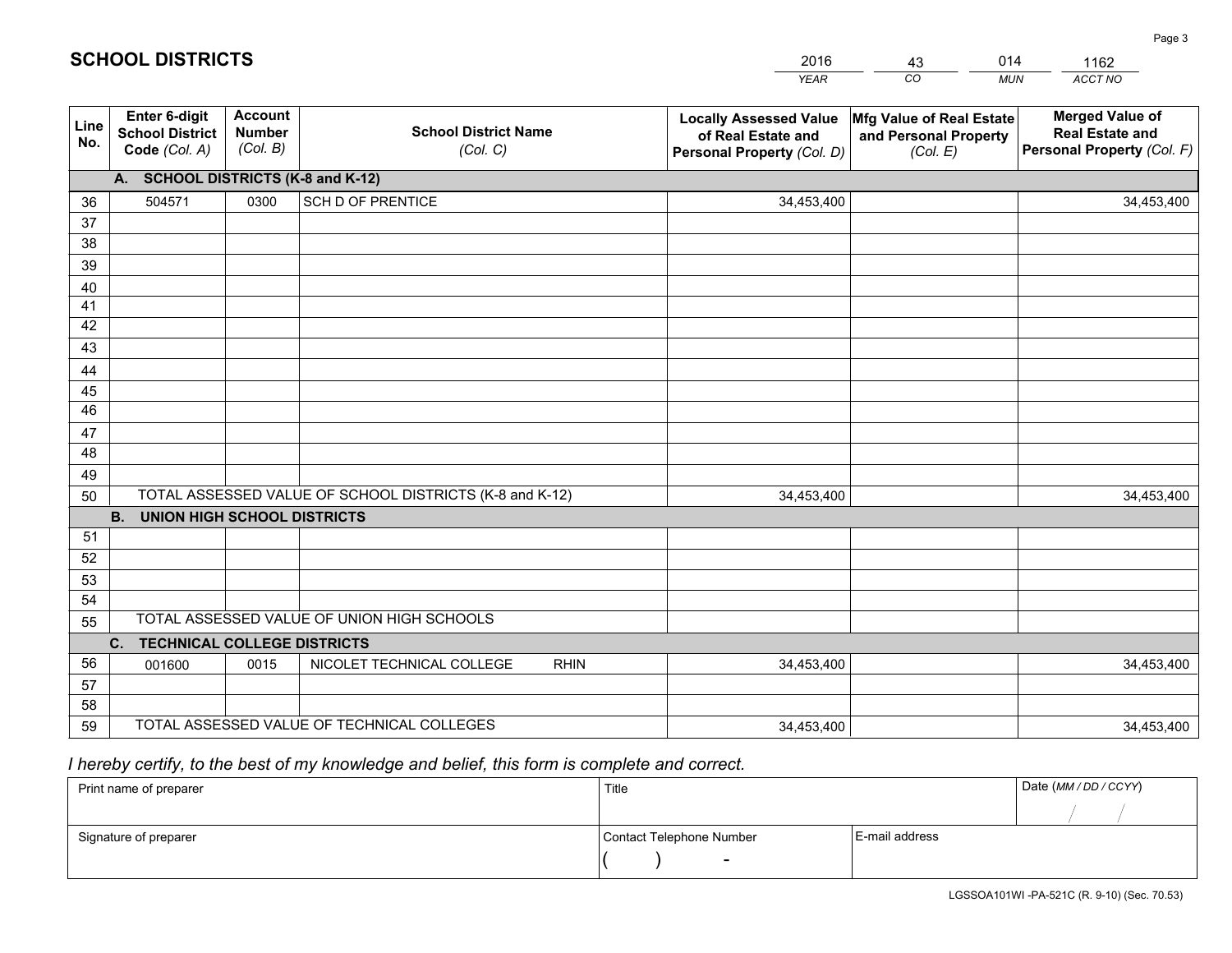#### **HIGHLIGHTS**

- 1. Complete the Statement of Assessment after the Board of Review. Reflect any changes made there.
- 2. Use black ink to complete.
- 3. Line 16 must equal Line 50, Col D.
- 4. Line 55 must equal the total of K-8 schools listed on lines 36-49. Do not include K-12 schools in this comparision.
- 5. Line 59, Col. D must equal Line 16.
- 6. Special District, School District and Technical College District values must include both real estate and personal property. Examples of Special districts are: town sanitary districts, public inland lake protection and rehabilitation districts, and metropolitan sewerage districts.
- 7. DO NOT INCLUDE Manufacturing property values.DOR will print these values on the final SOA.

MARY KRUEGER TOWN OF LYNNE 5097 WILLOW RD

MARY KRUEGER<br>TOWN OF LYNNE

TRIPOLI, WI 54564 - 9703

**TRIPOLI, WI 54564** 5097 WILLOW RD

9703  $\mathbf{I}$ 

 8. Accuracy of this form is very important. The values reported directly affect the equalized value DOR calculates for school and special districts.

#### **Page 1:**

 If not prefilled, enter the tax year,county and municipal code,municipal type, municipal name and county name on the top of form.

Check the Amended box, if filing an amended / corrected SOA.

 Report the parcel count, acres and assessed value of taxable general property, total parcel count, (real and personal), total acres, and values from final figures set by the Board of Review.

- A. Real Estate land and improvements (buildings, etc.) is reported on lines 1 8, total line 9.
- B. Personal Property is reported on lines 11 14, Column D, total line 15.
- C. To complete this report, use the computer produced summary of the assessment roll that shows these amounts.
- D. Use whole numbers only.
- E. Add each line across and each column down to verify entries.

#### **Page 2:**

- A. Report Special Items (not subject to general property tax).
- 1. Private Forest Croplands and Managed Forest Lands are reported on lines 18,19, 20 and 21. Be sure to report assessed values **NOT** taxes.
- 2. You should have copies of the orders of entry, orders of withdrawal, etc., to update your assessment roll.
	- 3. Show hundredths of acres (e.g. 39.75).
- 4. Tax exempt lands are reported on line 22.
- 5. Omitted property and sec. 70.43, Wis. Stats., corrections of errors by assessor are reported on line 23. Report real estate and personal property separately. These should be for **prior years**, not something found on the current assessment roll after the board of review.
- B. Special District (Lines 24-35) Include the value of both real and personal property.

 The Department of Revenue (DOR) preprints much of the information regarding names and codes for schools, special districts,etc. If a district is not listed, enter the name and value only, DOR will enter the proper code.

## **Page 3 School Districts:**

Include the value of both real and personal property.

Report School District (regular, elementary, union high school, and technical college).

- 1. Regular (K-12) and Elementary (K-8) school values are reported on lines 36-49, total on line 50.
- 2. Union High School (UHS) (use only if elementary schools are listed on lines 36-49) are reported on lines 51-54. UHS total value (line 55) must equal to the total **elementary school** values reported on lines 36-49. Do notinclude K-12 schools in this comparison.
- 3. Technical College values are reported on lines 56-58, total on line 59.
- 4. Use the computer summary that shows these amounts to complete this report.

#### **This form is due the second Monday in June. File this report only after your Board of Review is complete.**

 *If you have questions: Return forms to:*

Fax number: (608) 264-6887 PO Box 8971

 Email: lgs@revenue.wi.gov Wisconsin Department of Revenue Call: (608) 261-5341 Local Government Services Section 6-97Madison WI 53708-8971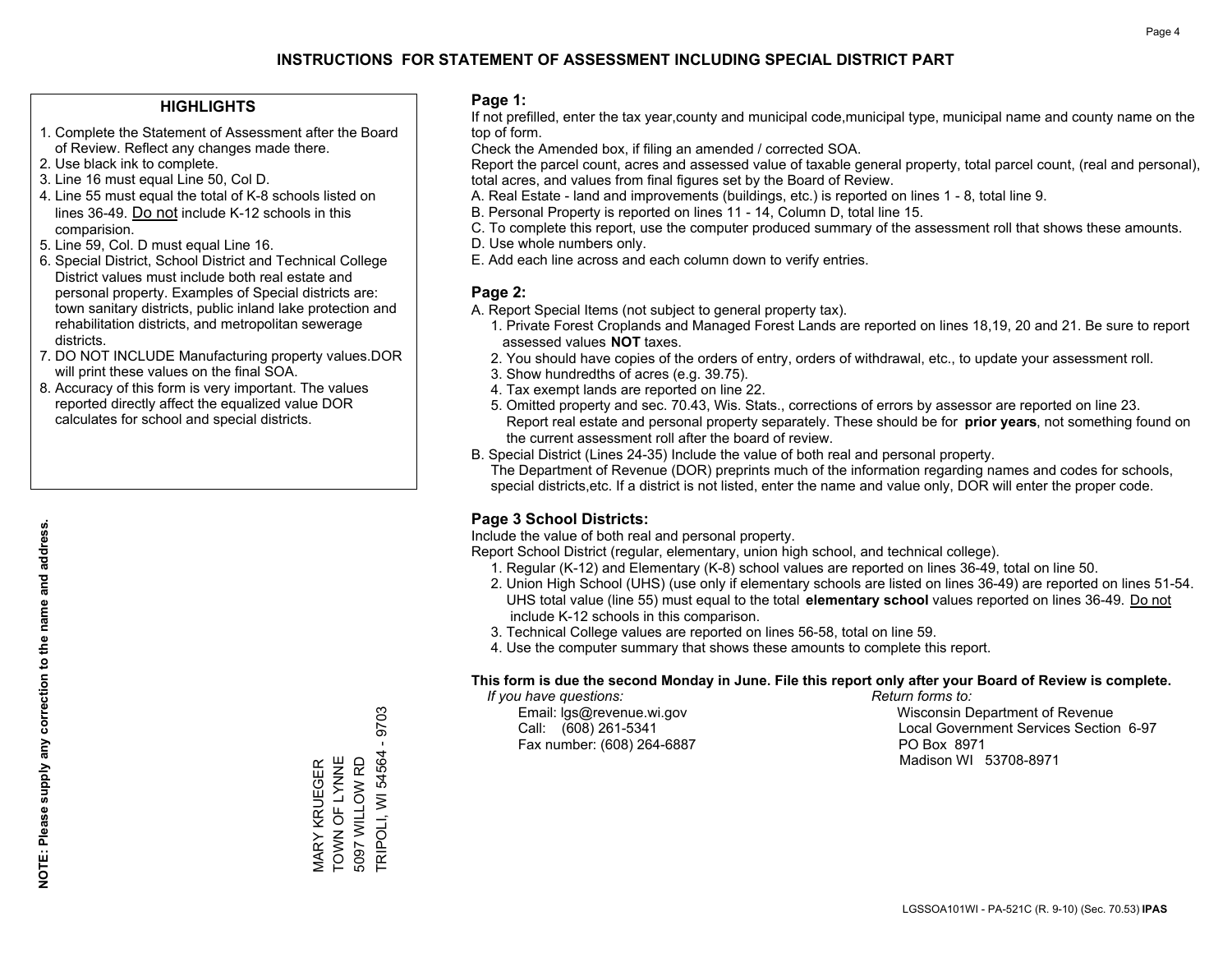**FINAL - EQUATED**

**STATEMENT OF ASSESSMENT FOR 2016** 

|          | 016  | 1163    |
|----------|------|---------|
| $\cdots$ | MUN. | ACCT NO |

|                | <b>FOR</b>                                   | <b>TOWN OF</b><br>OF                                                                                                                                                                         | <b>MINOCQUA</b>          |              | <b>ONEIDA COUNTY</b>                                 |                         |                      | <b>WHEN COMPLETING THIS DOCUMENT</b>     |
|----------------|----------------------------------------------|----------------------------------------------------------------------------------------------------------------------------------------------------------------------------------------------|--------------------------|--------------|------------------------------------------------------|-------------------------|----------------------|------------------------------------------|
|                |                                              | Town - Village - City                                                                                                                                                                        | <b>Municipality Name</b> |              | <b>County Name</b>                                   |                         |                      | DO NOT WRITE OVER X's OR IN SHADED AREAS |
|                |                                              | <b>REAL ESTATE</b>                                                                                                                                                                           |                          | PARCEL COUNT | NO. OF ACRES                                         | VALUE OF                | <b>VALUE OF</b>      | TOTAL VALUE OF LAND                      |
| Line<br>No.    | (See Lines 18 - 22 for<br>other Real Estate) |                                                                                                                                                                                              |                          |              | <b>WHOLE</b><br>TOTAL LAND IMPROVEMENTS NUMBERS ONLY | <b>LAND</b>             | <b>IMPROVEMENTS</b>  | AND IMPROVEMENTS                         |
|                |                                              |                                                                                                                                                                                              | Col. A                   | Col. B       | Col. C                                               | Col. D                  | Col. E               | Col. F                                   |
| -1             |                                              | <b>RESIDENTIAL - Class 1</b>                                                                                                                                                                 | 7,155                    | 4,679        | 7,641                                                | 569,893,500             | 643,524,100          | 1,213,417,600                            |
| $\overline{2}$ |                                              | <b>COMMERCIAL - Class 2</b>                                                                                                                                                                  | 735                      | 507          | 1,688                                                | 72,972,200              | 145,851,800          | 218,824,000                              |
| 3              |                                              | MANUFACTURING - Class 3                                                                                                                                                                      | 9                        |              | 9<br>10                                              | 343,800                 | 2,729,500            | 3,073,300                                |
| 4              |                                              | <b>AGRICULTURAL - Class 4</b>                                                                                                                                                                | 12                       |              | 133                                                  | 7,600                   |                      | 7,600                                    |
| 5              |                                              | <b>UNDEVELOPED - Class 5</b>                                                                                                                                                                 | 425                      |              | 6,773                                                | 2,628,300               |                      | 2,628,300                                |
| 6              |                                              | AGRICULTURAL FOREST - Class 5m                                                                                                                                                               | $\overline{2}$           |              | 42                                                   | 33,300                  |                      | 33,300                                   |
| $\overline{7}$ |                                              | FOREST LANDS - Class 6                                                                                                                                                                       | 500                      |              | 8,383                                                | 17,922,600              |                      | 17,922,600                               |
| 8              |                                              | OTHER - Class 7                                                                                                                                                                              | $\overline{2}$           |              | $\overline{2}$                                       | 7,500                   | 39,600               | 47,100                                   |
| 9              |                                              | TOTAL - ALL COLUMNS                                                                                                                                                                          | 8,840                    | 5,196        | 24,672                                               | 663,808,800             | 792,145,000          | 1,455,953,800                            |
| 10             |                                              | NUMBER OF PERSONAL PROPERTY ACCOUNTS IN ROLL                                                                                                                                                 |                          |              | 596                                                  | <b>LOCALLY ASSESSED</b> | <b>MANUFACTURING</b> | <b>MERGED</b>                            |
| 11             |                                              | BOATS AND OTHER WATERCRAFT NOT EXEMPT - Code 1                                                                                                                                               |                          |              |                                                      | 132,560                 | O                    | 132,560                                  |
| 12             |                                              | MACHINERY, TOOLS AND PATTERNS - Code 2                                                                                                                                                       |                          |              |                                                      | 5,098,370               | 15,100               | 5,113,470                                |
| 13             |                                              | FURNITURE, FIXTURES AND EQUIPMENT - Code 3                                                                                                                                                   |                          |              |                                                      | 7,954,860               | 120,000              | 8,074,860                                |
| 14             |                                              | ALL OTHER PERSONAL PROPERTY NOT EXEMPT - Codes 4A, 4B, 4C                                                                                                                                    |                          |              |                                                      | 7,360,230               | 58,400               | 7,418,630                                |
| 15             |                                              | TOTAL OF PERSONAL PROPERTY NOT EXEMPT (Total of Lines 11-14)                                                                                                                                 |                          |              |                                                      | 20,546,020              | 193,500              | 20,739,520                               |
| 16             |                                              | AGGREGATE ASSESSED VALUE OF ALL PROPERTY SUBJECT TO THE GENERAL PROPERTY TAX (Total of Lines 9F and 15F)<br>MUST EQUAL TOTAL VALUE OF THE SCHOOL DISTRICTS (K-12 PLUS K-8) - Line 50, Col. F |                          |              |                                                      |                         |                      | 1,476,693,320                            |
| 17             |                                              | <b>BOARD OF REVIEW</b><br>DATE OF FINAL ADJOURNMENT                                                                                                                                          | 08/16/2016               |              | Name of Assessor<br><b>KITT KOSKI</b>                |                         | Telephone #          | (715) 577-1875                           |

REMARKS

The Assessment Ratio to be used in calculating the estimated Fair Market Value on tax bills for this tax district is .961755421<br>This ratio should be used to convert assessed values to "Calculate Equalized Values" in Step 1 Commission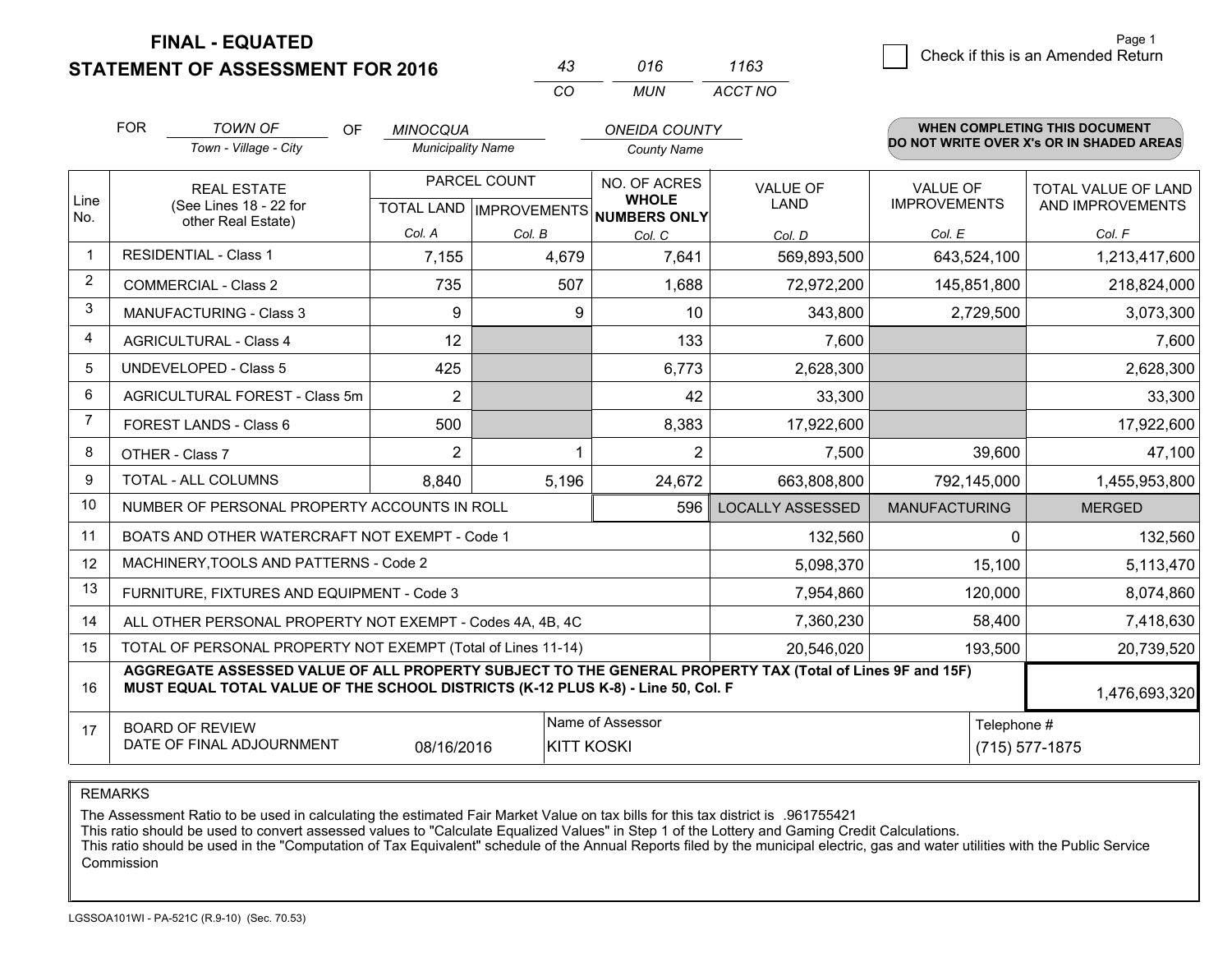*YEAR CO MUN ACCT NO* <sup>2016</sup> <sup>43</sup> <sup>016</sup> <sup>1163</sup>

Do not confuse FOREST LANDS (Line 7) with FOREST CROPS (in this section) - They are **NOT** the same

|    |                                                               |                                             |  |                                                                                | Private Forest Crop - Reg Class @ \$2.52 per acre |                    |  |                                                                    |               |                                                                              |
|----|---------------------------------------------------------------|---------------------------------------------|--|--------------------------------------------------------------------------------|---------------------------------------------------|--------------------|--|--------------------------------------------------------------------|---------------|------------------------------------------------------------------------------|
| 18 | (a) PARCELS                                                   | (b) ACRES                                   |  | (c) ASSESSED VALUE                                                             |                                                   | (d) PARCELS        |  | (e) ACRES                                                          |               | (f) ASSESSED VALUE                                                           |
|    | 6                                                             | 239.72                                      |  | 336,300                                                                        |                                                   | 27                 |  | 1.069.45                                                           |               | 1,867,500                                                                    |
|    |                                                               |                                             |  | Private Forest Crop - Special Class @ 20¢ per acre                             |                                                   |                    |  |                                                                    |               | Entered Before 2005 Managed Forest - Ferrous Mining CLOSED @ \$8.27 per acre |
| 19 | (a) PARCELS                                                   | (b) ACRES                                   |  | (c) ASSESSED VALUE                                                             |                                                   | (d) PARCELS        |  | (e) ACRES                                                          |               | (f) ASSESSED VALUE                                                           |
|    |                                                               |                                             |  |                                                                                |                                                   |                    |  |                                                                    |               |                                                                              |
|    |                                                               | Entered Before 2005 Managed Forest - OPEN @ |  | \$.79 per acre                                                                 |                                                   |                    |  | Entered Before 2005 Managed Forest - CLOSED @ \$1.87 per acre      |               |                                                                              |
| 20 | (a) PARCELS                                                   | (b) ACRES                                   |  | (c) ASSESSED VALUE                                                             |                                                   | (d) PARCELS        |  | (e) ACRES                                                          |               | (f) ASSESSED VALUE                                                           |
|    | 945                                                           | 36,031.56                                   |  | 40,731,300                                                                     |                                                   | 4,038.34<br>121    |  | 10,416,800                                                         |               |                                                                              |
|    | Entered After 2004 Managed Forest - OPEN @<br>\$2.14 per acre |                                             |  |                                                                                |                                                   |                    |  | Entered After 2004 Managed Forest - CLOSED @ \$10.68 per acre      |               |                                                                              |
| 21 | (a) PARCELS                                                   | (b) ACRES                                   |  | (c) ASSESSED VALUE                                                             |                                                   | (d) PARCELS        |  | (e) ACRES                                                          |               | (f) ASSESSED VALUE                                                           |
|    |                                                               |                                             |  |                                                                                |                                                   |                    |  |                                                                    |               |                                                                              |
|    | 50                                                            | 1,733.44                                    |  | 2,331,000                                                                      |                                                   | 91                 |  | 2,538.31                                                           |               | 8,741,100                                                                    |
|    | (a) County Forest Cropland Acres                              |                                             |  | (b) Federal Acres<br>(c) State Acres                                           |                                                   |                    |  | (d) County (NOT FOREST CROP) Acres                                 |               | (e) Other Acres                                                              |
| 22 |                                                               |                                             |  | 345.93                                                                         |                                                   | 16,675.27<br>59.46 |  |                                                                    | 1.064.9       |                                                                              |
|    |                                                               |                                             |  | Assessed Value of Omitted Property From Prior Years (Sec. 70.44)               |                                                   |                    |  |                                                                    |               |                                                                              |
|    |                                                               |                                             |  |                                                                                |                                                   |                    |  | Assessed Value of Sec. 70.43 Corrections of Errors by Assessors    |               |                                                                              |
| 23 |                                                               | (a) REAL ESTATE                             |  | (b) PERSONAL                                                                   |                                                   |                    |  | (c1) REAL ESTATE                                                   |               | (c2) PERSONAL                                                                |
|    |                                                               | 260.700                                     |  |                                                                                |                                                   |                    |  |                                                                    |               |                                                                              |
|    |                                                               |                                             |  | Manufacturing Equated Value of Omitted Property From Prior Years (Sec. 70.995) |                                                   |                    |  | Mfg. Equated Value of Sec.70.43 Corrections of Errors by Assessors |               |                                                                              |
|    |                                                               | (d) REAL ESTATE                             |  | (e) PERSONAL                                                                   |                                                   |                    |  | (f1) REAL ESTATE                                                   | (f2) PERSONAL |                                                                              |
|    |                                                               |                                             |  |                                                                                |                                                   |                    |  |                                                                    |               |                                                                              |

## **SPECIAL DISTRICTS**

| Line<br>No. | <b>Enter 6-digit</b><br><b>Special District</b><br>Code (Col. A) | <b>Account</b><br><b>Number</b><br>(Col. B) | <b>Special District Name</b><br>(Col. C)  | <b>Locally Assessed Value</b><br>of Real Estate and<br>Personal Property (Col. D) | Mfg Value of Real Estate<br>and Personal Property<br>(Col. E) | <b>Merged Value of</b><br><b>Real Estate and</b><br>Personal Property (Col. F) |
|-------------|------------------------------------------------------------------|---------------------------------------------|-------------------------------------------|-----------------------------------------------------------------------------------|---------------------------------------------------------------|--------------------------------------------------------------------------------|
| 24          | 437070                                                           | 0264                                        | LAKELAND SANITARY DISTRICT #1 (ONEIDA)    | 321,661,900                                                                       | 190,900                                                       | 321,852,800                                                                    |
| 25          | 438030                                                           | 0266                                        | <b>BEAR LAKE PRO &amp; REHAB DISTRICT</b> | 21,552,000                                                                        |                                                               | 21,552,000                                                                     |
| 26          |                                                                  |                                             |                                           |                                                                                   |                                                               |                                                                                |
| 27          |                                                                  |                                             |                                           |                                                                                   |                                                               |                                                                                |
| 28          |                                                                  |                                             |                                           |                                                                                   |                                                               |                                                                                |
| 29          |                                                                  |                                             |                                           |                                                                                   |                                                               |                                                                                |
| 30          |                                                                  |                                             |                                           |                                                                                   |                                                               |                                                                                |
| 31          |                                                                  |                                             |                                           |                                                                                   |                                                               |                                                                                |
| 32          |                                                                  |                                             |                                           |                                                                                   |                                                               |                                                                                |
| 33          |                                                                  |                                             |                                           |                                                                                   |                                                               |                                                                                |
| 34          |                                                                  |                                             |                                           |                                                                                   |                                                               |                                                                                |
| 35          |                                                                  |                                             |                                           |                                                                                   |                                                               |                                                                                |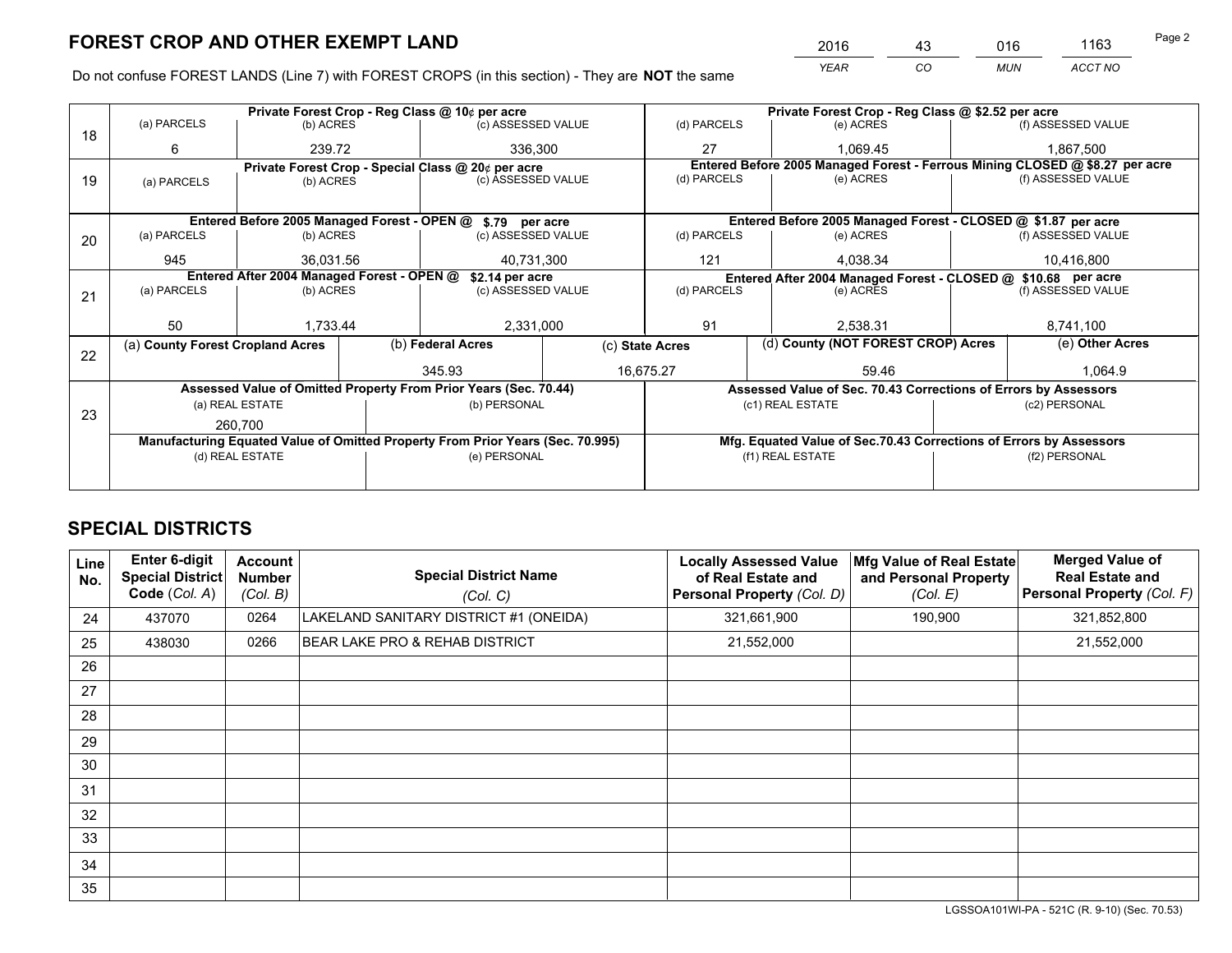|             |                                                                 |                                             |                                                         | <b>YEAR</b>                                                                       | CO<br><b>MUN</b>                                              | <b>ACCT NO</b>                                                                 |
|-------------|-----------------------------------------------------------------|---------------------------------------------|---------------------------------------------------------|-----------------------------------------------------------------------------------|---------------------------------------------------------------|--------------------------------------------------------------------------------|
| Line<br>No. | <b>Enter 6-digit</b><br><b>School District</b><br>Code (Col. A) | <b>Account</b><br><b>Number</b><br>(Col. B) | <b>School District Name</b><br>(Col. C)                 | <b>Locally Assessed Value</b><br>of Real Estate and<br>Personal Property (Col. D) | Mfg Value of Real Estate<br>and Personal Property<br>(Col. E) | <b>Merged Value of</b><br><b>Real Estate and</b><br>Personal Property (Col. F) |
|             | A. SCHOOL DISTRICTS (K-8 and K-12)                              |                                             |                                                         |                                                                                   |                                                               |                                                                                |
| 36          | 433640                                                          | 0260                                        | SCH D OF MINOCQUA J 1                                   | 1,473,426,520                                                                     | 3,266,800                                                     | 1,476,693,320                                                                  |
| 37          |                                                                 |                                             |                                                         |                                                                                   |                                                               |                                                                                |
| 38          |                                                                 |                                             |                                                         |                                                                                   |                                                               |                                                                                |
| 39          |                                                                 |                                             |                                                         |                                                                                   |                                                               |                                                                                |
| 40          |                                                                 |                                             |                                                         |                                                                                   |                                                               |                                                                                |
| 41<br>42    |                                                                 |                                             |                                                         |                                                                                   |                                                               |                                                                                |
| 43          |                                                                 |                                             |                                                         |                                                                                   |                                                               |                                                                                |
| 44          |                                                                 |                                             |                                                         |                                                                                   |                                                               |                                                                                |
| 45          |                                                                 |                                             |                                                         |                                                                                   |                                                               |                                                                                |
| 46          |                                                                 |                                             |                                                         |                                                                                   |                                                               |                                                                                |
| 47          |                                                                 |                                             |                                                         |                                                                                   |                                                               |                                                                                |
| 48          |                                                                 |                                             |                                                         |                                                                                   |                                                               |                                                                                |
| 49          |                                                                 |                                             |                                                         |                                                                                   |                                                               |                                                                                |
| 50          |                                                                 |                                             | TOTAL ASSESSED VALUE OF SCHOOL DISTRICTS (K-8 and K-12) | 1,473,426,520                                                                     | 3,266,800                                                     | 1,476,693,320                                                                  |
|             | <b>B.</b><br><b>UNION HIGH SCHOOL DISTRICTS</b>                 |                                             |                                                         |                                                                                   |                                                               |                                                                                |
| 51          | 433647                                                          | 0261                                        | UHS D OF LAKELAND UNION HIGH                            | 1,473,426,520                                                                     | 3,266,800                                                     | 1,476,693,320                                                                  |
| 52          |                                                                 |                                             |                                                         |                                                                                   |                                                               |                                                                                |
| 53          |                                                                 |                                             |                                                         |                                                                                   |                                                               |                                                                                |
| 54          |                                                                 |                                             |                                                         |                                                                                   |                                                               |                                                                                |
| 55          |                                                                 |                                             | TOTAL ASSESSED VALUE OF UNION HIGH SCHOOLS              | 1,473,426,520                                                                     | 3,266,800                                                     | 1,476,693,320                                                                  |
|             | C.<br><b>TECHNICAL COLLEGE DISTRICTS</b>                        |                                             |                                                         |                                                                                   |                                                               |                                                                                |
| 56          | 001600                                                          | 0015                                        | NICOLET TECHNICAL COLLEGE<br><b>RHIN</b>                | 1,473,426,520                                                                     | 3,266,800                                                     | 1,476,693,320                                                                  |
| 57<br>58    |                                                                 |                                             |                                                         |                                                                                   |                                                               |                                                                                |
| 59          |                                                                 |                                             | TOTAL ASSESSED VALUE OF TECHNICAL COLLEGES              | 1,473,426,520                                                                     | 3,266,800                                                     | 1,476,693,320                                                                  |
|             |                                                                 |                                             |                                                         |                                                                                   |                                                               |                                                                                |

43

016

 *I hereby certify, to the best of my knowledge and belief, this form is complete and correct.*

**SCHOOL DISTRICTS**

| Print name of preparer | Title                    | Date (MM / DD / CCYY) |  |
|------------------------|--------------------------|-----------------------|--|
|                        |                          |                       |  |
| Signature of preparer  | Contact Telephone Number | E-mail address        |  |
|                        | $\sim$                   |                       |  |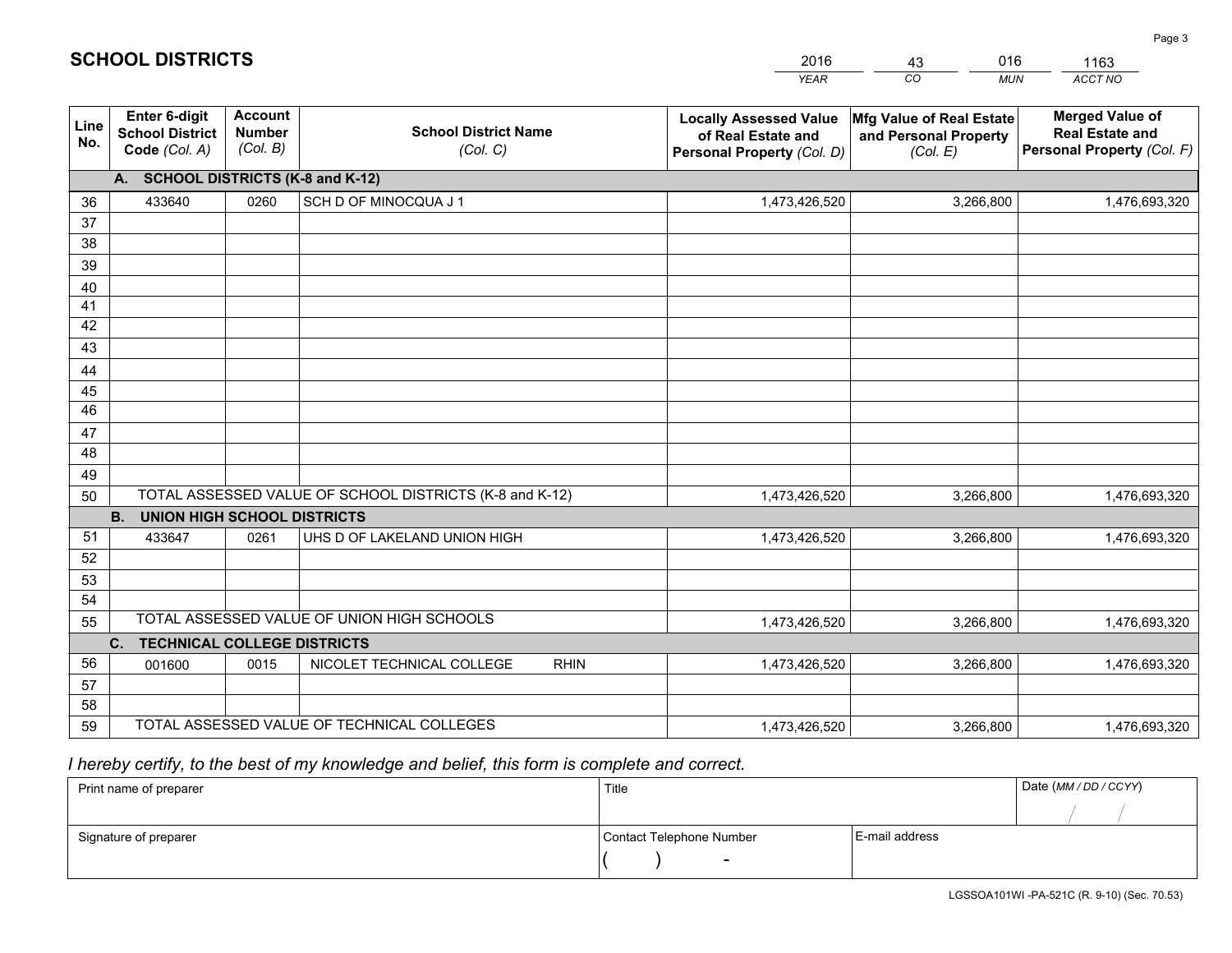#### **HIGHLIGHTS**

- 1. Complete the Statement of Assessment after the Board of Review. Reflect any changes made there.
- 2. Use black ink to complete.
- 3. Line 16 must equal Line 50, Col D.
- 4. Line 55 must equal the total of K-8 schools listed on lines 36-49. Do not include K-12 schools in this comparision.
- 5. Line 59, Col. D must equal Line 16.
- 6. Special District, School District and Technical College District values must include both real estate and personal property. Examples of Special districts are: town sanitary districts, public inland lake protection and rehabilitation districts, and metropolitan sewerage districts.
- 7. DO NOT INCLUDE Manufacturing property values.DOR will print these values on the final SOA.
- 8. Accuracy of this form is very important. The values reported directly affect the equalized value DOR calculates for school and special districts.

#### **Page 1:**

 If not prefilled, enter the tax year,county and municipal code,municipal type, municipal name and county name on the top of form.

Check the Amended box, if filing an amended / corrected SOA.

 Report the parcel count, acres and assessed value of taxable general property, total parcel count, (real and personal), total acres, and values from final figures set by the Board of Review.

- A. Real Estate land and improvements (buildings, etc.) is reported on lines 1 8, total line 9.
- B. Personal Property is reported on lines 11 14, Column D, total line 15.
- C. To complete this report, use the computer produced summary of the assessment roll that shows these amounts.
- D. Use whole numbers only.
- E. Add each line across and each column down to verify entries.

#### **Page 2:**

- A. Report Special Items (not subject to general property tax).
- 1. Private Forest Croplands and Managed Forest Lands are reported on lines 18,19, 20 and 21. Be sure to report assessed values **NOT** taxes.
- 2. You should have copies of the orders of entry, orders of withdrawal, etc., to update your assessment roll.
	- 3. Show hundredths of acres (e.g. 39.75).
- 4. Tax exempt lands are reported on line 22.
- 5. Omitted property and sec. 70.43, Wis. Stats., corrections of errors by assessor are reported on line 23. Report real estate and personal property separately. These should be for **prior years**, not something found on the current assessment roll after the board of review.
- B. Special District (Lines 24-35) Include the value of both real and personal property.

 The Department of Revenue (DOR) preprints much of the information regarding names and codes for schools, special districts,etc. If a district is not listed, enter the name and value only, DOR will enter the proper code.

## **Page 3 School Districts:**

Include the value of both real and personal property.

Report School District (regular, elementary, union high school, and technical college).

- 1. Regular (K-12) and Elementary (K-8) school values are reported on lines 36-49, total on line 50.
- 2. Union High School (UHS) (use only if elementary schools are listed on lines 36-49) are reported on lines 51-54. UHS total value (line 55) must equal to the total **elementary school** values reported on lines 36-49. Do notinclude K-12 schools in this comparison.
- 3. Technical College values are reported on lines 56-58, total on line 59.
- 4. Use the computer summary that shows these amounts to complete this report.

#### **This form is due the second Monday in June. File this report only after your Board of Review is complete.**

 *If you have questions: Return forms to:*

Fax number: (608) 264-6887 PO Box 8971

 Email: lgs@revenue.wi.gov Wisconsin Department of Revenue Call: (608) 261-5341 Local Government Services Section 6-97Madison WI 53708-8971

 $\prec$ 415 MENOMINEE ST STE A 415 MENOMINEE ST STE ROBEN HAGGART, CMC ROBEN HAGGART, CMC TOWN OF MINOCQUA **FOWN OF MINOCQUA** VIINOCQUA, WI 54548

MINOCQUA, WI 54548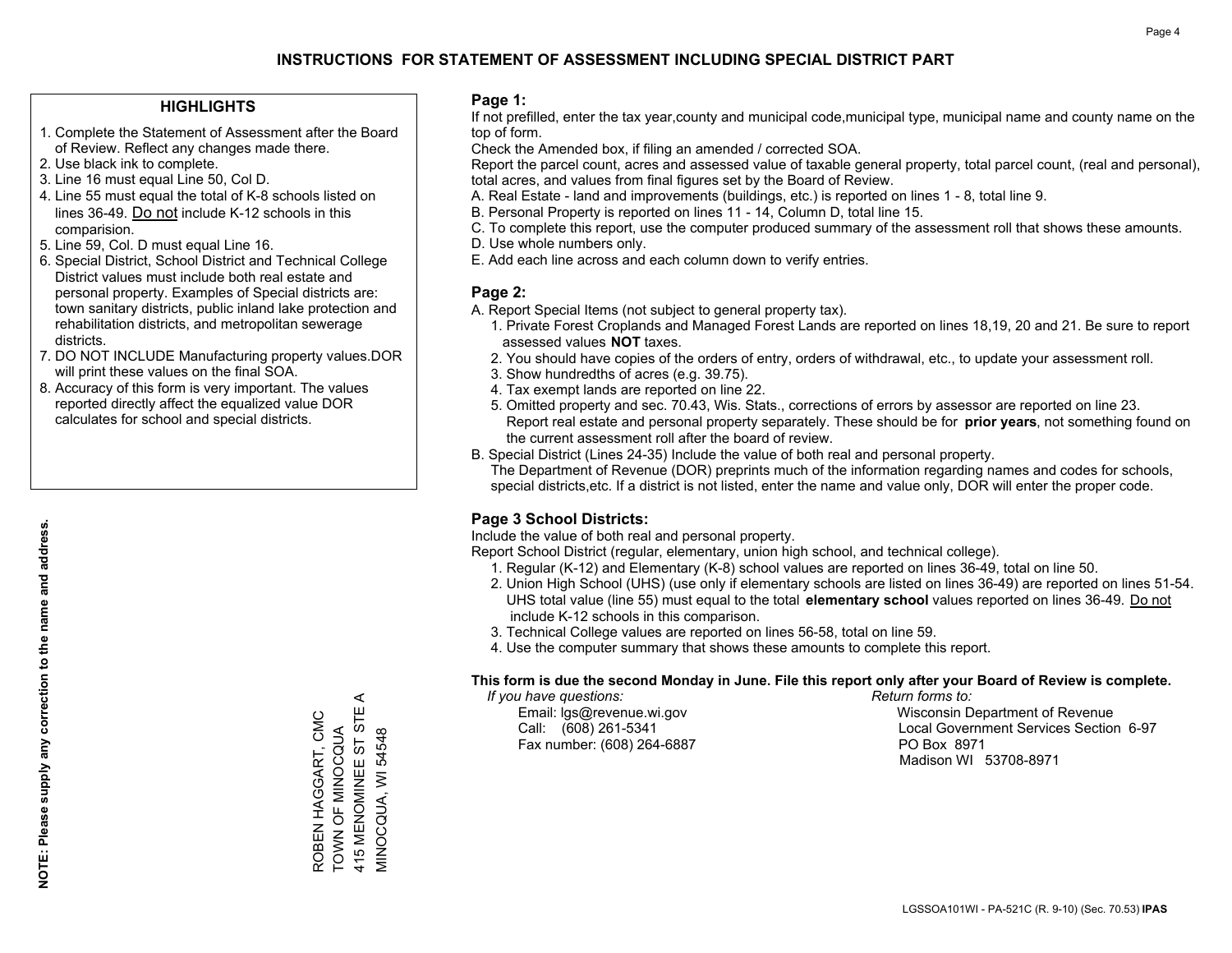**FINAL - EQUATED**

**STATEMENT OF ASSESSMENT FOR 2016** 

| 43.      | 018  | 1164    |
|----------|------|---------|
| $\cdots$ | MUN. | ACCT NO |

|             | <b>FOR</b>                                                                                                               | <b>TOWN OF</b><br><b>OF</b><br>Town - Village - City                                                                                                                                         | <b>MONICO</b><br><b>Municipality Name</b> |              | <b>ONEIDA COUNTY</b><br><b>County Name</b>                           |                         |                                        | <b>WHEN COMPLETING THIS DOCUMENT</b><br>DO NOT WRITE OVER X's OR IN SHADED AREAS |
|-------------|--------------------------------------------------------------------------------------------------------------------------|----------------------------------------------------------------------------------------------------------------------------------------------------------------------------------------------|-------------------------------------------|--------------|----------------------------------------------------------------------|-------------------------|----------------------------------------|----------------------------------------------------------------------------------|
| Line<br>No. | <b>REAL ESTATE</b><br>(See Lines 18 - 22 for<br>other Real Estate)                                                       |                                                                                                                                                                                              |                                           | PARCEL COUNT | NO. OF ACRES<br><b>WHOLE</b><br>TOTAL LAND IMPROVEMENTS NUMBERS ONLY | <b>VALUE OF</b><br>LAND | <b>VALUE OF</b><br><b>IMPROVEMENTS</b> | TOTAL VALUE OF LAND<br>AND IMPROVEMENTS                                          |
|             |                                                                                                                          |                                                                                                                                                                                              | Col. A                                    | Col. B       | Col. C                                                               | Col. D                  | Col. E                                 | Col. F                                                                           |
|             |                                                                                                                          | <b>RESIDENTIAL - Class 1</b>                                                                                                                                                                 | 385                                       | 246          | 257                                                                  | 5,276,500               | 14,418,000                             | 19,694,500                                                                       |
| 2           |                                                                                                                          | <b>COMMERCIAL - Class 2</b>                                                                                                                                                                  | 13                                        | 10           | 36                                                                   | 181,400                 | 1,014,000                              | 1,195,400                                                                        |
| 3           |                                                                                                                          | <b>MANUFACTURING - Class 3</b>                                                                                                                                                               | $\Omega$                                  | 0            | $\mathbf{0}$                                                         | 0                       | 0                                      | $\Omega$                                                                         |
| 4           |                                                                                                                          | <b>AGRICULTURAL - Class 4</b>                                                                                                                                                                | 8                                         |              | 89                                                                   | 12,300                  |                                        | 12,300                                                                           |
| 5           |                                                                                                                          | UNDEVELOPED - Class 5                                                                                                                                                                        | 102                                       |              | 1,071                                                                | 372,100                 |                                        | 372,100                                                                          |
| 6           |                                                                                                                          | AGRICULTURAL FOREST - Class 5m                                                                                                                                                               | 5                                         |              | 44                                                                   | 43,400                  |                                        | 43,400                                                                           |
|             |                                                                                                                          | FOREST LANDS - Class 6                                                                                                                                                                       | 191                                       |              | 3,185                                                                | 6,120,300               |                                        | 6,120,300                                                                        |
| 8           |                                                                                                                          | OTHER - Class 7                                                                                                                                                                              | 3                                         | 3            | 4                                                                    | 16,500                  | 458,500                                | 475,000                                                                          |
| 9           |                                                                                                                          | TOTAL - ALL COLUMNS                                                                                                                                                                          | 707                                       | 259          | 4,686                                                                | 12,022,500              | 15,890,500                             | 27,913,000                                                                       |
| 10          |                                                                                                                          | NUMBER OF PERSONAL PROPERTY ACCOUNTS IN ROLL                                                                                                                                                 |                                           |              | 24                                                                   | <b>LOCALLY ASSESSED</b> | <b>MANUFACTURING</b>                   | <b>MERGED</b>                                                                    |
| 11          |                                                                                                                          | BOATS AND OTHER WATERCRAFT NOT EXEMPT - Code 1                                                                                                                                               |                                           |              |                                                                      | 0                       | $\Omega$                               | $\Omega$                                                                         |
| 12          |                                                                                                                          | MACHINERY, TOOLS AND PATTERNS - Code 2                                                                                                                                                       |                                           |              |                                                                      | 124,500                 | 56,000                                 | 180,500                                                                          |
| 13          |                                                                                                                          | FURNITURE, FIXTURES AND EQUIPMENT - Code 3                                                                                                                                                   |                                           |              |                                                                      | 12,700                  | 0                                      | 12,700                                                                           |
| 14          |                                                                                                                          | ALL OTHER PERSONAL PROPERTY NOT EXEMPT - Codes 4A, 4B, 4C                                                                                                                                    |                                           |              |                                                                      | 75,900                  | 500                                    | 76,400                                                                           |
| 15          |                                                                                                                          | TOTAL OF PERSONAL PROPERTY NOT EXEMPT (Total of Lines 11-14)                                                                                                                                 |                                           |              |                                                                      | 213,100                 | 56,500                                 | 269,600                                                                          |
| 16          |                                                                                                                          | AGGREGATE ASSESSED VALUE OF ALL PROPERTY SUBJECT TO THE GENERAL PROPERTY TAX (Total of Lines 9F and 15F)<br>MUST EQUAL TOTAL VALUE OF THE SCHOOL DISTRICTS (K-12 PLUS K-8) - Line 50, Col. F |                                           |              |                                                                      |                         |                                        | 28,182,600                                                                       |
| 17          | Name of Assessor<br>Telephone #<br><b>BOARD OF REVIEW</b><br>DATE OF FINAL ADJOURNMENT<br>05/23/2016<br>MICHAEL SCHNAUTZ |                                                                                                                                                                                              |                                           |              |                                                                      | (715) 266-2409          |                                        |                                                                                  |

REMARKS

The Assessment Ratio to be used in calculating the estimated Fair Market Value on tax bills for this tax district is 1.012301912<br>This ratio should be used to convert assessed values to "Calculate Equalized Values" in Step Commission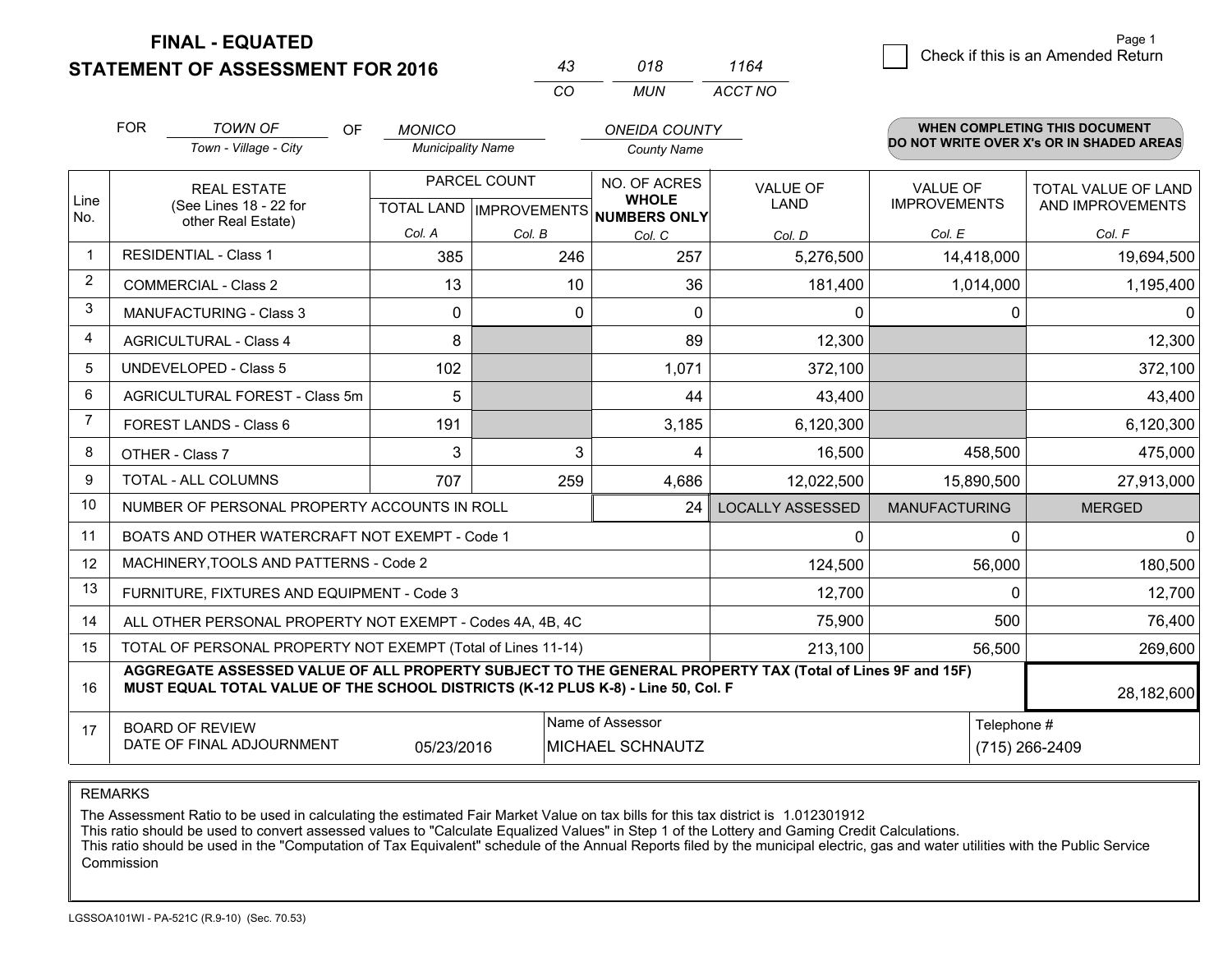*YEAR CO MUN ACCT NO* <sup>2016</sup> <sup>43</sup> <sup>018</sup> <sup>1164</sup>

Do not confuse FOREST LANDS (Line 7) with FOREST CROPS (in this section) - They are **NOT** the same

|    | Private Forest Crop - Reg Class @ 10¢ per acre                                 |                 |  |                                      |                                                                              | Private Forest Crop - Reg Class @ \$2.52 per acre               |                                    |  |                    |  |
|----|--------------------------------------------------------------------------------|-----------------|--|--------------------------------------|------------------------------------------------------------------------------|-----------------------------------------------------------------|------------------------------------|--|--------------------|--|
| 18 | (a) PARCELS                                                                    | (b) ACRES       |  | (c) ASSESSED VALUE                   |                                                                              | (d) PARCELS                                                     | (e) ACRES                          |  | (f) ASSESSED VALUE |  |
|    |                                                                                |                 |  |                                      |                                                                              |                                                                 | 40                                 |  | 68.000             |  |
|    | Private Forest Crop - Special Class @ 20¢ per acre                             |                 |  |                                      | Entered Before 2005 Managed Forest - Ferrous Mining CLOSED @ \$8.27 per acre |                                                                 |                                    |  |                    |  |
| 19 | (a) PARCELS                                                                    | (b) ACRES       |  | (c) ASSESSED VALUE                   |                                                                              | (d) PARCELS                                                     | (e) ACRES                          |  | (f) ASSESSED VALUE |  |
|    |                                                                                |                 |  |                                      |                                                                              |                                                                 |                                    |  |                    |  |
|    | Entered Before 2005 Managed Forest - OPEN @<br>\$.79 per acre                  |                 |  |                                      |                                                                              | Entered Before 2005 Managed Forest - CLOSED @ \$1.87 per acre   |                                    |  |                    |  |
| 20 | (a) PARCELS                                                                    | (b) ACRES       |  | (c) ASSESSED VALUE                   |                                                                              | (d) PARCELS                                                     | (e) ACRES                          |  |                    |  |
|    | 711                                                                            | 28.623.32       |  | 39,956,600                           |                                                                              | 8                                                               | 320                                |  | 455.500            |  |
|    | Entered After 2004 Managed Forest - OPEN @<br>\$2.14 per acre                  |                 |  |                                      | Entered After 2004 Managed Forest - CLOSED @ \$10.68 per acre                |                                                                 |                                    |  |                    |  |
| 21 | (a) PARCELS                                                                    | (b) ACRES       |  | (c) ASSESSED VALUE                   |                                                                              | (d) PARCELS                                                     | (e) ACRES                          |  |                    |  |
|    |                                                                                |                 |  |                                      |                                                                              |                                                                 |                                    |  |                    |  |
|    |                                                                                |                 |  |                                      |                                                                              |                                                                 | 191.8                              |  | 338,900            |  |
| 22 | (a) County Forest Cropland Acres                                               |                 |  | (b) Federal Acres<br>(c) State Acres |                                                                              |                                                                 | (d) County (NOT FOREST CROP) Acres |  | (e) Other Acres    |  |
|    |                                                                                |                 |  |                                      | 317.39                                                                       |                                                                 | 31.55                              |  | 104.98             |  |
|    | Assessed Value of Omitted Property From Prior Years (Sec. 70.44)               |                 |  |                                      |                                                                              | Assessed Value of Sec. 70.43 Corrections of Errors by Assessors |                                    |  |                    |  |
|    | (a) REAL ESTATE<br>(b) PERSONAL                                                |                 |  |                                      |                                                                              | (c1) REAL ESTATE                                                |                                    |  |                    |  |
| 23 |                                                                                |                 |  |                                      |                                                                              |                                                                 |                                    |  |                    |  |
|    | Manufacturing Equated Value of Omitted Property From Prior Years (Sec. 70.995) |                 |  |                                      | Mfg. Equated Value of Sec.70.43 Corrections of Errors by Assessors           |                                                                 |                                    |  |                    |  |
|    |                                                                                | (d) REAL ESTATE |  | (e) PERSONAL                         |                                                                              | (f1) REAL ESTATE                                                |                                    |  | (f2) PERSONAL      |  |
|    |                                                                                |                 |  |                                      |                                                                              |                                                                 |                                    |  |                    |  |

## **SPECIAL DISTRICTS**

| Line<br>No. | Enter 6-digit<br>Special District<br>Code (Col. A) | <b>Account</b><br><b>Number</b><br>(Col. B) | <b>Special District Name</b><br>(Col. C) | <b>Locally Assessed Value</b><br>of Real Estate and<br>Personal Property (Col. D) | Mfg Value of Real Estate<br>and Personal Property<br>(Col. E) | <b>Merged Value of</b><br><b>Real Estate and</b><br>Personal Property (Col. F) |
|-------------|----------------------------------------------------|---------------------------------------------|------------------------------------------|-----------------------------------------------------------------------------------|---------------------------------------------------------------|--------------------------------------------------------------------------------|
| 24          |                                                    |                                             |                                          |                                                                                   |                                                               |                                                                                |
| 25          |                                                    |                                             |                                          |                                                                                   |                                                               |                                                                                |
| 26          |                                                    |                                             |                                          |                                                                                   |                                                               |                                                                                |
| 27          |                                                    |                                             |                                          |                                                                                   |                                                               |                                                                                |
| 28          |                                                    |                                             |                                          |                                                                                   |                                                               |                                                                                |
| 29          |                                                    |                                             |                                          |                                                                                   |                                                               |                                                                                |
| 30          |                                                    |                                             |                                          |                                                                                   |                                                               |                                                                                |
| 31          |                                                    |                                             |                                          |                                                                                   |                                                               |                                                                                |
| 32          |                                                    |                                             |                                          |                                                                                   |                                                               |                                                                                |
| 33          |                                                    |                                             |                                          |                                                                                   |                                                               |                                                                                |
| 34          |                                                    |                                             |                                          |                                                                                   |                                                               |                                                                                |
| 35          |                                                    |                                             |                                          |                                                                                   |                                                               |                                                                                |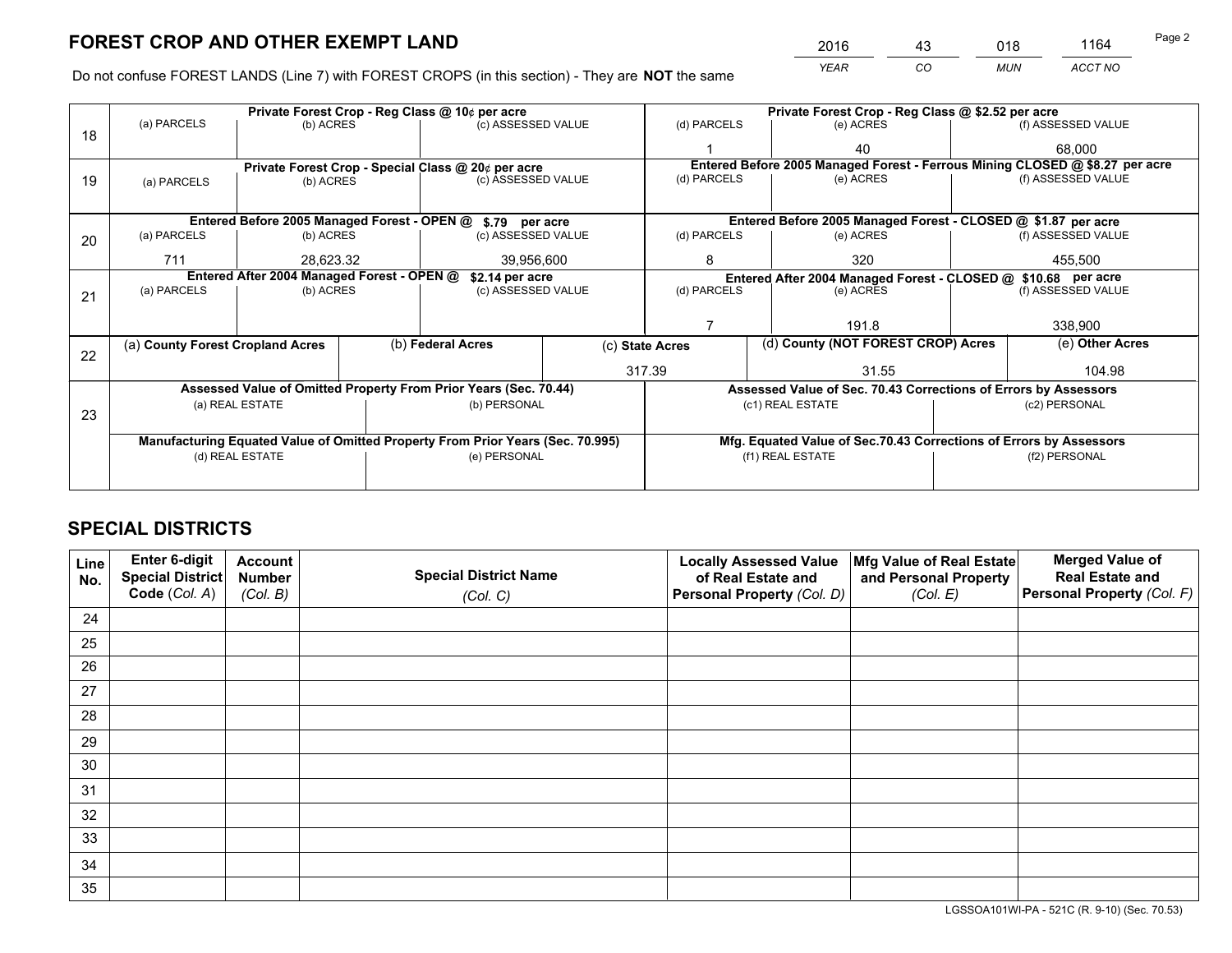|             |                                                                                               |                                             |                                            | <b>YEAR</b>                                                                       | CO<br><b>MUN</b>                                              | ACCT NO                                                                        |  |  |  |
|-------------|-----------------------------------------------------------------------------------------------|---------------------------------------------|--------------------------------------------|-----------------------------------------------------------------------------------|---------------------------------------------------------------|--------------------------------------------------------------------------------|--|--|--|
| Line<br>No. | <b>Enter 6-digit</b><br><b>School District</b><br>Code (Col. A)                               | <b>Account</b><br><b>Number</b><br>(Col. B) | <b>School District Name</b><br>(Col. C)    | <b>Locally Assessed Value</b><br>of Real Estate and<br>Personal Property (Col. D) | Mfg Value of Real Estate<br>and Personal Property<br>(Col. E) | <b>Merged Value of</b><br><b>Real Estate and</b><br>Personal Property (Col. F) |  |  |  |
|             | A. SCHOOL DISTRICTS (K-8 and K-12)                                                            |                                             |                                            |                                                                                   |                                                               |                                                                                |  |  |  |
| 36          | 435733                                                                                        | 0263                                        | SCH D OF THREE LAKES                       | 28,126,100                                                                        | 56,500                                                        | 28,182,600                                                                     |  |  |  |
| 37          |                                                                                               |                                             |                                            |                                                                                   |                                                               |                                                                                |  |  |  |
| 38          |                                                                                               |                                             |                                            |                                                                                   |                                                               |                                                                                |  |  |  |
| 39          |                                                                                               |                                             |                                            |                                                                                   |                                                               |                                                                                |  |  |  |
| 40          |                                                                                               |                                             |                                            |                                                                                   |                                                               |                                                                                |  |  |  |
| 41          |                                                                                               |                                             |                                            |                                                                                   |                                                               |                                                                                |  |  |  |
| 42<br>43    |                                                                                               |                                             |                                            |                                                                                   |                                                               |                                                                                |  |  |  |
|             |                                                                                               |                                             |                                            |                                                                                   |                                                               |                                                                                |  |  |  |
| 44<br>45    |                                                                                               |                                             |                                            |                                                                                   |                                                               |                                                                                |  |  |  |
| 46          |                                                                                               |                                             |                                            |                                                                                   |                                                               |                                                                                |  |  |  |
| 47          |                                                                                               |                                             |                                            |                                                                                   |                                                               |                                                                                |  |  |  |
| 48          |                                                                                               |                                             |                                            |                                                                                   |                                                               |                                                                                |  |  |  |
| 49          |                                                                                               |                                             |                                            |                                                                                   |                                                               |                                                                                |  |  |  |
| 50          | TOTAL ASSESSED VALUE OF SCHOOL DISTRICTS (K-8 and K-12)<br>28,126,100<br>56,500<br>28,182,600 |                                             |                                            |                                                                                   |                                                               |                                                                                |  |  |  |
|             | <b>B.</b><br><b>UNION HIGH SCHOOL DISTRICTS</b>                                               |                                             |                                            |                                                                                   |                                                               |                                                                                |  |  |  |
| 51          |                                                                                               |                                             |                                            |                                                                                   |                                                               |                                                                                |  |  |  |
| 52          |                                                                                               |                                             |                                            |                                                                                   |                                                               |                                                                                |  |  |  |
| 53          |                                                                                               |                                             |                                            |                                                                                   |                                                               |                                                                                |  |  |  |
| 54          |                                                                                               |                                             |                                            |                                                                                   |                                                               |                                                                                |  |  |  |
| 55          | TOTAL ASSESSED VALUE OF UNION HIGH SCHOOLS                                                    |                                             |                                            |                                                                                   |                                                               |                                                                                |  |  |  |
|             | C.<br><b>TECHNICAL COLLEGE DISTRICTS</b>                                                      |                                             |                                            |                                                                                   |                                                               |                                                                                |  |  |  |
| 56          | 001600                                                                                        | 0015                                        | NICOLET TECHNICAL COLLEGE<br><b>RHIN</b>   | 28,126,100                                                                        | 56,500                                                        | 28,182,600                                                                     |  |  |  |
| 57          |                                                                                               |                                             |                                            |                                                                                   |                                                               |                                                                                |  |  |  |
| 58          |                                                                                               |                                             |                                            |                                                                                   |                                                               |                                                                                |  |  |  |
| 59          |                                                                                               |                                             | TOTAL ASSESSED VALUE OF TECHNICAL COLLEGES | 28,126,100                                                                        | 56,500                                                        | 28,182,600                                                                     |  |  |  |

43

018

 *I hereby certify, to the best of my knowledge and belief, this form is complete and correct.*

**SCHOOL DISTRICTS**

| Print name of preparer | Title                    |                | Date (MM / DD / CCYY) |
|------------------------|--------------------------|----------------|-----------------------|
|                        |                          |                |                       |
| Signature of preparer  | Contact Telephone Number | E-mail address |                       |
|                        | $\sim$                   |                |                       |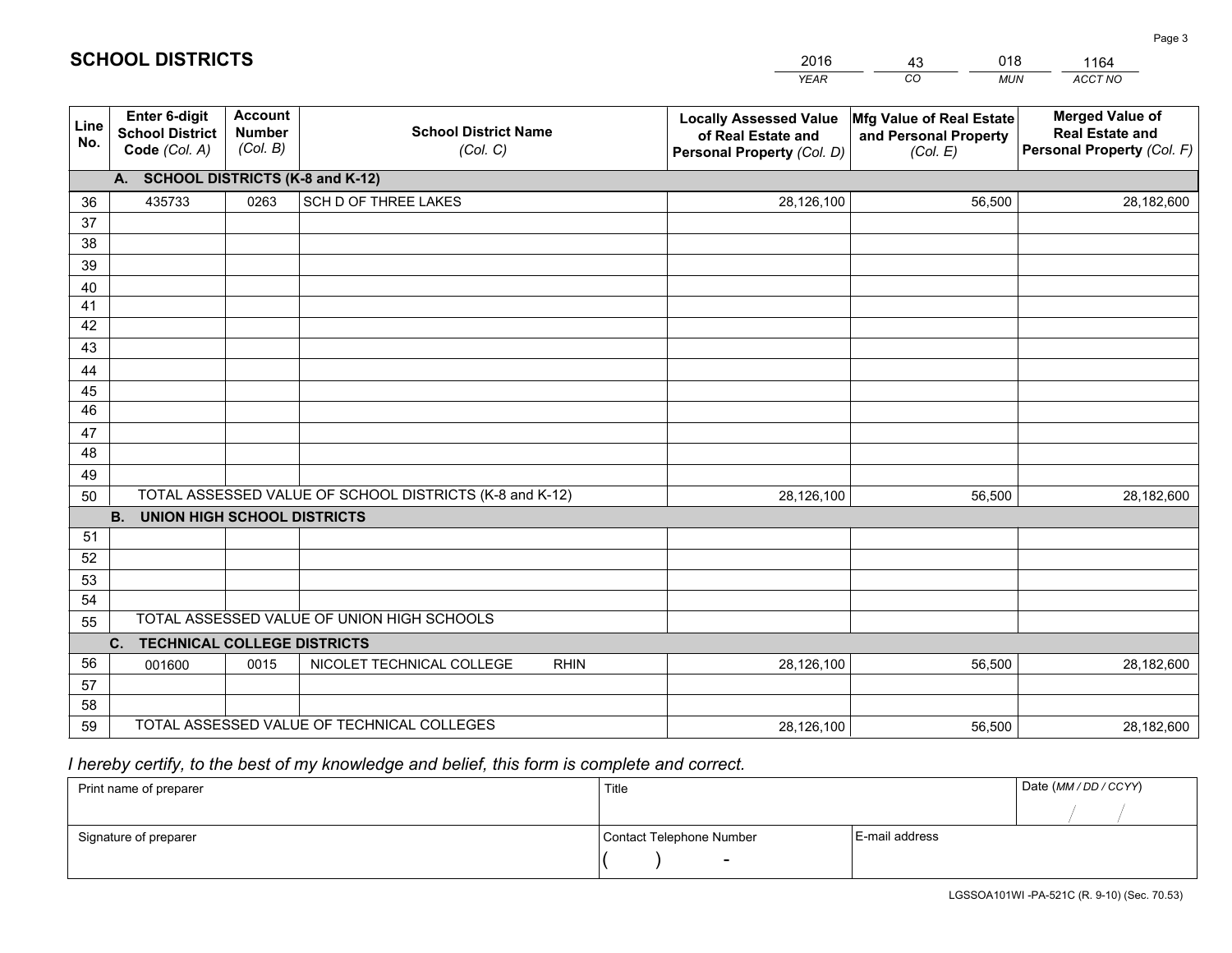#### **HIGHLIGHTS**

- 1. Complete the Statement of Assessment after the Board of Review. Reflect any changes made there.
- 2. Use black ink to complete.
- 3. Line 16 must equal Line 50, Col D.
- 4. Line 55 must equal the total of K-8 schools listed on lines 36-49. Do not include K-12 schools in this comparision.
- 5. Line 59, Col. D must equal Line 16.
- 6. Special District, School District and Technical College District values must include both real estate and personal property. Examples of Special districts are: town sanitary districts, public inland lake protection and rehabilitation districts, and metropolitan sewerage districts.
- 7. DO NOT INCLUDE Manufacturing property values.DOR will print these values on the final SOA.
- 8. Accuracy of this form is very important. The values reported directly affect the equalized value DOR calculates for school and special districts.

#### **Page 1:**

 If not prefilled, enter the tax year,county and municipal code,municipal type, municipal name and county name on the top of form.

Check the Amended box, if filing an amended / corrected SOA.

 Report the parcel count, acres and assessed value of taxable general property, total parcel count, (real and personal), total acres, and values from final figures set by the Board of Review.

- A. Real Estate land and improvements (buildings, etc.) is reported on lines 1 8, total line 9.
- B. Personal Property is reported on lines 11 14, Column D, total line 15.
- C. To complete this report, use the computer produced summary of the assessment roll that shows these amounts.
- D. Use whole numbers only.
- E. Add each line across and each column down to verify entries.

#### **Page 2:**

- A. Report Special Items (not subject to general property tax).
- 1. Private Forest Croplands and Managed Forest Lands are reported on lines 18,19, 20 and 21. Be sure to report assessed values **NOT** taxes.
- 2. You should have copies of the orders of entry, orders of withdrawal, etc., to update your assessment roll.
	- 3. Show hundredths of acres (e.g. 39.75).
- 4. Tax exempt lands are reported on line 22.
- 5. Omitted property and sec. 70.43, Wis. Stats., corrections of errors by assessor are reported on line 23. Report real estate and personal property separately. These should be for **prior years**, not something found on the current assessment roll after the board of review.
- B. Special District (Lines 24-35) Include the value of both real and personal property.
- The Department of Revenue (DOR) preprints much of the information regarding names and codes for schools, special districts,etc. If a district is not listed, enter the name and value only, DOR will enter the proper code.

## **Page 3 School Districts:**

Include the value of both real and personal property.

Report School District (regular, elementary, union high school, and technical college).

- 1. Regular (K-12) and Elementary (K-8) school values are reported on lines 36-49, total on line 50.
- 2. Union High School (UHS) (use only if elementary schools are listed on lines 36-49) are reported on lines 51-54. UHS total value (line 55) must equal to the total **elementary school** values reported on lines 36-49. Do notinclude K-12 schools in this comparison.
- 3. Technical College values are reported on lines 56-58, total on line 59.
- 4. Use the computer summary that shows these amounts to complete this report.

#### **This form is due the second Monday in June. File this report only after your Board of Review is complete.**

 *If you have questions: Return forms to:*

Fax number: (608) 264-6887 PO Box 8971

 Email: lgs@revenue.wi.gov Wisconsin Department of Revenue Call: (608) 261-5341 Local Government Services Section 6-97Madison WI 53708-8971

BARBARA M HENDERSON<br>TOWN OF MONICO BARBARA M HENDERSON TOWN OF MONICO 2333 FORREST ST 2333 FORREST ST VIONICO, WI 54501 MONICO, WI 54501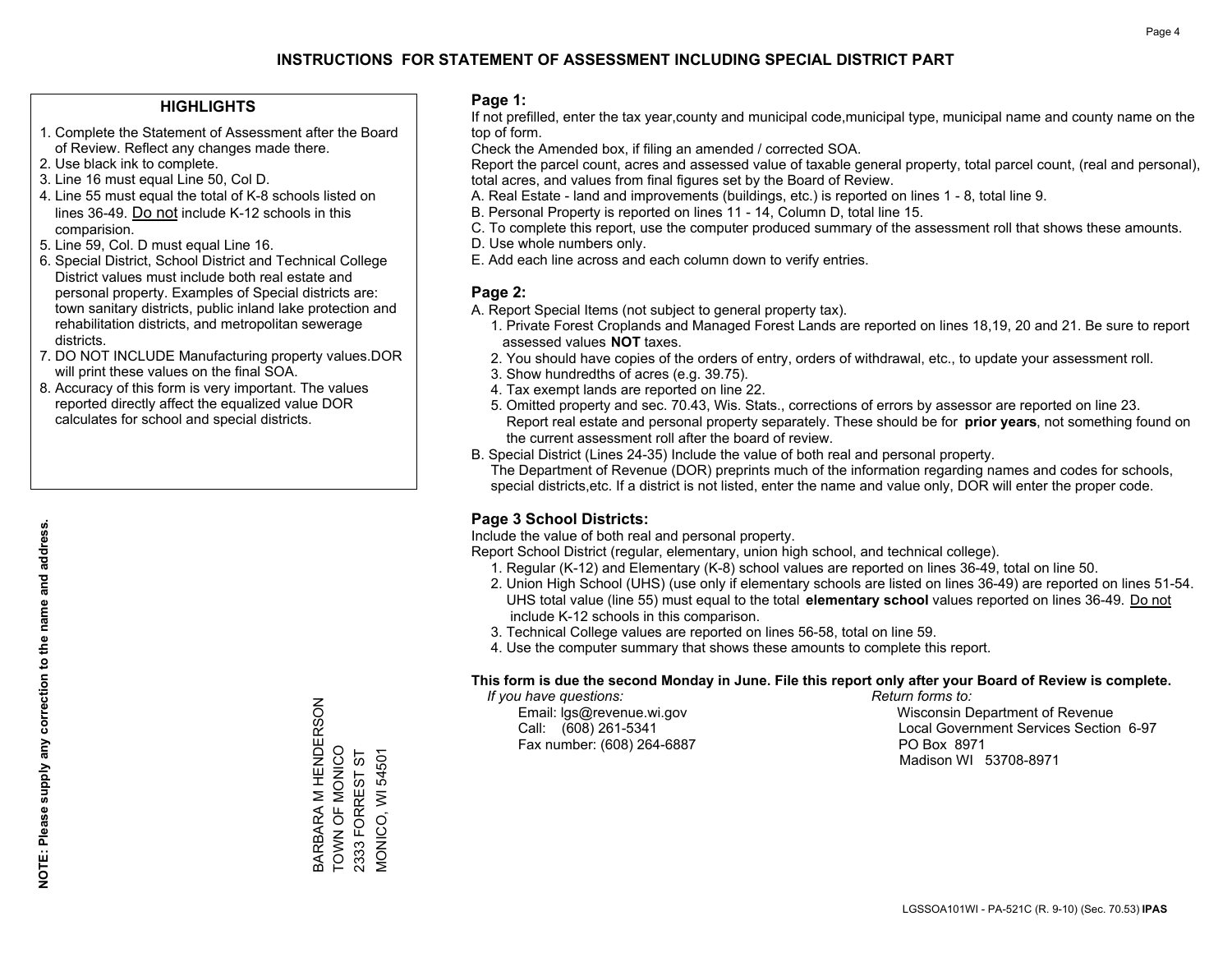**STATEMENT OF ASSESSMENT FOR 2016** 

| 43  | 020 | 1165    |
|-----|-----|---------|
| CO. | MUN | ACCT NO |

|                | <b>FOR</b>                                                                                                                                                                                   | <b>TOWN OF</b><br><b>OF</b><br>Town - Village - City      | <b>NEWBOLD</b><br><b>Municipality Name</b> |          | <b>ONEIDA COUNTY</b>                                     |                         |                      | <b>WHEN COMPLETING THIS DOCUMENT</b><br>DO NOT WRITE OVER X's OR IN SHADED AREAS |
|----------------|----------------------------------------------------------------------------------------------------------------------------------------------------------------------------------------------|-----------------------------------------------------------|--------------------------------------------|----------|----------------------------------------------------------|-------------------------|----------------------|----------------------------------------------------------------------------------|
|                |                                                                                                                                                                                              |                                                           |                                            |          | <b>County Name</b>                                       |                         |                      |                                                                                  |
|                |                                                                                                                                                                                              | <b>REAL ESTATE</b>                                        | PARCEL COUNT                               |          | NO. OF ACRES                                             | <b>VALUE OF</b>         | <b>VALUE OF</b>      | <b>TOTAL VALUE OF LAND</b>                                                       |
| Line<br>No.    |                                                                                                                                                                                              | (See Lines 18 - 22 for<br>other Real Estate)              |                                            |          | <b>WHOLE</b><br>TOTAL LAND   IMPROVEMENTS   NUMBERS ONLY | <b>LAND</b>             | <b>IMPROVEMENTS</b>  | AND IMPROVEMENTS                                                                 |
|                |                                                                                                                                                                                              |                                                           | Col. A                                     | Col. B   | Col. C                                                   | Col. D                  | Col. E               | Col. F                                                                           |
| $\mathbf{1}$   |                                                                                                                                                                                              | <b>RESIDENTIAL - Class 1</b>                              | 3,080                                      | 2,350    | 6,975                                                    | 198,281,300             | 280,253,100          | 478,534,400                                                                      |
| $\overline{2}$ |                                                                                                                                                                                              | <b>COMMERCIAL - Class 2</b>                               | 61                                         | 54       | 166                                                      | 4,425,100               | 8,301,000            | 12,726,100                                                                       |
| 3              |                                                                                                                                                                                              | MANUFACTURING - Class 3                                   | $\Omega$                                   | $\Omega$ | $\Omega$                                                 | $\mathbf{0}$            | $\mathbf 0$          | $\Omega$                                                                         |
| 4              |                                                                                                                                                                                              | <b>AGRICULTURAL - Class 4</b>                             | 28                                         |          | 677                                                      | 81,900                  |                      | 81,900                                                                           |
| 5              |                                                                                                                                                                                              | UNDEVELOPED - Class 5                                     | 368                                        |          | 4,662                                                    | 1,501,400               |                      | 1,501,400                                                                        |
| 6              | AGRICULTURAL FOREST - Class 5m                                                                                                                                                               |                                                           | 9                                          |          | 142                                                      | 122,100                 |                      | 122,100                                                                          |
| 7              | FOREST LANDS - Class 6                                                                                                                                                                       |                                                           | 498                                        |          | 8,870                                                    | 18,446,900              |                      | 18,446,900                                                                       |
| 8              |                                                                                                                                                                                              | OTHER - Class 7                                           | 10                                         | 10       | 128                                                      | 96,700                  | 2,253,900            | 2,350,600                                                                        |
| 9              |                                                                                                                                                                                              | TOTAL - ALL COLUMNS                                       | 4,054                                      | 2,414    | 21,620                                                   | 222,955,400             | 290,808,000          | 513,763,400                                                                      |
| 10             |                                                                                                                                                                                              | NUMBER OF PERSONAL PROPERTY ACCOUNTS IN ROLL              |                                            |          | 90                                                       | <b>LOCALLY ASSESSED</b> | <b>MANUFACTURING</b> | <b>MERGED</b>                                                                    |
| 11             |                                                                                                                                                                                              | BOATS AND OTHER WATERCRAFT NOT EXEMPT - Code 1            |                                            |          |                                                          | 94,200                  | 0                    | 94,200                                                                           |
| 12             |                                                                                                                                                                                              | MACHINERY, TOOLS AND PATTERNS - Code 2                    |                                            |          |                                                          | 934,700                 | 0                    | 934,700                                                                          |
| 13             |                                                                                                                                                                                              | FURNITURE, FIXTURES AND EQUIPMENT - Code 3                |                                            |          |                                                          | 363,700                 | $\mathbf 0$          | 363,700                                                                          |
| 14             |                                                                                                                                                                                              | ALL OTHER PERSONAL PROPERTY NOT EXEMPT - Codes 4A, 4B, 4C |                                            |          |                                                          | 300,800                 | 0                    | 300,800                                                                          |
| 15             | TOTAL OF PERSONAL PROPERTY NOT EXEMPT (Total of Lines 11-14)                                                                                                                                 |                                                           |                                            |          |                                                          |                         | 0                    | 1,693,400                                                                        |
| 16             | AGGREGATE ASSESSED VALUE OF ALL PROPERTY SUBJECT TO THE GENERAL PROPERTY TAX (Total of Lines 9F and 15F)<br>MUST EQUAL TOTAL VALUE OF THE SCHOOL DISTRICTS (K-12 PLUS K-8) - Line 50, Col. F |                                                           |                                            |          |                                                          |                         | 515,456,800          |                                                                                  |
| 17             | Name of Assessor<br><b>BOARD OF REVIEW</b><br>DATE OF FINAL ADJOURNMENT<br>09/21/2016<br>PETERSON APPRAISAL-MIKE MUELVER                                                                     |                                                           |                                            |          |                                                          | Telephone #             | (715) 369-2952       |                                                                                  |

REMARKS

The Assessment Ratio to be used in calculating the estimated Fair Market Value on tax bills for this tax district is 1.056389056

This ratio should be used to convert assessed values to "Calculate Equalized Values" in Step 1 of the Lottery and Gaming Credit Calculations.<br>This ratio should be used in the "Computation of Tax Equivalent" schedule of the Commission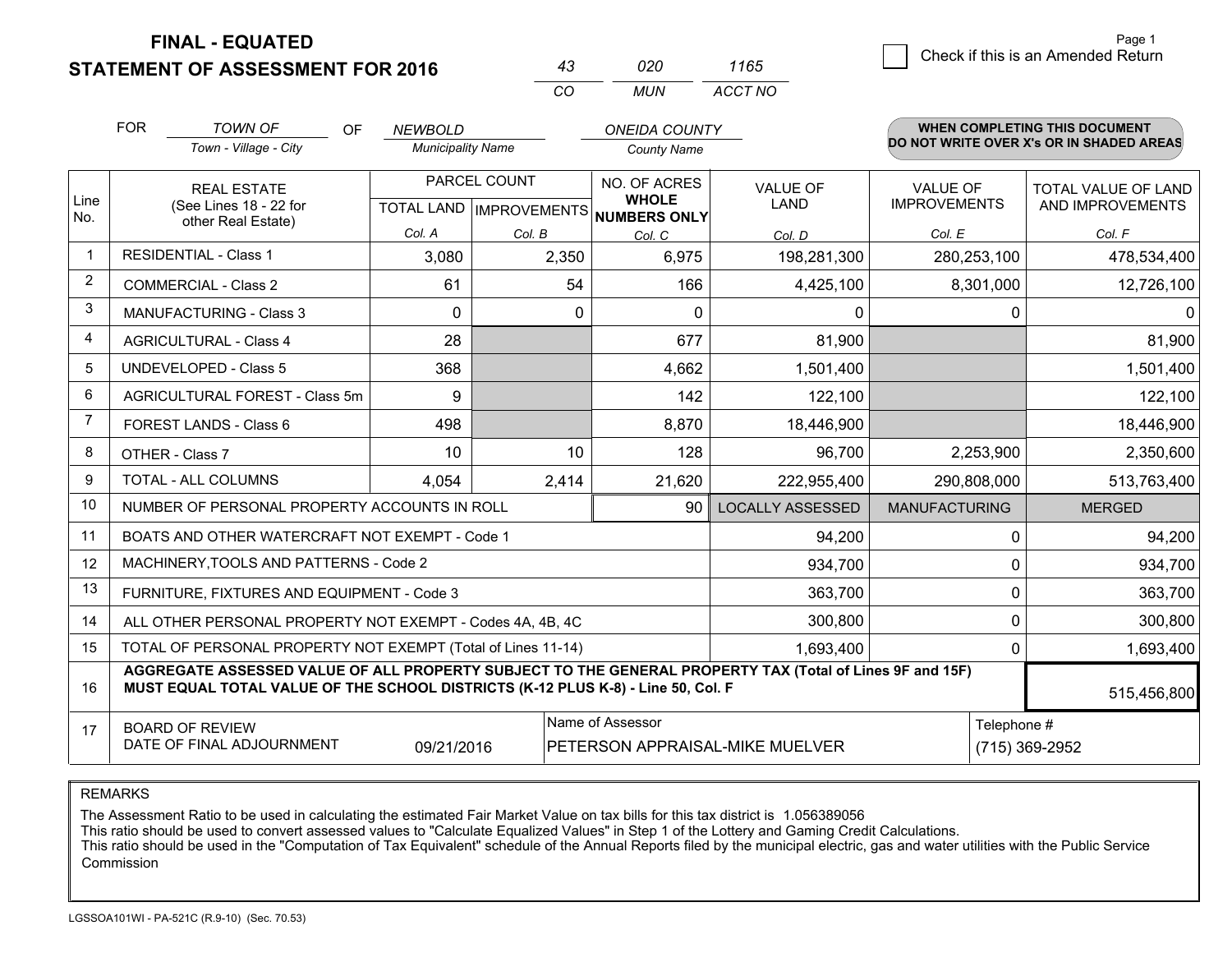*YEAR CO MUN ACCT NO* <sup>2016</sup> <sup>43</sup> <sup>020</sup> <sup>1165</sup>

Do not confuse FOREST LANDS (Line 7) with FOREST CROPS (in this section) - They are **NOT** the same

|    |                                                               |                 |  | Private Forest Crop - Reg Class @ 10¢ per acre                                 |    |                                                               | Private Forest Crop - Reg Class @ \$2.52 per acre                            |               |                    |  |
|----|---------------------------------------------------------------|-----------------|--|--------------------------------------------------------------------------------|----|---------------------------------------------------------------|------------------------------------------------------------------------------|---------------|--------------------|--|
| 18 | (a) PARCELS                                                   | (b) ACRES       |  | (c) ASSESSED VALUE                                                             |    | (d) PARCELS                                                   | (e) ACRES                                                                    |               | (f) ASSESSED VALUE |  |
|    | 4                                                             | 62.6            |  | 137,300                                                                        |    |                                                               |                                                                              |               |                    |  |
|    |                                                               |                 |  | Private Forest Crop - Special Class @ 20¢ per acre                             |    |                                                               | Entered Before 2005 Managed Forest - Ferrous Mining CLOSED @ \$8.27 per acre |               |                    |  |
| 19 | (a) PARCELS                                                   | (b) ACRES       |  | (c) ASSESSED VALUE                                                             |    | (d) PARCELS                                                   | (e) ACRES                                                                    |               | (f) ASSESSED VALUE |  |
|    |                                                               |                 |  |                                                                                |    |                                                               |                                                                              |               |                    |  |
|    |                                                               |                 |  | Entered Before 2005 Managed Forest - OPEN @ \$.79 per acre                     |    |                                                               | Entered Before 2005 Managed Forest - CLOSED @ \$1.87 per acre                |               |                    |  |
| 20 | (a) PARCELS                                                   | (b) ACRES       |  | (c) ASSESSED VALUE                                                             |    | (d) PARCELS                                                   | (e) ACRES                                                                    |               | (f) ASSESSED VALUE |  |
|    | 23                                                            | 711             |  | 1,418,400                                                                      | 57 |                                                               | 1.663.05                                                                     |               | 3,681,400          |  |
|    | Entered After 2004 Managed Forest - OPEN @<br>\$2.14 per acre |                 |  |                                                                                |    | Entered After 2004 Managed Forest - CLOSED @ \$10.68 per acre |                                                                              |               |                    |  |
| 21 | (a) PARCELS                                                   | (b) ACRES       |  | (c) ASSESSED VALUE                                                             |    | (d) PARCELS<br>(e) ACRES                                      |                                                                              |               | (f) ASSESSED VALUE |  |
|    |                                                               |                 |  |                                                                                |    |                                                               |                                                                              |               |                    |  |
|    | 9                                                             | 261.51          |  | 671,300                                                                        |    | 51<br>1.253.98                                                |                                                                              | 3,235,800     |                    |  |
| 22 | (a) County Forest Cropland Acres                              |                 |  | (b) Federal Acres                                                              |    | (d) County (NOT FOREST CROP) Acres<br>(c) State Acres         |                                                                              |               | (e) Other Acres    |  |
|    |                                                               |                 |  |                                                                                |    | 25,193.17                                                     | 210.69                                                                       |               | 1,273.54           |  |
|    |                                                               |                 |  | Assessed Value of Omitted Property From Prior Years (Sec. 70.44)               |    |                                                               | Assessed Value of Sec. 70.43 Corrections of Errors by Assessors              |               |                    |  |
|    |                                                               | (a) REAL ESTATE |  | (b) PERSONAL                                                                   |    |                                                               | (c1) REAL ESTATE                                                             |               | (c2) PERSONAL      |  |
| 23 |                                                               |                 |  |                                                                                |    |                                                               | $-57,000$                                                                    |               |                    |  |
|    |                                                               |                 |  | Manufacturing Equated Value of Omitted Property From Prior Years (Sec. 70.995) |    |                                                               | Mfg. Equated Value of Sec.70.43 Corrections of Errors by Assessors           |               |                    |  |
|    |                                                               | (d) REAL ESTATE |  | (e) PERSONAL                                                                   |    | (f1) REAL ESTATE                                              |                                                                              | (f2) PERSONAL |                    |  |
|    |                                                               |                 |  |                                                                                |    |                                                               |                                                                              |               |                    |  |

## **SPECIAL DISTRICTS**

| Line<br>No. | Enter 6-digit<br>Special District<br>Code (Col. A) | <b>Account</b><br><b>Number</b> | <b>Special District Name</b> | <b>Locally Assessed Value</b><br>of Real Estate and | Mfg Value of Real Estate<br>and Personal Property | <b>Merged Value of</b><br><b>Real Estate and</b><br>Personal Property (Col. F) |
|-------------|----------------------------------------------------|---------------------------------|------------------------------|-----------------------------------------------------|---------------------------------------------------|--------------------------------------------------------------------------------|
|             |                                                    | (Col. B)                        | (Col. C)                     | Personal Property (Col. D)                          | (Col. E)                                          |                                                                                |
| 24          |                                                    |                                 |                              |                                                     |                                                   |                                                                                |
| 25          |                                                    |                                 |                              |                                                     |                                                   |                                                                                |
| 26          |                                                    |                                 |                              |                                                     |                                                   |                                                                                |
| 27          |                                                    |                                 |                              |                                                     |                                                   |                                                                                |
| 28          |                                                    |                                 |                              |                                                     |                                                   |                                                                                |
| 29          |                                                    |                                 |                              |                                                     |                                                   |                                                                                |
| 30          |                                                    |                                 |                              |                                                     |                                                   |                                                                                |
| 31          |                                                    |                                 |                              |                                                     |                                                   |                                                                                |
| 32          |                                                    |                                 |                              |                                                     |                                                   |                                                                                |
| 33          |                                                    |                                 |                              |                                                     |                                                   |                                                                                |
| 34          |                                                    |                                 |                              |                                                     |                                                   |                                                                                |
| 35          |                                                    |                                 |                              |                                                     |                                                   |                                                                                |

LGSSOA101WI-PA - 521C (R. 9-10) (Sec. 70.53)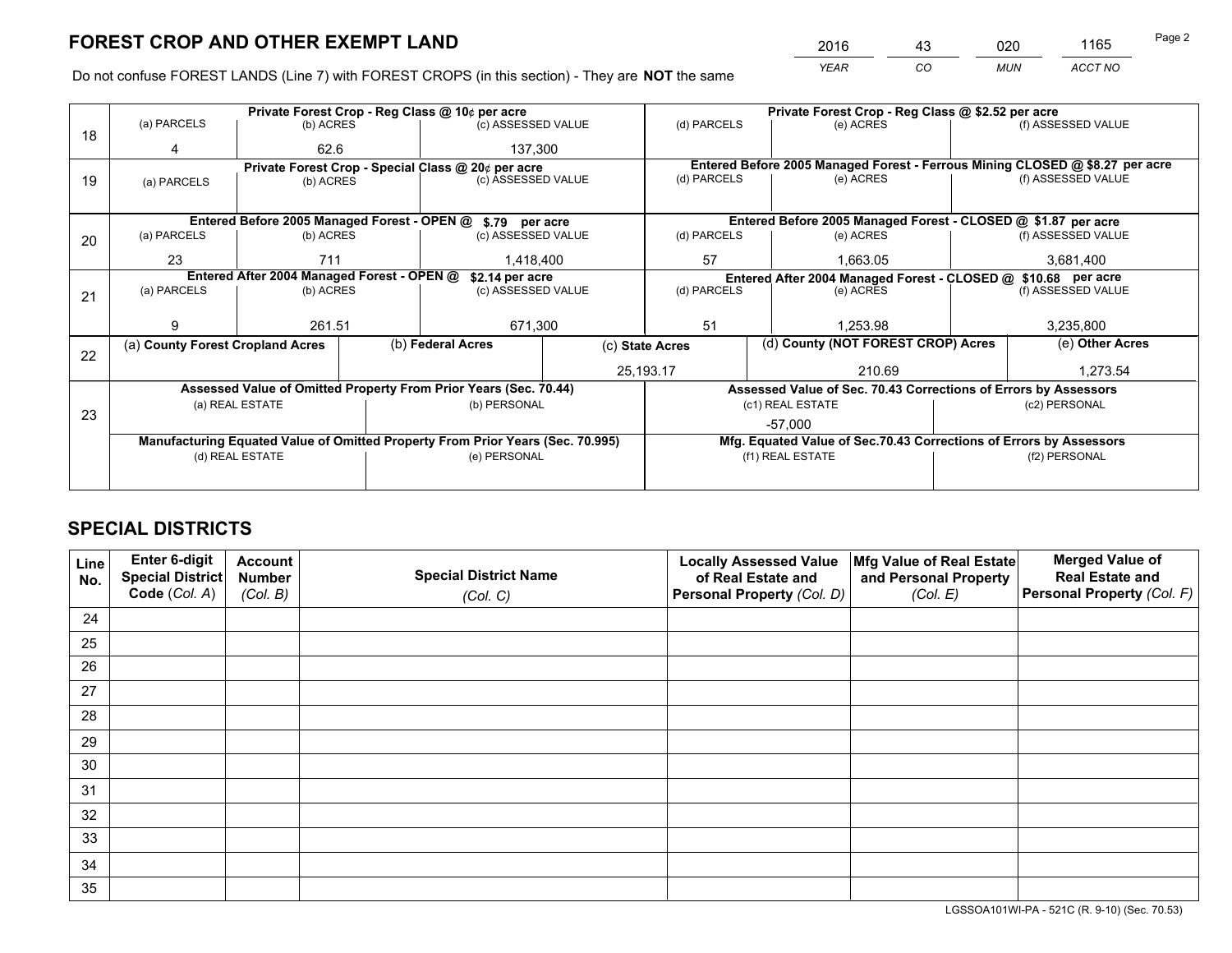|                 |                                                                 |                                             |                                                         | <b>YEAR</b>                                                                       | CO<br><b>MUN</b>                                              | ACCT NO                                                                        |
|-----------------|-----------------------------------------------------------------|---------------------------------------------|---------------------------------------------------------|-----------------------------------------------------------------------------------|---------------------------------------------------------------|--------------------------------------------------------------------------------|
| Line<br>No.     | <b>Enter 6-digit</b><br><b>School District</b><br>Code (Col. A) | <b>Account</b><br><b>Number</b><br>(Col. B) | <b>School District Name</b><br>(Col. C)                 | <b>Locally Assessed Value</b><br>of Real Estate and<br>Personal Property (Col. D) | Mfg Value of Real Estate<br>and Personal Property<br>(Col. E) | <b>Merged Value of</b><br><b>Real Estate and</b><br>Personal Property (Col. F) |
|                 | A. SCHOOL DISTRICTS (K-8 and K-12)                              |                                             |                                                         |                                                                                   |                                                               |                                                                                |
| 36              | 434781                                                          | 0262                                        | SCH D OF RHINELANDER                                    | 404,883,400                                                                       |                                                               | 404,883,400                                                                    |
| 37              | 631526                                                          | 0372                                        | SCH D OF NORTHLAND PINES (EAGLE RIVER)                  | 110,573,400                                                                       |                                                               | 110,573,400                                                                    |
| 38              |                                                                 |                                             |                                                         |                                                                                   |                                                               |                                                                                |
| 39              |                                                                 |                                             |                                                         |                                                                                   |                                                               |                                                                                |
| 40              |                                                                 |                                             |                                                         |                                                                                   |                                                               |                                                                                |
| 41              |                                                                 |                                             |                                                         |                                                                                   |                                                               |                                                                                |
| 42              |                                                                 |                                             |                                                         |                                                                                   |                                                               |                                                                                |
| 43              |                                                                 |                                             |                                                         |                                                                                   |                                                               |                                                                                |
| 44<br>45        |                                                                 |                                             |                                                         |                                                                                   |                                                               |                                                                                |
| $\overline{46}$ |                                                                 |                                             |                                                         |                                                                                   |                                                               |                                                                                |
| 47              |                                                                 |                                             |                                                         |                                                                                   |                                                               |                                                                                |
| 48              |                                                                 |                                             |                                                         |                                                                                   |                                                               |                                                                                |
| 49              |                                                                 |                                             |                                                         |                                                                                   |                                                               |                                                                                |
| 50              |                                                                 |                                             | TOTAL ASSESSED VALUE OF SCHOOL DISTRICTS (K-8 and K-12) | 515,456,800                                                                       |                                                               | 515,456,800                                                                    |
|                 | <b>B.</b><br><b>UNION HIGH SCHOOL DISTRICTS</b>                 |                                             |                                                         |                                                                                   |                                                               |                                                                                |
| 51              |                                                                 |                                             |                                                         |                                                                                   |                                                               |                                                                                |
| 52              |                                                                 |                                             |                                                         |                                                                                   |                                                               |                                                                                |
| 53              |                                                                 |                                             |                                                         |                                                                                   |                                                               |                                                                                |
| 54              |                                                                 |                                             |                                                         |                                                                                   |                                                               |                                                                                |
| 55              |                                                                 |                                             | TOTAL ASSESSED VALUE OF UNION HIGH SCHOOLS              |                                                                                   |                                                               |                                                                                |
|                 | C.<br><b>TECHNICAL COLLEGE DISTRICTS</b>                        |                                             |                                                         |                                                                                   |                                                               |                                                                                |
| 56              | 001600                                                          | 0015                                        | NICOLET TECHNICAL COLLEGE<br><b>RHIN</b>                | 515,456,800                                                                       |                                                               | 515,456,800                                                                    |
| 57              |                                                                 |                                             |                                                         |                                                                                   |                                                               |                                                                                |
| 58              |                                                                 |                                             |                                                         |                                                                                   |                                                               |                                                                                |
| 59              |                                                                 |                                             | TOTAL ASSESSED VALUE OF TECHNICAL COLLEGES              | 515,456,800                                                                       |                                                               | 515,456,800                                                                    |

43

020

 *I hereby certify, to the best of my knowledge and belief, this form is complete and correct.*

**SCHOOL DISTRICTS**

| Print name of preparer | Title                    |                | Date (MM / DD / CCYY) |
|------------------------|--------------------------|----------------|-----------------------|
|                        |                          |                |                       |
| Signature of preparer  | Contact Telephone Number | E-mail address |                       |
|                        | $\sim$                   |                |                       |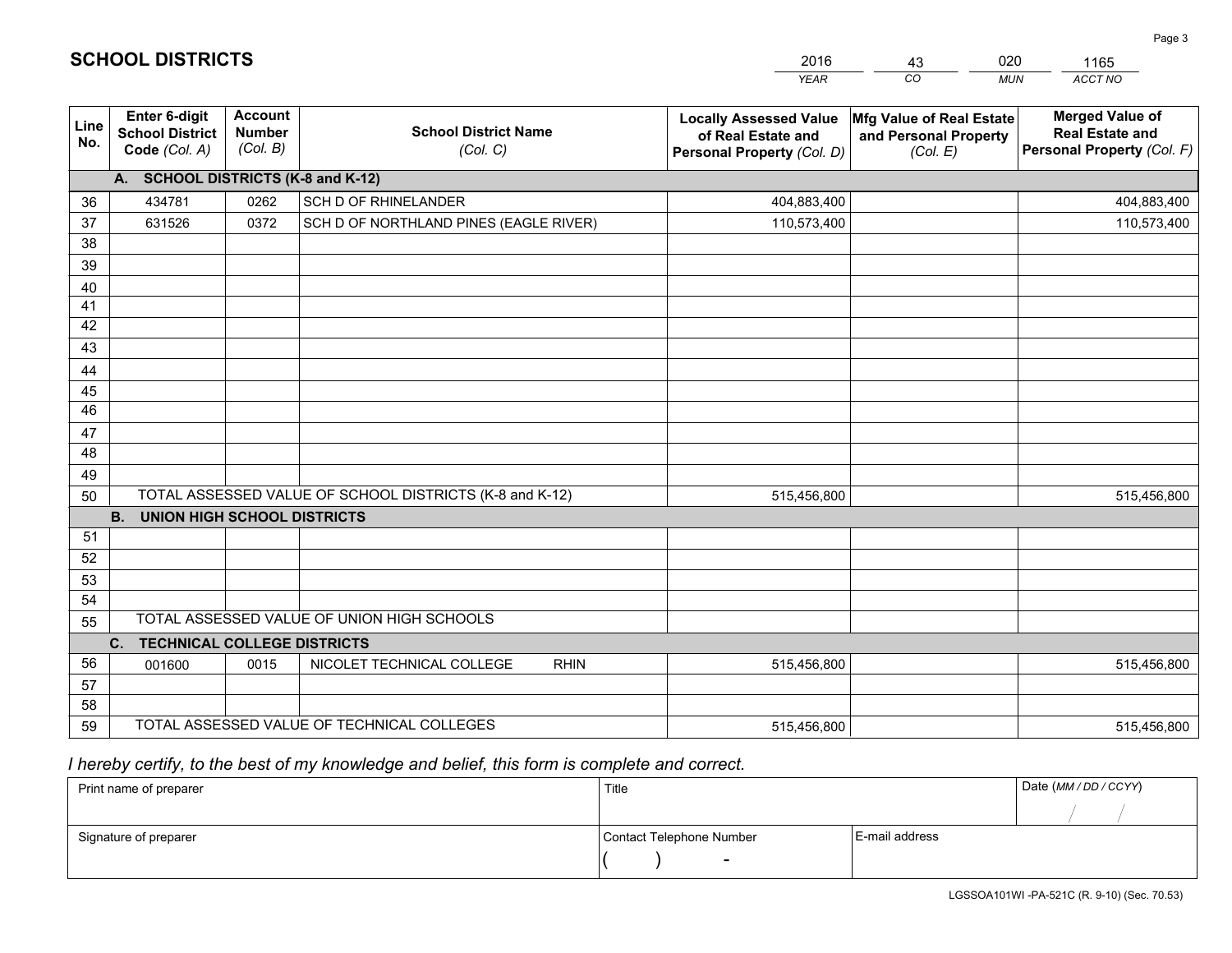#### **HIGHLIGHTS**

- 1. Complete the Statement of Assessment after the Board of Review. Reflect any changes made there.
- 2. Use black ink to complete.
- 3. Line 16 must equal Line 50, Col D.
- 4. Line 55 must equal the total of K-8 schools listed on lines 36-49. Do not include K-12 schools in this comparision.
- 5. Line 59, Col. D must equal Line 16.
- 6. Special District, School District and Technical College District values must include both real estate and personal property. Examples of Special districts are: town sanitary districts, public inland lake protection and rehabilitation districts, and metropolitan sewerage districts.
- 7. DO NOT INCLUDE Manufacturing property values.DOR will print these values on the final SOA.

KIMBERLEE GAUTHIER TOWN OF NEWBOLD 6105 POINT DRIVE

KIMBERLEE GAUTHIER<br>TOWN OF NEWBOLD

RHINELANDER, WI 54501

RHINELANDER, WI 6105 POINT DRIVE

54501

 8. Accuracy of this form is very important. The values reported directly affect the equalized value DOR calculates for school and special districts.

#### **Page 1:**

 If not prefilled, enter the tax year,county and municipal code,municipal type, municipal name and county name on the top of form.

Check the Amended box, if filing an amended / corrected SOA.

 Report the parcel count, acres and assessed value of taxable general property, total parcel count, (real and personal), total acres, and values from final figures set by the Board of Review.

- A. Real Estate land and improvements (buildings, etc.) is reported on lines 1 8, total line 9.
- B. Personal Property is reported on lines 11 14, Column D, total line 15.
- C. To complete this report, use the computer produced summary of the assessment roll that shows these amounts.
- D. Use whole numbers only.
- E. Add each line across and each column down to verify entries.

### **Page 2:**

- A. Report Special Items (not subject to general property tax).
- 1. Private Forest Croplands and Managed Forest Lands are reported on lines 18,19, 20 and 21. Be sure to report assessed values **NOT** taxes.
- 2. You should have copies of the orders of entry, orders of withdrawal, etc., to update your assessment roll.
	- 3. Show hundredths of acres (e.g. 39.75).
- 4. Tax exempt lands are reported on line 22.
- 5. Omitted property and sec. 70.43, Wis. Stats., corrections of errors by assessor are reported on line 23. Report real estate and personal property separately. These should be for **prior years**, not something found on the current assessment roll after the board of review.
- B. Special District (Lines 24-35) Include the value of both real and personal property.

 The Department of Revenue (DOR) preprints much of the information regarding names and codes for schools, special districts,etc. If a district is not listed, enter the name and value only, DOR will enter the proper code.

## **Page 3 School Districts:**

Include the value of both real and personal property.

Report School District (regular, elementary, union high school, and technical college).

- 1. Regular (K-12) and Elementary (K-8) school values are reported on lines 36-49, total on line 50.
- 2. Union High School (UHS) (use only if elementary schools are listed on lines 36-49) are reported on lines 51-54. UHS total value (line 55) must equal to the total **elementary school** values reported on lines 36-49. Do notinclude K-12 schools in this comparison.
- 3. Technical College values are reported on lines 56-58, total on line 59.
- 4. Use the computer summary that shows these amounts to complete this report.

#### **This form is due the second Monday in June. File this report only after your Board of Review is complete.**

 *If you have questions: Return forms to:*

Fax number: (608) 264-6887 PO Box 8971

 Email: lgs@revenue.wi.gov Wisconsin Department of Revenue Call: (608) 261-5341 Local Government Services Section 6-97Madison WI 53708-8971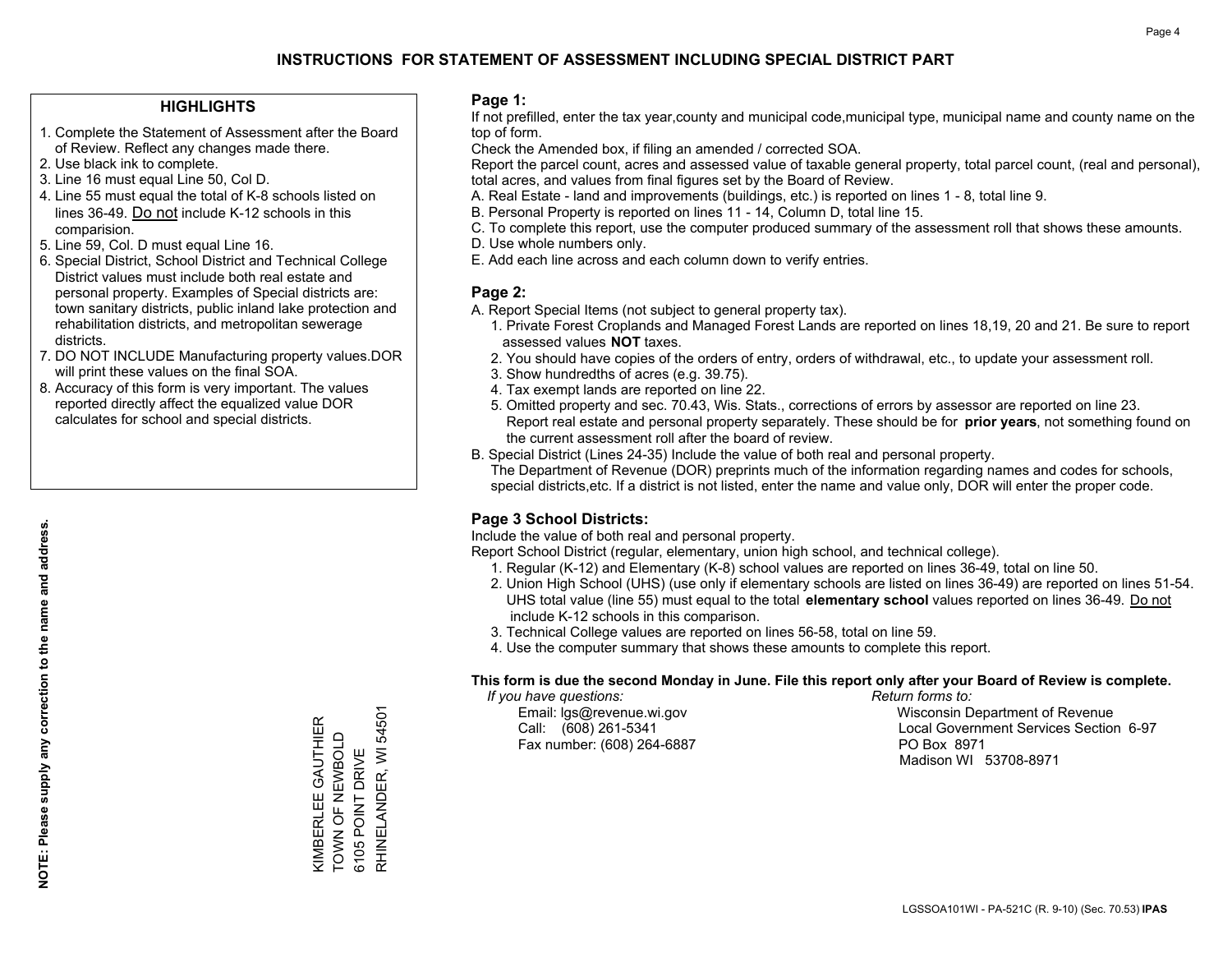**STATEMENT OF ASSESSMENT FOR 2016** 

| 43  | 022 | 1166    |
|-----|-----|---------|
| CO. | MUN | ACCT NO |

|              | <b>FOR</b>                                                                                                                                                                                   | <b>TOWN OF</b><br>OF<br>Town - Village - City             | <b>NOKOMIS</b><br><b>Municipality Name</b>          |        | <b>ONEIDA COUNTY</b><br><b>County Name</b> |                         |                                        | <b>WHEN COMPLETING THIS DOCUMENT</b><br>DO NOT WRITE OVER X's OR IN SHADED AREAS |
|--------------|----------------------------------------------------------------------------------------------------------------------------------------------------------------------------------------------|-----------------------------------------------------------|-----------------------------------------------------|--------|--------------------------------------------|-------------------------|----------------------------------------|----------------------------------------------------------------------------------|
| Line         | <b>REAL ESTATE</b><br>(See Lines 18 - 22 for                                                                                                                                                 |                                                           | PARCEL COUNT<br>TOTAL LAND MPROVEMENTS NUMBERS ONLY |        | NO. OF ACRES<br><b>WHOLE</b>               | <b>VALUE OF</b><br>LAND | <b>VALUE OF</b><br><b>IMPROVEMENTS</b> | <b>TOTAL VALUE OF LAND</b><br>AND IMPROVEMENTS                                   |
| No.          |                                                                                                                                                                                              | other Real Estate)                                        | Col. A                                              | Col. B | Col. C                                     | Col. D                  | Col. E                                 | Col. F                                                                           |
| $\mathbf{1}$ |                                                                                                                                                                                              | <b>RESIDENTIAL - Class 1</b>                              | 1,641                                               | 1,209  | 3,369                                      | 76,258,600              | 125,793,100                            | 202,051,700                                                                      |
| 2            |                                                                                                                                                                                              | <b>COMMERCIAL - Class 2</b>                               | 48                                                  | 44     | 135                                        | 2,557,600               | 4,218,600                              | 6,776,200                                                                        |
| 3            |                                                                                                                                                                                              | <b>MANUFACTURING - Class 3</b>                            |                                                     |        | 8                                          | 20,000                  | 350,100                                | 370,100                                                                          |
| 4            |                                                                                                                                                                                              | <b>AGRICULTURAL - Class 4</b>                             | 8                                                   |        | 199                                        | 24,600                  |                                        | 24,600                                                                           |
| 5            |                                                                                                                                                                                              | <b>UNDEVELOPED - Class 5</b>                              | 75                                                  |        | 980                                        | 312,300                 |                                        | 312,300                                                                          |
| 6            |                                                                                                                                                                                              | AGRICULTURAL FOREST - Class 5m                            | $\overline{7}$                                      |        | 71                                         | 53,500                  |                                        | 53,500                                                                           |
| 7            |                                                                                                                                                                                              | FOREST LANDS - Class 6                                    | 105                                                 |        | 2,198                                      | 3,535,800               |                                        | 3,535,800                                                                        |
| 8            |                                                                                                                                                                                              | OTHER - Class 7                                           | 3                                                   | 3      | 15                                         | 48,400                  | 355,400                                | 403,800                                                                          |
| 9            |                                                                                                                                                                                              | TOTAL - ALL COLUMNS                                       | 1,888                                               | 1,257  | 6,975                                      | 82,810,800              | 130,717,200                            | 213,528,000                                                                      |
| 10           |                                                                                                                                                                                              | NUMBER OF PERSONAL PROPERTY ACCOUNTS IN ROLL              |                                                     |        | 54                                         | <b>LOCALLY ASSESSED</b> | <b>MANUFACTURING</b>                   | <b>MERGED</b>                                                                    |
| 11           |                                                                                                                                                                                              | BOATS AND OTHER WATERCRAFT NOT EXEMPT - Code 1            |                                                     |        |                                            | 300                     | 0                                      | 300                                                                              |
| 12           |                                                                                                                                                                                              | MACHINERY, TOOLS AND PATTERNS - Code 2                    |                                                     |        |                                            | 263,520                 | 0                                      | 263,520                                                                          |
| 13           |                                                                                                                                                                                              | FURNITURE, FIXTURES AND EQUIPMENT - Code 3                |                                                     |        |                                            | 144,270                 | 3,000                                  | 147,270                                                                          |
| 14           |                                                                                                                                                                                              | ALL OTHER PERSONAL PROPERTY NOT EXEMPT - Codes 4A, 4B, 4C |                                                     |        |                                            | 70,800                  | 5,400                                  | 76,200                                                                           |
| 15           | TOTAL OF PERSONAL PROPERTY NOT EXEMPT (Total of Lines 11-14)<br>478,890<br>8,400                                                                                                             |                                                           |                                                     |        |                                            |                         |                                        | 487,290                                                                          |
| 16           | AGGREGATE ASSESSED VALUE OF ALL PROPERTY SUBJECT TO THE GENERAL PROPERTY TAX (Total of Lines 9F and 15F)<br>MUST EQUAL TOTAL VALUE OF THE SCHOOL DISTRICTS (K-12 PLUS K-8) - Line 50, Col. F |                                                           |                                                     |        |                                            |                         | 214,015,290                            |                                                                                  |
| 17           | Name of Assessor<br><b>BOARD OF REVIEW</b><br>DATE OF FINAL ADJOURNMENT<br>08/11/2016<br><b>BOMAR APPRAISAL</b>                                                                              |                                                           |                                                     |        |                                            | Telephone #             | (800) 303-2090                         |                                                                                  |

REMARKS

The Assessment Ratio to be used in calculating the estimated Fair Market Value on tax bills for this tax district is .961853888

This ratio should be used to convert assessed values to "Calculate Equalized Values" in Step 1 of the Lottery and Gaming Credit Calculations.<br>This ratio should be used in the "Computation of Tax Equivalent" schedule of the Commission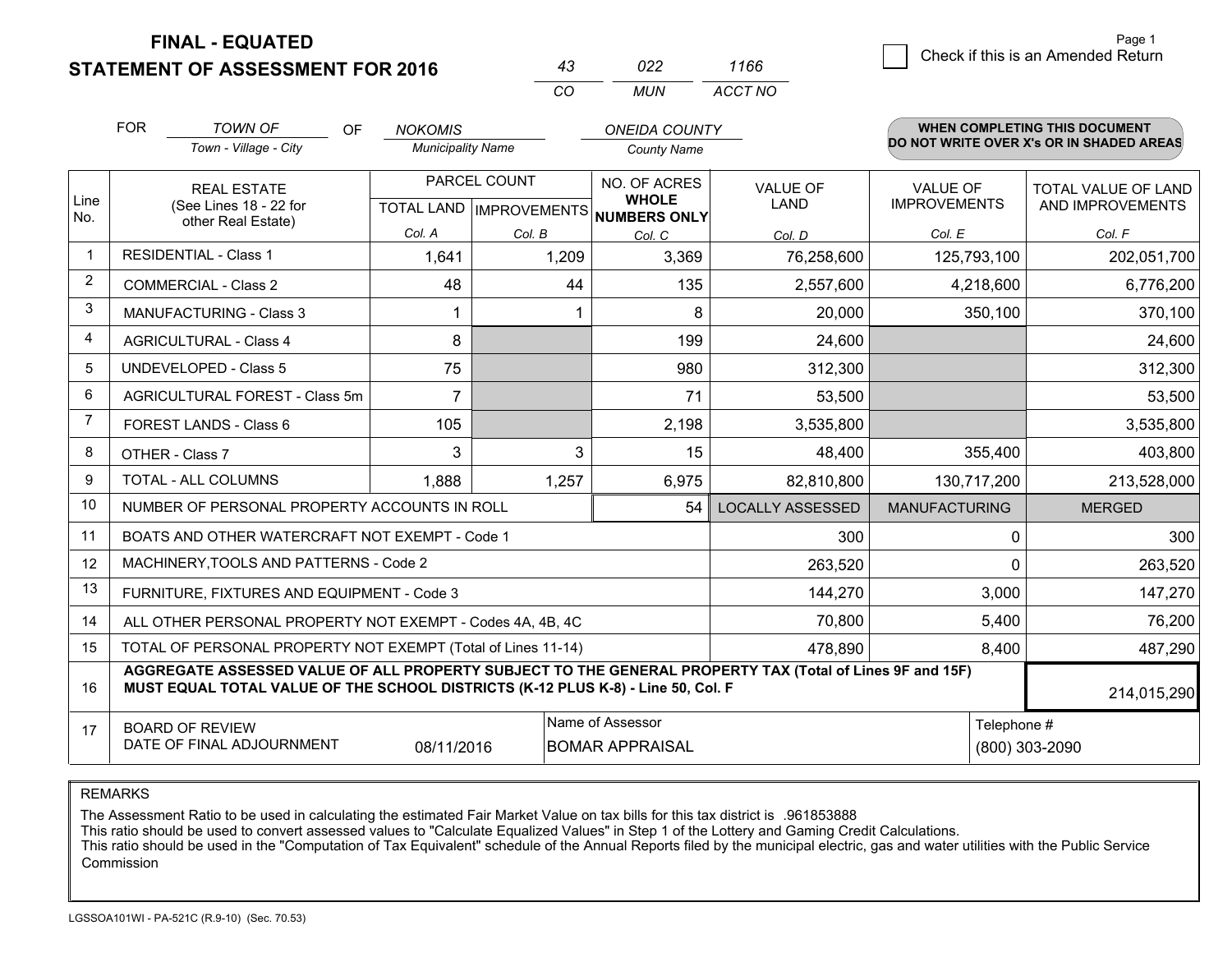*YEAR CO MUN ACCT NO* <sup>2016</sup> <sup>43</sup> <sup>022</sup> <sup>1166</sup> Page 2

Do not confuse FOREST LANDS (Line 7) with FOREST CROPS (in this section) - They are **NOT** the same

|    |                                                                                |                 |  | Private Forest Crop - Reg Class @ 10¢ per acre                   |                 |                          | Private Forest Crop - Reg Class @ \$2.52 per acre                            |                                                                    |                    |  |
|----|--------------------------------------------------------------------------------|-----------------|--|------------------------------------------------------------------|-----------------|--------------------------|------------------------------------------------------------------------------|--------------------------------------------------------------------|--------------------|--|
| 18 | (a) PARCELS                                                                    | (b) ACRES       |  | (c) ASSESSED VALUE                                               |                 | (d) PARCELS              | (e) ACRES                                                                    |                                                                    | (f) ASSESSED VALUE |  |
|    | 9                                                                              | 360             |  | 465.600                                                          |                 | 24                       | 960.26                                                                       |                                                                    | 1,058,700          |  |
|    |                                                                                |                 |  | Private Forest Crop - Special Class @ 20¢ per acre               |                 |                          | Entered Before 2005 Managed Forest - Ferrous Mining CLOSED @ \$8.27 per acre |                                                                    |                    |  |
| 19 | (a) PARCELS                                                                    | (b) ACRES       |  | (c) ASSESSED VALUE                                               |                 | (d) PARCELS              | (e) ACRES                                                                    |                                                                    | (f) ASSESSED VALUE |  |
|    |                                                                                |                 |  |                                                                  |                 |                          |                                                                              |                                                                    |                    |  |
|    |                                                                                |                 |  | Entered Before 2005 Managed Forest - OPEN @ \$.79 per acre       |                 |                          | Entered Before 2005 Managed Forest - CLOSED @ \$1.87 per acre                |                                                                    |                    |  |
| 20 | (a) PARCELS                                                                    | (b) ACRES       |  | (c) ASSESSED VALUE                                               |                 | (d) PARCELS              | (e) ACRES                                                                    |                                                                    | (f) ASSESSED VALUE |  |
|    | 76                                                                             | 2.916.8         |  | 3,345,100                                                        |                 | 27                       | 963.16                                                                       |                                                                    | 1,171,600          |  |
|    | Entered After 2004 Managed Forest - OPEN @<br>\$2.14 per acre                  |                 |  |                                                                  |                 |                          | Entered After 2004 Managed Forest - CLOSED @ \$10.68 per acre                |                                                                    |                    |  |
| 21 | (a) PARCELS                                                                    | (b) ACRES       |  | (c) ASSESSED VALUE                                               |                 | (d) PARCELS<br>(e) ACRES |                                                                              |                                                                    | (f) ASSESSED VALUE |  |
|    |                                                                                |                 |  |                                                                  |                 |                          |                                                                              |                                                                    |                    |  |
|    | 17                                                                             | 633.86          |  | 825,100                                                          |                 | 19                       | 803.81                                                                       |                                                                    | 1,083,200          |  |
| 22 | (a) County Forest Cropland Acres                                               |                 |  | (b) Federal Acres                                                | (c) State Acres |                          | (d) County (NOT FOREST CROP) Acres                                           |                                                                    | (e) Other Acres    |  |
|    | 1,149.4                                                                        |                 |  |                                                                  | 4,294.74        |                          | 4.59                                                                         |                                                                    | 442.08             |  |
|    |                                                                                |                 |  | Assessed Value of Omitted Property From Prior Years (Sec. 70.44) |                 |                          | Assessed Value of Sec. 70.43 Corrections of Errors by Assessors              |                                                                    |                    |  |
|    |                                                                                | (a) REAL ESTATE |  | (b) PERSONAL                                                     |                 |                          | (c1) REAL ESTATE                                                             |                                                                    | (c2) PERSONAL      |  |
| 23 |                                                                                |                 |  |                                                                  |                 |                          |                                                                              |                                                                    |                    |  |
|    | Manufacturing Equated Value of Omitted Property From Prior Years (Sec. 70.995) |                 |  |                                                                  |                 |                          |                                                                              | Mfg. Equated Value of Sec.70.43 Corrections of Errors by Assessors |                    |  |
|    |                                                                                | (d) REAL ESTATE |  | (e) PERSONAL                                                     |                 | (f1) REAL ESTATE         |                                                                              |                                                                    | (f2) PERSONAL      |  |
|    |                                                                                |                 |  |                                                                  |                 |                          |                                                                              |                                                                    |                    |  |

## **SPECIAL DISTRICTS**

| Line<br>No. | Enter 6-digit<br>Special District<br>Code (Col. A) | <b>Account</b><br><b>Number</b><br>(Col. B) | <b>Special District Name</b><br>(Col. C) | <b>Locally Assessed Value</b><br>of Real Estate and<br>Personal Property (Col. D) | Mfg Value of Real Estate<br>and Personal Property<br>(Col. E) | <b>Merged Value of</b><br><b>Real Estate and</b><br>Personal Property (Col. F) |
|-------------|----------------------------------------------------|---------------------------------------------|------------------------------------------|-----------------------------------------------------------------------------------|---------------------------------------------------------------|--------------------------------------------------------------------------------|
| 24          | 438060                                             | 0599                                        | LAKE NOKOMIS LAKE DISTRICT               | 131,069,300                                                                       |                                                               | 131,069,300                                                                    |
| 25          |                                                    |                                             |                                          |                                                                                   |                                                               |                                                                                |
| 26          |                                                    |                                             |                                          |                                                                                   |                                                               |                                                                                |
| 27          |                                                    |                                             |                                          |                                                                                   |                                                               |                                                                                |
| 28          |                                                    |                                             |                                          |                                                                                   |                                                               |                                                                                |
| 29          |                                                    |                                             |                                          |                                                                                   |                                                               |                                                                                |
| 30          |                                                    |                                             |                                          |                                                                                   |                                                               |                                                                                |
| 31          |                                                    |                                             |                                          |                                                                                   |                                                               |                                                                                |
| 32          |                                                    |                                             |                                          |                                                                                   |                                                               |                                                                                |
| 33          |                                                    |                                             |                                          |                                                                                   |                                                               |                                                                                |
| 34          |                                                    |                                             |                                          |                                                                                   |                                                               |                                                                                |
| 35          |                                                    |                                             |                                          |                                                                                   |                                                               |                                                                                |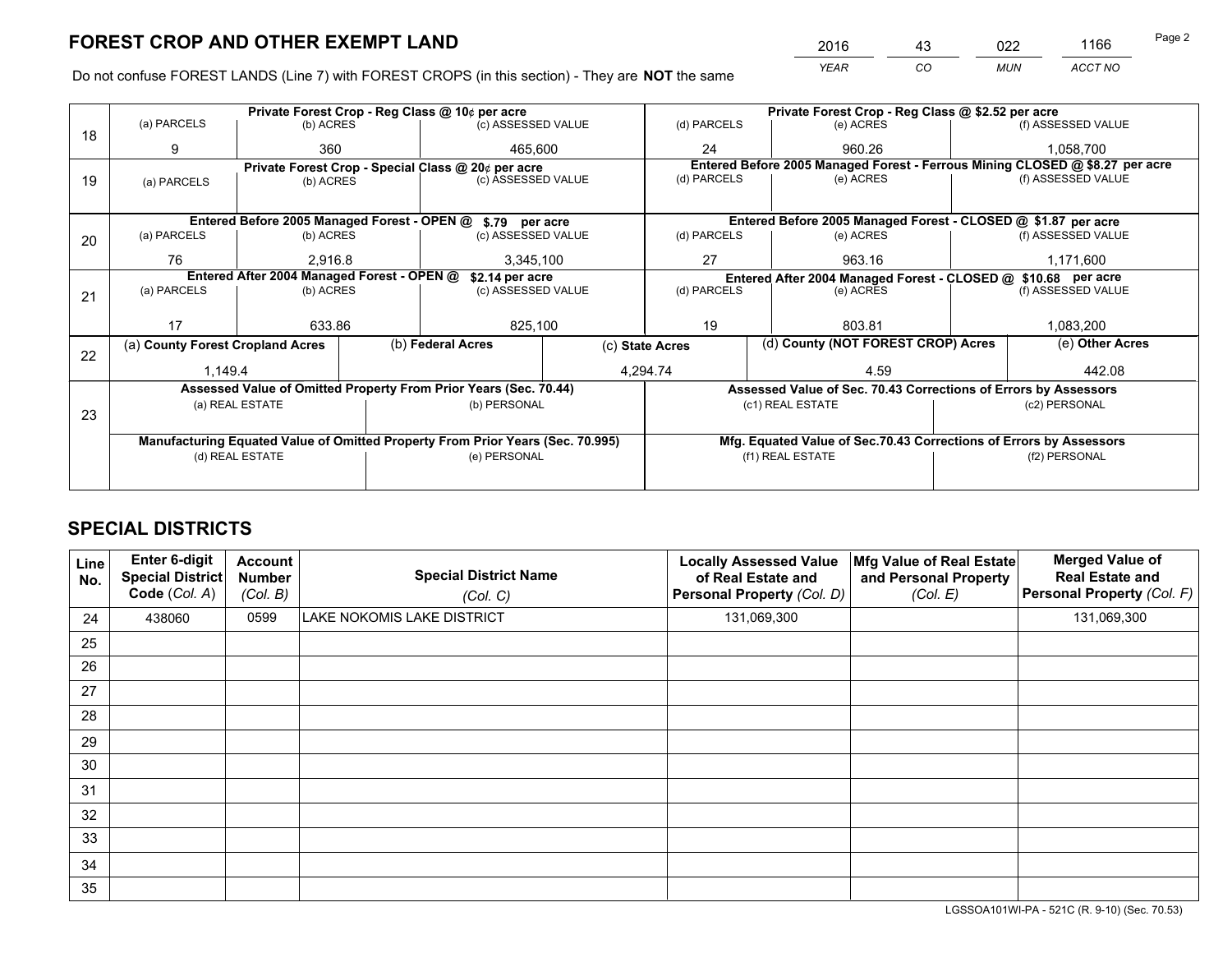|             |                                                                 |                                             |                                                         | <b>YEAR</b>                                                                       | CO<br><b>MUN</b>                                              | ACCT NO                                                                        |
|-------------|-----------------------------------------------------------------|---------------------------------------------|---------------------------------------------------------|-----------------------------------------------------------------------------------|---------------------------------------------------------------|--------------------------------------------------------------------------------|
| Line<br>No. | <b>Enter 6-digit</b><br><b>School District</b><br>Code (Col. A) | <b>Account</b><br><b>Number</b><br>(Col. B) | <b>School District Name</b><br>(Col. C)                 | <b>Locally Assessed Value</b><br>of Real Estate and<br>Personal Property (Col. D) | Mfg Value of Real Estate<br>and Personal Property<br>(Col. E) | <b>Merged Value of</b><br><b>Real Estate and</b><br>Personal Property (Col. F) |
|             | A. SCHOOL DISTRICTS (K-8 and K-12)                              |                                             |                                                         |                                                                                   |                                                               |                                                                                |
| 36          | 355754                                                          | 0208                                        | <b>SCH D OF TOMAHAWK</b>                                | 213,636,790                                                                       | 378,500                                                       | 214,015,290                                                                    |
| 37          |                                                                 |                                             |                                                         |                                                                                   |                                                               |                                                                                |
| 38          |                                                                 |                                             |                                                         |                                                                                   |                                                               |                                                                                |
| 39          |                                                                 |                                             |                                                         |                                                                                   |                                                               |                                                                                |
| 40          |                                                                 |                                             |                                                         |                                                                                   |                                                               |                                                                                |
| 41          |                                                                 |                                             |                                                         |                                                                                   |                                                               |                                                                                |
| 42          |                                                                 |                                             |                                                         |                                                                                   |                                                               |                                                                                |
| 43          |                                                                 |                                             |                                                         |                                                                                   |                                                               |                                                                                |
| 44          |                                                                 |                                             |                                                         |                                                                                   |                                                               |                                                                                |
| 45<br>46    |                                                                 |                                             |                                                         |                                                                                   |                                                               |                                                                                |
| 47          |                                                                 |                                             |                                                         |                                                                                   |                                                               |                                                                                |
| 48          |                                                                 |                                             |                                                         |                                                                                   |                                                               |                                                                                |
| 49          |                                                                 |                                             |                                                         |                                                                                   |                                                               |                                                                                |
| 50          |                                                                 |                                             | TOTAL ASSESSED VALUE OF SCHOOL DISTRICTS (K-8 and K-12) | 213,636,790                                                                       | 378,500                                                       | 214,015,290                                                                    |
|             | <b>B.</b><br><b>UNION HIGH SCHOOL DISTRICTS</b>                 |                                             |                                                         |                                                                                   |                                                               |                                                                                |
| 51          |                                                                 |                                             |                                                         |                                                                                   |                                                               |                                                                                |
| 52          |                                                                 |                                             |                                                         |                                                                                   |                                                               |                                                                                |
| 53          |                                                                 |                                             |                                                         |                                                                                   |                                                               |                                                                                |
| 54          |                                                                 |                                             |                                                         |                                                                                   |                                                               |                                                                                |
| 55          |                                                                 |                                             | TOTAL ASSESSED VALUE OF UNION HIGH SCHOOLS              |                                                                                   |                                                               |                                                                                |
|             | C.<br><b>TECHNICAL COLLEGE DISTRICTS</b>                        |                                             |                                                         |                                                                                   |                                                               |                                                                                |
| 56          | 001600                                                          | 0015                                        | NICOLET TECHNICAL COLLEGE<br><b>RHIN</b>                | 213,636,790                                                                       | 378,500                                                       | 214,015,290                                                                    |
| 57          |                                                                 |                                             |                                                         |                                                                                   |                                                               |                                                                                |
| 58          |                                                                 |                                             |                                                         |                                                                                   |                                                               |                                                                                |
| 59          |                                                                 |                                             | TOTAL ASSESSED VALUE OF TECHNICAL COLLEGES              | 213,636,790                                                                       | 378,500                                                       | 214,015,290                                                                    |

43

022

 *I hereby certify, to the best of my knowledge and belief, this form is complete and correct.*

**SCHOOL DISTRICTS**

| Print name of preparer | Title                    |                | Date (MM / DD / CCYY) |
|------------------------|--------------------------|----------------|-----------------------|
|                        |                          |                |                       |
| Signature of preparer  | Contact Telephone Number | E-mail address |                       |
|                        | $\sim$                   |                |                       |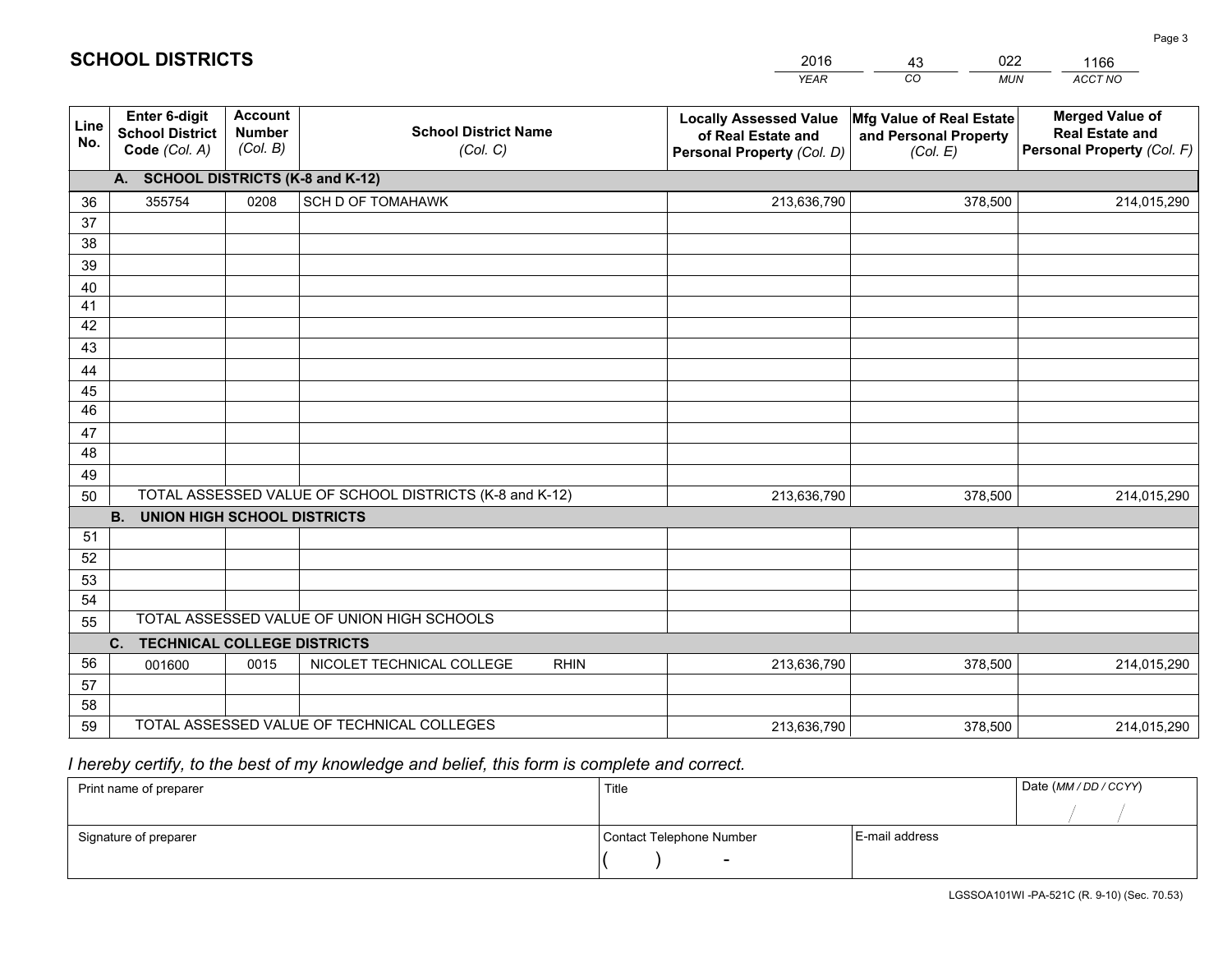#### **HIGHLIGHTS**

- 1. Complete the Statement of Assessment after the Board of Review. Reflect any changes made there.
- 2. Use black ink to complete.
- 3. Line 16 must equal Line 50, Col D.
- 4. Line 55 must equal the total of K-8 schools listed on lines 36-49. Do not include K-12 schools in this comparision.
- 5. Line 59, Col. D must equal Line 16.
- 6. Special District, School District and Technical College District values must include both real estate and personal property. Examples of Special districts are: town sanitary districts, public inland lake protection and rehabilitation districts, and metropolitan sewerage districts.
- 7. DO NOT INCLUDE Manufacturing property values.DOR will print these values on the final SOA.

WENDY SMITH TOWN OF NOKOMIS 9854 BUCKHORN ROAD TOMAHAWK, WI 54487 - 9314

WENDY SMITH<br>TOWN OF NOKOMIS

 $-9314$ 

9854 BUCKHORN ROAD TOMAHAWK, WI 54487

 8. Accuracy of this form is very important. The values reported directly affect the equalized value DOR calculates for school and special districts.

#### **Page 1:**

 If not prefilled, enter the tax year,county and municipal code,municipal type, municipal name and county name on the top of form.

Check the Amended box, if filing an amended / corrected SOA.

 Report the parcel count, acres and assessed value of taxable general property, total parcel count, (real and personal), total acres, and values from final figures set by the Board of Review.

- A. Real Estate land and improvements (buildings, etc.) is reported on lines 1 8, total line 9.
- B. Personal Property is reported on lines 11 14, Column D, total line 15.
- C. To complete this report, use the computer produced summary of the assessment roll that shows these amounts.
- D. Use whole numbers only.
- E. Add each line across and each column down to verify entries.

#### **Page 2:**

- A. Report Special Items (not subject to general property tax).
- 1. Private Forest Croplands and Managed Forest Lands are reported on lines 18,19, 20 and 21. Be sure to report assessed values **NOT** taxes.
- 2. You should have copies of the orders of entry, orders of withdrawal, etc., to update your assessment roll.
	- 3. Show hundredths of acres (e.g. 39.75).
- 4. Tax exempt lands are reported on line 22.
- 5. Omitted property and sec. 70.43, Wis. Stats., corrections of errors by assessor are reported on line 23. Report real estate and personal property separately. These should be for **prior years**, not something found on the current assessment roll after the board of review.
- B. Special District (Lines 24-35) Include the value of both real and personal property.
- The Department of Revenue (DOR) preprints much of the information regarding names and codes for schools, special districts,etc. If a district is not listed, enter the name and value only, DOR will enter the proper code.

## **Page 3 School Districts:**

Include the value of both real and personal property.

Report School District (regular, elementary, union high school, and technical college).

- 1. Regular (K-12) and Elementary (K-8) school values are reported on lines 36-49, total on line 50.
- 2. Union High School (UHS) (use only if elementary schools are listed on lines 36-49) are reported on lines 51-54. UHS total value (line 55) must equal to the total **elementary school** values reported on lines 36-49. Do notinclude K-12 schools in this comparison.
- 3. Technical College values are reported on lines 56-58, total on line 59.
- 4. Use the computer summary that shows these amounts to complete this report.

#### **This form is due the second Monday in June. File this report only after your Board of Review is complete.**

 *If you have questions: Return forms to:*

Fax number: (608) 264-6887 PO Box 8971

 Email: lgs@revenue.wi.gov Wisconsin Department of Revenue Call: (608) 261-5341 Local Government Services Section 6-97Madison WI 53708-8971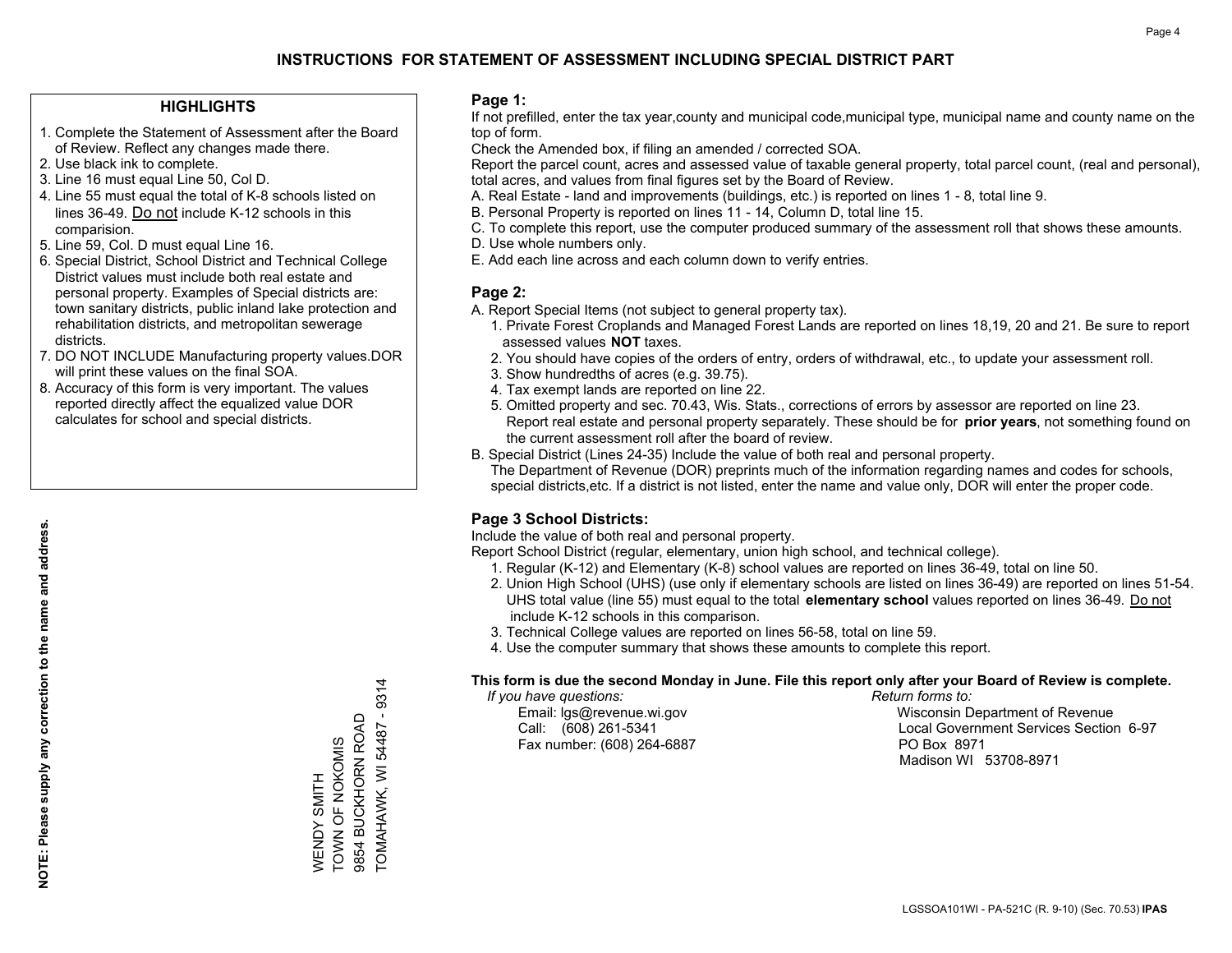### **STATEMENT OF ASSESSMENT FOR 2016**

|          | N24  | 1167    |
|----------|------|---------|
| $\cdots$ | MUN. | ACCT NO |

|             | <b>FOR</b><br><b>TOWN OF</b><br><b>OF</b>                                                                                                                                                    | PELICAN                  |                           | <b>ONEIDA COUNTY</b>         |                                 |                      | <b>WHEN COMPLETING THIS DOCUMENT</b>     |
|-------------|----------------------------------------------------------------------------------------------------------------------------------------------------------------------------------------------|--------------------------|---------------------------|------------------------------|---------------------------------|----------------------|------------------------------------------|
|             | Town - Village - City                                                                                                                                                                        | <b>Municipality Name</b> |                           | <b>County Name</b>           |                                 |                      | DO NOT WRITE OVER X's OR IN SHADED AREAS |
|             | <b>REAL ESTATE</b>                                                                                                                                                                           | PARCEL COUNT             |                           | NO. OF ACRES                 | <b>VALUE OF</b>                 | <b>VALUE OF</b>      | TOTAL VALUE OF LAND                      |
| Line<br>No. | (See Lines 18 - 22 for<br>other Real Estate)                                                                                                                                                 |                          | TOTAL LAND   IMPROVEMENTS | <b>WHOLE</b><br>NUMBERS ONLY | <b>LAND</b>                     | <b>IMPROVEMENTS</b>  | AND IMPROVEMENTS                         |
|             |                                                                                                                                                                                              | Col. A                   | Col. B                    | Col. C                       | Col. D                          | Col. E               | Col. F                                   |
|             | <b>RESIDENTIAL - Class 1</b>                                                                                                                                                                 | 2,241                    | 1,657                     | 4,225                        | 95,639,200                      | 164,024,200          | 259,663,400                              |
| 2           | <b>COMMERCIAL - Class 2</b>                                                                                                                                                                  | 114                      | 75                        | 387                          | 6,101,800                       | 12,282,700           | 18,384,500                               |
| 3           | <b>MANUFACTURING - Class 3</b>                                                                                                                                                               | 6                        | 5                         | 42                           | 134,200                         | 736,400              | 870,600                                  |
| 4           | <b>AGRICULTURAL - Class 4</b>                                                                                                                                                                | 27                       |                           | 348                          | 44,000                          |                      | 44,000                                   |
| 5           | <b>UNDEVELOPED - Class 5</b>                                                                                                                                                                 | 409                      |                           | 5,575                        | 1,652,500                       |                      | 1,652,500                                |
| 6           | AGRICULTURAL FOREST - Class 5m                                                                                                                                                               | 4                        |                           | 37                           | 34,700                          |                      | 34,700                                   |
|             | FOREST LANDS - Class 6                                                                                                                                                                       | 466                      |                           | 8,118                        | 16,057,500                      |                      | 16,057,500                               |
| 8           | OTHER - Class 7                                                                                                                                                                              | $\overline{2}$           | $\overline{2}$            | 3                            | 15,000                          | 633,900              | 648,900                                  |
| 9           | <b>TOTAL - ALL COLUMNS</b>                                                                                                                                                                   | 3,269                    | 1,739                     | 18,735                       | 119,678,900                     | 177,677,200          | 297,356,100                              |
| 10          | NUMBER OF PERSONAL PROPERTY ACCOUNTS IN ROLL                                                                                                                                                 |                          |                           | 152                          | <b>LOCALLY ASSESSED</b>         | <b>MANUFACTURING</b> | <b>MERGED</b>                            |
| 11          | BOATS AND OTHER WATERCRAFT NOT EXEMPT - Code 1                                                                                                                                               |                          |                           |                              | 30,600                          | $\Omega$             | 30,600                                   |
| 12          | MACHINERY, TOOLS AND PATTERNS - Code 2                                                                                                                                                       |                          |                           |                              | 8,912,700                       | 46,100               | 8,958,800                                |
| 13          | FURNITURE, FIXTURES AND EQUIPMENT - Code 3                                                                                                                                                   |                          |                           |                              | 690,000                         | 5,900                | 695,900                                  |
| 14          | ALL OTHER PERSONAL PROPERTY NOT EXEMPT - Codes 4A, 4B, 4C                                                                                                                                    |                          |                           |                              | 1,294,900                       | 39,400               | 1,334,300                                |
| 15          | TOTAL OF PERSONAL PROPERTY NOT EXEMPT (Total of Lines 11-14)<br>10,928,200<br>91,400                                                                                                         |                          |                           |                              |                                 |                      | 11,019,600                               |
| 16          | AGGREGATE ASSESSED VALUE OF ALL PROPERTY SUBJECT TO THE GENERAL PROPERTY TAX (Total of Lines 9F and 15F)<br>MUST EQUAL TOTAL VALUE OF THE SCHOOL DISTRICTS (K-12 PLUS K-8) - Line 50, Col. F |                          |                           |                              |                                 |                      | 308,375,700                              |
| 17          | <b>BOARD OF REVIEW</b>                                                                                                                                                                       |                          |                           | Name of Assessor             |                                 | Telephone #          |                                          |
|             | DATE OF FINAL ADJOURNMENT                                                                                                                                                                    | 09/08/2016               |                           |                              | PETERSON APPRAISAL-MIKE MUELVER |                      | (715) 369-2952                           |

#### REMARKS

The Assessment Ratio to be used in calculating the estimated Fair Market Value on tax bills for this tax district is 1.039481635<br>This ratio should be used to convert assessed values to "Calculate Equalized Values" in Step Commission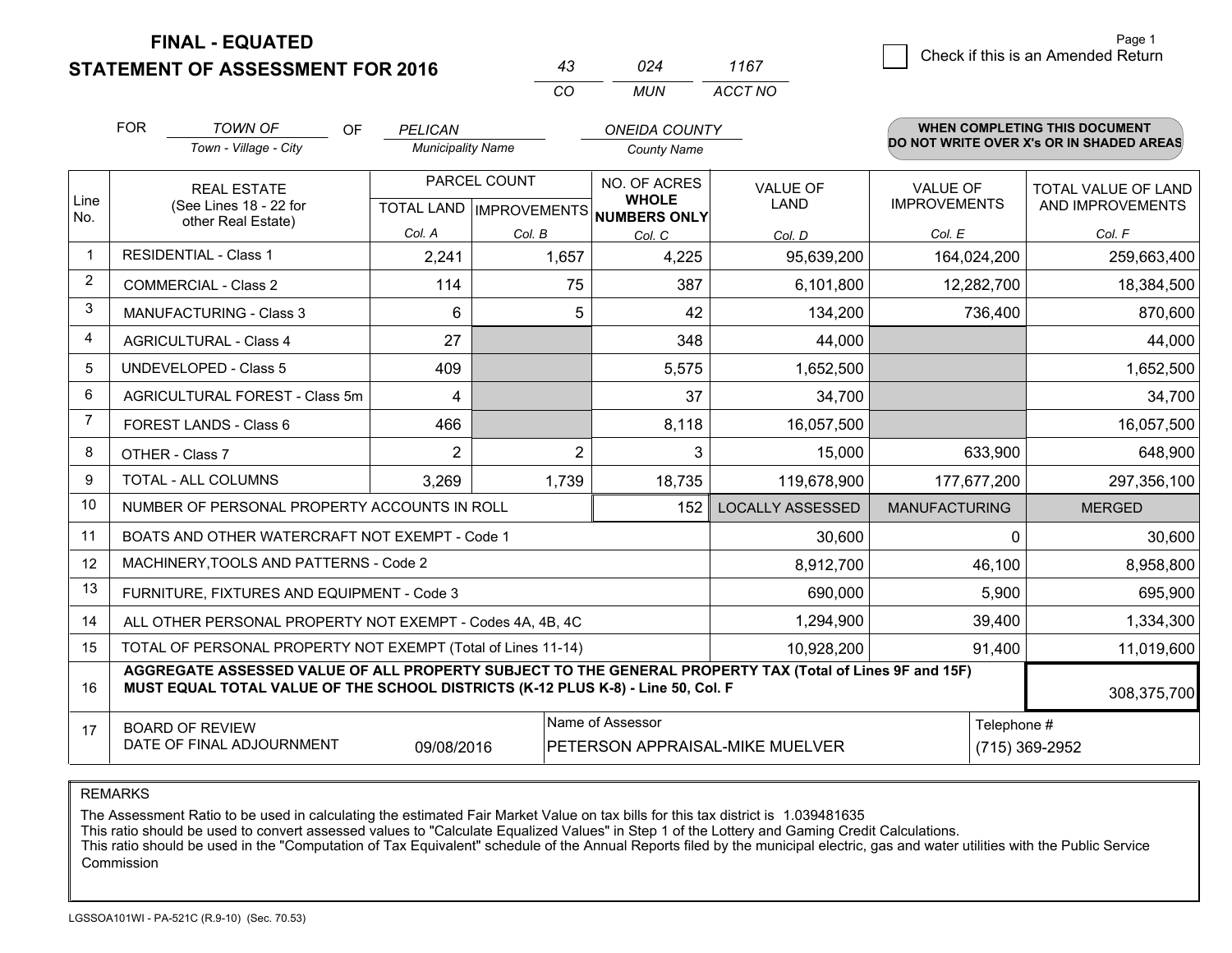*YEAR CO MUN ACCT NO* <sup>2016</sup> <sup>43</sup> <sup>024</sup> <sup>1167</sup>

Do not confuse FOREST LANDS (Line 7) with FOREST CROPS (in this section) - They are **NOT** the same

|    |                                                                                |                                             |  | Private Forest Crop - Reg Class @ 10¢ per acre                   |                                   | Private Forest Crop - Reg Class @ \$2.52 per acre                            |                                                               |                                                                                     |                    |  |
|----|--------------------------------------------------------------------------------|---------------------------------------------|--|------------------------------------------------------------------|-----------------------------------|------------------------------------------------------------------------------|---------------------------------------------------------------|-------------------------------------------------------------------------------------|--------------------|--|
| 18 | (a) PARCELS                                                                    | (b) ACRES                                   |  | (c) ASSESSED VALUE                                               |                                   | (d) PARCELS                                                                  | (e) ACRES                                                     |                                                                                     | (f) ASSESSED VALUE |  |
|    |                                                                                |                                             |  |                                                                  |                                   |                                                                              |                                                               |                                                                                     |                    |  |
|    |                                                                                |                                             |  | Private Forest Crop - Special Class @ 20¢ per acre               |                                   | Entered Before 2005 Managed Forest - Ferrous Mining CLOSED @ \$8.27 per acre |                                                               |                                                                                     |                    |  |
| 19 | (a) PARCELS                                                                    | (b) ACRES                                   |  | (c) ASSESSED VALUE                                               |                                   | (d) PARCELS                                                                  | (e) ACRES                                                     |                                                                                     | (f) ASSESSED VALUE |  |
|    |                                                                                |                                             |  |                                                                  |                                   |                                                                              |                                                               |                                                                                     |                    |  |
|    |                                                                                | Entered Before 2005 Managed Forest - OPEN @ |  | \$.79 per acre                                                   |                                   |                                                                              | Entered Before 2005 Managed Forest - CLOSED @ \$1.87 per acre |                                                                                     |                    |  |
| 20 | (a) PARCELS                                                                    | (b) ACRES                                   |  | (c) ASSESSED VALUE                                               |                                   | (d) PARCELS                                                                  | (e) ACRES                                                     |                                                                                     | (f) ASSESSED VALUE |  |
|    | 124                                                                            | 4.864.68                                    |  | 5,624,300                                                        |                                   | 88                                                                           | 2.914.35                                                      |                                                                                     | 5,040,600          |  |
|    | Entered After 2004 Managed Forest - OPEN @                                     |                                             |  | \$2.14 per acre                                                  |                                   |                                                                              |                                                               | Entered After 2004 Managed Forest - CLOSED @ \$10.68 per acre<br>(f) ASSESSED VALUE |                    |  |
| 21 | (a) PARCELS                                                                    | (b) ACRES                                   |  |                                                                  | (c) ASSESSED VALUE<br>(d) PARCELS |                                                                              | (e) ACRES                                                     |                                                                                     |                    |  |
|    |                                                                                |                                             |  |                                                                  |                                   |                                                                              |                                                               |                                                                                     |                    |  |
|    | 9                                                                              | 308.55                                      |  | 779,100                                                          |                                   | 40<br>1.072.33                                                               |                                                               |                                                                                     | 2,102,700          |  |
| 22 | (a) County Forest Cropland Acres                                               |                                             |  | (b) Federal Acres                                                |                                   | (d) County (NOT FOREST CROP) Acres<br>(c) State Acres                        |                                                               |                                                                                     | (e) Other Acres    |  |
|    | 156.5                                                                          |                                             |  | 40                                                               |                                   | 891.76<br>115.91                                                             |                                                               |                                                                                     | 695.95             |  |
|    |                                                                                |                                             |  | Assessed Value of Omitted Property From Prior Years (Sec. 70.44) |                                   | Assessed Value of Sec. 70.43 Corrections of Errors by Assessors              |                                                               |                                                                                     |                    |  |
| 23 |                                                                                | (a) REAL ESTATE                             |  | (b) PERSONAL                                                     |                                   |                                                                              | (c1) REAL ESTATE                                              |                                                                                     | (c2) PERSONAL      |  |
|    |                                                                                |                                             |  |                                                                  |                                   |                                                                              |                                                               |                                                                                     |                    |  |
|    | Manufacturing Equated Value of Omitted Property From Prior Years (Sec. 70.995) |                                             |  |                                                                  |                                   | Mfg. Equated Value of Sec.70.43 Corrections of Errors by Assessors           |                                                               |                                                                                     |                    |  |
|    | (d) REAL ESTATE                                                                |                                             |  | (e) PERSONAL                                                     |                                   | (f1) REAL ESTATE                                                             |                                                               | (f2) PERSONAL                                                                       |                    |  |
|    |                                                                                |                                             |  |                                                                  |                                   |                                                                              |                                                               |                                                                                     |                    |  |

## **SPECIAL DISTRICTS**

| Line<br>No. | Enter 6-digit<br>Special District<br>Code (Col. A) | <b>Account</b><br><b>Number</b> | <b>Special District Name</b> | <b>Locally Assessed Value</b><br>of Real Estate and | Mfg Value of Real Estate<br>and Personal Property | <b>Merged Value of</b><br><b>Real Estate and</b><br>Personal Property (Col. F) |
|-------------|----------------------------------------------------|---------------------------------|------------------------------|-----------------------------------------------------|---------------------------------------------------|--------------------------------------------------------------------------------|
|             |                                                    | (Col. B)                        | (Col. C)                     | Personal Property (Col. D)                          | (Col. E)                                          |                                                                                |
| 24          |                                                    |                                 |                              |                                                     |                                                   |                                                                                |
| 25          |                                                    |                                 |                              |                                                     |                                                   |                                                                                |
| 26          |                                                    |                                 |                              |                                                     |                                                   |                                                                                |
| 27          |                                                    |                                 |                              |                                                     |                                                   |                                                                                |
| 28          |                                                    |                                 |                              |                                                     |                                                   |                                                                                |
| 29          |                                                    |                                 |                              |                                                     |                                                   |                                                                                |
| 30          |                                                    |                                 |                              |                                                     |                                                   |                                                                                |
| 31          |                                                    |                                 |                              |                                                     |                                                   |                                                                                |
| 32          |                                                    |                                 |                              |                                                     |                                                   |                                                                                |
| 33          |                                                    |                                 |                              |                                                     |                                                   |                                                                                |
| 34          |                                                    |                                 |                              |                                                     |                                                   |                                                                                |
| 35          |                                                    |                                 |                              |                                                     |                                                   |                                                                                |

LGSSOA101WI-PA - 521C (R. 9-10) (Sec. 70.53)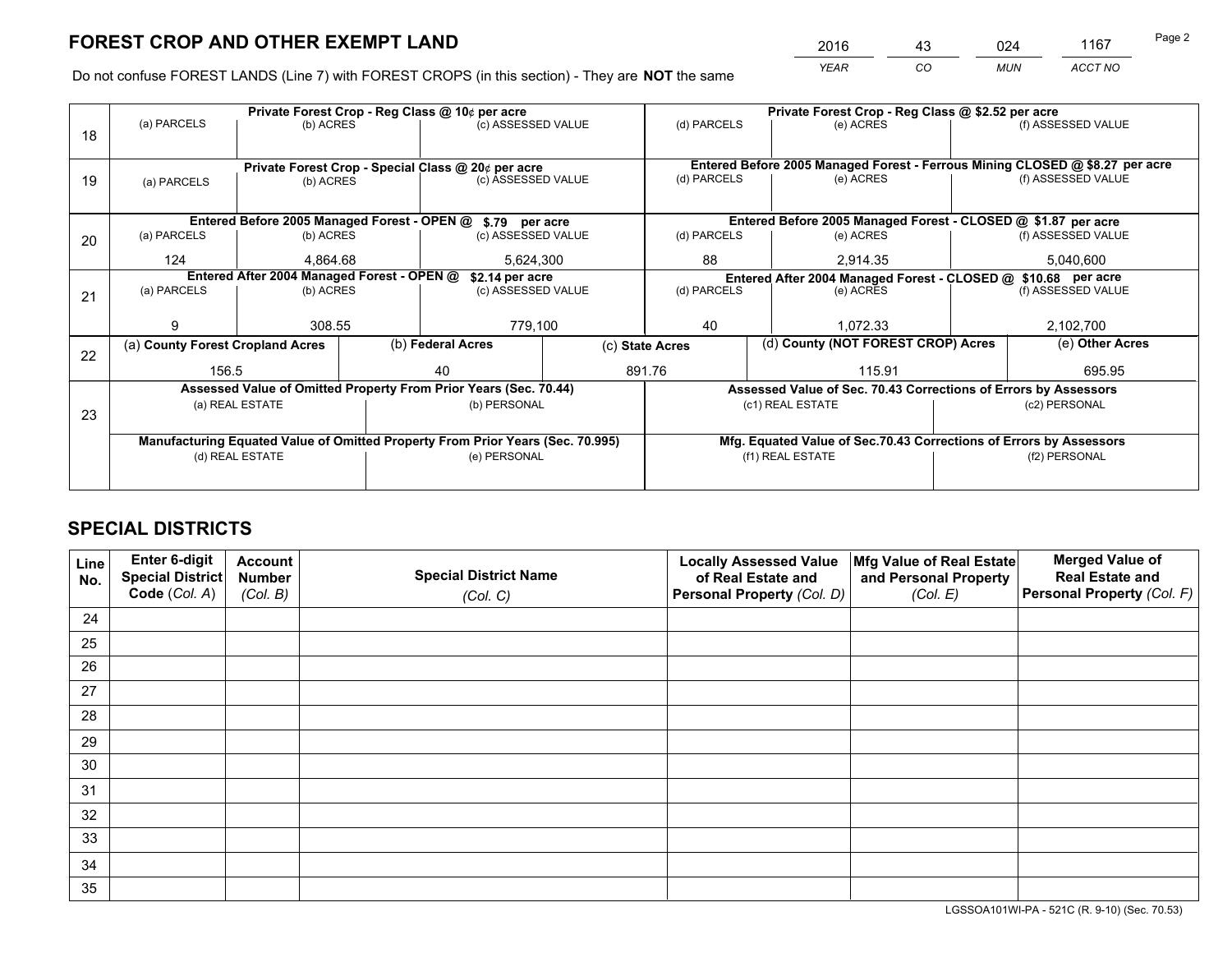|             |                                                                 |                                             |                                                         | <b>YEAR</b>                                                                       | CO<br><b>MUN</b>                                              | ACCT NO                                                                        |
|-------------|-----------------------------------------------------------------|---------------------------------------------|---------------------------------------------------------|-----------------------------------------------------------------------------------|---------------------------------------------------------------|--------------------------------------------------------------------------------|
| Line<br>No. | <b>Enter 6-digit</b><br><b>School District</b><br>Code (Col. A) | <b>Account</b><br><b>Number</b><br>(Col. B) | <b>School District Name</b><br>(Col. C)                 | <b>Locally Assessed Value</b><br>of Real Estate and<br>Personal Property (Col. D) | Mfg Value of Real Estate<br>and Personal Property<br>(Col. E) | <b>Merged Value of</b><br><b>Real Estate and</b><br>Personal Property (Col. F) |
|             | A. SCHOOL DISTRICTS (K-8 and K-12)                              |                                             |                                                         |                                                                                   |                                                               |                                                                                |
| 36          | 434781                                                          | 0262                                        | SCH D OF RHINELANDER                                    | 307,413,700                                                                       | 962,000                                                       | 308,375,700                                                                    |
| 37          |                                                                 |                                             |                                                         |                                                                                   |                                                               |                                                                                |
| 38          |                                                                 |                                             |                                                         |                                                                                   |                                                               |                                                                                |
| 39          |                                                                 |                                             |                                                         |                                                                                   |                                                               |                                                                                |
| 40          |                                                                 |                                             |                                                         |                                                                                   |                                                               |                                                                                |
| 41          |                                                                 |                                             |                                                         |                                                                                   |                                                               |                                                                                |
| 42          |                                                                 |                                             |                                                         |                                                                                   |                                                               |                                                                                |
| 43          |                                                                 |                                             |                                                         |                                                                                   |                                                               |                                                                                |
| 44<br>45    |                                                                 |                                             |                                                         |                                                                                   |                                                               |                                                                                |
| 46          |                                                                 |                                             |                                                         |                                                                                   |                                                               |                                                                                |
| 47          |                                                                 |                                             |                                                         |                                                                                   |                                                               |                                                                                |
| 48          |                                                                 |                                             |                                                         |                                                                                   |                                                               |                                                                                |
| 49          |                                                                 |                                             |                                                         |                                                                                   |                                                               |                                                                                |
| 50          |                                                                 |                                             | TOTAL ASSESSED VALUE OF SCHOOL DISTRICTS (K-8 and K-12) | 307,413,700                                                                       | 962,000                                                       | 308,375,700                                                                    |
|             | <b>B.</b><br><b>UNION HIGH SCHOOL DISTRICTS</b>                 |                                             |                                                         |                                                                                   |                                                               |                                                                                |
| 51          |                                                                 |                                             |                                                         |                                                                                   |                                                               |                                                                                |
| 52          |                                                                 |                                             |                                                         |                                                                                   |                                                               |                                                                                |
| 53          |                                                                 |                                             |                                                         |                                                                                   |                                                               |                                                                                |
| 54          |                                                                 |                                             |                                                         |                                                                                   |                                                               |                                                                                |
| 55          |                                                                 |                                             | TOTAL ASSESSED VALUE OF UNION HIGH SCHOOLS              |                                                                                   |                                                               |                                                                                |
|             | C.<br><b>TECHNICAL COLLEGE DISTRICTS</b>                        |                                             |                                                         |                                                                                   |                                                               |                                                                                |
| 56          | 001600                                                          | 0015                                        | NICOLET TECHNICAL COLLEGE<br><b>RHIN</b>                | 307,413,700                                                                       | 962,000                                                       | 308,375,700                                                                    |
| 57          |                                                                 |                                             |                                                         |                                                                                   |                                                               |                                                                                |
| 58          |                                                                 |                                             |                                                         |                                                                                   |                                                               |                                                                                |
| 59          |                                                                 |                                             | TOTAL ASSESSED VALUE OF TECHNICAL COLLEGES              | 307,413,700                                                                       | 962,000                                                       | 308,375,700                                                                    |

43

024

 *I hereby certify, to the best of my knowledge and belief, this form is complete and correct.*

**SCHOOL DISTRICTS**

| Print name of preparer | Title                    |                | Date (MM/DD/CCYY) |
|------------------------|--------------------------|----------------|-------------------|
|                        |                          |                |                   |
| Signature of preparer  | Contact Telephone Number | E-mail address |                   |
|                        | $\overline{\phantom{0}}$ |                |                   |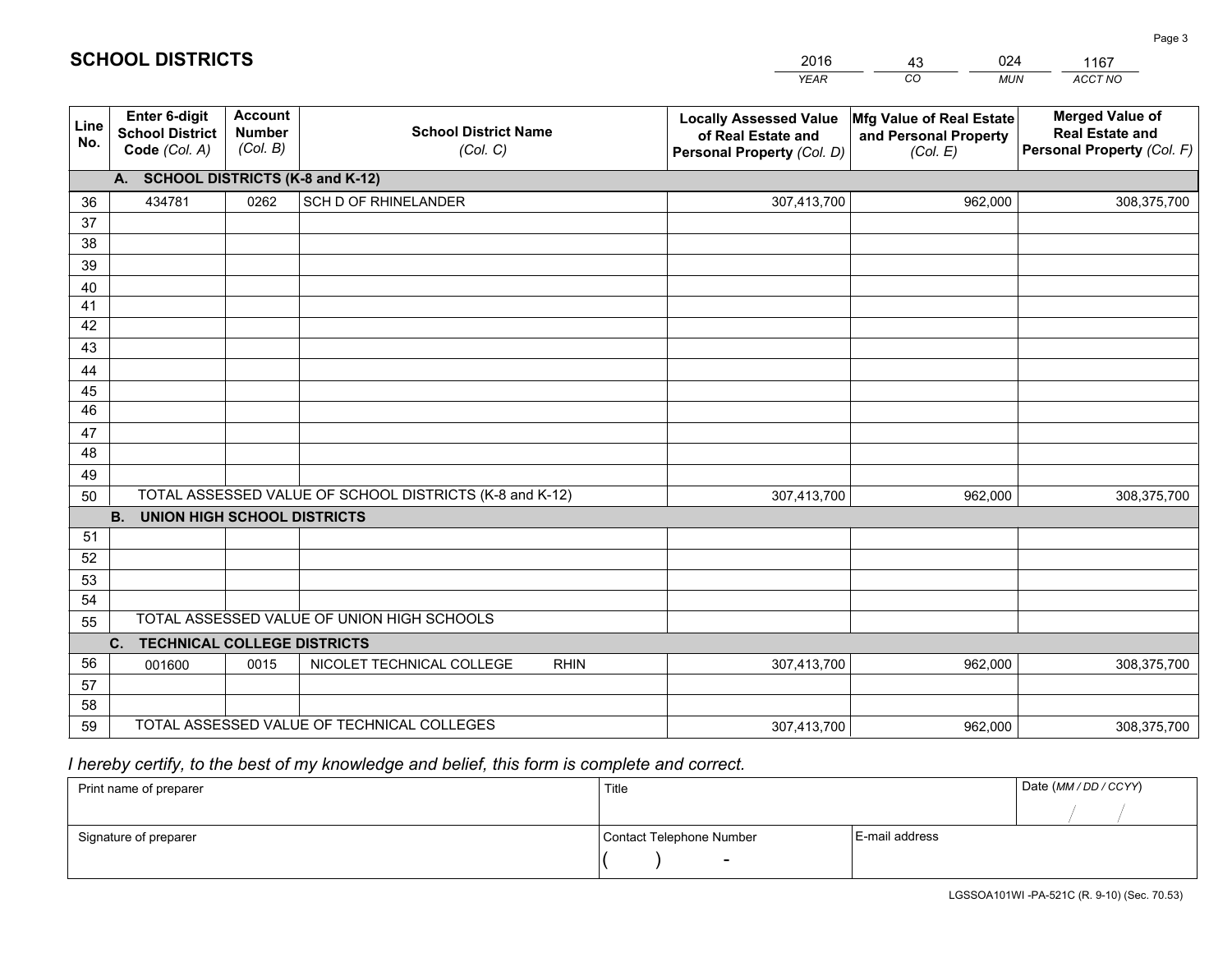#### **HIGHLIGHTS**

- 1. Complete the Statement of Assessment after the Board of Review. Reflect any changes made there.
- 2. Use black ink to complete.
- 3. Line 16 must equal Line 50, Col D.
- 4. Line 55 must equal the total of K-8 schools listed on lines 36-49. Do not include K-12 schools in this comparision.
- 5. Line 59, Col. D must equal Line 16.
- 6. Special District, School District and Technical College District values must include both real estate and personal property. Examples of Special districts are: town sanitary districts, public inland lake protection and rehabilitation districts, and metropolitan sewerage districts.
- 7. DO NOT INCLUDE Manufacturing property values.DOR will print these values on the final SOA.

KENNETH GARDNER TOWN OF PELICAN 5019 LASSIG RD

KENNETH GARDNER<br>TOWN OF PELICAN

5019 LASSIG RD

RHINELANDER, WI 54501 - 9207

RHINELANDER, WI 54501 - 9207

 8. Accuracy of this form is very important. The values reported directly affect the equalized value DOR calculates for school and special districts.

#### **Page 1:**

 If not prefilled, enter the tax year,county and municipal code,municipal type, municipal name and county name on the top of form.

Check the Amended box, if filing an amended / corrected SOA.

 Report the parcel count, acres and assessed value of taxable general property, total parcel count, (real and personal), total acres, and values from final figures set by the Board of Review.

- A. Real Estate land and improvements (buildings, etc.) is reported on lines 1 8, total line 9.
- B. Personal Property is reported on lines 11 14, Column D, total line 15.
- C. To complete this report, use the computer produced summary of the assessment roll that shows these amounts.
- D. Use whole numbers only.
- E. Add each line across and each column down to verify entries.

#### **Page 2:**

- A. Report Special Items (not subject to general property tax).
- 1. Private Forest Croplands and Managed Forest Lands are reported on lines 18,19, 20 and 21. Be sure to report assessed values **NOT** taxes.
- 2. You should have copies of the orders of entry, orders of withdrawal, etc., to update your assessment roll.
	- 3. Show hundredths of acres (e.g. 39.75).
- 4. Tax exempt lands are reported on line 22.
- 5. Omitted property and sec. 70.43, Wis. Stats., corrections of errors by assessor are reported on line 23. Report real estate and personal property separately. These should be for **prior years**, not something found on the current assessment roll after the board of review.
- B. Special District (Lines 24-35) Include the value of both real and personal property.

 The Department of Revenue (DOR) preprints much of the information regarding names and codes for schools, special districts,etc. If a district is not listed, enter the name and value only, DOR will enter the proper code.

## **Page 3 School Districts:**

Include the value of both real and personal property.

Report School District (regular, elementary, union high school, and technical college).

- 1. Regular (K-12) and Elementary (K-8) school values are reported on lines 36-49, total on line 50.
- 2. Union High School (UHS) (use only if elementary schools are listed on lines 36-49) are reported on lines 51-54. UHS total value (line 55) must equal to the total **elementary school** values reported on lines 36-49. Do notinclude K-12 schools in this comparison.
- 3. Technical College values are reported on lines 56-58, total on line 59.
- 4. Use the computer summary that shows these amounts to complete this report.

#### **This form is due the second Monday in June. File this report only after your Board of Review is complete.**

 *If you have questions: Return forms to:*

Fax number: (608) 264-6887 PO Box 8971

 Email: lgs@revenue.wi.gov Wisconsin Department of Revenue Call: (608) 261-5341 Local Government Services Section 6-97Madison WI 53708-8971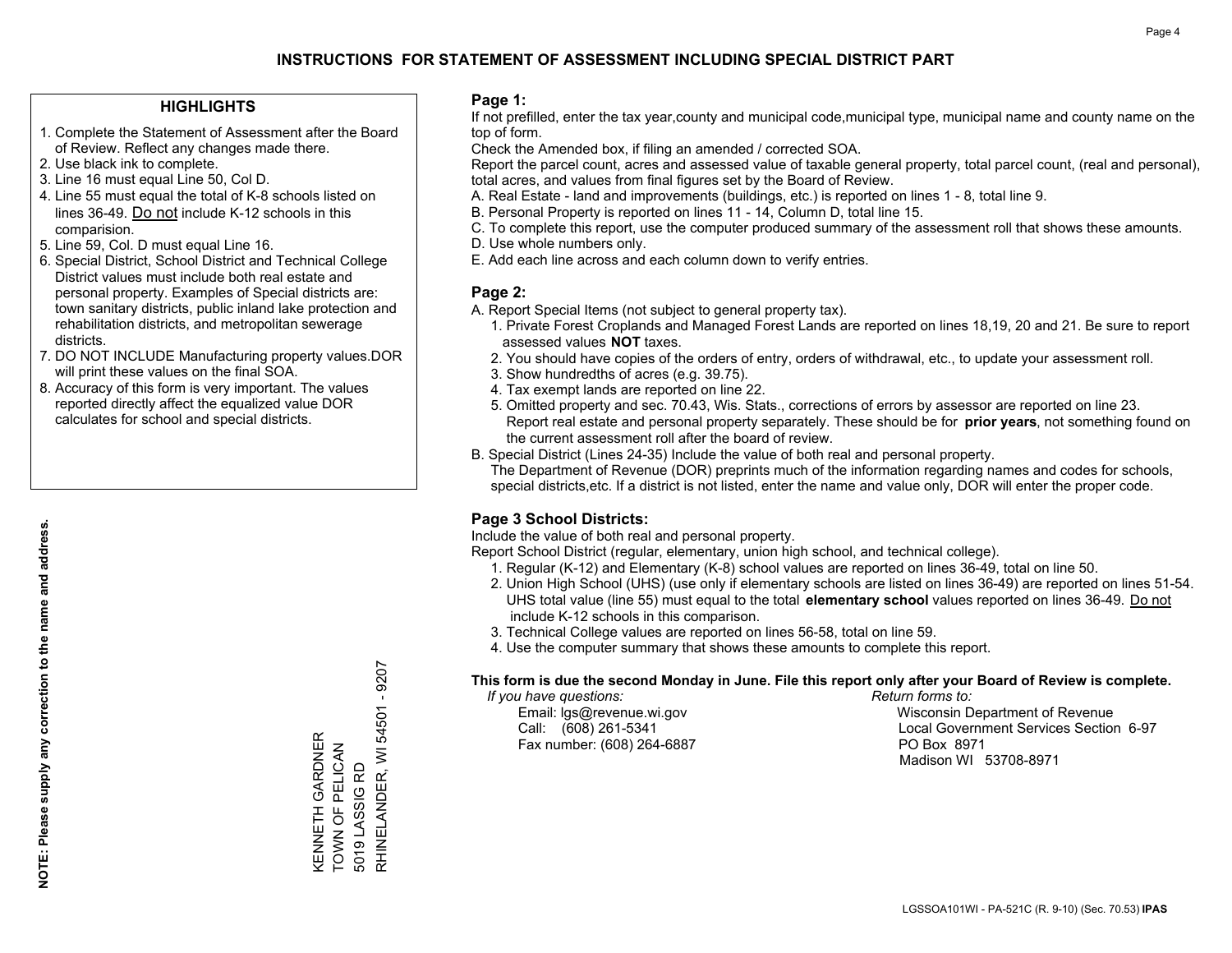**STATEMENT OF ASSESSMENT FOR 2016** 

| 43  | 026   | 1168    |
|-----|-------|---------|
| CO. | MI IN | ACCT NO |

|             | <b>FOR</b>                                                             | <b>TOWN OF</b><br><b>OF</b>                                                                                                                                                                  | PIEHL                    |          | <b>ONEIDA COUNTY</b>                                 |                         |                      | <b>WHEN COMPLETING THIS DOCUMENT</b>     |
|-------------|------------------------------------------------------------------------|----------------------------------------------------------------------------------------------------------------------------------------------------------------------------------------------|--------------------------|----------|------------------------------------------------------|-------------------------|----------------------|------------------------------------------|
|             |                                                                        | Town - Village - City                                                                                                                                                                        | <b>Municipality Name</b> |          | <b>County Name</b>                                   |                         |                      | DO NOT WRITE OVER X's OR IN SHADED AREAS |
|             |                                                                        | PARCEL COUNT<br><b>REAL ESTATE</b>                                                                                                                                                           |                          |          | NO. OF ACRES                                         | <b>VALUE OF</b>         | <b>VALUE OF</b>      | TOTAL VALUE OF LAND                      |
| Line<br>No. |                                                                        | (See Lines 18 - 22 for<br>other Real Estate)                                                                                                                                                 |                          |          | <b>WHOLE</b><br>TOTAL LAND IMPROVEMENTS NUMBERS ONLY | LAND                    | <b>IMPROVEMENTS</b>  | AND IMPROVEMENTS                         |
|             |                                                                        |                                                                                                                                                                                              | Col. A                   | Col. B   | Col. C                                               | Col. D                  | Col. E               | Col. F                                   |
| $\mathbf 1$ |                                                                        | <b>RESIDENTIAL - Class 1</b>                                                                                                                                                                 | 124                      | 107      | 221                                                  | 3,264,900               | 6,757,000            | 10,021,900                               |
| 2           |                                                                        | <b>COMMERCIAL - Class 2</b>                                                                                                                                                                  | $\overline{7}$           | 4        | 18                                                   | 88,300                  | 122,400              | 210,700                                  |
| 3           |                                                                        | <b>MANUFACTURING - Class 3</b>                                                                                                                                                               | $\Omega$                 | $\Omega$ | $\Omega$                                             | $\mathbf{0}$            | 0                    | $\Omega$                                 |
| 4           |                                                                        | <b>AGRICULTURAL - Class 4</b>                                                                                                                                                                | $\Omega$                 |          | $\Omega$                                             | $\Omega$                |                      | $\overline{0}$                           |
| 5           |                                                                        | <b>UNDEVELOPED - Class 5</b>                                                                                                                                                                 | 92                       |          | 1,614                                                | 680,000                 |                      | 680,000                                  |
| 6           | AGRICULTURAL FOREST - Class 5m                                         |                                                                                                                                                                                              | $\Omega$                 |          | $\Omega$                                             | 0                       |                      | 0                                        |
| 7           |                                                                        | FOREST LANDS - Class 6                                                                                                                                                                       | 145                      |          | 2,791                                                | 5,149,200               |                      | 5,149,200                                |
| 8           |                                                                        | OTHER - Class 7                                                                                                                                                                              | $\Omega$                 | $\Omega$ | 0                                                    | 0                       | 0                    | $\Omega$                                 |
| 9           |                                                                        | TOTAL - ALL COLUMNS                                                                                                                                                                          | 368                      | 111      | 4,644                                                | 9,182,400               | 6,879,400            | 16,061,800                               |
| 10          |                                                                        | NUMBER OF PERSONAL PROPERTY ACCOUNTS IN ROLL                                                                                                                                                 |                          |          | 10 <sup>1</sup>                                      | <b>LOCALLY ASSESSED</b> | <b>MANUFACTURING</b> | <b>MERGED</b>                            |
| 11          |                                                                        | BOATS AND OTHER WATERCRAFT NOT EXEMPT - Code 1                                                                                                                                               |                          |          |                                                      | 0                       | 0                    | $\overline{0}$                           |
| 12          |                                                                        | MACHINERY, TOOLS AND PATTERNS - Code 2                                                                                                                                                       |                          |          |                                                      | 1,800                   | 0                    | 1,800                                    |
| 13          |                                                                        | FURNITURE, FIXTURES AND EQUIPMENT - Code 3                                                                                                                                                   |                          |          |                                                      | 900                     | 0                    | 900                                      |
| 14          |                                                                        | ALL OTHER PERSONAL PROPERTY NOT EXEMPT - Codes 4A, 4B, 4C                                                                                                                                    |                          |          |                                                      | 72,100                  | 0                    | 72,100                                   |
| 15          | TOTAL OF PERSONAL PROPERTY NOT EXEMPT (Total of Lines 11-14)<br>74,800 |                                                                                                                                                                                              |                          |          |                                                      |                         | 0                    | 74,800                                   |
| 16          |                                                                        | AGGREGATE ASSESSED VALUE OF ALL PROPERTY SUBJECT TO THE GENERAL PROPERTY TAX (Total of Lines 9F and 15F)<br>MUST EQUAL TOTAL VALUE OF THE SCHOOL DISTRICTS (K-12 PLUS K-8) - Line 50, Col. F |                          |          |                                                      |                         |                      | 16,136,600                               |
| 17          |                                                                        | <b>BOARD OF REVIEW</b>                                                                                                                                                                       |                          |          | Name of Assessor                                     |                         | Telephone #          |                                          |
|             |                                                                        | DATE OF FINAL ADJOURNMENT                                                                                                                                                                    | 05/12/2016               |          | <b>MIKE MUELVER</b>                                  |                         |                      | (715) 369-2952                           |

REMARKS

The Assessment Ratio to be used in calculating the estimated Fair Market Value on tax bills for this tax district is 1.013408193

This ratio should be used to convert assessed values to "Calculate Equalized Values" in Step 1 of the Lottery and Gaming Credit Calculations.<br>This ratio should be used in the "Computation of Tax Equivalent" schedule of the Commission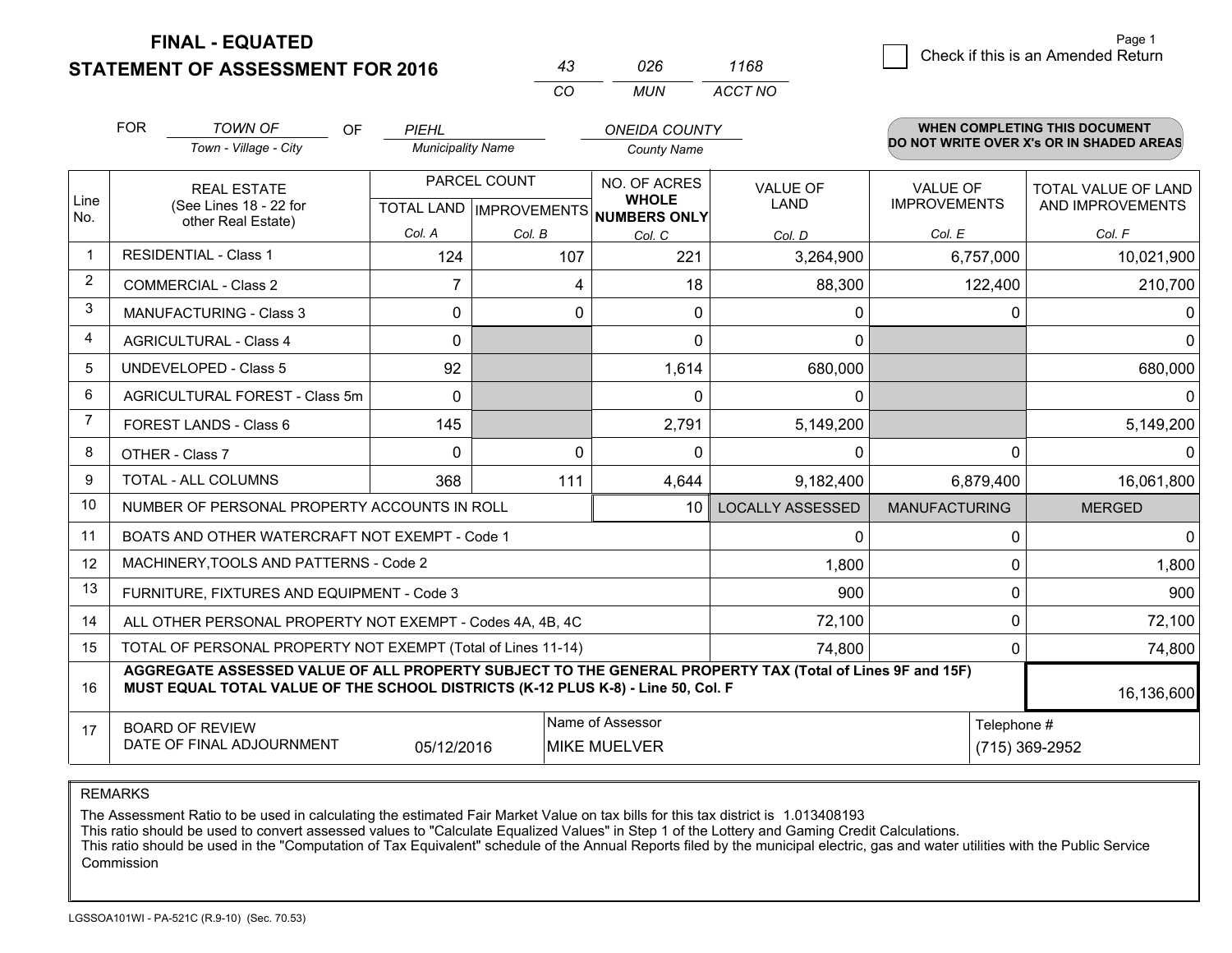*YEAR CO MUN ACCT NO* <sup>2016</sup> <sup>43</sup> <sup>026</sup> <sup>1168</sup>

Do not confuse FOREST LANDS (Line 7) with FOREST CROPS (in this section) - They are **NOT** the same

|    |                                                                                |                         |  | Private Forest Crop - Reg Class @ 10¢ per acre                   |                                                                              | Private Forest Crop - Reg Class @ \$2.52 per acre |                                                                    |           |                    |  |
|----|--------------------------------------------------------------------------------|-------------------------|--|------------------------------------------------------------------|------------------------------------------------------------------------------|---------------------------------------------------|--------------------------------------------------------------------|-----------|--------------------|--|
| 18 | (a) PARCELS                                                                    | (b) ACRES               |  | (c) ASSESSED VALUE                                               |                                                                              | (d) PARCELS                                       | (e) ACRES                                                          |           | (f) ASSESSED VALUE |  |
|    |                                                                                |                         |  |                                                                  |                                                                              |                                                   |                                                                    |           |                    |  |
|    | Private Forest Crop - Special Class @ 20¢ per acre                             |                         |  |                                                                  | Entered Before 2005 Managed Forest - Ferrous Mining CLOSED @ \$8.27 per acre |                                                   |                                                                    |           |                    |  |
| 19 | (a) PARCELS                                                                    | (b) ACRES               |  | (c) ASSESSED VALUE                                               |                                                                              | (d) PARCELS                                       | (e) ACRES                                                          |           | (f) ASSESSED VALUE |  |
|    |                                                                                |                         |  |                                                                  |                                                                              |                                                   |                                                                    |           |                    |  |
|    |                                                                                |                         |  | Entered Before 2005 Managed Forest - OPEN @ \$.79 per acre       |                                                                              |                                                   | Entered Before 2005 Managed Forest - CLOSED @ \$1.87 per acre      |           |                    |  |
| 20 | (a) PARCELS                                                                    | (b) ACRES               |  | (c) ASSESSED VALUE                                               |                                                                              | (d) PARCELS                                       | (e) ACRES                                                          |           | (f) ASSESSED VALUE |  |
|    | 350                                                                            | 14.047.85<br>18,794,700 |  |                                                                  | 19<br>728.13                                                                 |                                                   |                                                                    | 1,148,700 |                    |  |
|    | Entered After 2004 Managed Forest - OPEN @<br>\$2.14 per acre                  |                         |  |                                                                  | Entered After 2004 Managed Forest - CLOSED @ \$10.68 per acre                |                                                   |                                                                    |           |                    |  |
| 21 | (a) PARCELS                                                                    | (b) ACRES               |  |                                                                  | (c) ASSESSED VALUE<br>(d) PARCELS                                            |                                                   | (e) ACRES                                                          |           |                    |  |
|    |                                                                                |                         |  |                                                                  |                                                                              |                                                   |                                                                    |           |                    |  |
|    |                                                                                | 31.7                    |  | 57,600                                                           |                                                                              | 4                                                 | 158                                                                |           | 359,800            |  |
| 22 | (a) County Forest Cropland Acres                                               |                         |  | (b) Federal Acres                                                |                                                                              | (c) State Acres                                   | (d) County (NOT FOREST CROP) Acres                                 |           | (e) Other Acres    |  |
|    |                                                                                |                         |  |                                                                  |                                                                              | 3,405.62                                          |                                                                    |           | 53.32              |  |
|    |                                                                                |                         |  | Assessed Value of Omitted Property From Prior Years (Sec. 70.44) |                                                                              |                                                   | Assessed Value of Sec. 70.43 Corrections of Errors by Assessors    |           |                    |  |
| 23 |                                                                                | (a) REAL ESTATE         |  | (b) PERSONAL                                                     |                                                                              |                                                   | (c1) REAL ESTATE                                                   |           | (c2) PERSONAL      |  |
|    |                                                                                |                         |  |                                                                  |                                                                              |                                                   |                                                                    |           |                    |  |
|    | Manufacturing Equated Value of Omitted Property From Prior Years (Sec. 70.995) |                         |  |                                                                  |                                                                              |                                                   | Mfg. Equated Value of Sec.70.43 Corrections of Errors by Assessors |           |                    |  |
|    | (d) REAL ESTATE                                                                |                         |  | (e) PERSONAL                                                     |                                                                              | (f1) REAL ESTATE                                  |                                                                    |           | (f2) PERSONAL      |  |
|    |                                                                                |                         |  |                                                                  |                                                                              |                                                   |                                                                    |           |                    |  |

## **SPECIAL DISTRICTS**

| Line<br>No. | Enter 6-digit<br><b>Special District</b> | <b>Account</b><br><b>Number</b> | <b>Special District Name</b> | <b>Locally Assessed Value</b><br>of Real Estate and | Mfg Value of Real Estate<br>and Personal Property | <b>Merged Value of</b><br><b>Real Estate and</b> |
|-------------|------------------------------------------|---------------------------------|------------------------------|-----------------------------------------------------|---------------------------------------------------|--------------------------------------------------|
|             | Code (Col. A)                            | (Col. B)                        | (Col. C)                     | Personal Property (Col. D)                          | (Col. E)                                          | Personal Property (Col. F)                       |
| 24          |                                          |                                 |                              |                                                     |                                                   |                                                  |
| 25          |                                          |                                 |                              |                                                     |                                                   |                                                  |
| 26          |                                          |                                 |                              |                                                     |                                                   |                                                  |
| 27          |                                          |                                 |                              |                                                     |                                                   |                                                  |
| 28          |                                          |                                 |                              |                                                     |                                                   |                                                  |
| 29          |                                          |                                 |                              |                                                     |                                                   |                                                  |
| 30          |                                          |                                 |                              |                                                     |                                                   |                                                  |
| 31          |                                          |                                 |                              |                                                     |                                                   |                                                  |
| 32          |                                          |                                 |                              |                                                     |                                                   |                                                  |
| 33          |                                          |                                 |                              |                                                     |                                                   |                                                  |
| 34          |                                          |                                 |                              |                                                     |                                                   |                                                  |
| 35          |                                          |                                 |                              |                                                     |                                                   |                                                  |

LGSSOA101WI-PA - 521C (R. 9-10) (Sec. 70.53)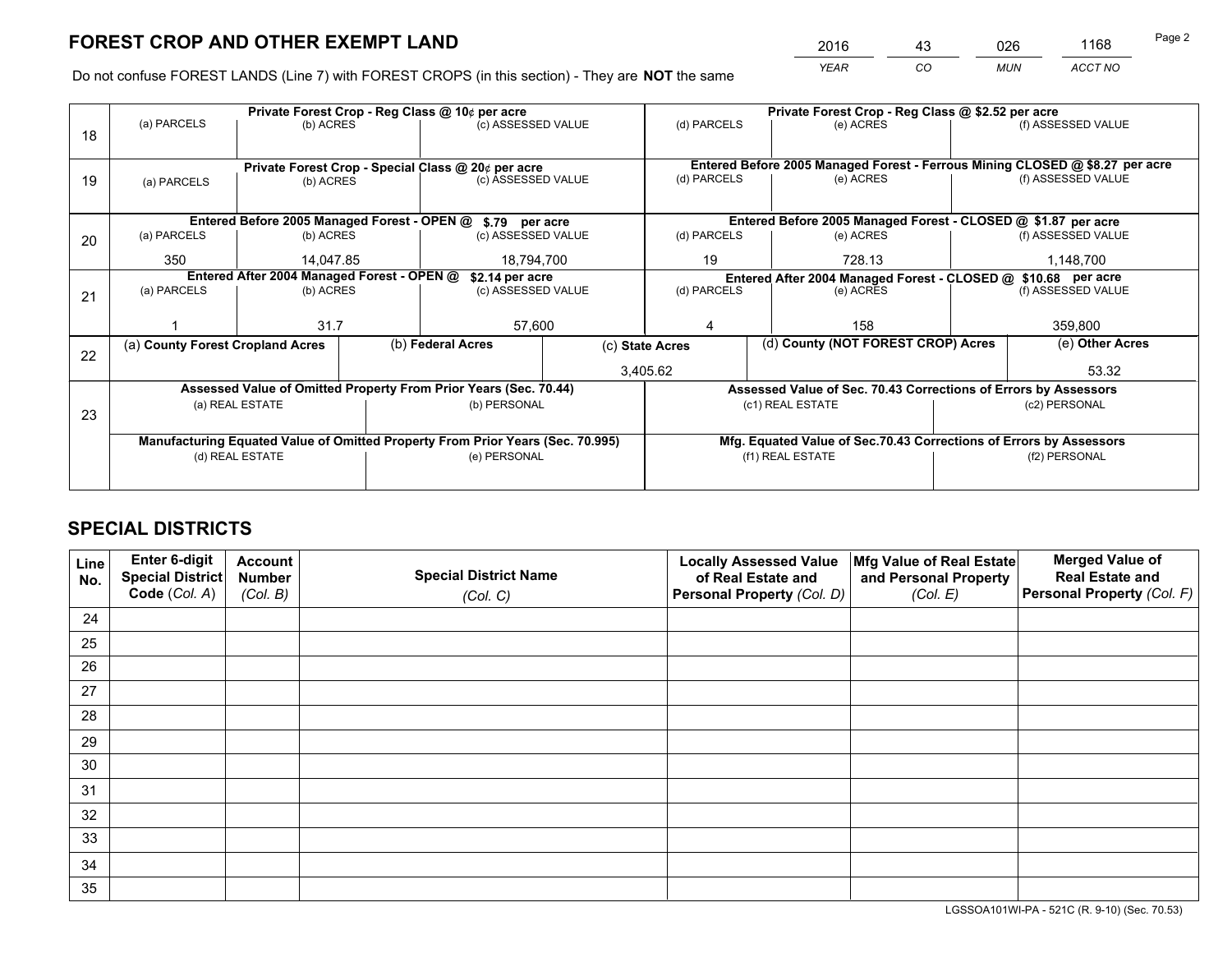|             |                                                                 |                                             |                                                         | <b>YEAR</b>                                                                       | CO<br><b>MUN</b>                                              | ACCT NO                                                                        |
|-------------|-----------------------------------------------------------------|---------------------------------------------|---------------------------------------------------------|-----------------------------------------------------------------------------------|---------------------------------------------------------------|--------------------------------------------------------------------------------|
| Line<br>No. | <b>Enter 6-digit</b><br><b>School District</b><br>Code (Col. A) | <b>Account</b><br><b>Number</b><br>(Col. B) | <b>School District Name</b><br>(Col. C)                 | <b>Locally Assessed Value</b><br>of Real Estate and<br>Personal Property (Col. D) | Mfg Value of Real Estate<br>and Personal Property<br>(Col. E) | <b>Merged Value of</b><br><b>Real Estate and</b><br>Personal Property (Col. F) |
|             | A. SCHOOL DISTRICTS (K-8 and K-12)                              |                                             |                                                         |                                                                                   |                                                               |                                                                                |
| 36          | 435733                                                          | 0263                                        | SCH D OF THREE LAKES                                    | 16,136,600                                                                        |                                                               | 16,136,600                                                                     |
| 37          |                                                                 |                                             |                                                         |                                                                                   |                                                               |                                                                                |
| 38          |                                                                 |                                             |                                                         |                                                                                   |                                                               |                                                                                |
| 39          |                                                                 |                                             |                                                         |                                                                                   |                                                               |                                                                                |
| 40          |                                                                 |                                             |                                                         |                                                                                   |                                                               |                                                                                |
| 41          |                                                                 |                                             |                                                         |                                                                                   |                                                               |                                                                                |
| 42          |                                                                 |                                             |                                                         |                                                                                   |                                                               |                                                                                |
| 43          |                                                                 |                                             |                                                         |                                                                                   |                                                               |                                                                                |
| 44          |                                                                 |                                             |                                                         |                                                                                   |                                                               |                                                                                |
| 45<br>46    |                                                                 |                                             |                                                         |                                                                                   |                                                               |                                                                                |
|             |                                                                 |                                             |                                                         |                                                                                   |                                                               |                                                                                |
| 47<br>48    |                                                                 |                                             |                                                         |                                                                                   |                                                               |                                                                                |
| 49          |                                                                 |                                             |                                                         |                                                                                   |                                                               |                                                                                |
| 50          |                                                                 |                                             | TOTAL ASSESSED VALUE OF SCHOOL DISTRICTS (K-8 and K-12) | 16,136,600                                                                        |                                                               | 16,136,600                                                                     |
|             | <b>UNION HIGH SCHOOL DISTRICTS</b><br><b>B.</b>                 |                                             |                                                         |                                                                                   |                                                               |                                                                                |
| 51          |                                                                 |                                             |                                                         |                                                                                   |                                                               |                                                                                |
| 52          |                                                                 |                                             |                                                         |                                                                                   |                                                               |                                                                                |
| 53          |                                                                 |                                             |                                                         |                                                                                   |                                                               |                                                                                |
| 54          |                                                                 |                                             |                                                         |                                                                                   |                                                               |                                                                                |
| 55          |                                                                 |                                             | TOTAL ASSESSED VALUE OF UNION HIGH SCHOOLS              |                                                                                   |                                                               |                                                                                |
|             | C <sub>1</sub><br><b>TECHNICAL COLLEGE DISTRICTS</b>            |                                             |                                                         |                                                                                   |                                                               |                                                                                |
| 56          | 001600                                                          | 0015                                        | NICOLET TECHNICAL COLLEGE<br><b>RHIN</b>                | 16,136,600                                                                        |                                                               | 16,136,600                                                                     |
| 57          |                                                                 |                                             |                                                         |                                                                                   |                                                               |                                                                                |
| 58          |                                                                 |                                             |                                                         |                                                                                   |                                                               |                                                                                |
| 59          |                                                                 |                                             | TOTAL ASSESSED VALUE OF TECHNICAL COLLEGES              | 16,136,600                                                                        |                                                               | 16,136,600                                                                     |

43

026

 *I hereby certify, to the best of my knowledge and belief, this form is complete and correct.*

**SCHOOL DISTRICTS**

| Print name of preparer | Title                    |                | Date (MM / DD / CCYY) |
|------------------------|--------------------------|----------------|-----------------------|
|                        |                          |                |                       |
| Signature of preparer  | Contact Telephone Number | E-mail address |                       |
|                        | $\sim$                   |                |                       |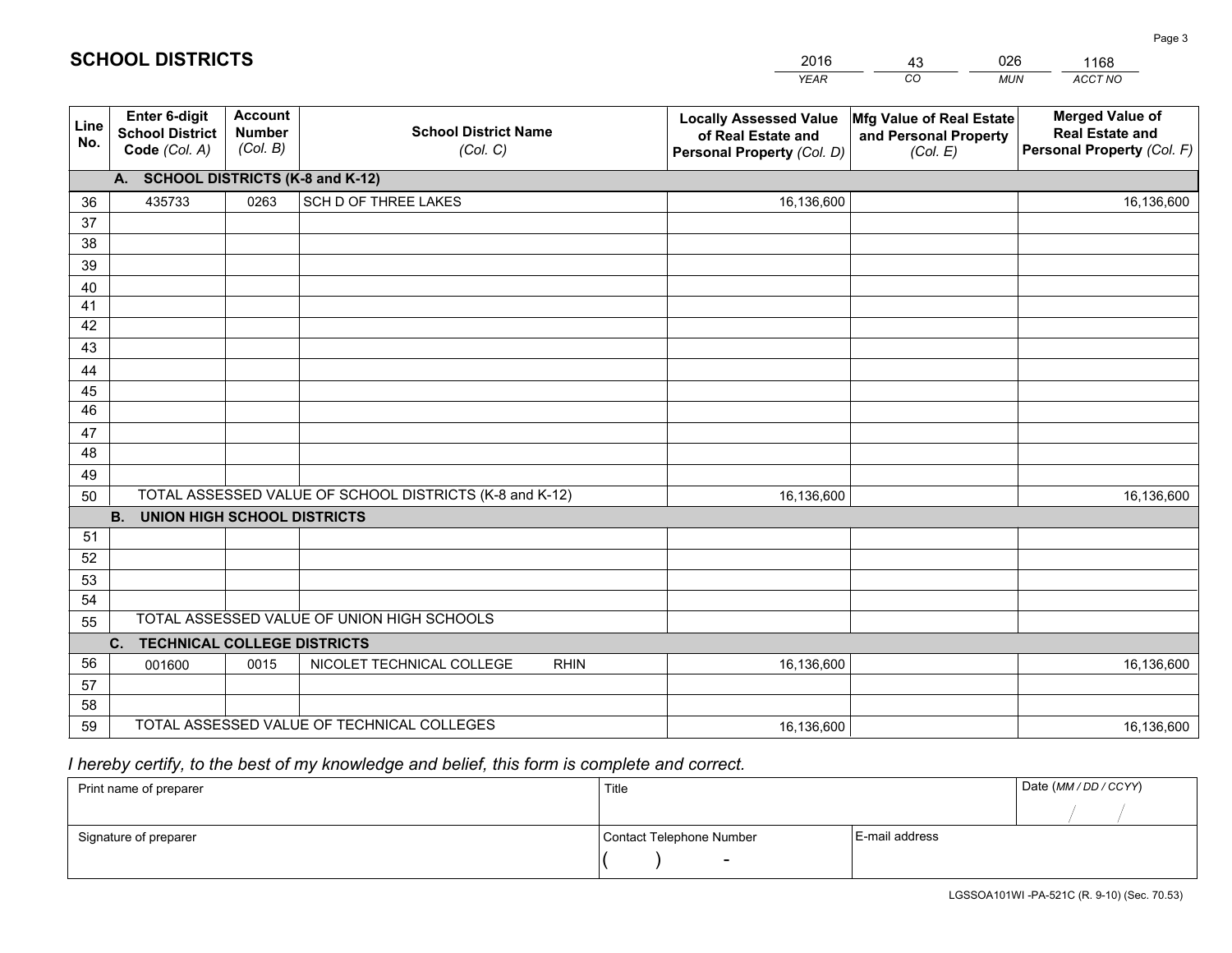#### **HIGHLIGHTS**

- 1. Complete the Statement of Assessment after the Board of Review. Reflect any changes made there.
- 2. Use black ink to complete.
- 3. Line 16 must equal Line 50, Col D.
- 4. Line 55 must equal the total of K-8 schools listed on lines 36-49. Do not include K-12 schools in this comparision.
- 5. Line 59, Col. D must equal Line 16.
- 6. Special District, School District and Technical College District values must include both real estate and personal property. Examples of Special districts are: town sanitary districts, public inland lake protection and rehabilitation districts, and metropolitan sewerage districts.
- 7. DO NOT INCLUDE Manufacturing property values.DOR will print these values on the final SOA.
- 8. Accuracy of this form is very important. The values reported directly affect the equalized value DOR calculates for school and special districts.

#### **Page 1:**

 If not prefilled, enter the tax year,county and municipal code,municipal type, municipal name and county name on the top of form.

Check the Amended box, if filing an amended / corrected SOA.

 Report the parcel count, acres and assessed value of taxable general property, total parcel count, (real and personal), total acres, and values from final figures set by the Board of Review.

- A. Real Estate land and improvements (buildings, etc.) is reported on lines 1 8, total line 9.
- B. Personal Property is reported on lines 11 14, Column D, total line 15.
- C. To complete this report, use the computer produced summary of the assessment roll that shows these amounts.
- D. Use whole numbers only.
- E. Add each line across and each column down to verify entries.

#### **Page 2:**

- A. Report Special Items (not subject to general property tax).
- 1. Private Forest Croplands and Managed Forest Lands are reported on lines 18,19, 20 and 21. Be sure to report assessed values **NOT** taxes.
- 2. You should have copies of the orders of entry, orders of withdrawal, etc., to update your assessment roll.
	- 3. Show hundredths of acres (e.g. 39.75).
- 4. Tax exempt lands are reported on line 22.
- 5. Omitted property and sec. 70.43, Wis. Stats., corrections of errors by assessor are reported on line 23. Report real estate and personal property separately. These should be for **prior years**, not something found on the current assessment roll after the board of review.
- B. Special District (Lines 24-35) Include the value of both real and personal property.
- The Department of Revenue (DOR) preprints much of the information regarding names and codes for schools, special districts,etc. If a district is not listed, enter the name and value only, DOR will enter the proper code.

## **Page 3 School Districts:**

Include the value of both real and personal property.

Report School District (regular, elementary, union high school, and technical college).

- 1. Regular (K-12) and Elementary (K-8) school values are reported on lines 36-49, total on line 50.
- 2. Union High School (UHS) (use only if elementary schools are listed on lines 36-49) are reported on lines 51-54. UHS total value (line 55) must equal to the total **elementary school** values reported on lines 36-49. Do notinclude K-12 schools in this comparison.
- 3. Technical College values are reported on lines 56-58, total on line 59.
- 4. Use the computer summary that shows these amounts to complete this report.

#### **This form is due the second Monday in June. File this report only after your Board of Review is complete.**

 *If you have questions: Return forms to:*

Fax number: (608) 264-6887 PO Box 8971

 Email: lgs@revenue.wi.gov Wisconsin Department of Revenue Call: (608) 261-5341 Local Government Services Section 6-97Madison WI 53708-8971

RENEE WILSON-GALLIGAN RENEE WILSON-GALLIGAN RHINELANDER, WI 54501 RHINELANDER, WI 54501 1710 COUNTY HWY C 1710 COUNTY HWY C TOWN OF PIEHL TOWN OF PIEHL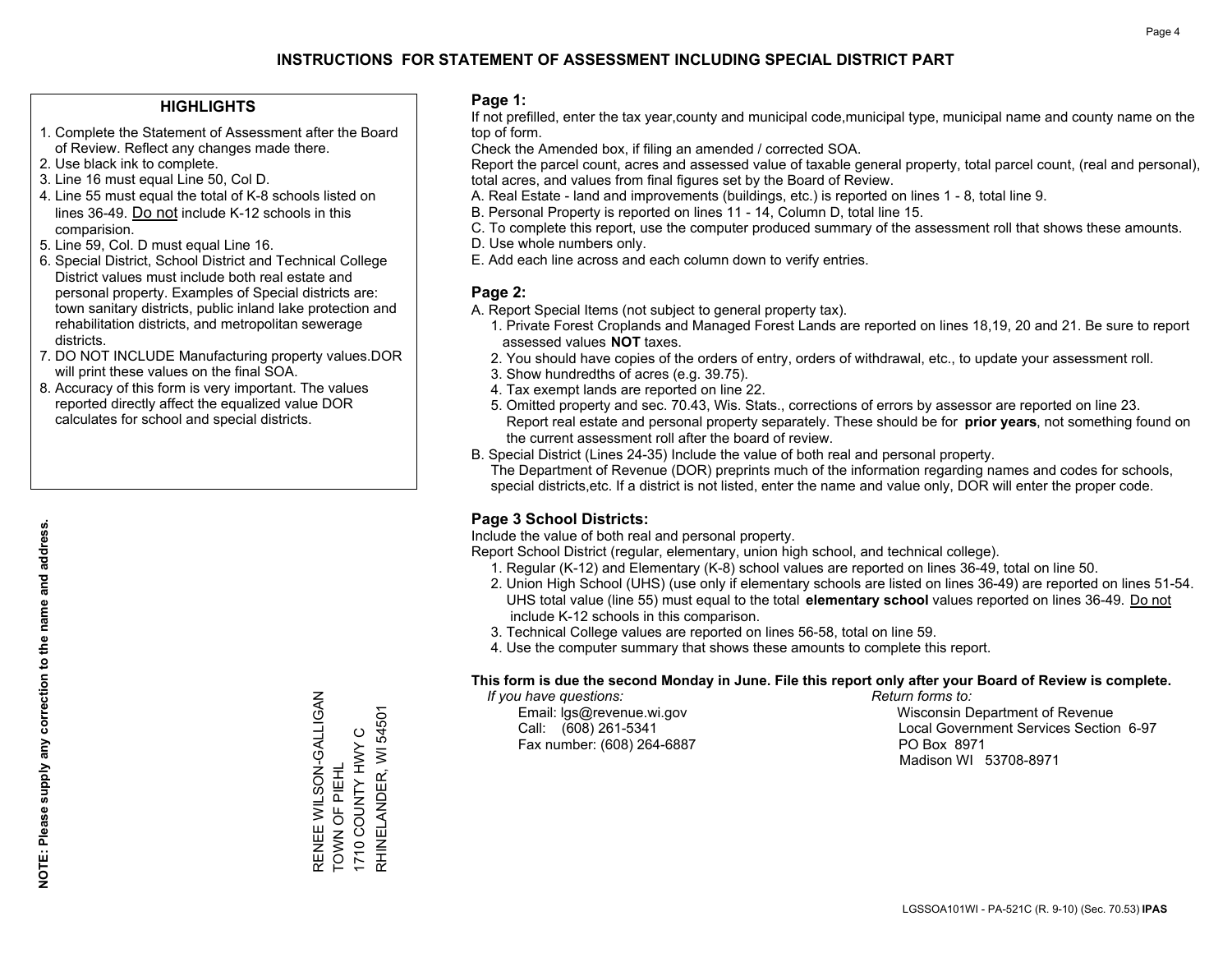### **STATEMENT OF ASSESSMENT FOR 2016**

|              | กวล | 1169    |
|--------------|-----|---------|
| $\mathbf{r}$ | MUN | ACCT NO |

|             | <b>FOR</b><br><b>TOWN OF</b><br><b>OF</b><br>Town - Village - City                                                                                                                           | <b>PINE LAKE</b><br><b>Municipality Name</b> |        | <b>ONEIDA COUNTY</b><br><b>County Name</b>   |                                |                                        | <b>WHEN COMPLETING THIS DOCUMENT</b><br>DO NOT WRITE OVER X's OR IN SHADED AREAS |
|-------------|----------------------------------------------------------------------------------------------------------------------------------------------------------------------------------------------|----------------------------------------------|--------|----------------------------------------------|--------------------------------|----------------------------------------|----------------------------------------------------------------------------------|
| Line<br>No. | PARCEL COUNT<br><b>REAL ESTATE</b><br>(See Lines 18 - 22 for<br>TOTAL LAND   IMPROVEMENTS<br>other Real Estate)                                                                              |                                              |        | NO. OF ACRES<br><b>WHOLE</b><br>NUMBERS ONLY | <b>VALUE OF</b><br><b>LAND</b> | <b>VALUE OF</b><br><b>IMPROVEMENTS</b> | TOTAL VALUE OF LAND<br>AND IMPROVEMENTS                                          |
|             |                                                                                                                                                                                              | Col. A                                       | Col. B | Col. C                                       | Col. D                         | Col. E                                 | Col. F                                                                           |
|             | <b>RESIDENTIAL - Class 1</b>                                                                                                                                                                 | 1,937                                        | 1,557  | 4,112                                        | 101,409,900                    | 171,866,700                            | 273,276,600                                                                      |
| 2           | <b>COMMERCIAL - Class 2</b>                                                                                                                                                                  | 54                                           | 41     | 372                                          | 3,879,100                      | 6,573,900                              | 10,453,000                                                                       |
| 3           | MANUFACTURING - Class 3                                                                                                                                                                      |                                              |        | $\overline{7}$                               | 11,700                         | 914,000                                | 925,700                                                                          |
| 4           | <b>AGRICULTURAL - Class 4</b>                                                                                                                                                                | 8                                            |        | 117                                          | 12,100                         |                                        | 12,100                                                                           |
| 5           | UNDEVELOPED - Class 5                                                                                                                                                                        | 234                                          |        | 2,576                                        | 848,800                        |                                        | 848,800                                                                          |
| 6           | AGRICULTURAL FOREST - Class 5m                                                                                                                                                               | $\overline{2}$                               |        | 31                                           | 34,200                         |                                        | 34,200                                                                           |
| 7           | FOREST LANDS - Class 6                                                                                                                                                                       | 311                                          |        | 6,341                                        | 12,776,200                     |                                        | 12,776,200                                                                       |
| 8           | OTHER - Class 7                                                                                                                                                                              |                                              |        |                                              | 12,000                         | 147,900                                | 159,900                                                                          |
| 9           | TOTAL - ALL COLUMNS                                                                                                                                                                          | 2,548                                        | 1,600  | 13,557                                       | 118,984,000                    | 179,502,500                            | 298,486,500                                                                      |
| 10          | NUMBER OF PERSONAL PROPERTY ACCOUNTS IN ROLL                                                                                                                                                 |                                              |        | 71                                           | <b>LOCALLY ASSESSED</b>        | <b>MANUFACTURING</b>                   | <b>MERGED</b>                                                                    |
| 11          | BOATS AND OTHER WATERCRAFT NOT EXEMPT - Code 1                                                                                                                                               |                                              |        |                                              | 8,500                          | 0                                      | 8,500                                                                            |
| 12          | MACHINERY, TOOLS AND PATTERNS - Code 2                                                                                                                                                       |                                              |        |                                              | 288,100                        | 0                                      | 288,100                                                                          |
| 13          | FURNITURE, FIXTURES AND EQUIPMENT - Code 3                                                                                                                                                   |                                              |        |                                              | 196,400                        | 15,200                                 | 211,600                                                                          |
| 14          | ALL OTHER PERSONAL PROPERTY NOT EXEMPT - Codes 4A, 4B, 4C                                                                                                                                    |                                              |        |                                              | 422,500                        | 27,900                                 | 450,400                                                                          |
| 15          | TOTAL OF PERSONAL PROPERTY NOT EXEMPT (Total of Lines 11-14)                                                                                                                                 |                                              |        |                                              | 915,500                        | 43,100                                 | 958,600                                                                          |
| 16          | AGGREGATE ASSESSED VALUE OF ALL PROPERTY SUBJECT TO THE GENERAL PROPERTY TAX (Total of Lines 9F and 15F)<br>MUST EQUAL TOTAL VALUE OF THE SCHOOL DISTRICTS (K-12 PLUS K-8) - Line 50, Col. F |                                              |        |                                              |                                |                                        | 299,445,100                                                                      |
| 17          | Name of Assessor<br>Telephone #<br><b>BOARD OF REVIEW</b><br>DATE OF FINAL ADJOURNMENT<br><b>ACCURATE APPRAISAL LLC</b><br>08/31/2016                                                        |                                              |        |                                              |                                | (800) 770-3927                         |                                                                                  |

REMARKS

The Assessment Ratio to be used in calculating the estimated Fair Market Value on tax bills for this tax district is 1.022434718<br>This ratio should be used to convert assessed values to "Calculate Equalized Values" in Step Commission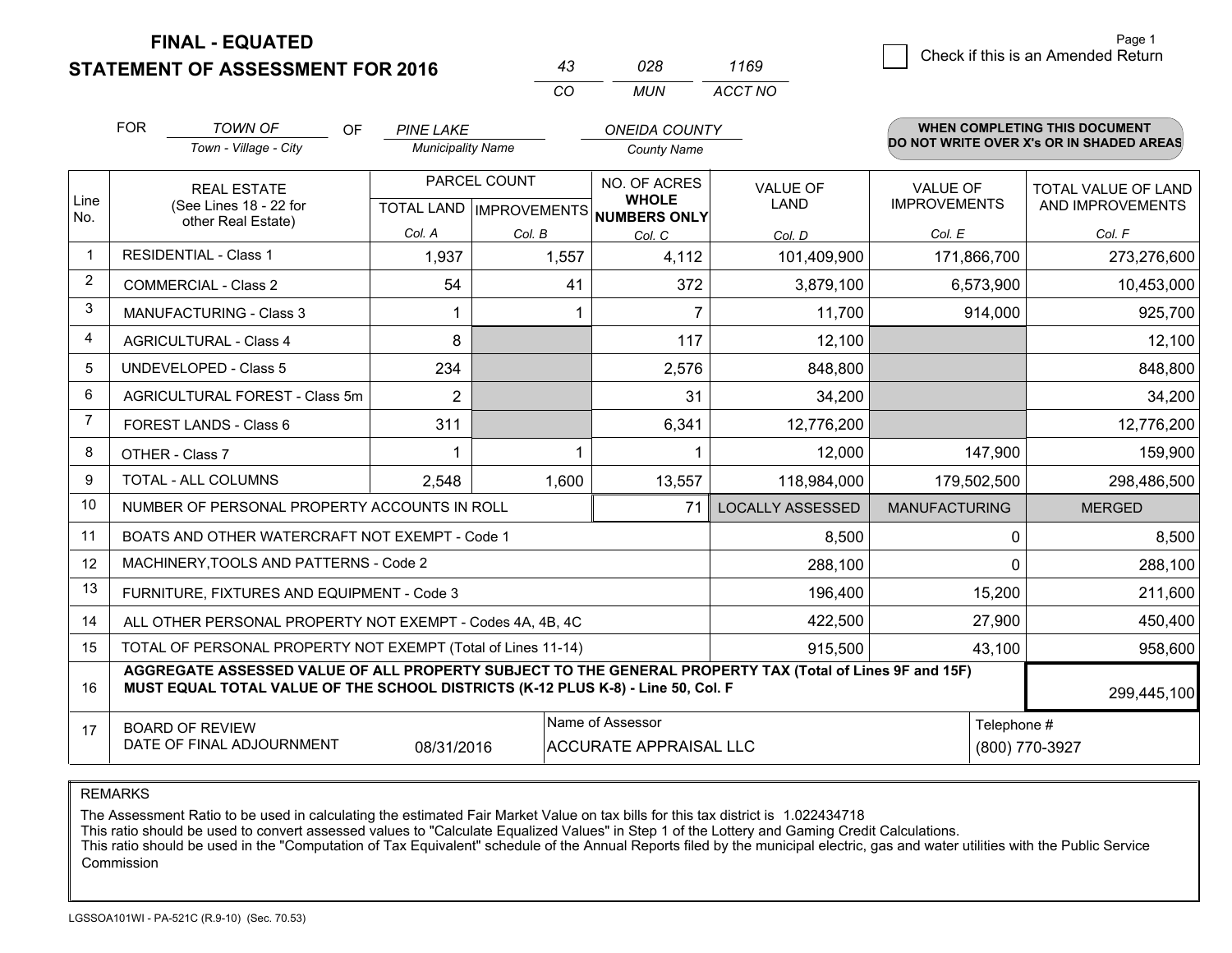*YEAR CO MUN ACCT NO* <sup>2016</sup> <sup>43</sup> <sup>028</sup> <sup>1169</sup>

Do not confuse FOREST LANDS (Line 7) with FOREST CROPS (in this section) - They are **NOT** the same

|    |                                                               |                                 |  | Private Forest Crop - Reg Class @ 10¢ per acre                                 |                 |                          | Private Forest Crop - Reg Class @ \$2.52 per acre |                                                                    |               |                                                                              |  |
|----|---------------------------------------------------------------|---------------------------------|--|--------------------------------------------------------------------------------|-----------------|--------------------------|---------------------------------------------------|--------------------------------------------------------------------|---------------|------------------------------------------------------------------------------|--|
| 18 | (a) PARCELS                                                   | (b) ACRES                       |  | (c) ASSESSED VALUE                                                             |                 | (d) PARCELS              |                                                   | (e) ACRES                                                          |               | (f) ASSESSED VALUE                                                           |  |
|    |                                                               | 160                             |  | 321,600                                                                        |                 | 5                        |                                                   | 202.79                                                             |               | 478.300                                                                      |  |
|    |                                                               |                                 |  | Private Forest Crop - Special Class @ 20¢ per acre                             |                 |                          |                                                   |                                                                    |               | Entered Before 2005 Managed Forest - Ferrous Mining CLOSED @ \$8.27 per acre |  |
| 19 | (a) PARCELS                                                   | (c) ASSESSED VALUE<br>(b) ACRES |  |                                                                                |                 | (d) PARCELS              |                                                   | (e) ACRES                                                          |               | (f) ASSESSED VALUE                                                           |  |
|    |                                                               |                                 |  |                                                                                |                 |                          |                                                   |                                                                    |               |                                                                              |  |
|    |                                                               |                                 |  | Entered Before 2005 Managed Forest - OPEN @ \$.79 per acre                     |                 |                          |                                                   | Entered Before 2005 Managed Forest - CLOSED @ \$1.87 per acre      |               |                                                                              |  |
| 20 | (a) PARCELS                                                   | (b) ACRES                       |  | (c) ASSESSED VALUE                                                             |                 | (d) PARCELS              |                                                   | (e) ACRES                                                          |               | (f) ASSESSED VALUE                                                           |  |
|    | 163                                                           | 6.466.65                        |  | 14,430,900                                                                     |                 | 56                       |                                                   | 1.474.63                                                           |               | 4,109,800                                                                    |  |
|    | Entered After 2004 Managed Forest - OPEN @<br>\$2.14 per acre |                                 |  |                                                                                |                 |                          |                                                   | Entered After 2004 Managed Forest - CLOSED @ \$10.68 per acre      |               |                                                                              |  |
| 21 | (a) PARCELS                                                   | (b) ACRES                       |  | (c) ASSESSED VALUE                                                             |                 | (d) PARCELS<br>(e) ACRES |                                                   | (f) ASSESSED VALUE                                                 |               |                                                                              |  |
|    |                                                               |                                 |  |                                                                                |                 |                          |                                                   |                                                                    |               |                                                                              |  |
|    |                                                               | 52.3                            |  | 115,500                                                                        |                 | 41                       |                                                   | 1.206.37                                                           |               | 2,849,500                                                                    |  |
| 22 | (a) County Forest Cropland Acres                              |                                 |  | (b) Federal Acres                                                              | (c) State Acres |                          |                                                   | (d) County (NOT FOREST CROP) Acres                                 |               | (e) Other Acres                                                              |  |
|    |                                                               |                                 |  |                                                                                |                 | 152.73                   |                                                   | 102.62                                                             |               | 1,652.93                                                                     |  |
|    |                                                               |                                 |  | Assessed Value of Omitted Property From Prior Years (Sec. 70.44)               |                 |                          |                                                   | Assessed Value of Sec. 70.43 Corrections of Errors by Assessors    |               |                                                                              |  |
|    |                                                               | (a) REAL ESTATE                 |  | (b) PERSONAL                                                                   |                 |                          |                                                   | (c1) REAL ESTATE                                                   |               | (c2) PERSONAL                                                                |  |
| 23 |                                                               |                                 |  |                                                                                |                 |                          |                                                   |                                                                    |               |                                                                              |  |
|    |                                                               |                                 |  | Manufacturing Equated Value of Omitted Property From Prior Years (Sec. 70.995) |                 |                          |                                                   | Mfg. Equated Value of Sec.70.43 Corrections of Errors by Assessors |               |                                                                              |  |
|    |                                                               | (d) REAL ESTATE                 |  | (e) PERSONAL                                                                   |                 | (f1) REAL ESTATE         |                                                   |                                                                    | (f2) PERSONAL |                                                                              |  |
|    |                                                               |                                 |  |                                                                                |                 |                          |                                                   |                                                                    |               |                                                                              |  |

## **SPECIAL DISTRICTS**

| Line<br>No. | Enter 6-digit<br>Special District<br>Code (Col. A) | <b>Account</b><br><b>Number</b><br>(Col. B) | <b>Special District Name</b><br>(Col. C) | <b>Locally Assessed Value</b><br>of Real Estate and<br>Personal Property (Col. D) | Mfg Value of Real Estate<br>and Personal Property<br>(Col. E) | <b>Merged Value of</b><br><b>Real Estate and</b><br>Personal Property (Col. F) |
|-------------|----------------------------------------------------|---------------------------------------------|------------------------------------------|-----------------------------------------------------------------------------------|---------------------------------------------------------------|--------------------------------------------------------------------------------|
| 24          |                                                    |                                             |                                          |                                                                                   |                                                               |                                                                                |
| 25          |                                                    |                                             |                                          |                                                                                   |                                                               |                                                                                |
| 26          |                                                    |                                             |                                          |                                                                                   |                                                               |                                                                                |
| 27          |                                                    |                                             |                                          |                                                                                   |                                                               |                                                                                |
| 28          |                                                    |                                             |                                          |                                                                                   |                                                               |                                                                                |
| 29          |                                                    |                                             |                                          |                                                                                   |                                                               |                                                                                |
| 30          |                                                    |                                             |                                          |                                                                                   |                                                               |                                                                                |
| 31          |                                                    |                                             |                                          |                                                                                   |                                                               |                                                                                |
| 32          |                                                    |                                             |                                          |                                                                                   |                                                               |                                                                                |
| 33          |                                                    |                                             |                                          |                                                                                   |                                                               |                                                                                |
| 34          |                                                    |                                             |                                          |                                                                                   |                                                               |                                                                                |
| 35          |                                                    |                                             |                                          |                                                                                   |                                                               |                                                                                |

LGSSOA101WI-PA - 521C (R. 9-10) (Sec. 70.53)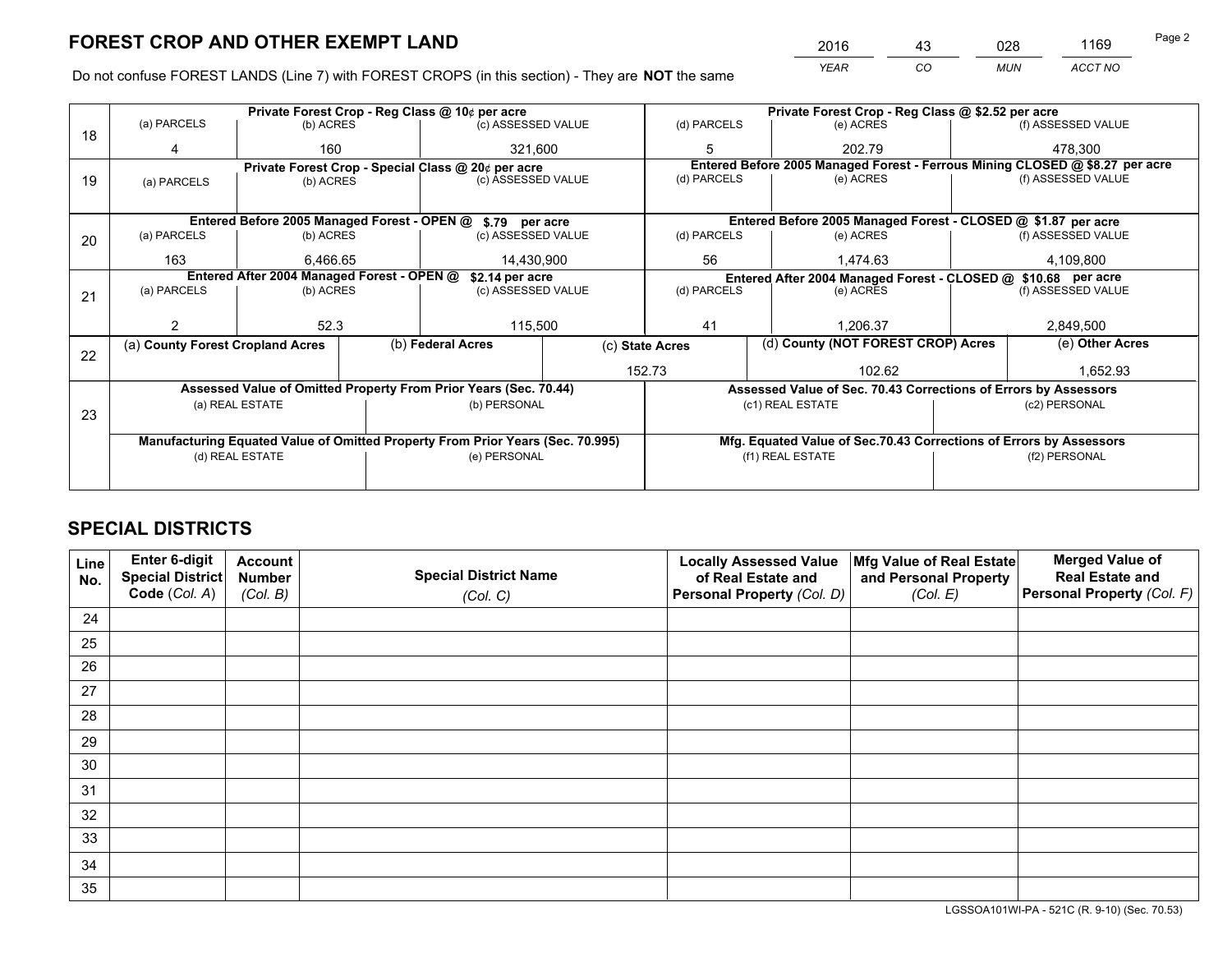|             |                                                                 |                                             |                                                         | <b>YEAR</b>                                                                       | CO<br><b>MUN</b>                                              | ACCT NO                                                                        |
|-------------|-----------------------------------------------------------------|---------------------------------------------|---------------------------------------------------------|-----------------------------------------------------------------------------------|---------------------------------------------------------------|--------------------------------------------------------------------------------|
| Line<br>No. | <b>Enter 6-digit</b><br><b>School District</b><br>Code (Col. A) | <b>Account</b><br><b>Number</b><br>(Col. B) | <b>School District Name</b><br>(Col. C)                 | <b>Locally Assessed Value</b><br>of Real Estate and<br>Personal Property (Col. D) | Mfg Value of Real Estate<br>and Personal Property<br>(Col. E) | <b>Merged Value of</b><br><b>Real Estate and</b><br>Personal Property (Col. F) |
|             | A. SCHOOL DISTRICTS (K-8 and K-12)                              |                                             |                                                         |                                                                                   |                                                               |                                                                                |
| 36          | 434781                                                          | 0262                                        | SCH D OF RHINELANDER                                    | 298,476,300                                                                       | 968,800                                                       | 299,445,100                                                                    |
| 37          |                                                                 |                                             |                                                         |                                                                                   |                                                               |                                                                                |
| 38          |                                                                 |                                             |                                                         |                                                                                   |                                                               |                                                                                |
| 39          |                                                                 |                                             |                                                         |                                                                                   |                                                               |                                                                                |
| 40          |                                                                 |                                             |                                                         |                                                                                   |                                                               |                                                                                |
| 41          |                                                                 |                                             |                                                         |                                                                                   |                                                               |                                                                                |
| 42          |                                                                 |                                             |                                                         |                                                                                   |                                                               |                                                                                |
| 43          |                                                                 |                                             |                                                         |                                                                                   |                                                               |                                                                                |
| 44          |                                                                 |                                             |                                                         |                                                                                   |                                                               |                                                                                |
| 45<br>46    |                                                                 |                                             |                                                         |                                                                                   |                                                               |                                                                                |
| 47          |                                                                 |                                             |                                                         |                                                                                   |                                                               |                                                                                |
| 48          |                                                                 |                                             |                                                         |                                                                                   |                                                               |                                                                                |
| 49          |                                                                 |                                             |                                                         |                                                                                   |                                                               |                                                                                |
| 50          |                                                                 |                                             | TOTAL ASSESSED VALUE OF SCHOOL DISTRICTS (K-8 and K-12) | 298,476,300                                                                       | 968,800                                                       | 299,445,100                                                                    |
|             | <b>B.</b><br><b>UNION HIGH SCHOOL DISTRICTS</b>                 |                                             |                                                         |                                                                                   |                                                               |                                                                                |
| 51          |                                                                 |                                             |                                                         |                                                                                   |                                                               |                                                                                |
| 52          |                                                                 |                                             |                                                         |                                                                                   |                                                               |                                                                                |
| 53          |                                                                 |                                             |                                                         |                                                                                   |                                                               |                                                                                |
| 54          |                                                                 |                                             |                                                         |                                                                                   |                                                               |                                                                                |
| 55          |                                                                 |                                             | TOTAL ASSESSED VALUE OF UNION HIGH SCHOOLS              |                                                                                   |                                                               |                                                                                |
|             | C.<br><b>TECHNICAL COLLEGE DISTRICTS</b>                        |                                             |                                                         |                                                                                   |                                                               |                                                                                |
| 56          | 001600                                                          | 0015                                        | NICOLET TECHNICAL COLLEGE<br><b>RHIN</b>                | 298,476,300                                                                       | 968,800                                                       | 299,445,100                                                                    |
| 57          |                                                                 |                                             |                                                         |                                                                                   |                                                               |                                                                                |
| 58          |                                                                 |                                             |                                                         |                                                                                   |                                                               |                                                                                |
| 59          |                                                                 |                                             | TOTAL ASSESSED VALUE OF TECHNICAL COLLEGES              | 298,476,300                                                                       | 968,800                                                       | 299,445,100                                                                    |

43

028

 *I hereby certify, to the best of my knowledge and belief, this form is complete and correct.*

**SCHOOL DISTRICTS**

| Print name of preparer | Title                    |                | Date (MM / DD / CCYY) |
|------------------------|--------------------------|----------------|-----------------------|
|                        |                          |                |                       |
| Signature of preparer  | Contact Telephone Number | E-mail address |                       |
|                        | $\sim$                   |                |                       |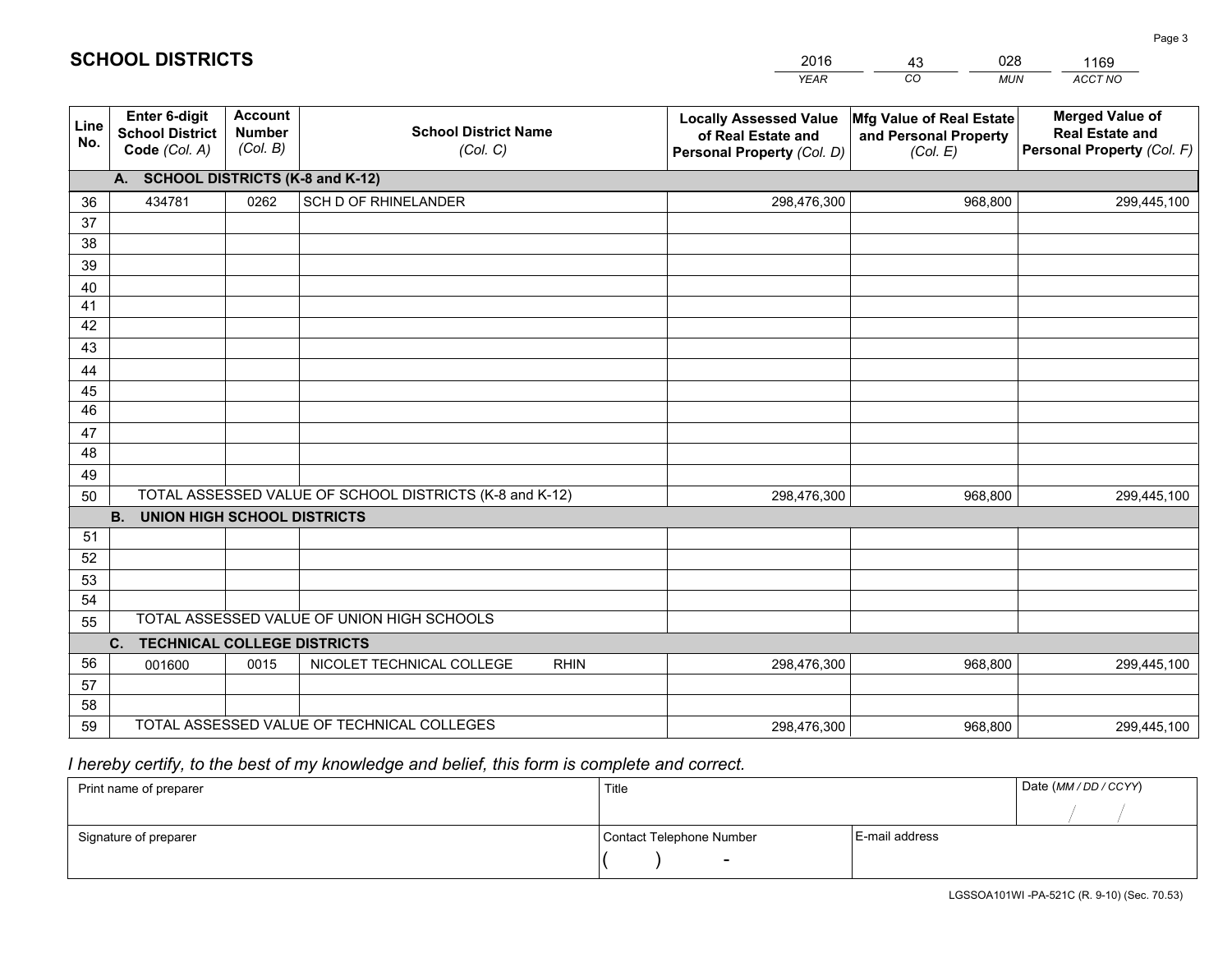#### **HIGHLIGHTS**

- 1. Complete the Statement of Assessment after the Board of Review. Reflect any changes made there.
- 2. Use black ink to complete.
- 3. Line 16 must equal Line 50, Col D.
- 4. Line 55 must equal the total of K-8 schools listed on lines 36-49. Do not include K-12 schools in this comparision.
- 5. Line 59, Col. D must equal Line 16.
- 6. Special District, School District and Technical College District values must include both real estate and personal property. Examples of Special districts are: town sanitary districts, public inland lake protection and rehabilitation districts, and metropolitan sewerage districts.
- 7. DO NOT INCLUDE Manufacturing property values.DOR will print these values on the final SOA.
- 8. Accuracy of this form is very important. The values reported directly affect the equalized value DOR calculates for school and special districts.

#### **Page 1:**

 If not prefilled, enter the tax year,county and municipal code,municipal type, municipal name and county name on the top of form.

Check the Amended box, if filing an amended / corrected SOA.

 Report the parcel count, acres and assessed value of taxable general property, total parcel count, (real and personal), total acres, and values from final figures set by the Board of Review.

- A. Real Estate land and improvements (buildings, etc.) is reported on lines 1 8, total line 9.
- B. Personal Property is reported on lines 11 14, Column D, total line 15.
- C. To complete this report, use the computer produced summary of the assessment roll that shows these amounts.
- D. Use whole numbers only.
- E. Add each line across and each column down to verify entries.

### **Page 2:**

- A. Report Special Items (not subject to general property tax).
- 1. Private Forest Croplands and Managed Forest Lands are reported on lines 18,19, 20 and 21. Be sure to report assessed values **NOT** taxes.
- 2. You should have copies of the orders of entry, orders of withdrawal, etc., to update your assessment roll.
	- 3. Show hundredths of acres (e.g. 39.75).
- 4. Tax exempt lands are reported on line 22.
- 5. Omitted property and sec. 70.43, Wis. Stats., corrections of errors by assessor are reported on line 23. Report real estate and personal property separately. These should be for **prior years**, not something found on the current assessment roll after the board of review.
- B. Special District (Lines 24-35) Include the value of both real and personal property.
- The Department of Revenue (DOR) preprints much of the information regarding names and codes for schools, special districts,etc. If a district is not listed, enter the name and value only, DOR will enter the proper code.

## **Page 3 School Districts:**

Include the value of both real and personal property.

Report School District (regular, elementary, union high school, and technical college).

- 1. Regular (K-12) and Elementary (K-8) school values are reported on lines 36-49, total on line 50.
- 2. Union High School (UHS) (use only if elementary schools are listed on lines 36-49) are reported on lines 51-54. UHS total value (line 55) must equal to the total **elementary school** values reported on lines 36-49. Do notinclude K-12 schools in this comparison.
- 3. Technical College values are reported on lines 56-58, total on line 59.
- 4. Use the computer summary that shows these amounts to complete this report.

#### **This form is due the second Monday in June. File this report only after your Board of Review is complete.**

 *If you have questions: Return forms to:*

Fax number: (608) 264-6887 PO Box 8971

 Email: lgs@revenue.wi.gov Wisconsin Department of Revenue Call: (608) 261-5341 Local Government Services Section 6-97Madison WI 53708-8971

**NOTE: Please supply any correction to the name and address.**

NOTE: Please supply any correction to the name and address.

RHINELANDER, WI 54501 RHINELANDER, WI 54501 4305 HIGHLANDER RD 4305 HIGHLANDER RD CINDY SKINNER<br>TOWN OF PINE LAKE TOWN OF PINE LAKE CINDY SKINNER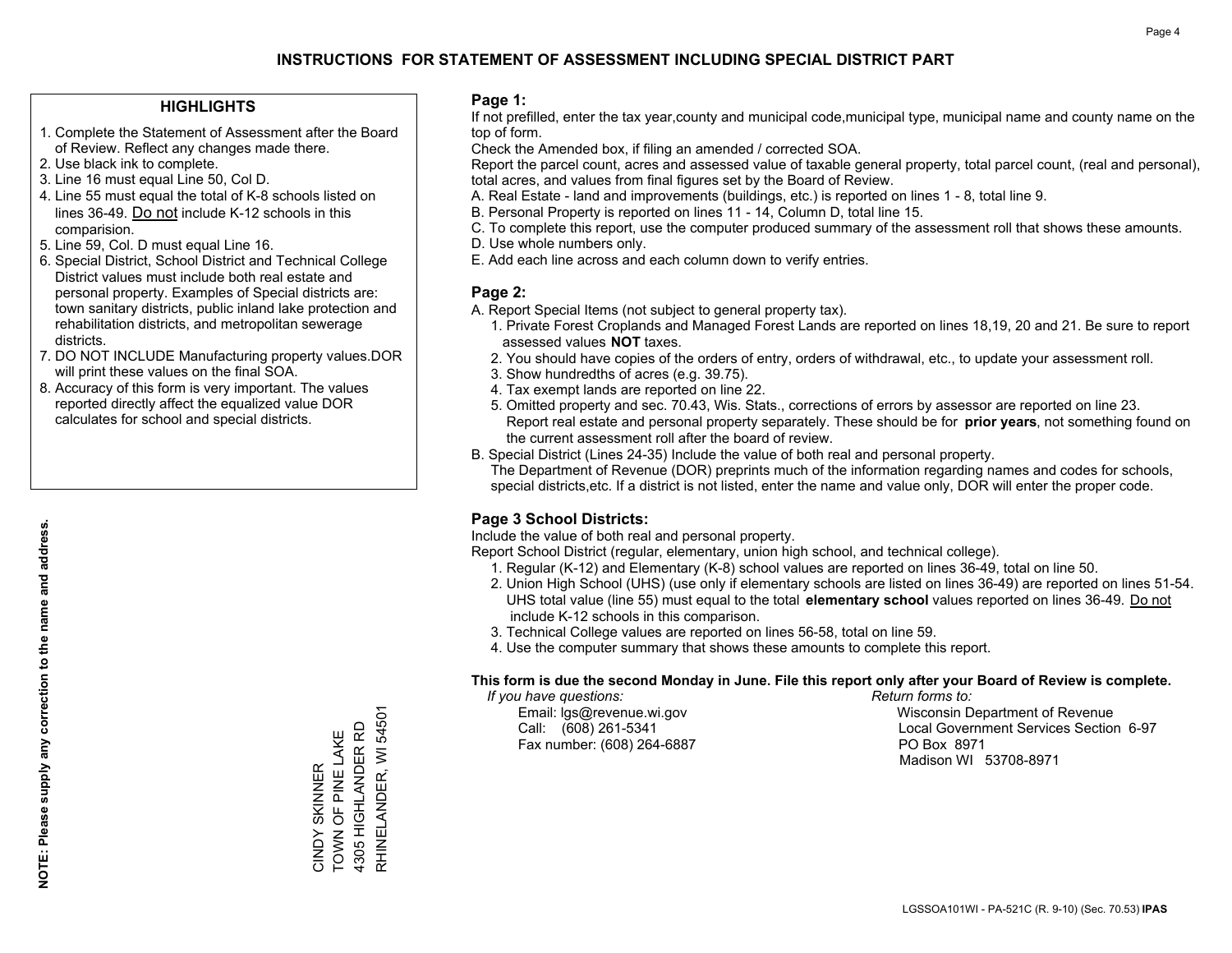**STATEMENT OF ASSESSMENT FOR 2016** 

| 43        | озо | 1170    |
|-----------|-----|---------|
| $($ : $($ | MUN | ACCT NO |

|              | <b>FOR</b>                                                                                                                                                                                   | <b>TOWN OF</b><br><b>OF</b>                                  | <b>SCHOEPKE</b>          |              | <b>ONEIDA COUNTY</b>                                     |                         |                      | <b>WHEN COMPLETING THIS DOCUMENT</b>     |  |
|--------------|----------------------------------------------------------------------------------------------------------------------------------------------------------------------------------------------|--------------------------------------------------------------|--------------------------|--------------|----------------------------------------------------------|-------------------------|----------------------|------------------------------------------|--|
|              |                                                                                                                                                                                              | Town - Village - City                                        | <b>Municipality Name</b> |              | <b>County Name</b>                                       |                         |                      | DO NOT WRITE OVER X's OR IN SHADED AREAS |  |
|              |                                                                                                                                                                                              | <b>REAL ESTATE</b>                                           |                          | PARCEL COUNT | NO. OF ACRES                                             | <b>VALUE OF</b>         | <b>VALUE OF</b>      | TOTAL VALUE OF LAND                      |  |
| Line<br>No.  |                                                                                                                                                                                              | (See Lines 18 - 22 for<br>other Real Estate)                 |                          |              | <b>WHOLE</b><br>TOTAL LAND   IMPROVEMENTS   NUMBERS ONLY | <b>LAND</b>             | <b>IMPROVEMENTS</b>  | AND IMPROVEMENTS                         |  |
|              |                                                                                                                                                                                              |                                                              | Col. A                   | Col. B       | Col. C                                                   | Col. D                  | Col. E               | Col. F                                   |  |
| $\mathbf{1}$ |                                                                                                                                                                                              | <b>RESIDENTIAL - Class 1</b>                                 | 655                      | 574          | 1,039                                                    | 55,202,400              | 50,678,500           | 105,880,900                              |  |
| 2            |                                                                                                                                                                                              | <b>COMMERCIAL - Class 2</b>                                  | 21                       | 20           | 47                                                       | 2,554,000               | 2,832,600            | 5,386,600                                |  |
| 3            |                                                                                                                                                                                              | MANUFACTURING - Class 3                                      | $\Omega$                 | $\mathbf 0$  | $\Omega$                                                 | $\mathbf 0$             | 0                    | $\Omega$                                 |  |
| 4            |                                                                                                                                                                                              | <b>AGRICULTURAL - Class 4</b>                                | 58                       |              | 920                                                      | 124,300                 |                      | 124,300                                  |  |
| 5            |                                                                                                                                                                                              | <b>UNDEVELOPED - Class 5</b>                                 | 252                      |              | 3,073                                                    | 1,191,000               |                      | 1,191,000                                |  |
| 6            |                                                                                                                                                                                              | AGRICULTURAL FOREST - Class 5m                               | 25                       |              | 273                                                      | 267,000                 |                      | 267,000                                  |  |
| 7            |                                                                                                                                                                                              | FOREST LANDS - Class 6                                       | 264                      |              | 4,810                                                    | 8,343,800               |                      | 8,343,800                                |  |
| 8            |                                                                                                                                                                                              | OTHER - Class 7                                              | 10                       | 10           | 16                                                       | 108,800                 | 408,700              | 517,500                                  |  |
| 9            |                                                                                                                                                                                              | TOTAL - ALL COLUMNS                                          | 1,285                    | 604          | 10,178                                                   | 67,791,300              | 53,919,800           | 121,711,100                              |  |
| 10           |                                                                                                                                                                                              | NUMBER OF PERSONAL PROPERTY ACCOUNTS IN ROLL                 |                          |              | 120                                                      | <b>LOCALLY ASSESSED</b> | <b>MANUFACTURING</b> | <b>MERGED</b>                            |  |
| 11           |                                                                                                                                                                                              | BOATS AND OTHER WATERCRAFT NOT EXEMPT - Code 1               |                          |              |                                                          | 300                     | 0                    | 300                                      |  |
| 12           |                                                                                                                                                                                              | MACHINERY, TOOLS AND PATTERNS - Code 2                       |                          |              |                                                          | 78,700                  | 43,500               | 122,200                                  |  |
| 13           |                                                                                                                                                                                              | FURNITURE, FIXTURES AND EQUIPMENT - Code 3                   |                          |              |                                                          | 81,000                  | 300                  | 81,300                                   |  |
| 14           |                                                                                                                                                                                              | ALL OTHER PERSONAL PROPERTY NOT EXEMPT - Codes 4A, 4B, 4C    |                          |              |                                                          | 201,700                 | 100                  | 201,800                                  |  |
| 15           |                                                                                                                                                                                              | TOTAL OF PERSONAL PROPERTY NOT EXEMPT (Total of Lines 11-14) |                          |              |                                                          | 361,700                 | 43,900               | 405,600                                  |  |
| 16           | AGGREGATE ASSESSED VALUE OF ALL PROPERTY SUBJECT TO THE GENERAL PROPERTY TAX (Total of Lines 9F and 15F)<br>MUST EQUAL TOTAL VALUE OF THE SCHOOL DISTRICTS (K-12 PLUS K-8) - Line 50, Col. F |                                                              |                          |              |                                                          |                         |                      | 122,116,700                              |  |
| 17           | Name of Assessor<br><b>BOARD OF REVIEW</b><br>DATE OF FINAL ADJOURNMENT<br>05/14/2016<br><b>ASSOCIATED APPRAISAL</b>                                                                         |                                                              |                          |              |                                                          |                         | Telephone #          | (906) 932-4720                           |  |

REMARKS

The Assessment Ratio to be used in calculating the estimated Fair Market Value on tax bills for this tax district is 1.006386745

This ratio should be used to convert assessed values to "Calculate Equalized Values" in Step 1 of the Lottery and Gaming Credit Calculations.<br>This ratio should be used in the "Computation of Tax Equivalent" schedule of the Commission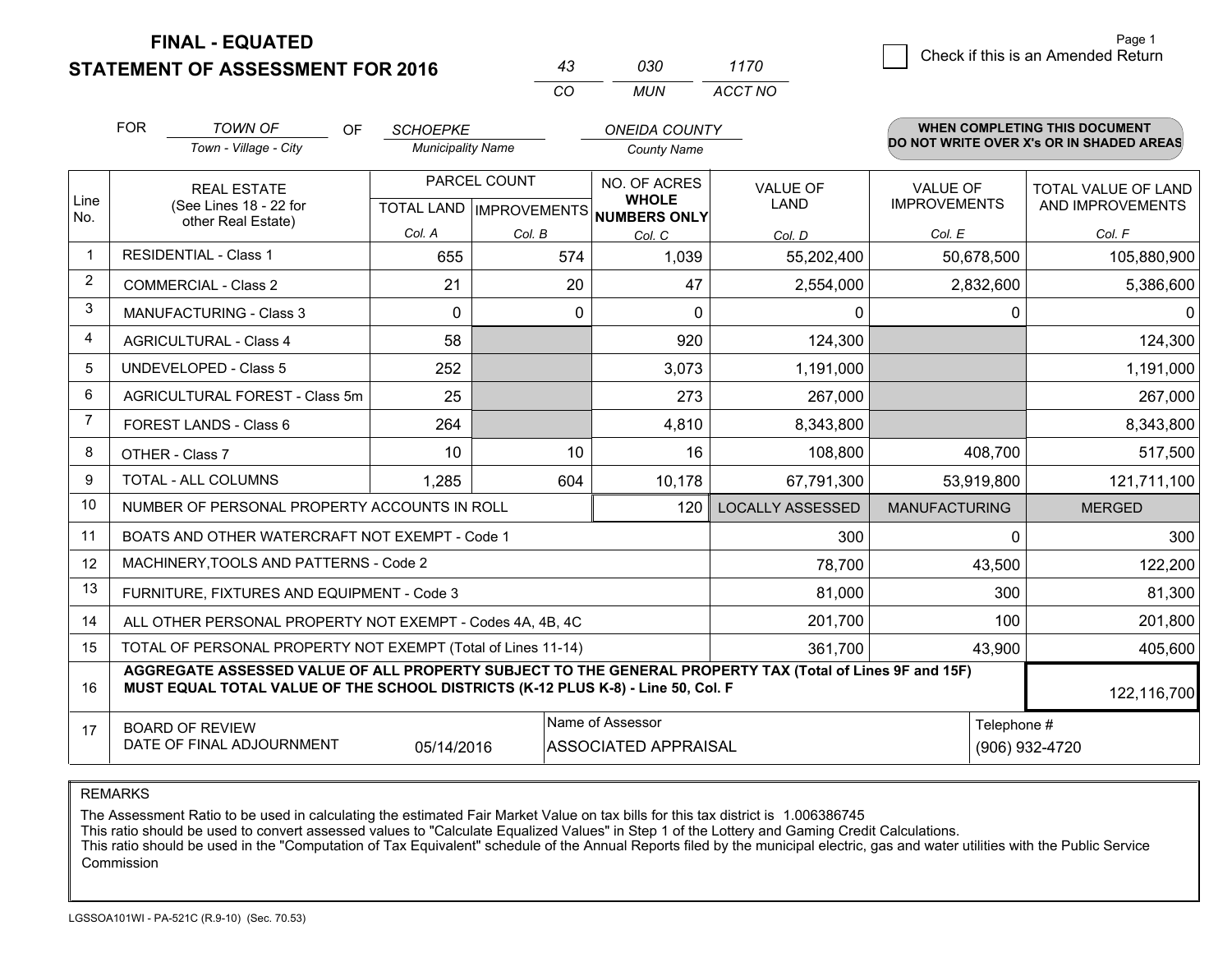*YEAR CO MUN ACCT NO* <sup>2016</sup> <sup>43</sup> <sup>030</sup> <sup>1170</sup>

Do not confuse FOREST LANDS (Line 7) with FOREST CROPS (in this section) - They are **NOT** the same

|    |                                                               |                 |  | Private Forest Crop - Reg Class @ 10¢ per acre                                 |                 | Private Forest Crop - Reg Class @ \$2.52 per acre             |                                                                    |                                    |               |                                                                              |  |
|----|---------------------------------------------------------------|-----------------|--|--------------------------------------------------------------------------------|-----------------|---------------------------------------------------------------|--------------------------------------------------------------------|------------------------------------|---------------|------------------------------------------------------------------------------|--|
| 18 | (a) PARCELS                                                   | (b) ACRES       |  | (c) ASSESSED VALUE                                                             |                 | (d) PARCELS                                                   | (e) ACRES                                                          |                                    |               | (f) ASSESSED VALUE                                                           |  |
|    |                                                               |                 |  |                                                                                |                 |                                                               |                                                                    |                                    |               |                                                                              |  |
|    |                                                               |                 |  | Private Forest Crop - Special Class @ 20¢ per acre                             |                 |                                                               |                                                                    |                                    |               | Entered Before 2005 Managed Forest - Ferrous Mining CLOSED @ \$8.27 per acre |  |
| 19 | (a) PARCELS                                                   | (b) ACRES       |  | (c) ASSESSED VALUE                                                             |                 | (d) PARCELS                                                   | (e) ACRES                                                          |                                    |               | (f) ASSESSED VALUE                                                           |  |
|    |                                                               |                 |  |                                                                                |                 |                                                               |                                                                    |                                    |               |                                                                              |  |
|    |                                                               |                 |  | Entered Before 2005 Managed Forest - OPEN @ \$.79 per acre                     |                 |                                                               | Entered Before 2005 Managed Forest - CLOSED @ \$1.87 per acre      |                                    |               |                                                                              |  |
| 20 | (a) PARCELS                                                   | (b) ACRES       |  | (c) ASSESSED VALUE                                                             |                 | (d) PARCELS                                                   | (e) ACRES                                                          |                                    |               | (f) ASSESSED VALUE                                                           |  |
|    | 358                                                           | 14,210.48       |  | 22,162,800                                                                     |                 | 35                                                            |                                                                    | 1,259.55                           |               | 2,421,200                                                                    |  |
|    | Entered After 2004 Managed Forest - OPEN @<br>\$2.14 per acre |                 |  |                                                                                |                 | Entered After 2004 Managed Forest - CLOSED @ \$10.68 per acre |                                                                    |                                    |               |                                                                              |  |
| 21 | (a) PARCELS                                                   | (b) ACRES       |  | (c) ASSESSED VALUE                                                             |                 | (d) PARCELS                                                   |                                                                    | (e) ACRES                          |               | (f) ASSESSED VALUE                                                           |  |
|    |                                                               |                 |  |                                                                                |                 |                                                               |                                                                    |                                    |               |                                                                              |  |
|    | 16                                                            | 695.78          |  | 1,042,300                                                                      |                 | 24                                                            | 1.062.2                                                            |                                    |               | 1,975,100                                                                    |  |
| 22 | (a) County Forest Cropland Acres                              |                 |  | (b) Federal Acres                                                              | (c) State Acres |                                                               |                                                                    | (d) County (NOT FOREST CROP) Acres |               | (e) Other Acres                                                              |  |
|    |                                                               |                 |  |                                                                                |                 | 1,164.41                                                      |                                                                    | 45.23                              |               | 269.57                                                                       |  |
|    |                                                               |                 |  | Assessed Value of Omitted Property From Prior Years (Sec. 70.44)               |                 |                                                               | Assessed Value of Sec. 70.43 Corrections of Errors by Assessors    |                                    |               |                                                                              |  |
|    |                                                               | (a) REAL ESTATE |  | (b) PERSONAL                                                                   |                 |                                                               | (c1) REAL ESTATE                                                   |                                    |               | (c2) PERSONAL                                                                |  |
| 23 |                                                               |                 |  |                                                                                |                 |                                                               |                                                                    |                                    |               |                                                                              |  |
|    |                                                               |                 |  | Manufacturing Equated Value of Omitted Property From Prior Years (Sec. 70.995) |                 |                                                               | Mfg. Equated Value of Sec.70.43 Corrections of Errors by Assessors |                                    |               |                                                                              |  |
|    |                                                               | (d) REAL ESTATE |  | (e) PERSONAL                                                                   |                 | (f1) REAL ESTATE                                              |                                                                    |                                    | (f2) PERSONAL |                                                                              |  |
|    |                                                               |                 |  |                                                                                |                 |                                                               |                                                                    |                                    |               |                                                                              |  |

## **SPECIAL DISTRICTS**

| Line<br>No. | Enter 6-digit<br>Special District<br>Code (Col. A) | <b>Account</b><br><b>Number</b><br>(Col. B) | <b>Special District Name</b><br>(Col. C) | <b>Locally Assessed Value</b><br>of Real Estate and<br>Personal Property (Col. D) | Mfg Value of Real Estate<br>and Personal Property<br>(Col. E) | <b>Merged Value of</b><br><b>Real Estate and</b><br>Personal Property (Col. F) |
|-------------|----------------------------------------------------|---------------------------------------------|------------------------------------------|-----------------------------------------------------------------------------------|---------------------------------------------------------------|--------------------------------------------------------------------------------|
| 24          | 348080                                             | 0205                                        | POST LAKES PROT & REHAB DISTRICT         | 16,048,600                                                                        |                                                               | 16,048,600                                                                     |
| 25          |                                                    |                                             |                                          |                                                                                   |                                                               |                                                                                |
| 26          |                                                    |                                             |                                          |                                                                                   |                                                               |                                                                                |
| 27          |                                                    |                                             |                                          |                                                                                   |                                                               |                                                                                |
| 28          |                                                    |                                             |                                          |                                                                                   |                                                               |                                                                                |
| 29          |                                                    |                                             |                                          |                                                                                   |                                                               |                                                                                |
| 30          |                                                    |                                             |                                          |                                                                                   |                                                               |                                                                                |
| 31          |                                                    |                                             |                                          |                                                                                   |                                                               |                                                                                |
| 32          |                                                    |                                             |                                          |                                                                                   |                                                               |                                                                                |
| 33          |                                                    |                                             |                                          |                                                                                   |                                                               |                                                                                |
| 34          |                                                    |                                             |                                          |                                                                                   |                                                               |                                                                                |
| 35          |                                                    |                                             |                                          |                                                                                   |                                                               |                                                                                |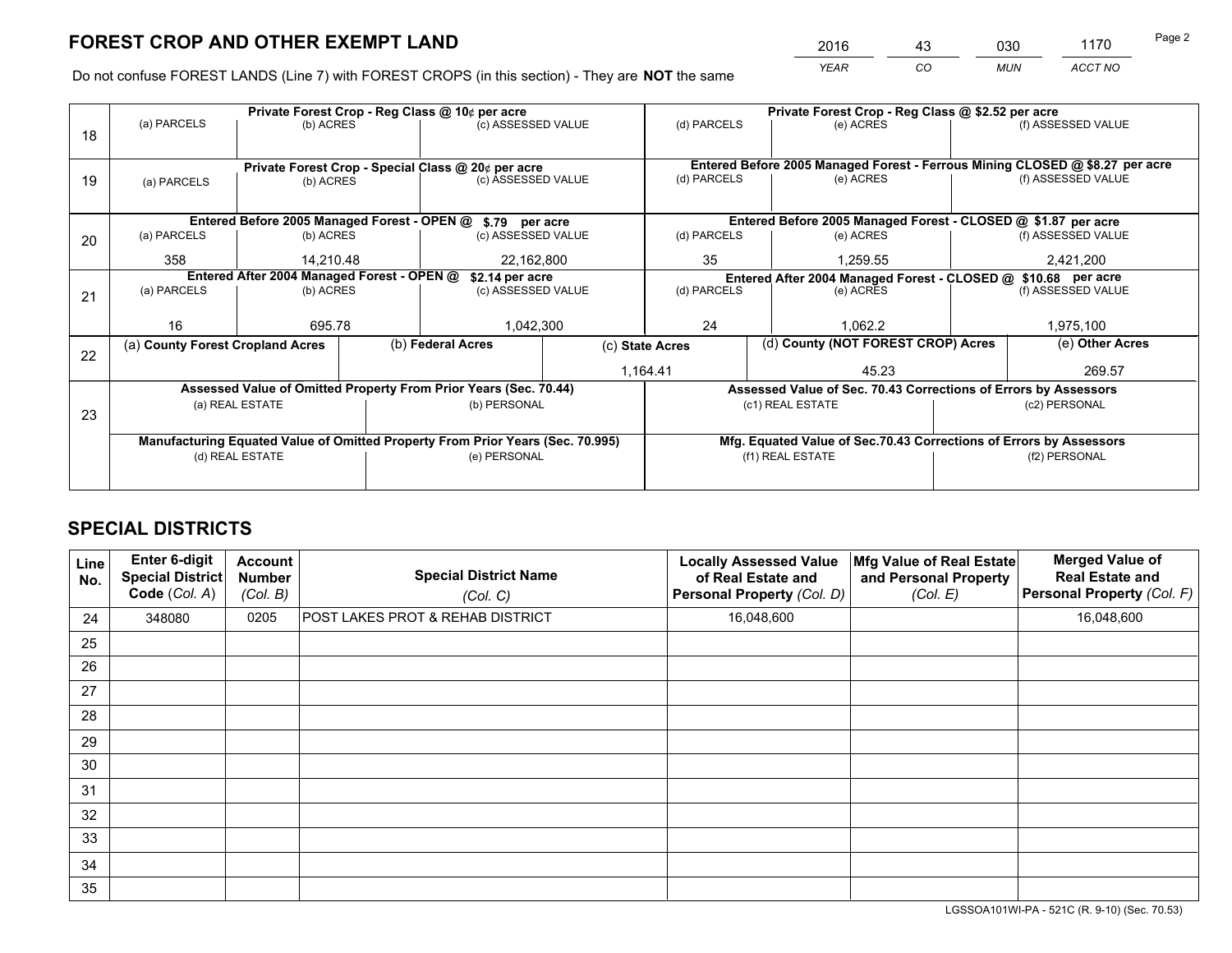|             |                                                                 |                                             |                                                         | <b>YEAR</b>                                                                       | CO<br><b>MUN</b>                                              | ACCT NO                                                                        |
|-------------|-----------------------------------------------------------------|---------------------------------------------|---------------------------------------------------------|-----------------------------------------------------------------------------------|---------------------------------------------------------------|--------------------------------------------------------------------------------|
| Line<br>No. | <b>Enter 6-digit</b><br><b>School District</b><br>Code (Col. A) | <b>Account</b><br><b>Number</b><br>(Col. B) | <b>School District Name</b><br>(Col. C)                 | <b>Locally Assessed Value</b><br>of Real Estate and<br>Personal Property (Col. D) | Mfg Value of Real Estate<br>and Personal Property<br>(Col. E) | <b>Merged Value of</b><br><b>Real Estate and</b><br>Personal Property (Col. F) |
|             | A. SCHOOL DISTRICTS (K-8 and K-12)                              |                                             |                                                         |                                                                                   |                                                               |                                                                                |
| 36          | 341582                                                          | 0205                                        | SCH D OF ELCHO                                          | 122,072,800                                                                       | 43,900                                                        | 122,116,700                                                                    |
| 37          |                                                                 |                                             |                                                         |                                                                                   |                                                               |                                                                                |
| 38          |                                                                 |                                             |                                                         |                                                                                   |                                                               |                                                                                |
| 39          |                                                                 |                                             |                                                         |                                                                                   |                                                               |                                                                                |
| 40          |                                                                 |                                             |                                                         |                                                                                   |                                                               |                                                                                |
| 41          |                                                                 |                                             |                                                         |                                                                                   |                                                               |                                                                                |
| 42<br>43    |                                                                 |                                             |                                                         |                                                                                   |                                                               |                                                                                |
| 44          |                                                                 |                                             |                                                         |                                                                                   |                                                               |                                                                                |
| 45          |                                                                 |                                             |                                                         |                                                                                   |                                                               |                                                                                |
| 46          |                                                                 |                                             |                                                         |                                                                                   |                                                               |                                                                                |
| 47          |                                                                 |                                             |                                                         |                                                                                   |                                                               |                                                                                |
| 48          |                                                                 |                                             |                                                         |                                                                                   |                                                               |                                                                                |
| 49          |                                                                 |                                             |                                                         |                                                                                   |                                                               |                                                                                |
| 50          |                                                                 |                                             | TOTAL ASSESSED VALUE OF SCHOOL DISTRICTS (K-8 and K-12) | 122,072,800                                                                       | 43,900                                                        | 122,116,700                                                                    |
|             | <b>B.</b><br><b>UNION HIGH SCHOOL DISTRICTS</b>                 |                                             |                                                         |                                                                                   |                                                               |                                                                                |
| 51          |                                                                 |                                             |                                                         |                                                                                   |                                                               |                                                                                |
| 52          |                                                                 |                                             |                                                         |                                                                                   |                                                               |                                                                                |
| 53          |                                                                 |                                             |                                                         |                                                                                   |                                                               |                                                                                |
| 54          |                                                                 |                                             |                                                         |                                                                                   |                                                               |                                                                                |
| 55          |                                                                 |                                             | TOTAL ASSESSED VALUE OF UNION HIGH SCHOOLS              |                                                                                   |                                                               |                                                                                |
|             | C.<br><b>TECHNICAL COLLEGE DISTRICTS</b>                        |                                             |                                                         |                                                                                   |                                                               |                                                                                |
| 56          | 001600                                                          | 0015                                        | NICOLET TECHNICAL COLLEGE<br><b>RHIN</b>                | 122,072,800                                                                       | 43,900                                                        | 122,116,700                                                                    |
| 57<br>58    |                                                                 |                                             |                                                         |                                                                                   |                                                               |                                                                                |
| 59          |                                                                 |                                             | TOTAL ASSESSED VALUE OF TECHNICAL COLLEGES              | 122,072,800                                                                       | 43,900                                                        | 122,116,700                                                                    |
|             |                                                                 |                                             |                                                         |                                                                                   |                                                               |                                                                                |

43

030

# *I hereby certify, to the best of my knowledge and belief, this form is complete and correct.*

**SCHOOL DISTRICTS**

| Print name of preparer | Title                    |                | Date (MM / DD / CCYY) |
|------------------------|--------------------------|----------------|-----------------------|
|                        |                          |                |                       |
| Signature of preparer  | Contact Telephone Number | E-mail address |                       |
|                        | $\sim$                   |                |                       |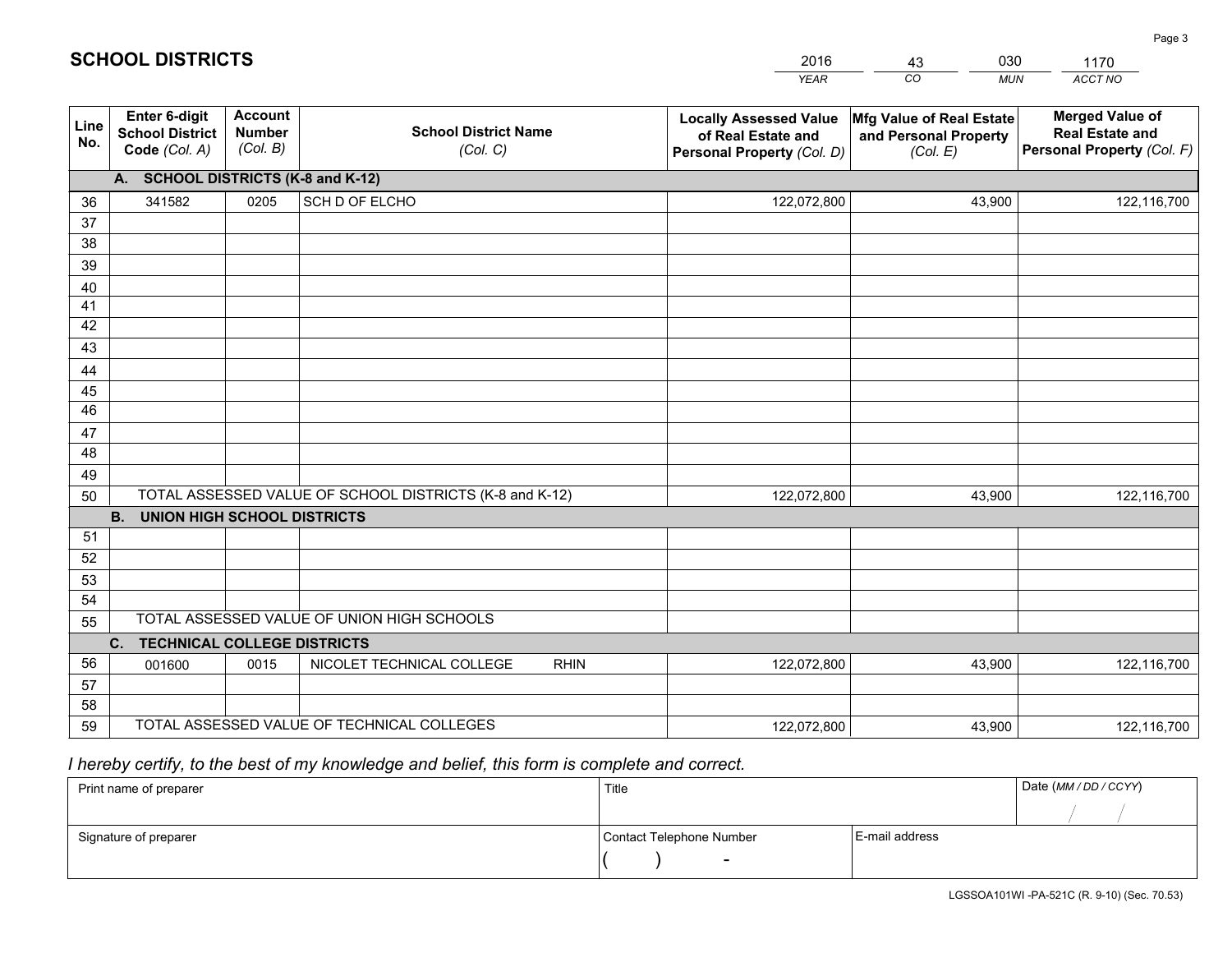#### **HIGHLIGHTS**

- 1. Complete the Statement of Assessment after the Board of Review. Reflect any changes made there.
- 2. Use black ink to complete.
- 3. Line 16 must equal Line 50, Col D.
- 4. Line 55 must equal the total of K-8 schools listed on lines 36-49. Do not include K-12 schools in this comparision.
- 5. Line 59, Col. D must equal Line 16.
- 6. Special District, School District and Technical College District values must include both real estate and personal property. Examples of Special districts are: town sanitary districts, public inland lake protection and rehabilitation districts, and metropolitan sewerage districts.
- 7. DO NOT INCLUDE Manufacturing property values.DOR will print these values on the final SOA.
- 8. Accuracy of this form is very important. The values reported directly affect the equalized value DOR calculates for school and special districts.

#### **Page 1:**

 If not prefilled, enter the tax year,county and municipal code,municipal type, municipal name and county name on the top of form.

Check the Amended box, if filing an amended / corrected SOA.

 Report the parcel count, acres and assessed value of taxable general property, total parcel count, (real and personal), total acres, and values from final figures set by the Board of Review.

- A. Real Estate land and improvements (buildings, etc.) is reported on lines 1 8, total line 9.
- B. Personal Property is reported on lines 11 14, Column D, total line 15.
- C. To complete this report, use the computer produced summary of the assessment roll that shows these amounts.
- D. Use whole numbers only.
- E. Add each line across and each column down to verify entries.

#### **Page 2:**

- A. Report Special Items (not subject to general property tax).
- 1. Private Forest Croplands and Managed Forest Lands are reported on lines 18,19, 20 and 21. Be sure to report assessed values **NOT** taxes.
- 2. You should have copies of the orders of entry, orders of withdrawal, etc., to update your assessment roll.
	- 3. Show hundredths of acres (e.g. 39.75).
- 4. Tax exempt lands are reported on line 22.
- 5. Omitted property and sec. 70.43, Wis. Stats., corrections of errors by assessor are reported on line 23. Report real estate and personal property separately. These should be for **prior years**, not something found on the current assessment roll after the board of review.
- B. Special District (Lines 24-35) Include the value of both real and personal property.

 The Department of Revenue (DOR) preprints much of the information regarding names and codes for schools, special districts,etc. If a district is not listed, enter the name and value only, DOR will enter the proper code.

## **Page 3 School Districts:**

Include the value of both real and personal property.

Report School District (regular, elementary, union high school, and technical college).

- 1. Regular (K-12) and Elementary (K-8) school values are reported on lines 36-49, total on line 50.
- 2. Union High School (UHS) (use only if elementary schools are listed on lines 36-49) are reported on lines 51-54. UHS total value (line 55) must equal to the total **elementary school** values reported on lines 36-49. Do notinclude K-12 schools in this comparison.
- 3. Technical College values are reported on lines 56-58, total on line 59.
- 4. Use the computer summary that shows these amounts to complete this report.

#### **This form is due the second Monday in June. File this report only after your Board of Review is complete.**

 *If you have questions: Return forms to:*

Fax number: (608) 264-6887 PO Box 8971

 Email: lgs@revenue.wi.gov Wisconsin Department of Revenue Call: (608) 261-5341 Local Government Services Section 6-97Madison WI 53708-8971

PELICAN LAKE, WI 54463 - 0056 PELICAN LAKE, WI 54463 - 0056 Ш TOWN OF SCHOEPKE KAREN HAGEDORN<br>TOWN OF SCHOEPKI KAREN HAGEDORN P.O. BOX 56 P.O. BOX 56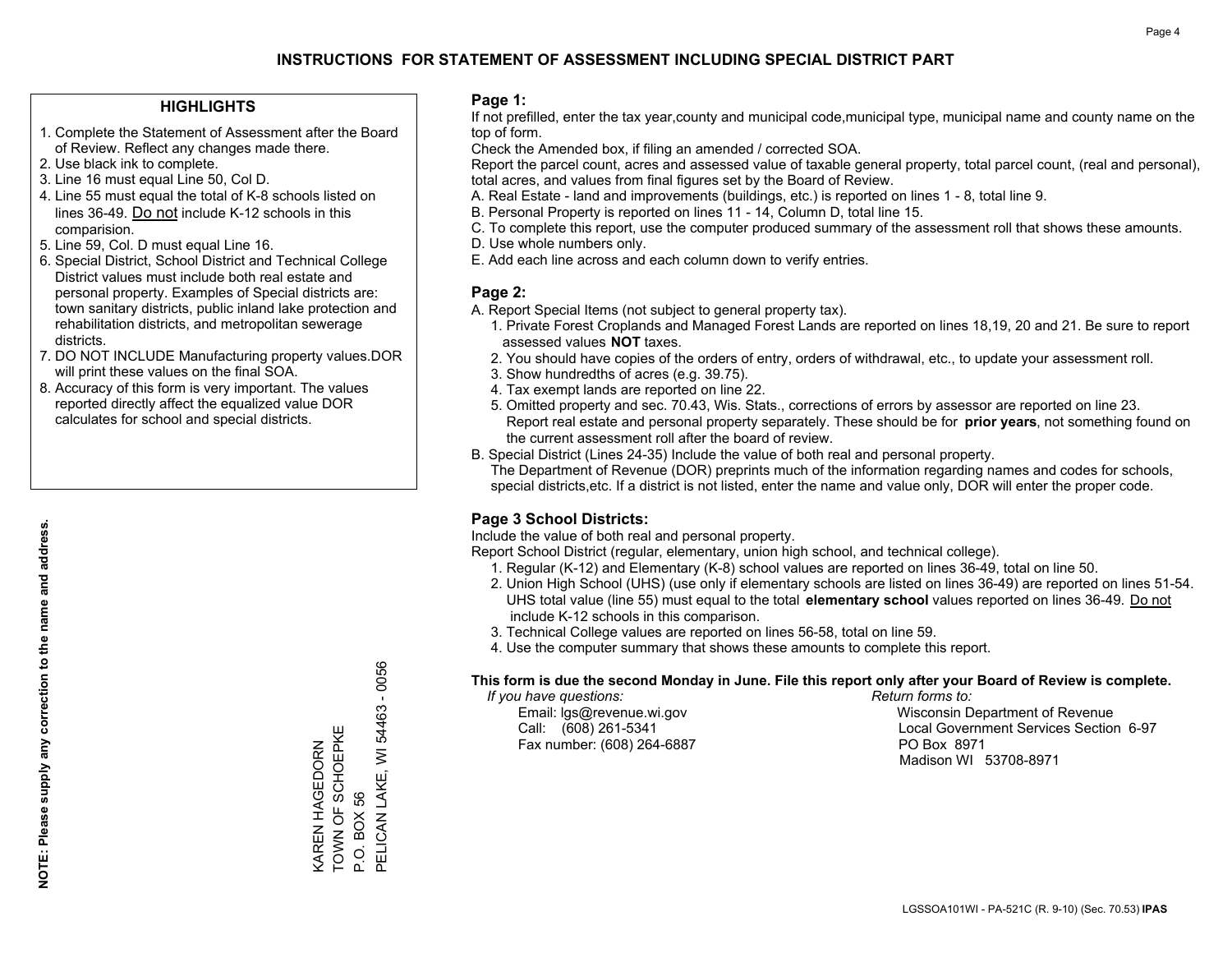## **STATEMENT OF ASSESSMENT FOR 2016**

|          | กจว  | 1171    |
|----------|------|---------|
| $\alpha$ | MUN. | ACCT NO |

|                | <b>FOR</b><br><b>TOWN OF</b><br>OF<br>Town - Village - City                                                                                                                                  | <b>STELLA</b> | <b>Municipality Name</b>                  |                               | <b>ONEIDA COUNTY</b><br><b>County Name</b> |                                        | <b>WHEN COMPLETING THIS DOCUMENT</b><br>DO NOT WRITE OVER X's OR IN SHADED AREAS |  |
|----------------|----------------------------------------------------------------------------------------------------------------------------------------------------------------------------------------------|---------------|-------------------------------------------|-------------------------------|--------------------------------------------|----------------------------------------|----------------------------------------------------------------------------------|--|
| Line<br>No.    | <b>REAL ESTATE</b><br>(See Lines 18 - 22 for                                                                                                                                                 |               | PARCEL COUNT<br>TOTAL LAND   IMPROVEMENTS |                               | <b>VALUE OF</b><br><b>LAND</b>             | <b>VALUE OF</b><br><b>IMPROVEMENTS</b> | <b>TOTAL VALUE OF LAND</b><br>AND IMPROVEMENTS                                   |  |
|                | other Real Estate)                                                                                                                                                                           | Col. A        | Col. B                                    | <b>NUMBERS ONLY</b><br>Col. C | Col. D                                     | Col. E                                 | Col. F                                                                           |  |
| $\mathbf 1$    | <b>RESIDENTIAL - Class 1</b>                                                                                                                                                                 | 496           | 377                                       | 1,219                         | 20,848,600                                 | 39,778,000                             | 60,626,600                                                                       |  |
| $\overline{2}$ | <b>COMMERCIAL - Class 2</b>                                                                                                                                                                  | 23            | 16                                        | 158                           | 2,490,500                                  | 6,393,000                              | 8,883,500                                                                        |  |
| 3              | <b>MANUFACTURING - Class 3</b>                                                                                                                                                               | $\Omega$      | 0                                         | $\mathbf{0}$                  | 0                                          | $\Omega$                               | $\Omega$                                                                         |  |
| $\overline{4}$ | <b>AGRICULTURAL - Class 4</b>                                                                                                                                                                | 190           |                                           | 4,127                         | 635,700                                    |                                        | 635,700                                                                          |  |
| 5              | <b>UNDEVELOPED - Class 5</b>                                                                                                                                                                 | 318           |                                           | 4,183                         | 1,348,500                                  |                                        | 1,348,500                                                                        |  |
| 6              | AGRICULTURAL FOREST - Class 5m                                                                                                                                                               | 101           |                                           | 1,051                         | 1,153,100                                  |                                        | 1,153,100                                                                        |  |
| 7              | FOREST LANDS - Class 6                                                                                                                                                                       | 246           |                                           | 3,811                         | 9,728,800                                  |                                        | 9,728,800                                                                        |  |
| 8              | OTHER - Class 7                                                                                                                                                                              | 17            | 17                                        | 21                            | 74,800                                     | 1,709,400                              | 1,784,200                                                                        |  |
| 9              | TOTAL - ALL COLUMNS                                                                                                                                                                          | 1,391         | 410                                       | 14,570                        | 36,280,000                                 | 47,880,400                             | 84,160,400                                                                       |  |
| 10             | NUMBER OF PERSONAL PROPERTY ACCOUNTS IN ROLL                                                                                                                                                 |               |                                           | 56                            | <b>LOCALLY ASSESSED</b>                    | <b>MANUFACTURING</b>                   | <b>MERGED</b>                                                                    |  |
| 11             | BOATS AND OTHER WATERCRAFT NOT EXEMPT - Code 1                                                                                                                                               |               |                                           |                               | 84,315                                     | $\Omega$                               | 84,315                                                                           |  |
| 12             | MACHINERY, TOOLS AND PATTERNS - Code 2                                                                                                                                                       |               |                                           |                               | 1,162,991                                  | $\Omega$                               | 1,162,991                                                                        |  |
| 13             | FURNITURE, FIXTURES AND EQUIPMENT - Code 3                                                                                                                                                   |               |                                           |                               | 83,578                                     | 100                                    | 83,678                                                                           |  |
| 14             | ALL OTHER PERSONAL PROPERTY NOT EXEMPT - Codes 4A, 4B, 4C                                                                                                                                    |               |                                           |                               | 669,108                                    | 100                                    | 669,208                                                                          |  |
| 15             | TOTAL OF PERSONAL PROPERTY NOT EXEMPT (Total of Lines 11-14)                                                                                                                                 |               | 1,999,992                                 | 200                           | 2,000,192                                  |                                        |                                                                                  |  |
| 16             | AGGREGATE ASSESSED VALUE OF ALL PROPERTY SUBJECT TO THE GENERAL PROPERTY TAX (Total of Lines 9F and 15F)<br>MUST EQUAL TOTAL VALUE OF THE SCHOOL DISTRICTS (K-12 PLUS K-8) - Line 50, Col. F |               |                                           |                               |                                            |                                        | 86,160,592                                                                       |  |
| 17             | Name of Assessor<br>Telephone #<br><b>BOARD OF REVIEW</b><br>DATE OF FINAL ADJOURNMENT<br>UP NORTH ASSESSMENTS LLC<br>(715) 845-2022<br>06/02/2016                                           |               |                                           |                               |                                            |                                        |                                                                                  |  |

REMARKS

The Assessment Ratio to be used in calculating the estimated Fair Market Value on tax bills for this tax district is 1.104679893

This ratio should be used to convert assessed values to "Calculate Equalized Values" in Step 1 of the Lottery and Gaming Credit Calculations.<br>This ratio should be used in the "Computation of Tax Equivalent" schedule of the Commission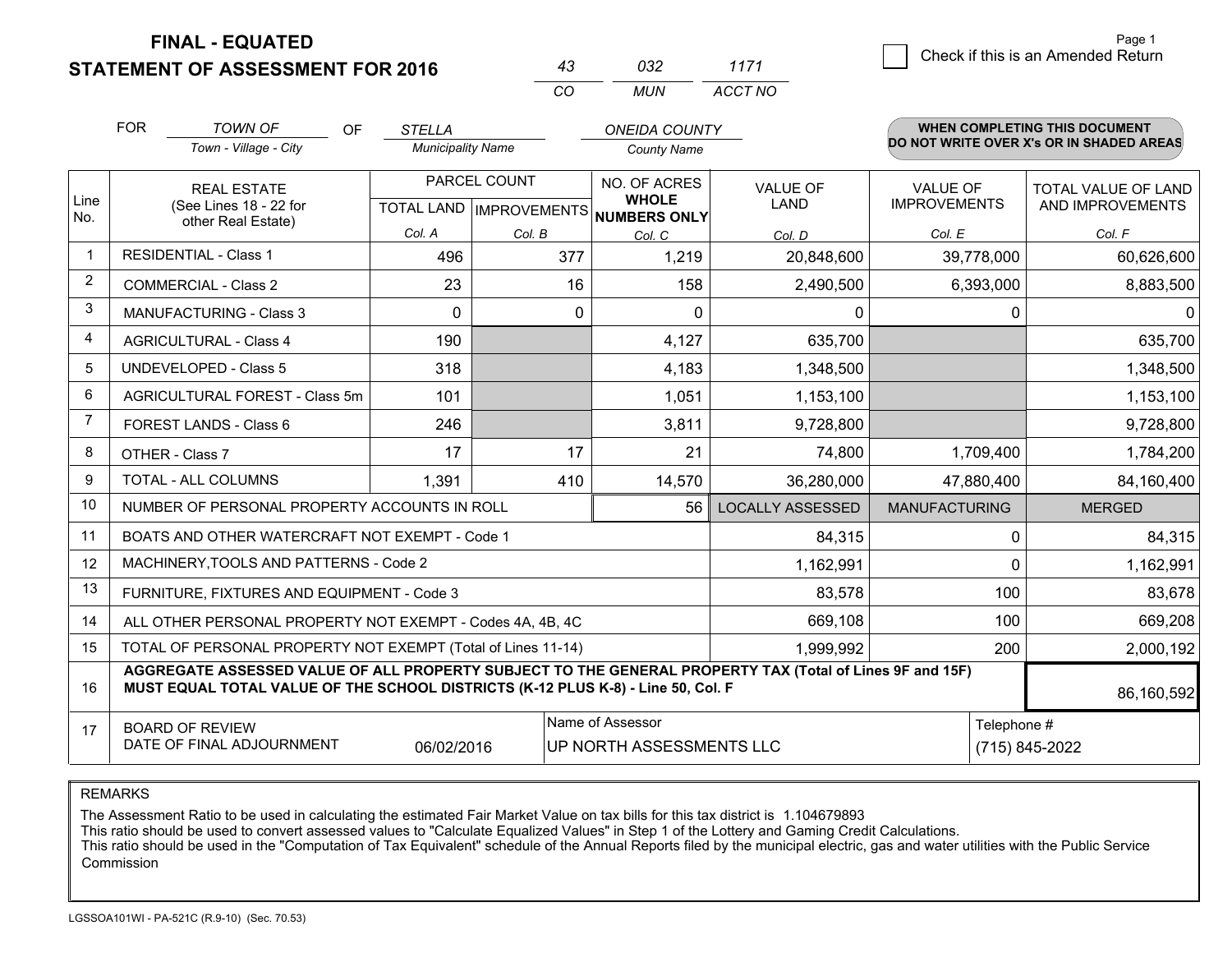*YEAR CO MUN ACCT NO* 2016 <u>43</u> 032 1171

Do not confuse FOREST LANDS (Line 7) with FOREST CROPS (in this section) - They are **NOT** the same

|    |                                                               |                 |  | Private Forest Crop - Reg Class @ 10¢ per acre                                 |  | Private Forest Crop - Reg Class @ \$2.52 per acre |                                    |                                                                    |               |                                                                              |
|----|---------------------------------------------------------------|-----------------|--|--------------------------------------------------------------------------------|--|---------------------------------------------------|------------------------------------|--------------------------------------------------------------------|---------------|------------------------------------------------------------------------------|
| 18 | (a) PARCELS                                                   | (b) ACRES       |  | (c) ASSESSED VALUE                                                             |  | (d) PARCELS                                       |                                    | (e) ACRES                                                          |               | (f) ASSESSED VALUE                                                           |
|    |                                                               |                 |  |                                                                                |  |                                                   |                                    | 40                                                                 |               | 49,500                                                                       |
|    |                                                               |                 |  | Private Forest Crop - Special Class @ 20¢ per acre                             |  |                                                   |                                    |                                                                    |               | Entered Before 2005 Managed Forest - Ferrous Mining CLOSED @ \$8.27 per acre |
| 19 | (a) PARCELS                                                   | (b) ACRES       |  | (c) ASSESSED VALUE                                                             |  | (d) PARCELS                                       |                                    | (e) ACRES                                                          |               | (f) ASSESSED VALUE                                                           |
|    |                                                               |                 |  |                                                                                |  |                                                   |                                    |                                                                    |               |                                                                              |
|    |                                                               |                 |  | Entered Before 2005 Managed Forest - OPEN @ \$.79 per acre                     |  |                                                   |                                    | Entered Before 2005 Managed Forest - CLOSED @ \$1.87 per acre      |               |                                                                              |
| 20 | (a) PARCELS                                                   | (b) ACRES       |  | (c) ASSESSED VALUE                                                             |  | (d) PARCELS                                       |                                    | (e) ACRES                                                          |               | (f) ASSESSED VALUE                                                           |
|    | 81                                                            | 3,188.77        |  | 5,231,600                                                                      |  | 64                                                | 2,254.47                           |                                                                    | 3,814,900     |                                                                              |
|    | Entered After 2004 Managed Forest - OPEN @<br>\$2.14 per acre |                 |  |                                                                                |  |                                                   |                                    | Entered After 2004 Managed Forest - CLOSED @ \$10.68 per acre      |               |                                                                              |
| 21 | (a) PARCELS                                                   | (b) ACRES       |  | (c) ASSESSED VALUE                                                             |  | (d) PARCELS<br>(e) ACRES                          |                                    | (f) ASSESSED VALUE                                                 |               |                                                                              |
|    |                                                               |                 |  |                                                                                |  |                                                   |                                    |                                                                    |               |                                                                              |
|    |                                                               | 88.93           |  | 176,600                                                                        |  | 40                                                |                                    | 1,157.21                                                           |               | 1,775,600                                                                    |
|    | (a) County Forest Cropland Acres                              |                 |  | (b) Federal Acres<br>(c) State Acres                                           |  |                                                   | (d) County (NOT FOREST CROP) Acres |                                                                    |               | (e) Other Acres                                                              |
| 22 |                                                               |                 |  |                                                                                |  |                                                   |                                    |                                                                    |               |                                                                              |
|    |                                                               |                 |  | .06                                                                            |  | 449.42                                            |                                    | 6.76                                                               |               | 55.72                                                                        |
|    |                                                               |                 |  | Assessed Value of Omitted Property From Prior Years (Sec. 70.44)               |  |                                                   |                                    | Assessed Value of Sec. 70.43 Corrections of Errors by Assessors    |               |                                                                              |
| 23 |                                                               | (a) REAL ESTATE |  | (b) PERSONAL                                                                   |  |                                                   |                                    | (c1) REAL ESTATE                                                   |               | (c2) PERSONAL                                                                |
|    |                                                               |                 |  | 269,225                                                                        |  |                                                   |                                    |                                                                    |               |                                                                              |
|    |                                                               |                 |  | Manufacturing Equated Value of Omitted Property From Prior Years (Sec. 70.995) |  |                                                   |                                    | Mfg. Equated Value of Sec.70.43 Corrections of Errors by Assessors |               |                                                                              |
|    |                                                               | (d) REAL ESTATE |  | (e) PERSONAL                                                                   |  |                                                   |                                    | (f1) REAL ESTATE                                                   | (f2) PERSONAL |                                                                              |
|    |                                                               |                 |  |                                                                                |  |                                                   |                                    |                                                                    |               |                                                                              |

## **SPECIAL DISTRICTS**

| Line<br>No. | Enter 6-digit<br>Special District<br>Code (Col. A) | <b>Account</b><br><b>Number</b><br>(Col. B) | <b>Special District Name</b><br>(Col. C) | <b>Locally Assessed Value</b><br>of Real Estate and<br>Personal Property (Col. D) | Mfg Value of Real Estate<br>and Personal Property<br>(Col. E) | <b>Merged Value of</b><br><b>Real Estate and</b><br>Personal Property (Col. F) |
|-------------|----------------------------------------------------|---------------------------------------------|------------------------------------------|-----------------------------------------------------------------------------------|---------------------------------------------------------------|--------------------------------------------------------------------------------|
| 24          |                                                    |                                             |                                          |                                                                                   |                                                               |                                                                                |
| 25          |                                                    |                                             |                                          |                                                                                   |                                                               |                                                                                |
| 26          |                                                    |                                             |                                          |                                                                                   |                                                               |                                                                                |
| 27          |                                                    |                                             |                                          |                                                                                   |                                                               |                                                                                |
| 28          |                                                    |                                             |                                          |                                                                                   |                                                               |                                                                                |
| 29          |                                                    |                                             |                                          |                                                                                   |                                                               |                                                                                |
| 30          |                                                    |                                             |                                          |                                                                                   |                                                               |                                                                                |
| 31          |                                                    |                                             |                                          |                                                                                   |                                                               |                                                                                |
| 32          |                                                    |                                             |                                          |                                                                                   |                                                               |                                                                                |
| 33          |                                                    |                                             |                                          |                                                                                   |                                                               |                                                                                |
| 34          |                                                    |                                             |                                          |                                                                                   |                                                               |                                                                                |
| 35          |                                                    |                                             |                                          |                                                                                   |                                                               |                                                                                |

LGSSOA101WI-PA - 521C (R. 9-10) (Sec. 70.53)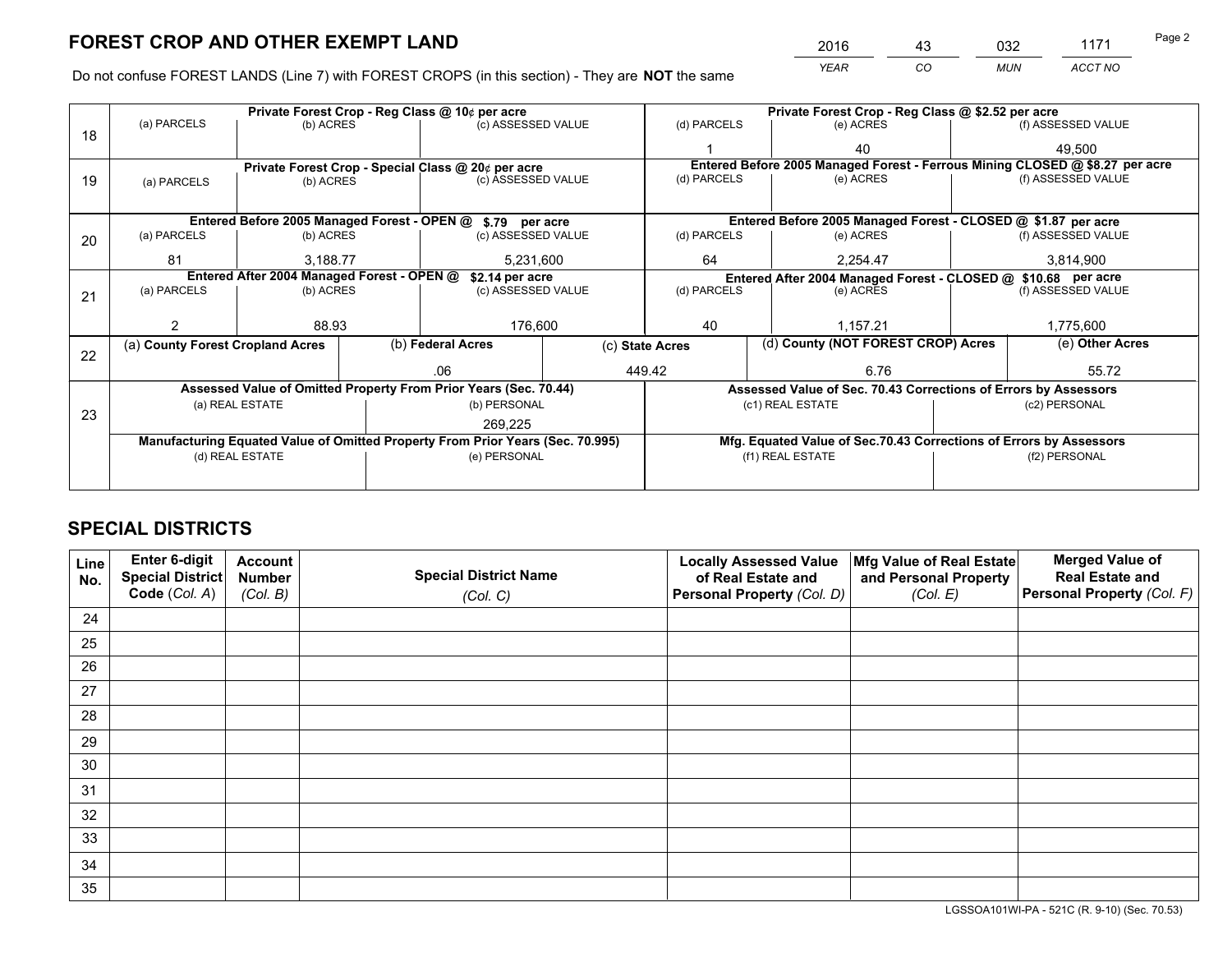|             |                                                                 |                                             |                                                         | <b>YEAR</b>                                                                       | CO<br><b>MUN</b>                                              | ACCT NO                                                                        |
|-------------|-----------------------------------------------------------------|---------------------------------------------|---------------------------------------------------------|-----------------------------------------------------------------------------------|---------------------------------------------------------------|--------------------------------------------------------------------------------|
| Line<br>No. | <b>Enter 6-digit</b><br><b>School District</b><br>Code (Col. A) | <b>Account</b><br><b>Number</b><br>(Col. B) | <b>School District Name</b><br>(Col. C)                 | <b>Locally Assessed Value</b><br>of Real Estate and<br>Personal Property (Col. D) | Mfg Value of Real Estate<br>and Personal Property<br>(Col. E) | <b>Merged Value of</b><br><b>Real Estate and</b><br>Personal Property (Col. F) |
|             | A. SCHOOL DISTRICTS (K-8 and K-12)                              |                                             |                                                         |                                                                                   |                                                               |                                                                                |
| 36          | 434781                                                          | 0262                                        | SCH D OF RHINELANDER                                    | 83,620,892                                                                        | 200                                                           | 83,621,092                                                                     |
| 37          | 435733                                                          | 0263                                        | SCH D OF THREE LAKES                                    | 2,539,500                                                                         |                                                               | 2,539,500                                                                      |
| 38          |                                                                 |                                             |                                                         |                                                                                   |                                                               |                                                                                |
| 39          |                                                                 |                                             |                                                         |                                                                                   |                                                               |                                                                                |
| 40          |                                                                 |                                             |                                                         |                                                                                   |                                                               |                                                                                |
| 41          |                                                                 |                                             |                                                         |                                                                                   |                                                               |                                                                                |
| 42          |                                                                 |                                             |                                                         |                                                                                   |                                                               |                                                                                |
| 43          |                                                                 |                                             |                                                         |                                                                                   |                                                               |                                                                                |
| 44          |                                                                 |                                             |                                                         |                                                                                   |                                                               |                                                                                |
| 45          |                                                                 |                                             |                                                         |                                                                                   |                                                               |                                                                                |
| 46          |                                                                 |                                             |                                                         |                                                                                   |                                                               |                                                                                |
| 47<br>48    |                                                                 |                                             |                                                         |                                                                                   |                                                               |                                                                                |
|             |                                                                 |                                             |                                                         |                                                                                   |                                                               |                                                                                |
| 49<br>50    |                                                                 |                                             | TOTAL ASSESSED VALUE OF SCHOOL DISTRICTS (K-8 and K-12) | 86,160,392                                                                        | 200                                                           | 86,160,592                                                                     |
|             | <b>B.</b><br><b>UNION HIGH SCHOOL DISTRICTS</b>                 |                                             |                                                         |                                                                                   |                                                               |                                                                                |
| 51          |                                                                 |                                             |                                                         |                                                                                   |                                                               |                                                                                |
| 52          |                                                                 |                                             |                                                         |                                                                                   |                                                               |                                                                                |
| 53          |                                                                 |                                             |                                                         |                                                                                   |                                                               |                                                                                |
| 54          |                                                                 |                                             |                                                         |                                                                                   |                                                               |                                                                                |
| 55          |                                                                 |                                             | TOTAL ASSESSED VALUE OF UNION HIGH SCHOOLS              |                                                                                   |                                                               |                                                                                |
|             | C.<br><b>TECHNICAL COLLEGE DISTRICTS</b>                        |                                             |                                                         |                                                                                   |                                                               |                                                                                |
| 56          | 001600                                                          | 0015                                        | NICOLET TECHNICAL COLLEGE<br><b>RHIN</b>                | 86,160,392                                                                        | 200                                                           | 86,160,592                                                                     |
| 57          |                                                                 |                                             |                                                         |                                                                                   |                                                               |                                                                                |
| 58          |                                                                 |                                             |                                                         |                                                                                   |                                                               |                                                                                |
| 59          |                                                                 |                                             | TOTAL ASSESSED VALUE OF TECHNICAL COLLEGES              | 86,160,392                                                                        | 200                                                           | 86,160,592                                                                     |

43

032

 *I hereby certify, to the best of my knowledge and belief, this form is complete and correct.*

**SCHOOL DISTRICTS**

| Print name of preparer | Title                    |                | Date (MM / DD / CCYY) |
|------------------------|--------------------------|----------------|-----------------------|
|                        |                          |                |                       |
| Signature of preparer  | Contact Telephone Number | E-mail address |                       |
|                        | $\sim$                   |                |                       |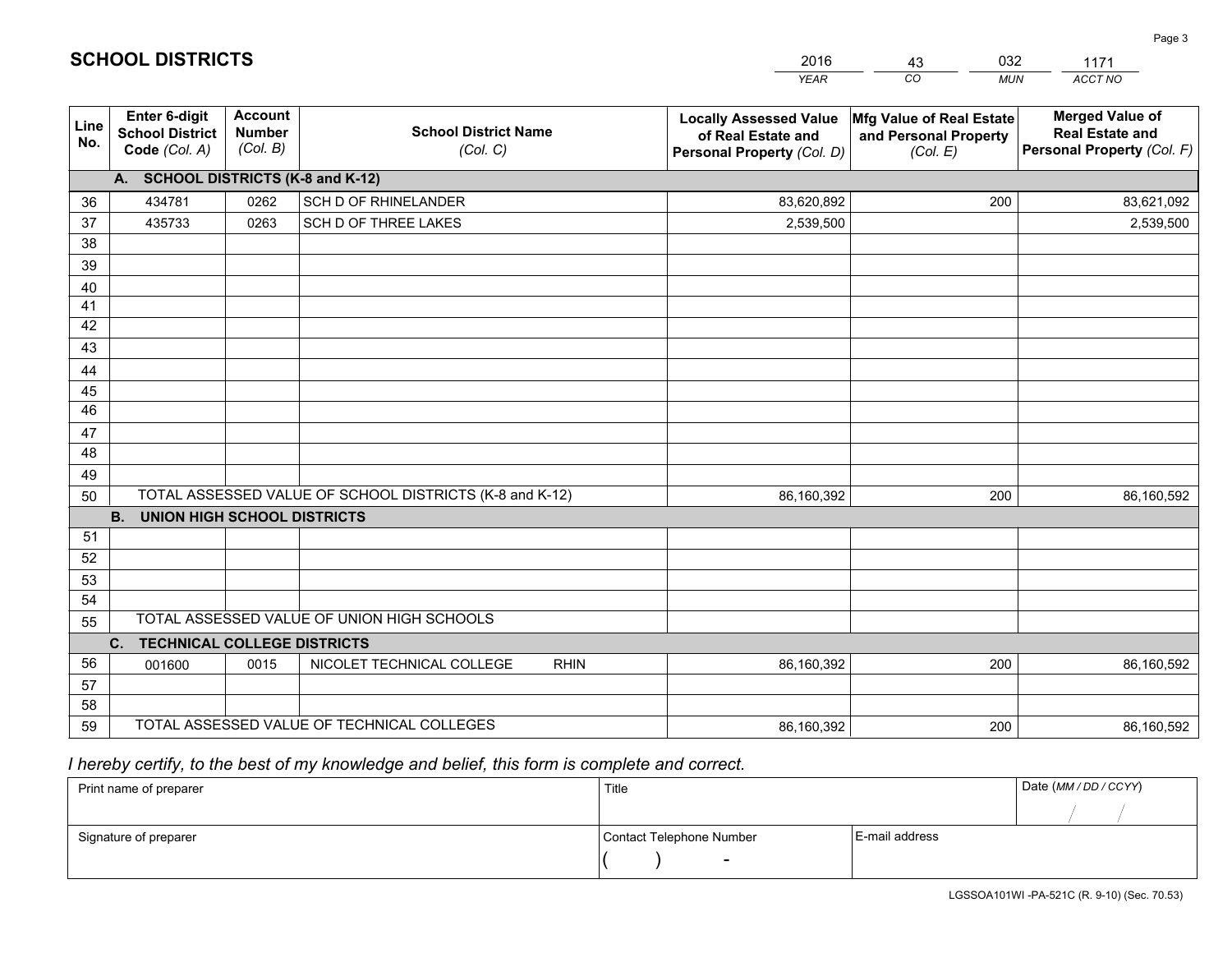#### **HIGHLIGHTS**

- 1. Complete the Statement of Assessment after the Board of Review. Reflect any changes made there.
- 2. Use black ink to complete.
- 3. Line 16 must equal Line 50, Col D.
- 4. Line 55 must equal the total of K-8 schools listed on lines 36-49. Do not include K-12 schools in this comparision.
- 5. Line 59, Col. D must equal Line 16.
- 6. Special District, School District and Technical College District values must include both real estate and personal property. Examples of Special districts are: town sanitary districts, public inland lake protection and rehabilitation districts, and metropolitan sewerage districts.
- 7. DO NOT INCLUDE Manufacturing property values.DOR will print these values on the final SOA.

AMY ZDROIK TOWN OF STELLA 2191 SPRING DRIVE RHINELANDER, WI 54501

RHINELANDER, WI 54501 2191 SPRING DRIVE AMY ZDROIK<br>TOWN OF STELLA

 8. Accuracy of this form is very important. The values reported directly affect the equalized value DOR calculates for school and special districts.

#### **Page 1:**

 If not prefilled, enter the tax year,county and municipal code,municipal type, municipal name and county name on the top of form.

Check the Amended box, if filing an amended / corrected SOA.

 Report the parcel count, acres and assessed value of taxable general property, total parcel count, (real and personal), total acres, and values from final figures set by the Board of Review.

- A. Real Estate land and improvements (buildings, etc.) is reported on lines 1 8, total line 9.
- B. Personal Property is reported on lines 11 14, Column D, total line 15.
- C. To complete this report, use the computer produced summary of the assessment roll that shows these amounts.
- D. Use whole numbers only.
- E. Add each line across and each column down to verify entries.

### **Page 2:**

- A. Report Special Items (not subject to general property tax).
- 1. Private Forest Croplands and Managed Forest Lands are reported on lines 18,19, 20 and 21. Be sure to report assessed values **NOT** taxes.
- 2. You should have copies of the orders of entry, orders of withdrawal, etc., to update your assessment roll.
	- 3. Show hundredths of acres (e.g. 39.75).
- 4. Tax exempt lands are reported on line 22.
- 5. Omitted property and sec. 70.43, Wis. Stats., corrections of errors by assessor are reported on line 23. Report real estate and personal property separately. These should be for **prior years**, not something found on the current assessment roll after the board of review.
- B. Special District (Lines 24-35) Include the value of both real and personal property.
- The Department of Revenue (DOR) preprints much of the information regarding names and codes for schools, special districts,etc. If a district is not listed, enter the name and value only, DOR will enter the proper code.

## **Page 3 School Districts:**

Include the value of both real and personal property.

Report School District (regular, elementary, union high school, and technical college).

- 1. Regular (K-12) and Elementary (K-8) school values are reported on lines 36-49, total on line 50.
- 2. Union High School (UHS) (use only if elementary schools are listed on lines 36-49) are reported on lines 51-54. UHS total value (line 55) must equal to the total **elementary school** values reported on lines 36-49. Do notinclude K-12 schools in this comparison.
- 3. Technical College values are reported on lines 56-58, total on line 59.
- 4. Use the computer summary that shows these amounts to complete this report.

#### **This form is due the second Monday in June. File this report only after your Board of Review is complete.**

 *If you have questions: Return forms to:*

Fax number: (608) 264-6887 PO Box 8971

 Email: lgs@revenue.wi.gov Wisconsin Department of Revenue Call: (608) 261-5341 Local Government Services Section 6-97Madison WI 53708-8971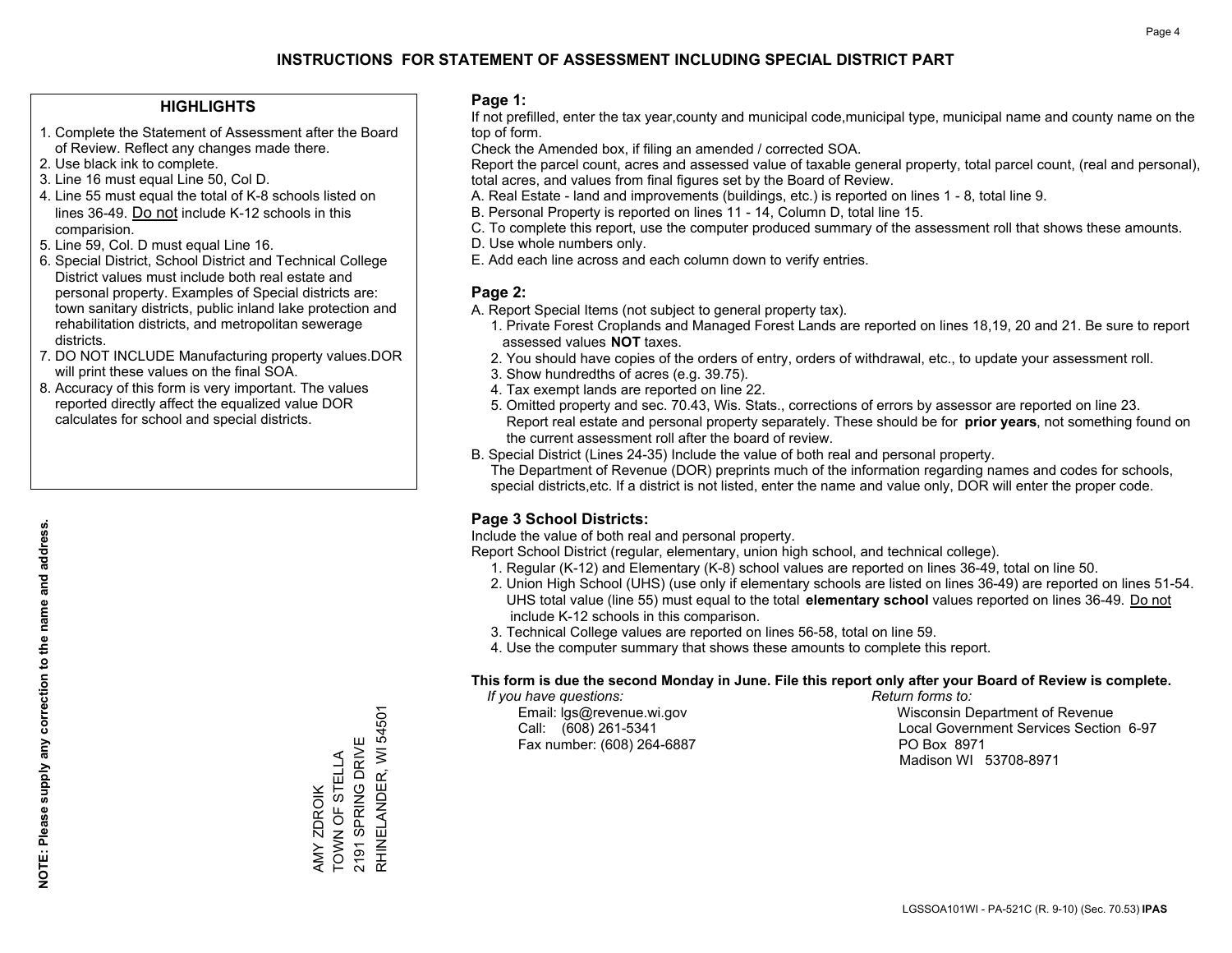**STATEMENT OF ASSESSMENT FOR 2016** 

| 43 | กจ⊿ | 1172    |
|----|-----|---------|
| (  | MUN | ACCT NO |

|                | <b>FOR</b><br><b>TOWN OF</b><br><b>OF</b><br><b>SUGAR CAMP</b><br><b>ONEIDA COUNTY</b><br>Town - Village - City<br><b>Municipality Name</b><br><b>County Name</b> |                                                                                                                                                                                              |        | <b>WHEN COMPLETING THIS DOCUMENT</b><br>DO NOT WRITE OVER X's OR IN SHADED AREAS |                                                          |                         |                      |                            |
|----------------|-------------------------------------------------------------------------------------------------------------------------------------------------------------------|----------------------------------------------------------------------------------------------------------------------------------------------------------------------------------------------|--------|----------------------------------------------------------------------------------|----------------------------------------------------------|-------------------------|----------------------|----------------------------|
|                |                                                                                                                                                                   |                                                                                                                                                                                              |        |                                                                                  |                                                          |                         |                      |                            |
|                |                                                                                                                                                                   | <b>REAL ESTATE</b>                                                                                                                                                                           |        | PARCEL COUNT                                                                     | NO. OF ACRES                                             | <b>VALUE OF</b>         | <b>VALUE OF</b>      | <b>TOTAL VALUE OF LAND</b> |
| Line<br>No.    |                                                                                                                                                                   | (See Lines 18 - 22 for<br>other Real Estate)                                                                                                                                                 |        |                                                                                  | <b>WHOLE</b><br>TOTAL LAND   IMPROVEMENTS   NUMBERS ONLY | <b>LAND</b>             | <b>IMPROVEMENTS</b>  | AND IMPROVEMENTS           |
|                |                                                                                                                                                                   |                                                                                                                                                                                              | Col. A | Col. B                                                                           | Col. C                                                   | Col. D                  | Col. E               | Col. F                     |
|                |                                                                                                                                                                   | <b>RESIDENTIAL - Class 1</b>                                                                                                                                                                 | 2,032  | 1,618                                                                            | 4,443                                                    | 166,159,300             | 182,288,100          | 348,447,400                |
| 2              |                                                                                                                                                                   | <b>COMMERCIAL - Class 2</b>                                                                                                                                                                  | 26     | 20                                                                               | 60                                                       | 791,600                 | 3,223,600            | 4,015,200                  |
| 3              |                                                                                                                                                                   | <b>MANUFACTURING - Class 3</b>                                                                                                                                                               | 3      |                                                                                  | 42                                                       | 103,800                 | 162,200              | 266,000                    |
| 4              |                                                                                                                                                                   | <b>AGRICULTURAL - Class 4</b>                                                                                                                                                                | 131    |                                                                                  | 2,718                                                    | 231,500                 |                      | 231,500                    |
| 5              |                                                                                                                                                                   | UNDEVELOPED - Class 5                                                                                                                                                                        | 675    |                                                                                  | 8,005                                                    | 3,832,400               |                      | 3,832,400                  |
| 6              |                                                                                                                                                                   | AGRICULTURAL FOREST - Class 5m                                                                                                                                                               | 80     |                                                                                  | 1,445                                                    | 1,572,800               |                      | 1,572,800                  |
| $\overline{7}$ |                                                                                                                                                                   | FOREST LANDS - Class 6                                                                                                                                                                       | 666    |                                                                                  | 13,351                                                   | 33,046,800              |                      | 33,046,800                 |
| 8              |                                                                                                                                                                   | OTHER - Class 7                                                                                                                                                                              | 25     | 23                                                                               | 33                                                       | 374,900                 | 1,399,800            | 1,774,700                  |
| 9              |                                                                                                                                                                   | TOTAL - ALL COLUMNS                                                                                                                                                                          | 3,638  | 1,662                                                                            | 30,097                                                   | 206,113,100             | 187,073,700          | 393,186,800                |
| 10             |                                                                                                                                                                   | NUMBER OF PERSONAL PROPERTY ACCOUNTS IN ROLL                                                                                                                                                 |        |                                                                                  | 107                                                      | <b>LOCALLY ASSESSED</b> | <b>MANUFACTURING</b> | <b>MERGED</b>              |
| 11             |                                                                                                                                                                   | BOATS AND OTHER WATERCRAFT NOT EXEMPT - Code 1                                                                                                                                               |        |                                                                                  |                                                          | 77,700                  |                      | 77,700<br>$\Omega$         |
| 12             |                                                                                                                                                                   | MACHINERY, TOOLS AND PATTERNS - Code 2                                                                                                                                                       |        |                                                                                  |                                                          | 2,949,900               | 336,600              | 3,286,500                  |
| 13             |                                                                                                                                                                   | FURNITURE, FIXTURES AND EQUIPMENT - Code 3                                                                                                                                                   |        |                                                                                  |                                                          | 240,400                 | 8,600                | 249,000                    |
| 14             |                                                                                                                                                                   | ALL OTHER PERSONAL PROPERTY NOT EXEMPT - Codes 4A, 4B, 4C                                                                                                                                    |        |                                                                                  |                                                          | 701,100                 | 1,100                | 702,200                    |
| 15             |                                                                                                                                                                   | TOTAL OF PERSONAL PROPERTY NOT EXEMPT (Total of Lines 11-14)                                                                                                                                 |        |                                                                                  |                                                          | 3,969,100               | 346,300              | 4,315,400                  |
| 16             |                                                                                                                                                                   | AGGREGATE ASSESSED VALUE OF ALL PROPERTY SUBJECT TO THE GENERAL PROPERTY TAX (Total of Lines 9F and 15F)<br>MUST EQUAL TOTAL VALUE OF THE SCHOOL DISTRICTS (K-12 PLUS K-8) - Line 50, Col. F |        |                                                                                  |                                                          |                         |                      | 397,502,200                |
| 17             |                                                                                                                                                                   | <b>BOARD OF REVIEW</b>                                                                                                                                                                       |        |                                                                                  | Name of Assessor                                         |                         |                      | Telephone #                |
|                | DATE OF FINAL ADJOURNMENT<br>09/19/2016<br><b>B.A. PAULS ASSOCIATES</b>                                                                                           |                                                                                                                                                                                              |        |                                                                                  |                                                          |                         |                      | (715) 848-9300             |

REMARKS

The Assessment Ratio to be used in calculating the estimated Fair Market Value on tax bills for this tax district is 1.025591604

This ratio should be used to convert assessed values to "Calculate Equalized Values" in Step 1 of the Lottery and Gaming Credit Calculations.<br>This ratio should be used in the "Computation of Tax Equivalent" schedule of the Commission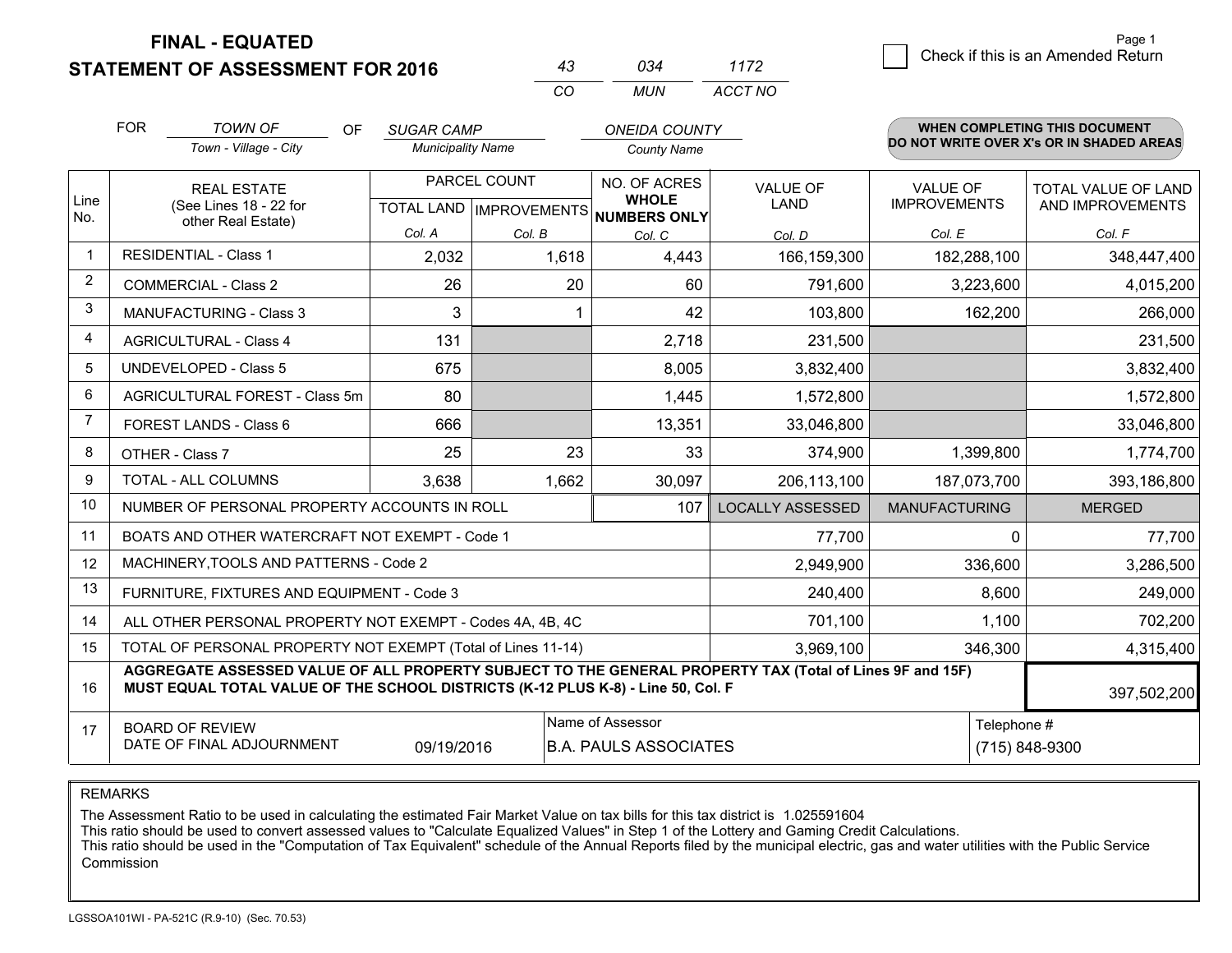*YEAR CO MUN ACCT NO* 2016 <u>43</u> 034 1172 Page 2

Do not confuse FOREST LANDS (Line 7) with FOREST CROPS (in this section) - They are **NOT** the same

|    |                                                                                |                 |  | Private Forest Crop - Reg Class @ 10¢ per acre                   | Private Forest Crop - Reg Class @ \$2.52 per acre |                          |                                                                              |                                                                    |                    |                    |
|----|--------------------------------------------------------------------------------|-----------------|--|------------------------------------------------------------------|---------------------------------------------------|--------------------------|------------------------------------------------------------------------------|--------------------------------------------------------------------|--------------------|--------------------|
| 18 | (a) PARCELS                                                                    | (b) ACRES       |  | (c) ASSESSED VALUE                                               |                                                   | (d) PARCELS              |                                                                              | (e) ACRES                                                          |                    | (f) ASSESSED VALUE |
|    |                                                                                |                 |  |                                                                  |                                                   | 15                       |                                                                              | 600                                                                |                    | 958,000            |
|    |                                                                                |                 |  | Private Forest Crop - Special Class @ 20¢ per acre               |                                                   |                          | Entered Before 2005 Managed Forest - Ferrous Mining CLOSED @ \$8.27 per acre |                                                                    |                    |                    |
| 19 | (a) PARCELS                                                                    | (b) ACRES       |  | (c) ASSESSED VALUE                                               |                                                   | (d) PARCELS              |                                                                              | (e) ACRES                                                          |                    | (f) ASSESSED VALUE |
|    |                                                                                |                 |  |                                                                  |                                                   |                          |                                                                              |                                                                    |                    |                    |
|    |                                                                                |                 |  | Entered Before 2005 Managed Forest - OPEN @ \$.79 per acre       |                                                   |                          |                                                                              | Entered Before 2005 Managed Forest - CLOSED @ \$1.87 per acre      |                    |                    |
| 20 | (a) PARCELS                                                                    | (b) ACRES       |  | (c) ASSESSED VALUE                                               |                                                   | (d) PARCELS              |                                                                              | (e) ACRES                                                          |                    | (f) ASSESSED VALUE |
|    | 89                                                                             | 3.561.64        |  | 7,865,400                                                        |                                                   | 73                       |                                                                              | 2.227.57                                                           | 7,136,100          |                    |
|    | Entered After 2004 Managed Forest - OPEN @<br>\$2.14 per acre                  |                 |  |                                                                  |                                                   |                          | Entered After 2004 Managed Forest - CLOSED @ \$10.68 per acre                |                                                                    |                    |                    |
| 21 | (a) PARCELS                                                                    | (b) ACRES       |  | (c) ASSESSED VALUE                                               |                                                   | (d) PARCELS<br>(e) ACRES |                                                                              |                                                                    | (f) ASSESSED VALUE |                    |
|    |                                                                                |                 |  |                                                                  |                                                   |                          |                                                                              |                                                                    |                    |                    |
|    | 14                                                                             | 367.82          |  | 859,600                                                          |                                                   | 83<br>2.711.37           |                                                                              |                                                                    | 6,711,300          |                    |
| 22 | (a) County Forest Cropland Acres                                               |                 |  | (b) Federal Acres<br>(c) State Acres                             |                                                   |                          |                                                                              | (d) County (NOT FOREST CROP) Acres                                 |                    | (e) Other Acres    |
|    |                                                                                |                 |  |                                                                  | 15,891.22                                         |                          |                                                                              | 5.66                                                               |                    | 345.17             |
|    |                                                                                |                 |  | Assessed Value of Omitted Property From Prior Years (Sec. 70.44) |                                                   |                          |                                                                              | Assessed Value of Sec. 70.43 Corrections of Errors by Assessors    |                    |                    |
|    |                                                                                | (a) REAL ESTATE |  | (b) PERSONAL                                                     |                                                   |                          |                                                                              | (c1) REAL ESTATE                                                   |                    | (c2) PERSONAL      |
| 23 |                                                                                |                 |  |                                                                  |                                                   |                          |                                                                              |                                                                    |                    |                    |
|    | Manufacturing Equated Value of Omitted Property From Prior Years (Sec. 70.995) |                 |  |                                                                  |                                                   |                          |                                                                              | Mfg. Equated Value of Sec.70.43 Corrections of Errors by Assessors |                    |                    |
|    | (d) REAL ESTATE                                                                |                 |  | (e) PERSONAL                                                     |                                                   | (f1) REAL ESTATE         |                                                                              | (f2) PERSONAL                                                      |                    |                    |
|    |                                                                                |                 |  |                                                                  |                                                   |                          |                                                                              |                                                                    |                    |                    |

## **SPECIAL DISTRICTS**

| Line<br>No. | Enter 6-digit<br>Special District<br>Code (Col. A) | <b>Account</b><br><b>Number</b><br>(Col. B) | <b>Special District Name</b><br>(Col. C) | <b>Locally Assessed Value</b><br>of Real Estate and<br>Personal Property (Col. D) | Mfg Value of Real Estate<br>and Personal Property<br>(Col. E) | <b>Merged Value of</b><br><b>Real Estate and</b><br>Personal Property (Col. F) |
|-------------|----------------------------------------------------|---------------------------------------------|------------------------------------------|-----------------------------------------------------------------------------------|---------------------------------------------------------------|--------------------------------------------------------------------------------|
| 24          | 438050                                             | 0268                                        | THUNDER LAKE PRO & REHAB DISTRICT        | 983,000                                                                           |                                                               | 983,000                                                                        |
| 25          |                                                    |                                             |                                          |                                                                                   |                                                               |                                                                                |
| 26          |                                                    |                                             |                                          |                                                                                   |                                                               |                                                                                |
| 27          |                                                    |                                             |                                          |                                                                                   |                                                               |                                                                                |
| 28          |                                                    |                                             |                                          |                                                                                   |                                                               |                                                                                |
| 29          |                                                    |                                             |                                          |                                                                                   |                                                               |                                                                                |
| 30          |                                                    |                                             |                                          |                                                                                   |                                                               |                                                                                |
| 31          |                                                    |                                             |                                          |                                                                                   |                                                               |                                                                                |
| 32          |                                                    |                                             |                                          |                                                                                   |                                                               |                                                                                |
| 33          |                                                    |                                             |                                          |                                                                                   |                                                               |                                                                                |
| 34          |                                                    |                                             |                                          |                                                                                   |                                                               |                                                                                |
| 35          |                                                    |                                             |                                          |                                                                                   |                                                               |                                                                                |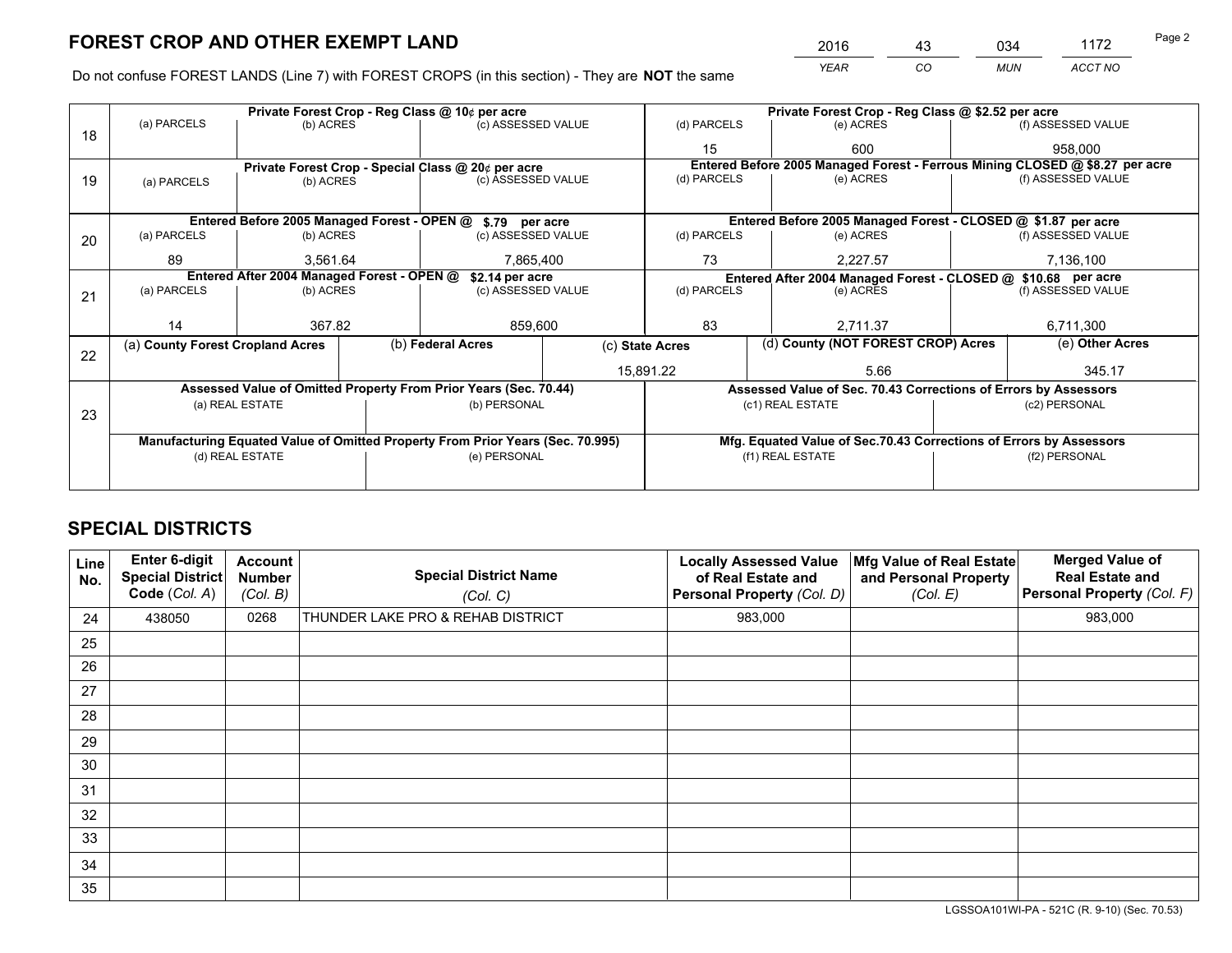|             |                                                                 |                                             |                                                         | <b>YEAR</b>                                                                       | CO<br><b>MUN</b>                                              | ACCT NO                                                                        |
|-------------|-----------------------------------------------------------------|---------------------------------------------|---------------------------------------------------------|-----------------------------------------------------------------------------------|---------------------------------------------------------------|--------------------------------------------------------------------------------|
| Line<br>No. | <b>Enter 6-digit</b><br><b>School District</b><br>Code (Col. A) | <b>Account</b><br><b>Number</b><br>(Col. B) | <b>School District Name</b><br>(Col. C)                 | <b>Locally Assessed Value</b><br>of Real Estate and<br>Personal Property (Col. D) | Mfg Value of Real Estate<br>and Personal Property<br>(Col. E) | <b>Merged Value of</b><br><b>Real Estate and</b><br>Personal Property (Col. F) |
|             | A. SCHOOL DISTRICTS (K-8 and K-12)                              |                                             |                                                         |                                                                                   |                                                               |                                                                                |
| 36          | 435733                                                          | 0263                                        | SCH D OF THREE LAKES                                    | 396,889,900                                                                       | 612,300                                                       | 397,502,200                                                                    |
| 37          |                                                                 |                                             |                                                         |                                                                                   |                                                               |                                                                                |
| 38          |                                                                 |                                             |                                                         |                                                                                   |                                                               |                                                                                |
| 39          |                                                                 |                                             |                                                         |                                                                                   |                                                               |                                                                                |
| 40          |                                                                 |                                             |                                                         |                                                                                   |                                                               |                                                                                |
| 41<br>42    |                                                                 |                                             |                                                         |                                                                                   |                                                               |                                                                                |
| 43          |                                                                 |                                             |                                                         |                                                                                   |                                                               |                                                                                |
|             |                                                                 |                                             |                                                         |                                                                                   |                                                               |                                                                                |
| 44<br>45    |                                                                 |                                             |                                                         |                                                                                   |                                                               |                                                                                |
| 46          |                                                                 |                                             |                                                         |                                                                                   |                                                               |                                                                                |
| 47          |                                                                 |                                             |                                                         |                                                                                   |                                                               |                                                                                |
| 48          |                                                                 |                                             |                                                         |                                                                                   |                                                               |                                                                                |
| 49          |                                                                 |                                             |                                                         |                                                                                   |                                                               |                                                                                |
| 50          |                                                                 |                                             | TOTAL ASSESSED VALUE OF SCHOOL DISTRICTS (K-8 and K-12) | 396,889,900                                                                       | 612,300                                                       | 397,502,200                                                                    |
|             | <b>B.</b><br><b>UNION HIGH SCHOOL DISTRICTS</b>                 |                                             |                                                         |                                                                                   |                                                               |                                                                                |
| 51          |                                                                 |                                             |                                                         |                                                                                   |                                                               |                                                                                |
| 52          |                                                                 |                                             |                                                         |                                                                                   |                                                               |                                                                                |
| 53          |                                                                 |                                             |                                                         |                                                                                   |                                                               |                                                                                |
| 54          |                                                                 |                                             |                                                         |                                                                                   |                                                               |                                                                                |
| 55          |                                                                 |                                             | TOTAL ASSESSED VALUE OF UNION HIGH SCHOOLS              |                                                                                   |                                                               |                                                                                |
|             | C.<br><b>TECHNICAL COLLEGE DISTRICTS</b>                        |                                             |                                                         |                                                                                   |                                                               |                                                                                |
| 56          | 001600                                                          | 0015                                        | NICOLET TECHNICAL COLLEGE<br><b>RHIN</b>                | 396,889,900                                                                       | 612,300                                                       | 397,502,200                                                                    |
| 57<br>58    |                                                                 |                                             |                                                         |                                                                                   |                                                               |                                                                                |
| 59          |                                                                 |                                             | TOTAL ASSESSED VALUE OF TECHNICAL COLLEGES              | 396,889,900                                                                       | 612,300                                                       | 397,502,200                                                                    |
|             |                                                                 |                                             |                                                         |                                                                                   |                                                               |                                                                                |

43

034

 *I hereby certify, to the best of my knowledge and belief, this form is complete and correct.*

**SCHOOL DISTRICTS**

| Print name of preparer | Title                    |                | Date (MM / DD / CCYY) |
|------------------------|--------------------------|----------------|-----------------------|
|                        |                          |                |                       |
| Signature of preparer  | Contact Telephone Number | E-mail address |                       |
|                        | -                        |                |                       |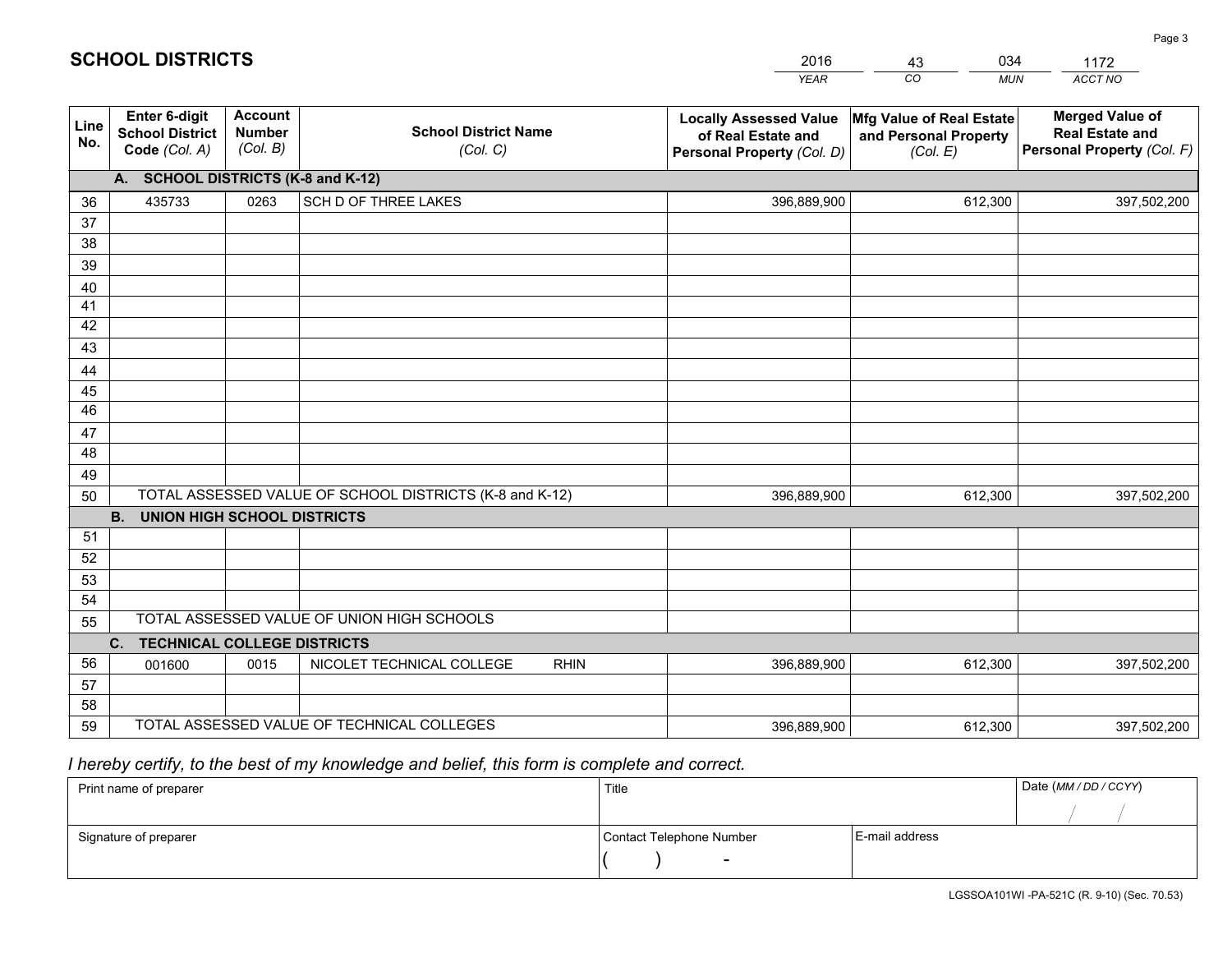#### **HIGHLIGHTS**

- 1. Complete the Statement of Assessment after the Board of Review. Reflect any changes made there.
- 2. Use black ink to complete.
- 3. Line 16 must equal Line 50, Col D.
- 4. Line 55 must equal the total of K-8 schools listed on lines 36-49. Do not include K-12 schools in this comparision.
- 5. Line 59, Col. D must equal Line 16.
- 6. Special District, School District and Technical College District values must include both real estate and personal property. Examples of Special districts are: town sanitary districts, public inland lake protection and rehabilitation districts, and metropolitan sewerage districts.
- 7. DO NOT INCLUDE Manufacturing property values.DOR will print these values on the final SOA.

MELISSA WICK

TOWN OF SUGAR CAMP

MELISSA WICK<br>TOWN OF SUGAR CAMP

8110 CAMP ROAD EAGLE RIVER, WI 54521

EAGLE RIVER, WI 54521 8110 CAMP ROAD

 8. Accuracy of this form is very important. The values reported directly affect the equalized value DOR calculates for school and special districts.

#### **Page 1:**

 If not prefilled, enter the tax year,county and municipal code,municipal type, municipal name and county name on the top of form.

Check the Amended box, if filing an amended / corrected SOA.

 Report the parcel count, acres and assessed value of taxable general property, total parcel count, (real and personal), total acres, and values from final figures set by the Board of Review.

- A. Real Estate land and improvements (buildings, etc.) is reported on lines 1 8, total line 9.
- B. Personal Property is reported on lines 11 14, Column D, total line 15.
- C. To complete this report, use the computer produced summary of the assessment roll that shows these amounts.
- D. Use whole numbers only.
- E. Add each line across and each column down to verify entries.

#### **Page 2:**

- A. Report Special Items (not subject to general property tax).
- 1. Private Forest Croplands and Managed Forest Lands are reported on lines 18,19, 20 and 21. Be sure to report assessed values **NOT** taxes.
- 2. You should have copies of the orders of entry, orders of withdrawal, etc., to update your assessment roll.
	- 3. Show hundredths of acres (e.g. 39.75).
- 4. Tax exempt lands are reported on line 22.
- 5. Omitted property and sec. 70.43, Wis. Stats., corrections of errors by assessor are reported on line 23. Report real estate and personal property separately. These should be for **prior years**, not something found on the current assessment roll after the board of review.
- B. Special District (Lines 24-35) Include the value of both real and personal property.
- The Department of Revenue (DOR) preprints much of the information regarding names and codes for schools, special districts,etc. If a district is not listed, enter the name and value only, DOR will enter the proper code.

## **Page 3 School Districts:**

Include the value of both real and personal property.

Report School District (regular, elementary, union high school, and technical college).

- 1. Regular (K-12) and Elementary (K-8) school values are reported on lines 36-49, total on line 50.
- 2. Union High School (UHS) (use only if elementary schools are listed on lines 36-49) are reported on lines 51-54. UHS total value (line 55) must equal to the total **elementary school** values reported on lines 36-49. Do notinclude K-12 schools in this comparison.
- 3. Technical College values are reported on lines 56-58, total on line 59.
- 4. Use the computer summary that shows these amounts to complete this report.

#### **This form is due the second Monday in June. File this report only after your Board of Review is complete.**

 *If you have questions: Return forms to:*

Fax number: (608) 264-6887 PO Box 8971

 Email: lgs@revenue.wi.gov Wisconsin Department of Revenue Call: (608) 261-5341 Local Government Services Section 6-97Madison WI 53708-8971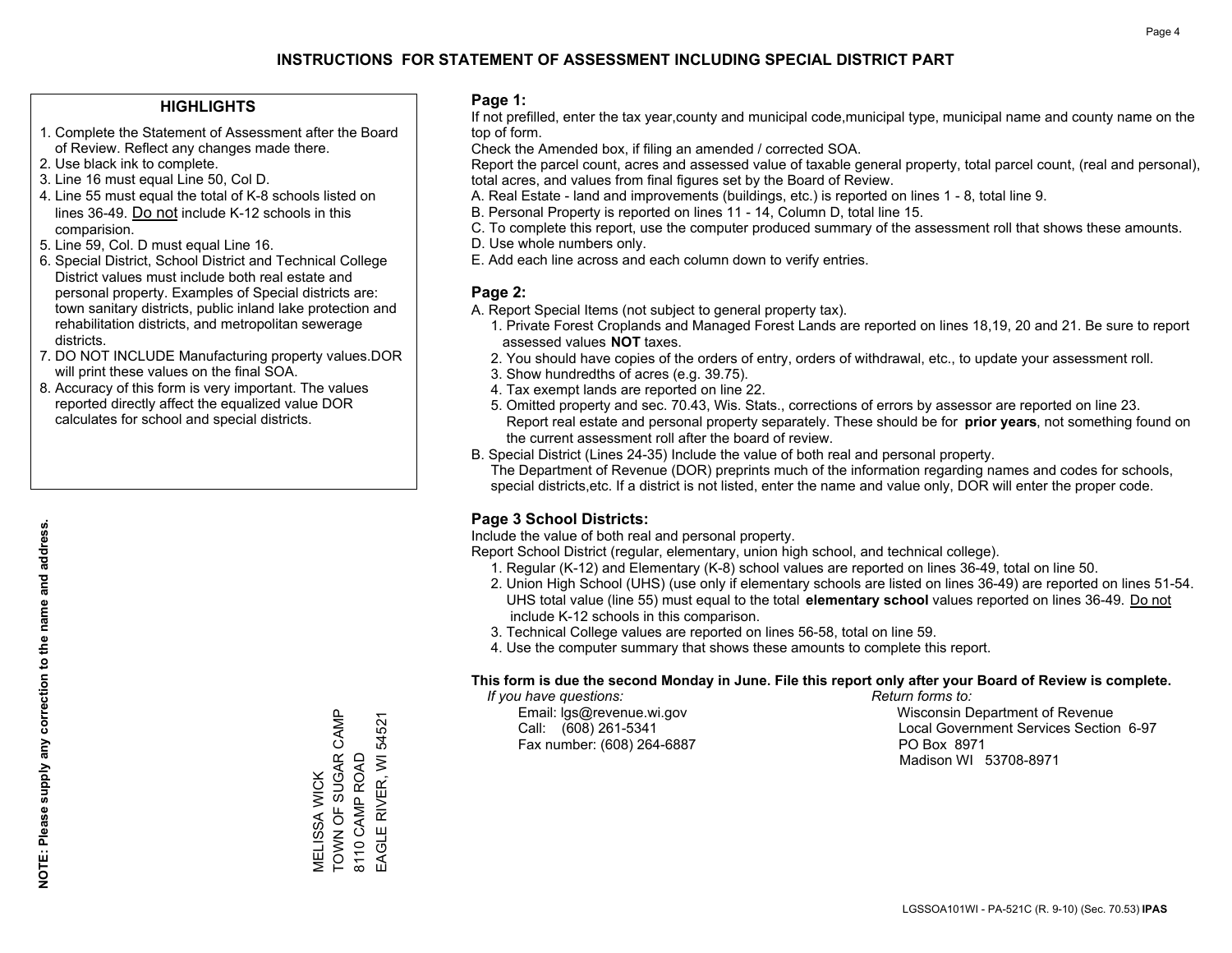## **STATEMENT OF ASSESSMENT FOR 2016**

|    | กวค | 1173    |
|----|-----|---------|
| ΓO | MUN | ACCT NO |

|                | <b>FOR</b><br>TOWN OF<br><b>OF</b><br><b>THREE LAKES</b><br>Town - Village - City<br><b>Municipality Name</b> |                                                                                                                                                                                                               | <b>ONEIDA COUNTY</b> |                | <b>WHEN COMPLETING THIS DOCUMENT</b><br>DO NOT WRITE OVER X's OR IN SHADED AREAS |                         |                      |                            |  |
|----------------|---------------------------------------------------------------------------------------------------------------|---------------------------------------------------------------------------------------------------------------------------------------------------------------------------------------------------------------|----------------------|----------------|----------------------------------------------------------------------------------|-------------------------|----------------------|----------------------------|--|
|                |                                                                                                               |                                                                                                                                                                                                               |                      |                | <b>County Name</b>                                                               |                         |                      |                            |  |
| Line<br>No.    |                                                                                                               | <b>REAL ESTATE</b>                                                                                                                                                                                            |                      | PARCEL COUNT   | NO. OF ACRES                                                                     | <b>VALUE OF</b>         | <b>VALUE OF</b>      | <b>TOTAL VALUE OF LAND</b> |  |
|                |                                                                                                               | (See Lines 18 - 22 for<br>other Real Estate)                                                                                                                                                                  |                      |                | <b>WHOLE</b><br>TOTAL LAND MPROVEMENTS NUMBERS ONLY                              | <b>LAND</b>             | <b>IMPROVEMENTS</b>  | AND IMPROVEMENTS           |  |
|                |                                                                                                               |                                                                                                                                                                                                               | Col. A               | Col. B         | Col. C                                                                           | Col. D                  | Col. E               | Col. F                     |  |
|                |                                                                                                               | <b>RESIDENTIAL - Class 1</b>                                                                                                                                                                                  | 4,526                | 3,101          | 2,804                                                                            | 566,763,400             | 417,593,500          | 984,356,900                |  |
| $\overline{2}$ |                                                                                                               | <b>COMMERCIAL - Class 2</b>                                                                                                                                                                                   | 165                  | 133            | 214                                                                              | 9,567,900               | 18,732,100           | 28,300,000                 |  |
| 3              |                                                                                                               | MANUFACTURING - Class 3                                                                                                                                                                                       | $\overline{2}$       | $\overline{2}$ | 5                                                                                | 69,100                  | 559,800              | 628,900                    |  |
| 4              |                                                                                                               | <b>AGRICULTURAL - Class 4</b>                                                                                                                                                                                 | 88                   |                | 1,937                                                                            | 224,400                 |                      | 224,400                    |  |
| 5              |                                                                                                               | <b>UNDEVELOPED - Class 5</b>                                                                                                                                                                                  | 465                  |                | 7,481                                                                            | 2,862,500               |                      | 2,862,500                  |  |
| 6              |                                                                                                               | AGRICULTURAL FOREST - Class 5m                                                                                                                                                                                | 51                   |                | 606                                                                              | 906,600                 |                      | 906,600                    |  |
| $\overline{7}$ | FOREST LANDS - Class 6                                                                                        |                                                                                                                                                                                                               | 541                  |                | 10,034                                                                           | 27,536,900              |                      | 27,536,900                 |  |
| 8              | OTHER - Class 7                                                                                               |                                                                                                                                                                                                               | 39                   | 39             | 202                                                                              | 245,100                 | 3,133,800            | 3,378,900                  |  |
| 9              | TOTAL - ALL COLUMNS                                                                                           |                                                                                                                                                                                                               | 5,877                | 3,275          | 23,283                                                                           | 608,175,900             | 440,019,200          | 1,048,195,100              |  |
| 10             |                                                                                                               | NUMBER OF PERSONAL PROPERTY ACCOUNTS IN ROLL                                                                                                                                                                  |                      |                | 199                                                                              | <b>LOCALLY ASSESSED</b> | <b>MANUFACTURING</b> | <b>MERGED</b>              |  |
| 11             |                                                                                                               | BOATS AND OTHER WATERCRAFT NOT EXEMPT - Code 1                                                                                                                                                                |                      |                | 13,300                                                                           |                         | 13,300<br>$\Omega$   |                            |  |
| 12             |                                                                                                               | MACHINERY, TOOLS AND PATTERNS - Code 2                                                                                                                                                                        |                      |                |                                                                                  | 833,148                 | 64,400               | 897,548                    |  |
| 13             |                                                                                                               | FURNITURE, FIXTURES AND EQUIPMENT - Code 3                                                                                                                                                                    |                      | 743,486        | 143,200                                                                          | 886,686                 |                      |                            |  |
| 14             | 4,697,150<br>ALL OTHER PERSONAL PROPERTY NOT EXEMPT - Codes 4A, 4B, 4C                                        |                                                                                                                                                                                                               |                      |                |                                                                                  |                         |                      | 38,500<br>4,735,650        |  |
| 15             | TOTAL OF PERSONAL PROPERTY NOT EXEMPT (Total of Lines 11-14)<br>6,287,084                                     |                                                                                                                                                                                                               |                      |                |                                                                                  |                         |                      | 6,533,184<br>246,100       |  |
| 16             |                                                                                                               | AGGREGATE ASSESSED VALUE OF ALL PROPERTY SUBJECT TO THE GENERAL PROPERTY TAX (Total of Lines 9F and 15F)<br>MUST EQUAL TOTAL VALUE OF THE SCHOOL DISTRICTS (K-12 PLUS K-8) - Line 50, Col. F<br>1,054,728,284 |                      |                |                                                                                  |                         |                      |                            |  |
| 17             |                                                                                                               | <b>BOARD OF REVIEW</b>                                                                                                                                                                                        |                      |                | Name of Assessor                                                                 |                         |                      | Telephone #                |  |
|                | DATE OF FINAL ADJOURNMENT<br><b>BOWMAR APPRAISAL</b><br>(920) 733-5369<br>09/06/2016                          |                                                                                                                                                                                                               |                      |                |                                                                                  |                         |                      |                            |  |

REMARKS

The Assessment Ratio to be used in calculating the estimated Fair Market Value on tax bills for this tax district is 1.143591727<br>This ratio should be used to convert assessed values to "Calculate Equalized Values" in Step Commission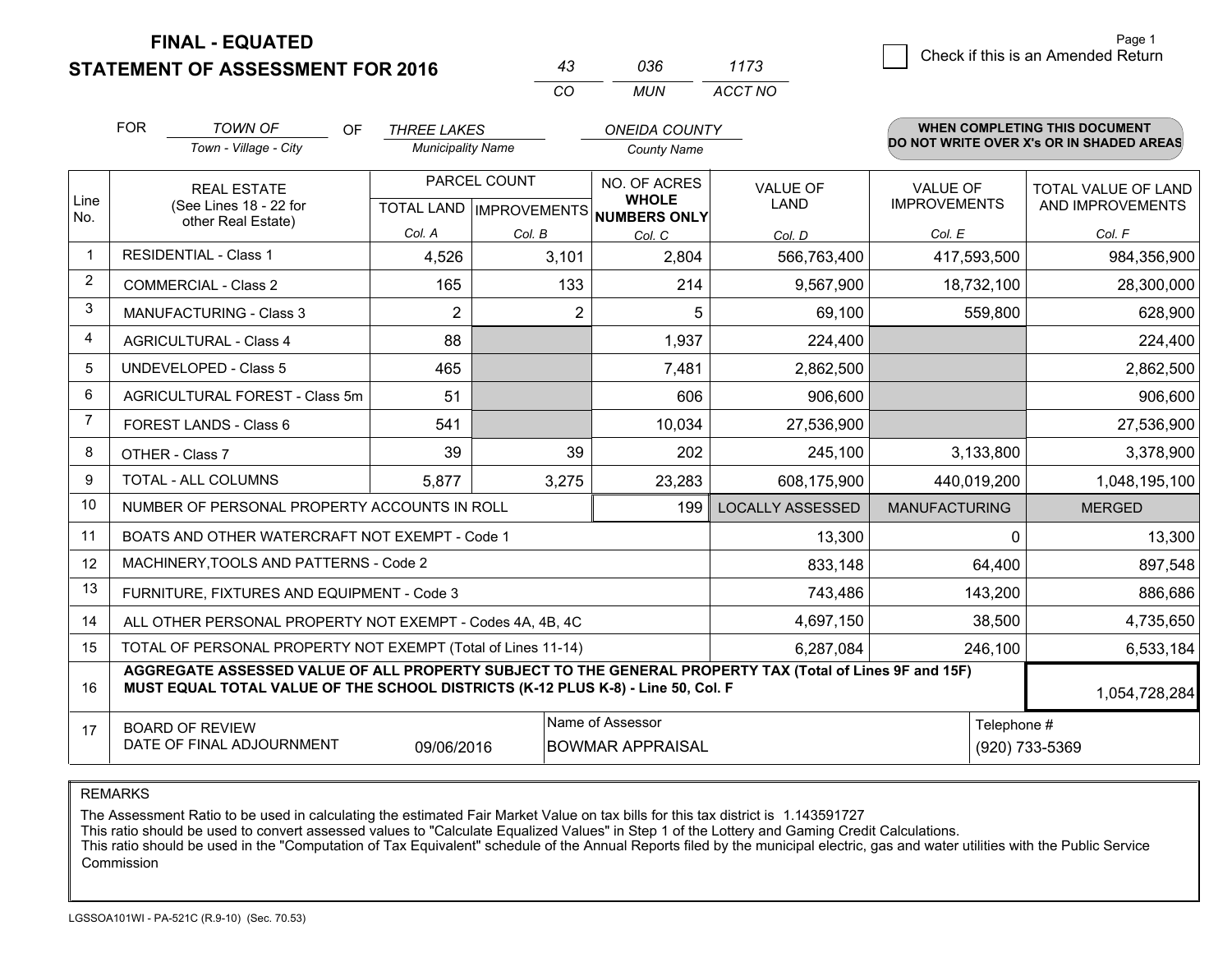*YEAR CO MUN ACCT NO* <u>2016 - 43 036 1173</u>

Do not confuse FOREST LANDS (Line 7) with FOREST CROPS (in this section) - They are **NOT** the same

| Private Forest Crop - Reg Class @ 10¢ per acre |                                                                                |                                 |  |                                                            |             | Private Forest Crop - Reg Class @ \$2.52 per acre                            |           |                                                               |               |                    |
|------------------------------------------------|--------------------------------------------------------------------------------|---------------------------------|--|------------------------------------------------------------|-------------|------------------------------------------------------------------------------|-----------|---------------------------------------------------------------|---------------|--------------------|
| 18                                             | (a) PARCELS                                                                    | (b) ACRES                       |  | (c) ASSESSED VALUE                                         |             | (d) PARCELS                                                                  |           | (e) ACRES                                                     |               | (f) ASSESSED VALUE |
|                                                |                                                                                |                                 |  |                                                            |             |                                                                              |           | 180                                                           |               | 448,800            |
|                                                |                                                                                |                                 |  | Private Forest Crop - Special Class @ 20¢ per acre         |             | Entered Before 2005 Managed Forest - Ferrous Mining CLOSED @ \$8.27 per acre |           |                                                               |               |                    |
| 19                                             | (a) PARCELS                                                                    | (b) ACRES                       |  | (c) ASSESSED VALUE                                         |             | (d) PARCELS                                                                  |           | (e) ACRES                                                     |               | (f) ASSESSED VALUE |
|                                                |                                                                                |                                 |  |                                                            |             |                                                                              |           |                                                               |               |                    |
|                                                |                                                                                |                                 |  | Entered Before 2005 Managed Forest - OPEN @ \$.79 per acre |             |                                                                              |           | Entered Before 2005 Managed Forest - CLOSED @ \$1.87 per acre |               |                    |
| 20                                             | (a) PARCELS                                                                    | (b) ACRES                       |  | (c) ASSESSED VALUE                                         |             | (d) PARCELS                                                                  |           | (e) ACRES                                                     |               | (f) ASSESSED VALUE |
|                                                | 37                                                                             | 1,314.51                        |  | 2,399,100                                                  |             | 30                                                                           |           | 605.15                                                        |               | 2,659,400          |
|                                                | Entered After 2004 Managed Forest - OPEN @<br>\$2.14 per acre                  |                                 |  |                                                            |             | Entered After 2004 Managed Forest - CLOSED @ \$10.68 per acre                |           |                                                               |               |                    |
| 21                                             | (a) PARCELS                                                                    | (c) ASSESSED VALUE<br>(b) ACRES |  |                                                            | (d) PARCELS |                                                                              | (e) ACRES | (f) ASSESSED VALUE                                            |               |                    |
|                                                |                                                                                |                                 |  |                                                            |             |                                                                              |           |                                                               |               |                    |
|                                                | 41                                                                             | 1.472.28                        |  | 2,990,800                                                  |             | 68                                                                           |           | 2.054.4                                                       |               | 5,394,300          |
|                                                | (a) County Forest Cropland Acres                                               |                                 |  | (b) Federal Acres<br>(c) State Acres                       |             |                                                                              |           | (d) County (NOT FOREST CROP) Acres                            |               | (e) Other Acres    |
| 22                                             |                                                                                |                                 |  |                                                            |             | 4,277.84<br>39.6                                                             |           |                                                               |               |                    |
|                                                |                                                                                |                                 |  | 10.540.67                                                  |             |                                                                              |           |                                                               |               | 648.06             |
|                                                | Assessed Value of Omitted Property From Prior Years (Sec. 70.44)               |                                 |  |                                                            |             | Assessed Value of Sec. 70.43 Corrections of Errors by Assessors              |           |                                                               |               |                    |
| 23                                             | (a) REAL ESTATE                                                                |                                 |  | (b) PERSONAL                                               |             | (c1) REAL ESTATE                                                             |           |                                                               | (c2) PERSONAL |                    |
|                                                |                                                                                |                                 |  |                                                            |             |                                                                              |           |                                                               |               |                    |
|                                                | Manufacturing Equated Value of Omitted Property From Prior Years (Sec. 70.995) |                                 |  |                                                            |             | Mfg. Equated Value of Sec.70.43 Corrections of Errors by Assessors           |           |                                                               |               |                    |
|                                                |                                                                                | (d) REAL ESTATE                 |  | (e) PERSONAL                                               |             | (f1) REAL ESTATE                                                             |           |                                                               | (f2) PERSONAL |                    |
|                                                |                                                                                |                                 |  |                                                            |             |                                                                              |           |                                                               |               |                    |

## **SPECIAL DISTRICTS**

| Line<br>No. | <b>Enter 6-digit</b><br><b>Special District</b><br>Code (Col. A) | Account<br><b>Number</b><br>(Col. B) | <b>Special District Name</b><br>(Col. C)   | <b>Locally Assessed Value</b><br>of Real Estate and<br><b>Personal Property (Col. D)</b> | Mfg Value of Real Estate<br>and Personal Property<br>(Col. E) | <b>Merged Value of</b><br><b>Real Estate and</b><br>Personal Property (Col. F) |
|-------------|------------------------------------------------------------------|--------------------------------------|--------------------------------------------|------------------------------------------------------------------------------------------|---------------------------------------------------------------|--------------------------------------------------------------------------------|
| 24          | 437050                                                           | 0263                                 | THREE LAKES SANITARY DISTRICT #1           | 34,694,400                                                                               | 700,500                                                       | 35,394,900                                                                     |
| 25          | 438050                                                           | 0268                                 | THUNDER LAKE PRO & REHAB DISTRICT          | 11,057,500                                                                               |                                                               | 11,057,500                                                                     |
| 26          | 437080                                                           | 0588                                 | THREE LAKES NORTHERNAIRE SANITARY DISTRICT | 10,180,000                                                                               |                                                               | 10,180,000                                                                     |
| 27          |                                                                  |                                      |                                            |                                                                                          |                                                               |                                                                                |
| 28          |                                                                  |                                      |                                            |                                                                                          |                                                               |                                                                                |
| 29          |                                                                  |                                      |                                            |                                                                                          |                                                               |                                                                                |
| 30          |                                                                  |                                      |                                            |                                                                                          |                                                               |                                                                                |
| 31          |                                                                  |                                      |                                            |                                                                                          |                                                               |                                                                                |
| 32          |                                                                  |                                      |                                            |                                                                                          |                                                               |                                                                                |
| 33          |                                                                  |                                      |                                            |                                                                                          |                                                               |                                                                                |
| 34          |                                                                  |                                      |                                            |                                                                                          |                                                               |                                                                                |
| 35          |                                                                  |                                      |                                            |                                                                                          |                                                               |                                                                                |

LGSSOA101WI-PA - 521C (R. 9-10) (Sec. 70.53)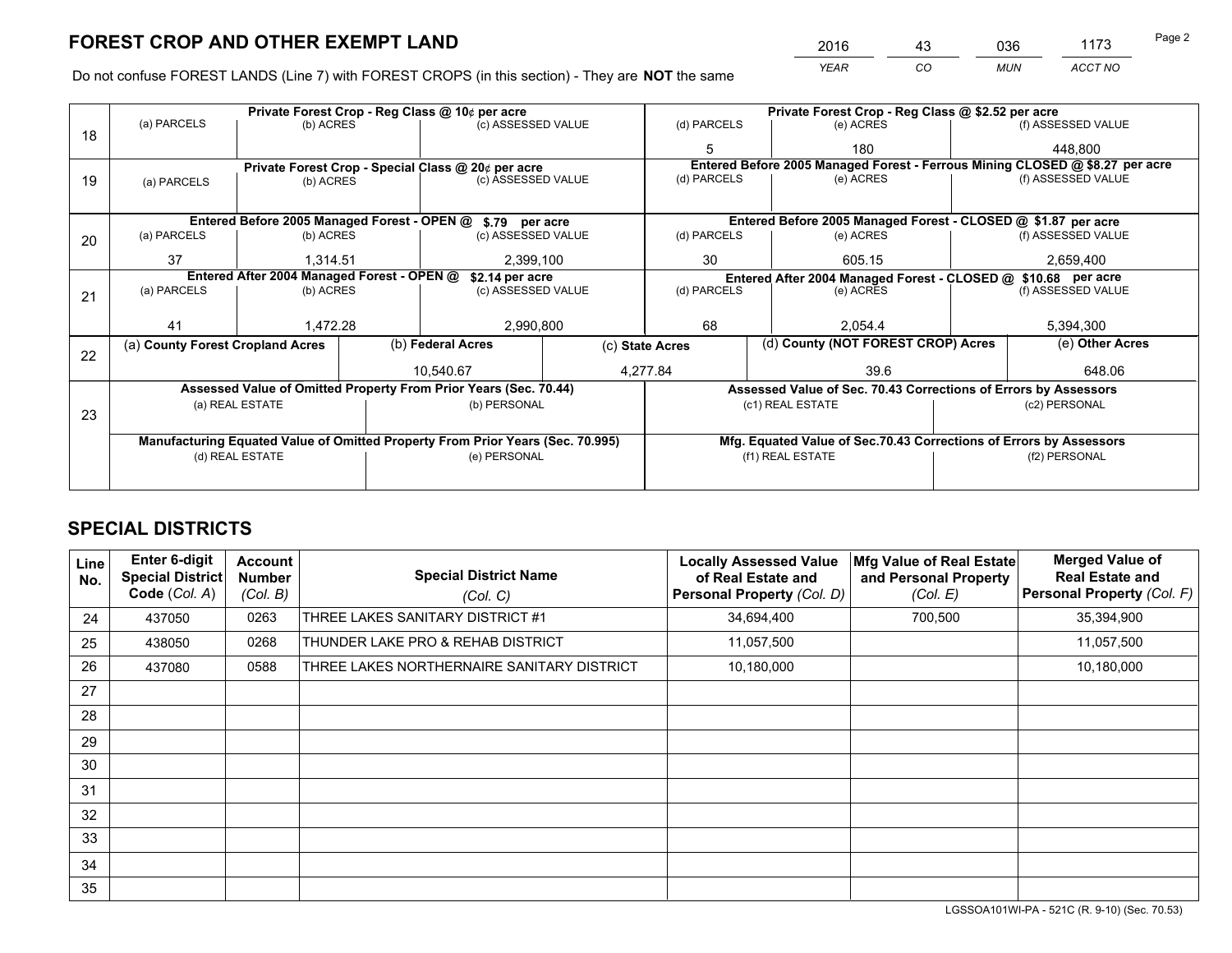|             |                                                                 |                                             |                                                         | <b>YEAR</b>                                                                       | CO<br><b>MUN</b>                                              | ACCT NO                                                                        |  |  |  |  |
|-------------|-----------------------------------------------------------------|---------------------------------------------|---------------------------------------------------------|-----------------------------------------------------------------------------------|---------------------------------------------------------------|--------------------------------------------------------------------------------|--|--|--|--|
| Line<br>No. | <b>Enter 6-digit</b><br><b>School District</b><br>Code (Col. A) | <b>Account</b><br><b>Number</b><br>(Col. B) | <b>School District Name</b><br>(Col. C)                 | <b>Locally Assessed Value</b><br>of Real Estate and<br>Personal Property (Col. D) | Mfg Value of Real Estate<br>and Personal Property<br>(Col. E) | <b>Merged Value of</b><br><b>Real Estate and</b><br>Personal Property (Col. F) |  |  |  |  |
|             | A. SCHOOL DISTRICTS (K-8 and K-12)                              |                                             |                                                         |                                                                                   |                                                               |                                                                                |  |  |  |  |
| 36          | 435733                                                          | 0263                                        | SCH D OF THREE LAKES                                    | 1,053,853,284                                                                     | 875,000                                                       | 1,054,728,284                                                                  |  |  |  |  |
| 37          |                                                                 |                                             |                                                         |                                                                                   |                                                               |                                                                                |  |  |  |  |
| 38          |                                                                 |                                             |                                                         |                                                                                   |                                                               |                                                                                |  |  |  |  |
| 39          |                                                                 |                                             |                                                         |                                                                                   |                                                               |                                                                                |  |  |  |  |
| 40          |                                                                 |                                             |                                                         |                                                                                   |                                                               |                                                                                |  |  |  |  |
| 41          |                                                                 |                                             |                                                         |                                                                                   |                                                               |                                                                                |  |  |  |  |
| 42<br>43    |                                                                 |                                             |                                                         |                                                                                   |                                                               |                                                                                |  |  |  |  |
|             |                                                                 |                                             |                                                         |                                                                                   |                                                               |                                                                                |  |  |  |  |
| 44<br>45    |                                                                 |                                             |                                                         |                                                                                   |                                                               |                                                                                |  |  |  |  |
| 46          |                                                                 |                                             |                                                         |                                                                                   |                                                               |                                                                                |  |  |  |  |
| 47          |                                                                 |                                             |                                                         |                                                                                   |                                                               |                                                                                |  |  |  |  |
| 48          |                                                                 |                                             |                                                         |                                                                                   |                                                               |                                                                                |  |  |  |  |
| 49          |                                                                 |                                             |                                                         |                                                                                   |                                                               |                                                                                |  |  |  |  |
| 50          |                                                                 |                                             | TOTAL ASSESSED VALUE OF SCHOOL DISTRICTS (K-8 and K-12) | 1,053,853,284                                                                     | 875,000                                                       | 1,054,728,284                                                                  |  |  |  |  |
|             | <b>B.</b><br><b>UNION HIGH SCHOOL DISTRICTS</b>                 |                                             |                                                         |                                                                                   |                                                               |                                                                                |  |  |  |  |
| 51          |                                                                 |                                             |                                                         |                                                                                   |                                                               |                                                                                |  |  |  |  |
| 52          |                                                                 |                                             |                                                         |                                                                                   |                                                               |                                                                                |  |  |  |  |
| 53          |                                                                 |                                             |                                                         |                                                                                   |                                                               |                                                                                |  |  |  |  |
| 54          |                                                                 |                                             |                                                         |                                                                                   |                                                               |                                                                                |  |  |  |  |
| 55          |                                                                 |                                             | TOTAL ASSESSED VALUE OF UNION HIGH SCHOOLS              |                                                                                   |                                                               |                                                                                |  |  |  |  |
|             | C.<br><b>TECHNICAL COLLEGE DISTRICTS</b>                        |                                             |                                                         |                                                                                   |                                                               |                                                                                |  |  |  |  |
| 56          | 001600                                                          | 0015                                        | NICOLET TECHNICAL COLLEGE<br><b>RHIN</b>                | 1,053,853,284                                                                     | 875,000                                                       | 1,054,728,284                                                                  |  |  |  |  |
| 57          |                                                                 |                                             |                                                         |                                                                                   |                                                               |                                                                                |  |  |  |  |
| 58          |                                                                 |                                             |                                                         |                                                                                   |                                                               |                                                                                |  |  |  |  |
| 59          |                                                                 |                                             | TOTAL ASSESSED VALUE OF TECHNICAL COLLEGES              | 1,053,853,284                                                                     | 875,000                                                       | 1,054,728,284                                                                  |  |  |  |  |

43

036

 *I hereby certify, to the best of my knowledge and belief, this form is complete and correct.*

**SCHOOL DISTRICTS**

| Print name of preparer | Title                    |                | Date (MM / DD / CCYY) |
|------------------------|--------------------------|----------------|-----------------------|
|                        |                          |                |                       |
| Signature of preparer  | Contact Telephone Number | E-mail address |                       |
|                        | $\sim$                   |                |                       |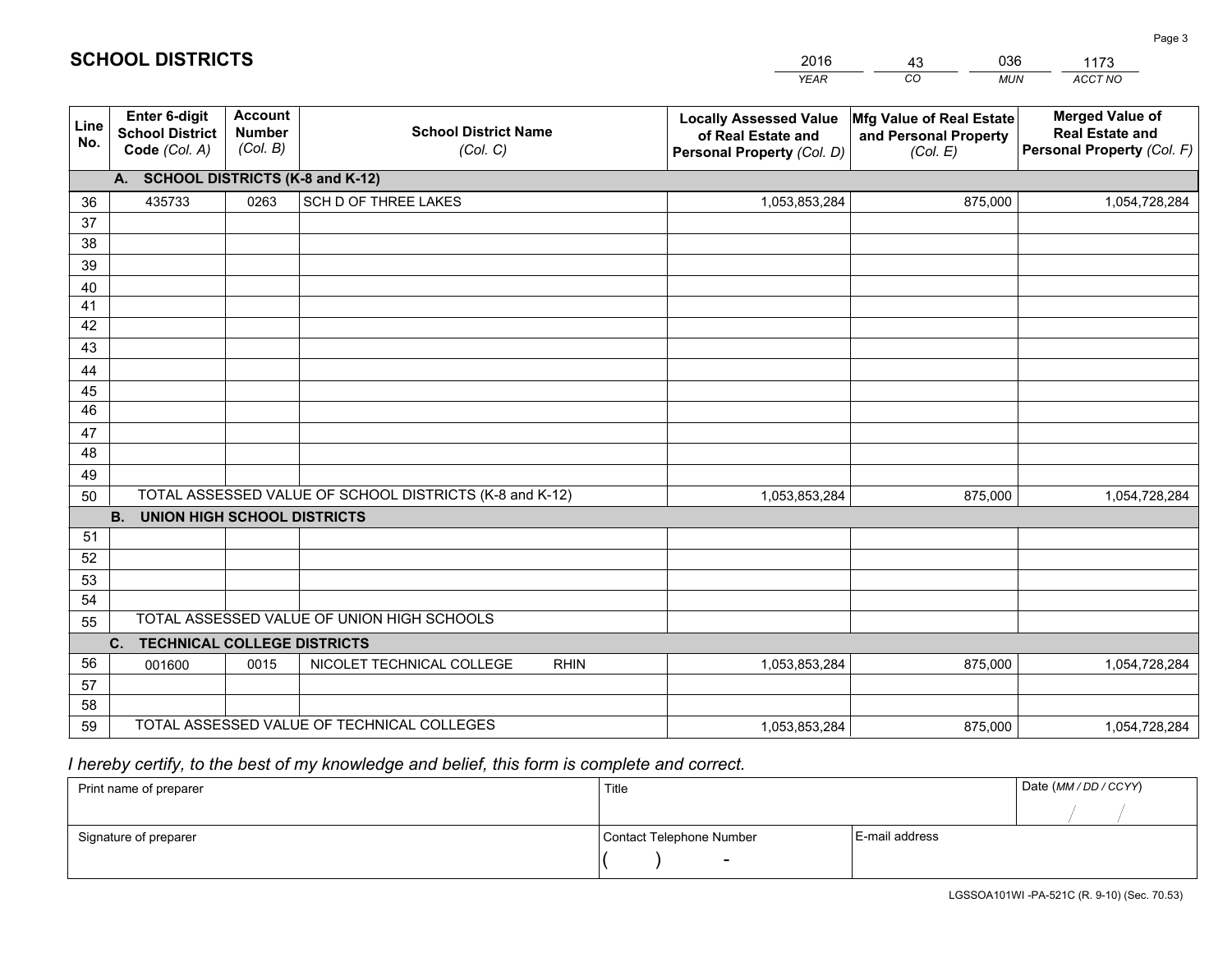#### **HIGHLIGHTS**

- 1. Complete the Statement of Assessment after the Board of Review. Reflect any changes made there.
- 2. Use black ink to complete.
- 3. Line 16 must equal Line 50, Col D.
- 4. Line 55 must equal the total of K-8 schools listed on lines 36-49. Do not include K-12 schools in this comparision.
- 5. Line 59, Col. D must equal Line 16.
- 6. Special District, School District and Technical College District values must include both real estate and personal property. Examples of Special districts are: town sanitary districts, public inland lake protection and rehabilitation districts, and metropolitan sewerage districts.
- 7. DO NOT INCLUDE Manufacturing property values.DOR will print these values on the final SOA.

SUE HARRIS

TOWN OF THREE LAKES

SUE HARRIS<br>TOWN OF THREE LAKES

PO BOX 565

THREE LAKES, WI 54562 - 0565

THREE LAKES, WI PO BOX 565

0565  $\mathbf{r}$ 54562

 8. Accuracy of this form is very important. The values reported directly affect the equalized value DOR calculates for school and special districts.

#### **Page 1:**

 If not prefilled, enter the tax year,county and municipal code,municipal type, municipal name and county name on the top of form.

Check the Amended box, if filing an amended / corrected SOA.

 Report the parcel count, acres and assessed value of taxable general property, total parcel count, (real and personal), total acres, and values from final figures set by the Board of Review.

- A. Real Estate land and improvements (buildings, etc.) is reported on lines 1 8, total line 9.
- B. Personal Property is reported on lines 11 14, Column D, total line 15.
- C. To complete this report, use the computer produced summary of the assessment roll that shows these amounts.
- D. Use whole numbers only.
- E. Add each line across and each column down to verify entries.

#### **Page 2:**

- A. Report Special Items (not subject to general property tax).
- 1. Private Forest Croplands and Managed Forest Lands are reported on lines 18,19, 20 and 21. Be sure to report assessed values **NOT** taxes.
- 2. You should have copies of the orders of entry, orders of withdrawal, etc., to update your assessment roll.
	- 3. Show hundredths of acres (e.g. 39.75).
- 4. Tax exempt lands are reported on line 22.
- 5. Omitted property and sec. 70.43, Wis. Stats., corrections of errors by assessor are reported on line 23. Report real estate and personal property separately. These should be for **prior years**, not something found on the current assessment roll after the board of review.
- B. Special District (Lines 24-35) Include the value of both real and personal property.
- The Department of Revenue (DOR) preprints much of the information regarding names and codes for schools, special districts,etc. If a district is not listed, enter the name and value only, DOR will enter the proper code.

## **Page 3 School Districts:**

Include the value of both real and personal property.

Report School District (regular, elementary, union high school, and technical college).

- 1. Regular (K-12) and Elementary (K-8) school values are reported on lines 36-49, total on line 50.
- 2. Union High School (UHS) (use only if elementary schools are listed on lines 36-49) are reported on lines 51-54. UHS total value (line 55) must equal to the total **elementary school** values reported on lines 36-49. Do notinclude K-12 schools in this comparison.
- 3. Technical College values are reported on lines 56-58, total on line 59.
- 4. Use the computer summary that shows these amounts to complete this report.

#### **This form is due the second Monday in June. File this report only after your Board of Review is complete.**

 *If you have questions: Return forms to:*

Fax number: (608) 264-6887 PO Box 8971

 Email: lgs@revenue.wi.gov Wisconsin Department of Revenue Call: (608) 261-5341 Local Government Services Section 6-97Madison WI 53708-8971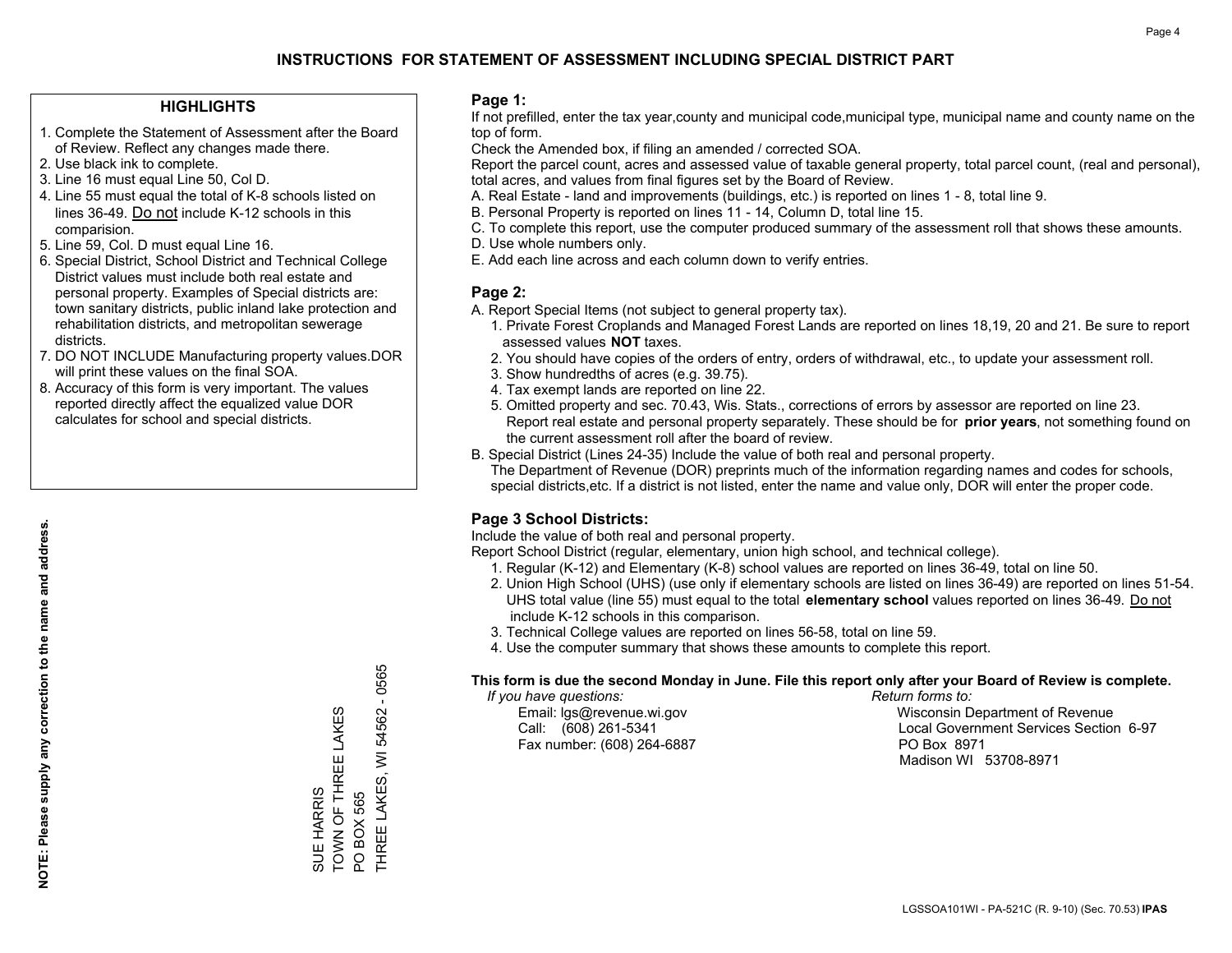**FINAL - EQUATED**

**STATEMENT OF ASSESSMENT FOR 2016** 

| 43.      | กวล   | 1174    |
|----------|-------|---------|
| $\Gamma$ | MI IN | ACCT NO |

|                         | <b>FOR</b><br><b>TOWN OF</b><br>OF<br><b>WOODBORO</b><br>Town - Village - City<br><b>Municipality Name</b>                                                                                   |                                                           | <b>ONEIDA COUNTY</b><br><b>County Name</b> |              |                                                     | <b>WHEN COMPLETING THIS DOCUMENT</b><br>DO NOT WRITE OVER X's OR IN SHADED AREAS |                      |                         |
|-------------------------|----------------------------------------------------------------------------------------------------------------------------------------------------------------------------------------------|-----------------------------------------------------------|--------------------------------------------|--------------|-----------------------------------------------------|----------------------------------------------------------------------------------|----------------------|-------------------------|
|                         |                                                                                                                                                                                              |                                                           |                                            |              |                                                     |                                                                                  |                      |                         |
|                         |                                                                                                                                                                                              | <b>REAL ESTATE</b>                                        |                                            | PARCEL COUNT | NO. OF ACRES                                        | <b>VALUE OF</b><br><b>LAND</b>                                                   | <b>VALUE OF</b>      | TOTAL VALUE OF LAND     |
| Line<br>No.             |                                                                                                                                                                                              | (See Lines 18 - 22 for<br>other Real Estate)              |                                            |              | <b>WHOLE</b><br>TOTAL LAND MPROVEMENTS NUMBERS ONLY |                                                                                  | <b>IMPROVEMENTS</b>  | AND IMPROVEMENTS        |
|                         |                                                                                                                                                                                              |                                                           | Col. A                                     | Col. B       | Col. C                                              | Col. D                                                                           | Col. E               | Col. F                  |
| $\mathbf 1$             |                                                                                                                                                                                              | <b>RESIDENTIAL - Class 1</b>                              | 965                                        | 752          | 2,022                                               | 74,978,000                                                                       | 84,486,900           | 159,464,900             |
| $\overline{2}$          |                                                                                                                                                                                              | <b>COMMERCIAL - Class 2</b>                               | 31                                         | 26           | 22                                                  | 1,579,500                                                                        | 2,122,900            | 3,702,400               |
| 3                       |                                                                                                                                                                                              | <b>MANUFACTURING - Class 3</b>                            | $\Omega$                                   | 0            | $\Omega$                                            | 0                                                                                | 0                    | $\mathbf{0}$            |
| $\overline{\mathbf{4}}$ |                                                                                                                                                                                              | <b>AGRICULTURAL - Class 4</b>                             | 52                                         |              | 873                                                 | 141,500                                                                          |                      | 141,500                 |
| 5                       |                                                                                                                                                                                              | <b>UNDEVELOPED - Class 5</b>                              | 111                                        |              | 1,099                                               | 262,300                                                                          |                      | 262,300                 |
| 6                       |                                                                                                                                                                                              | AGRICULTURAL FOREST - Class 5m                            | 27                                         |              | 432                                                 | 440,300                                                                          |                      | 440,300                 |
| 7                       |                                                                                                                                                                                              | FOREST LANDS - Class 6                                    | 145                                        |              | 2,708                                               | 6,136,300                                                                        |                      | 6,136,300               |
| 8                       |                                                                                                                                                                                              | OTHER - Class 7                                           | 9                                          | 9            | 19                                                  | 105,900                                                                          | 866,300              | 972,200                 |
| 9                       |                                                                                                                                                                                              | TOTAL - ALL COLUMNS                                       | 1,340                                      | 787          | 7,175                                               | 83,643,800                                                                       | 87,476,100           | 171,119,900             |
| 10                      |                                                                                                                                                                                              | NUMBER OF PERSONAL PROPERTY ACCOUNTS IN ROLL              |                                            |              | 21                                                  | <b>LOCALLY ASSESSED</b>                                                          | <b>MANUFACTURING</b> | <b>MERGED</b>           |
| 11                      |                                                                                                                                                                                              | BOATS AND OTHER WATERCRAFT NOT EXEMPT - Code 1            |                                            |              |                                                     | 2,000                                                                            | 0                    | 2,000                   |
| 12                      |                                                                                                                                                                                              | MACHINERY, TOOLS AND PATTERNS - Code 2                    |                                            |              |                                                     | 174,900                                                                          | $\mathbf{0}$         | 174,900                 |
| 13                      |                                                                                                                                                                                              | FURNITURE, FIXTURES AND EQUIPMENT - Code 3                |                                            |              |                                                     | 44,900                                                                           | $\mathbf 0$          | 44,900                  |
| 14                      |                                                                                                                                                                                              | ALL OTHER PERSONAL PROPERTY NOT EXEMPT - Codes 4A, 4B, 4C |                                            |              |                                                     | 61,600                                                                           | $\mathbf 0$          | 61,600                  |
| 15                      | TOTAL OF PERSONAL PROPERTY NOT EXEMPT (Total of Lines 11-14)<br>283,400                                                                                                                      |                                                           |                                            |              |                                                     |                                                                                  |                      | $\mathbf{0}$<br>283,400 |
| 16                      | AGGREGATE ASSESSED VALUE OF ALL PROPERTY SUBJECT TO THE GENERAL PROPERTY TAX (Total of Lines 9F and 15F)<br>MUST EQUAL TOTAL VALUE OF THE SCHOOL DISTRICTS (K-12 PLUS K-8) - Line 50, Col. F |                                                           |                                            |              |                                                     |                                                                                  | 171,403,300          |                         |
| 17                      |                                                                                                                                                                                              | <b>BOARD OF REVIEW</b>                                    |                                            |              | Name of Assessor                                    |                                                                                  | Telephone #          |                         |
|                         | DATE OF FINAL ADJOURNMENT<br>07/28/2016<br><b>ED O'MEARA</b>                                                                                                                                 |                                                           |                                            |              |                                                     | (715) 762-5530                                                                   |                      |                         |

REMARKS

The Assessment Ratio to be used in calculating the estimated Fair Market Value on tax bills for this tax district is 1.044082075

This ratio should be used to convert assessed values to "Calculate Equalized Values" in Step 1 of the Lottery and Gaming Credit Calculations.<br>This ratio should be used in the "Computation of Tax Equivalent" schedule of the Commission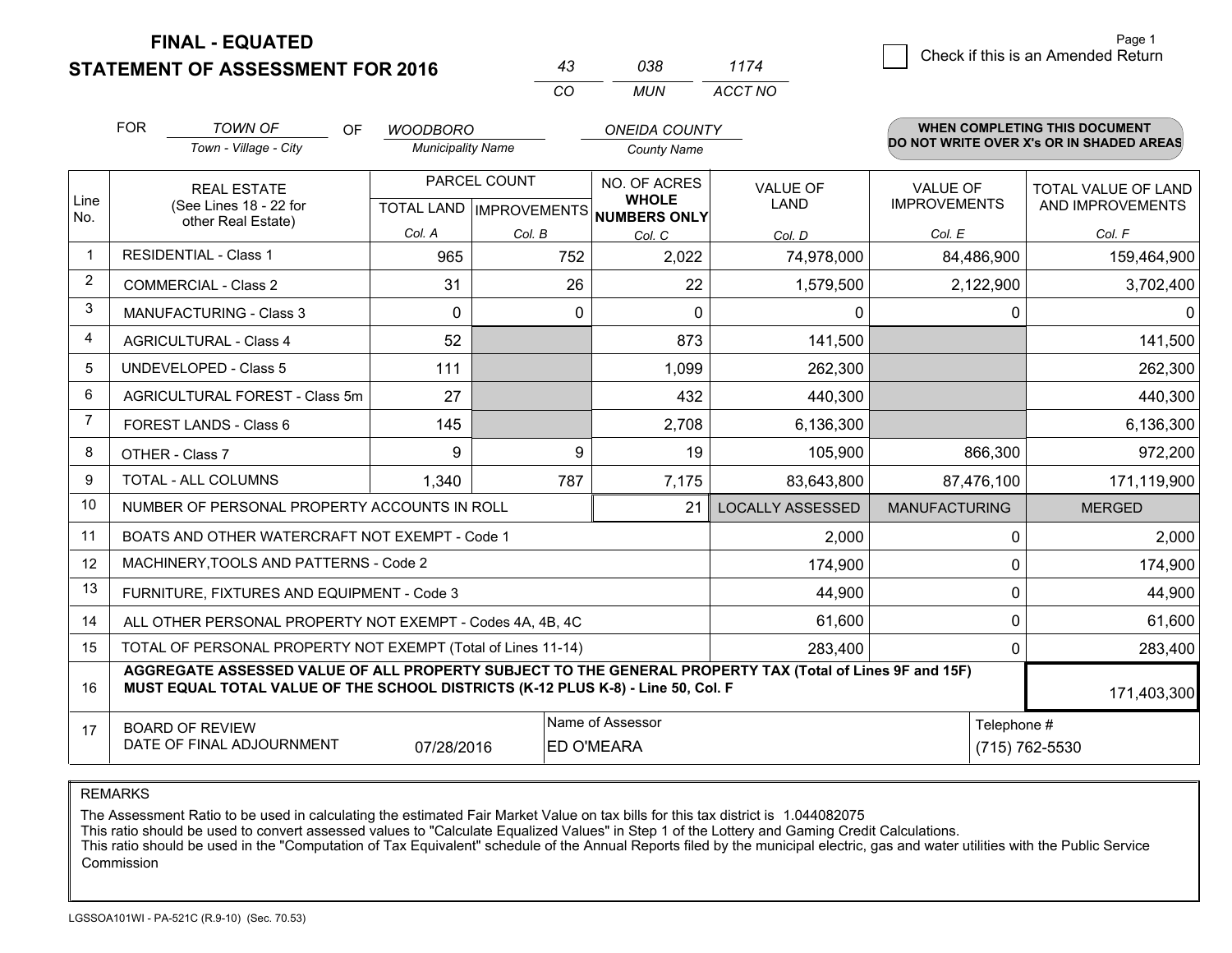# **FOREST CROP AND OTHER EXEMPT LAND**

 *YEAR CO MUN ACCT NO* <u>2016 - 43 038 1174</u>

Do not confuse FOREST LANDS (Line 7) with FOREST CROPS (in this section) - They are **NOT** the same

|    |                                                                                |                                 |                                                               | Private Forest Crop - Reg Class @ 10¢ per acre                   |                 | Private Forest Crop - Reg Class @ \$2.52 per acre |                                                                              |                                                                 |                                                                    |                    |
|----|--------------------------------------------------------------------------------|---------------------------------|---------------------------------------------------------------|------------------------------------------------------------------|-----------------|---------------------------------------------------|------------------------------------------------------------------------------|-----------------------------------------------------------------|--------------------------------------------------------------------|--------------------|
| 18 | (a) PARCELS                                                                    | (b) ACRES                       |                                                               | (c) ASSESSED VALUE                                               |                 | (d) PARCELS                                       |                                                                              | (e) ACRES                                                       |                                                                    | (f) ASSESSED VALUE |
|    |                                                                                | 181.1                           |                                                               | 402,000                                                          |                 |                                                   |                                                                              | 120                                                             |                                                                    | 221,400            |
|    |                                                                                |                                 |                                                               | Private Forest Crop - Special Class @ 20¢ per acre               |                 |                                                   | Entered Before 2005 Managed Forest - Ferrous Mining CLOSED @ \$8.27 per acre |                                                                 |                                                                    |                    |
| 19 | (a) PARCELS                                                                    | (c) ASSESSED VALUE<br>(b) ACRES |                                                               |                                                                  | (d) PARCELS     |                                                   | (e) ACRES                                                                    |                                                                 | (f) ASSESSED VALUE                                                 |                    |
|    |                                                                                |                                 |                                                               |                                                                  |                 |                                                   |                                                                              |                                                                 |                                                                    |                    |
|    |                                                                                |                                 |                                                               | Entered Before 2005 Managed Forest - OPEN @ \$.79 per acre       |                 |                                                   |                                                                              | Entered Before 2005 Managed Forest - CLOSED @ \$1.87 per acre   |                                                                    |                    |
| 20 | (a) PARCELS                                                                    | (b) ACRES                       |                                                               | (c) ASSESSED VALUE                                               |                 | (d) PARCELS                                       |                                                                              | (e) ACRES                                                       |                                                                    | (f) ASSESSED VALUE |
|    | 20                                                                             | 727                             |                                                               | 1.535.800                                                        |                 | 27<br>955.12                                      |                                                                              |                                                                 |                                                                    | 2,468,500          |
|    |                                                                                |                                 | Entered After 2004 Managed Forest - OPEN @<br>\$2.14 per acre |                                                                  |                 |                                                   |                                                                              | Entered After 2004 Managed Forest - CLOSED @ \$10.68 per acre   |                                                                    |                    |
| 21 | (a) PARCELS                                                                    | (b) ACRES                       |                                                               | (c) ASSESSED VALUE                                               |                 | (d) PARCELS                                       |                                                                              | (e) ACRES                                                       |                                                                    | (f) ASSESSED VALUE |
|    |                                                                                |                                 |                                                               |                                                                  |                 |                                                   |                                                                              |                                                                 |                                                                    |                    |
|    |                                                                                | 191.51                          |                                                               | 482,900                                                          |                 | 20                                                |                                                                              | 532.64                                                          |                                                                    | 2,144,100          |
|    | (a) County Forest Cropland Acres                                               |                                 |                                                               | (b) Federal Acres                                                | (c) State Acres |                                                   | (d) County (NOT FOREST CROP) Acres                                           |                                                                 |                                                                    | (e) Other Acres    |
| 22 | 7,865.52                                                                       |                                 |                                                               |                                                                  |                 | 2,972.35<br>243.07                                |                                                                              |                                                                 | 216.61                                                             |                    |
|    |                                                                                |                                 |                                                               | Assessed Value of Omitted Property From Prior Years (Sec. 70.44) |                 |                                                   |                                                                              | Assessed Value of Sec. 70.43 Corrections of Errors by Assessors |                                                                    |                    |
|    |                                                                                | (a) REAL ESTATE                 |                                                               | (b) PERSONAL                                                     |                 |                                                   |                                                                              | (c1) REAL ESTATE                                                | (c2) PERSONAL                                                      |                    |
| 23 |                                                                                |                                 |                                                               |                                                                  |                 |                                                   |                                                                              |                                                                 |                                                                    |                    |
|    | Manufacturing Equated Value of Omitted Property From Prior Years (Sec. 70.995) |                                 |                                                               |                                                                  |                 |                                                   |                                                                              |                                                                 | Mfg. Equated Value of Sec.70.43 Corrections of Errors by Assessors |                    |
|    |                                                                                | (d) REAL ESTATE                 |                                                               | (e) PERSONAL                                                     |                 | (f1) REAL ESTATE                                  |                                                                              |                                                                 | (f2) PERSONAL                                                      |                    |
|    |                                                                                |                                 |                                                               |                                                                  |                 |                                                   |                                                                              |                                                                 |                                                                    |                    |

## **SPECIAL DISTRICTS**

| Line<br>No. | Enter 6-digit<br>Special District<br>Code (Col. A) | <b>Account</b><br><b>Number</b><br>(Col. B) | <b>Special District Name</b><br>(Col. C) | <b>Locally Assessed Value</b><br>of Real Estate and<br>Personal Property (Col. D) | Mfg Value of Real Estate<br>and Personal Property<br>(Col. E) | <b>Merged Value of</b><br><b>Real Estate and</b><br>Personal Property (Col. F) |
|-------------|----------------------------------------------------|---------------------------------------------|------------------------------------------|-----------------------------------------------------------------------------------|---------------------------------------------------------------|--------------------------------------------------------------------------------|
| 24          |                                                    |                                             |                                          |                                                                                   |                                                               |                                                                                |
| 25          |                                                    |                                             |                                          |                                                                                   |                                                               |                                                                                |
| 26          |                                                    |                                             |                                          |                                                                                   |                                                               |                                                                                |
| 27          |                                                    |                                             |                                          |                                                                                   |                                                               |                                                                                |
| 28          |                                                    |                                             |                                          |                                                                                   |                                                               |                                                                                |
| 29          |                                                    |                                             |                                          |                                                                                   |                                                               |                                                                                |
| 30          |                                                    |                                             |                                          |                                                                                   |                                                               |                                                                                |
| 31          |                                                    |                                             |                                          |                                                                                   |                                                               |                                                                                |
| 32          |                                                    |                                             |                                          |                                                                                   |                                                               |                                                                                |
| 33          |                                                    |                                             |                                          |                                                                                   |                                                               |                                                                                |
| 34          |                                                    |                                             |                                          |                                                                                   |                                                               |                                                                                |
| 35          |                                                    |                                             |                                          |                                                                                   |                                                               |                                                                                |

LGSSOA101WI-PA - 521C (R. 9-10) (Sec. 70.53)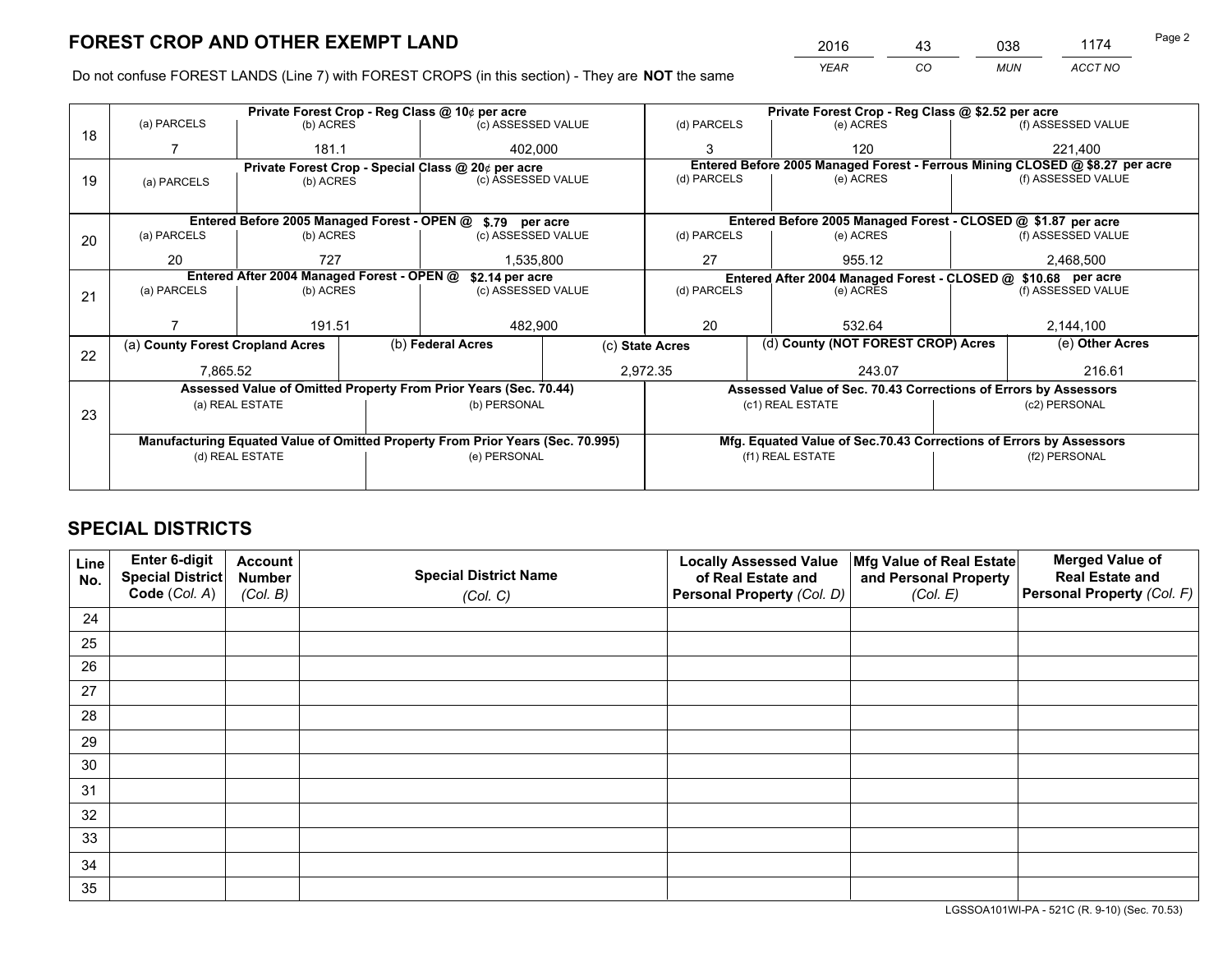|             |                                                          |                                             |                                                         | <b>YEAR</b>                                                                       | CO<br><b>MUN</b>                                              | ACCT NO                                                                        |
|-------------|----------------------------------------------------------|---------------------------------------------|---------------------------------------------------------|-----------------------------------------------------------------------------------|---------------------------------------------------------------|--------------------------------------------------------------------------------|
| Line<br>No. | Enter 6-digit<br><b>School District</b><br>Code (Col. A) | <b>Account</b><br><b>Number</b><br>(Col. B) | <b>School District Name</b><br>(Col. C)                 | <b>Locally Assessed Value</b><br>of Real Estate and<br>Personal Property (Col. D) | Mfg Value of Real Estate<br>and Personal Property<br>(Col. E) | <b>Merged Value of</b><br><b>Real Estate and</b><br>Personal Property (Col. F) |
|             | A. SCHOOL DISTRICTS (K-8 and K-12)                       |                                             |                                                         |                                                                                   |                                                               |                                                                                |
| 36          | 434781                                                   | 0262                                        | SCH D OF RHINELANDER                                    | 171,403,300                                                                       |                                                               | 171,403,300                                                                    |
| 37          |                                                          |                                             |                                                         |                                                                                   |                                                               |                                                                                |
| 38          |                                                          |                                             |                                                         |                                                                                   |                                                               |                                                                                |
| 39          |                                                          |                                             |                                                         |                                                                                   |                                                               |                                                                                |
| 40          |                                                          |                                             |                                                         |                                                                                   |                                                               |                                                                                |
| 41          |                                                          |                                             |                                                         |                                                                                   |                                                               |                                                                                |
| 42          |                                                          |                                             |                                                         |                                                                                   |                                                               |                                                                                |
| 43          |                                                          |                                             |                                                         |                                                                                   |                                                               |                                                                                |
| 44<br>45    |                                                          |                                             |                                                         |                                                                                   |                                                               |                                                                                |
| 46          |                                                          |                                             |                                                         |                                                                                   |                                                               |                                                                                |
| 47          |                                                          |                                             |                                                         |                                                                                   |                                                               |                                                                                |
| 48          |                                                          |                                             |                                                         |                                                                                   |                                                               |                                                                                |
| 49          |                                                          |                                             |                                                         |                                                                                   |                                                               |                                                                                |
| 50          |                                                          |                                             | TOTAL ASSESSED VALUE OF SCHOOL DISTRICTS (K-8 and K-12) | 171,403,300                                                                       |                                                               | 171,403,300                                                                    |
|             | <b>B.</b><br><b>UNION HIGH SCHOOL DISTRICTS</b>          |                                             |                                                         |                                                                                   |                                                               |                                                                                |
| 51          |                                                          |                                             |                                                         |                                                                                   |                                                               |                                                                                |
| 52          |                                                          |                                             |                                                         |                                                                                   |                                                               |                                                                                |
| 53          |                                                          |                                             |                                                         |                                                                                   |                                                               |                                                                                |
| 54          |                                                          |                                             |                                                         |                                                                                   |                                                               |                                                                                |
| 55          |                                                          |                                             | TOTAL ASSESSED VALUE OF UNION HIGH SCHOOLS              |                                                                                   |                                                               |                                                                                |
|             | C. TECHNICAL COLLEGE DISTRICTS                           |                                             |                                                         |                                                                                   |                                                               |                                                                                |
| 56          | 001600                                                   | 0015                                        | NICOLET TECHNICAL COLLEGE<br><b>RHIN</b>                | 171,403,300                                                                       |                                                               | 171,403,300                                                                    |
| 57          |                                                          |                                             |                                                         |                                                                                   |                                                               |                                                                                |
| 58          |                                                          |                                             | TOTAL ASSESSED VALUE OF TECHNICAL COLLEGES              |                                                                                   |                                                               |                                                                                |
| 59          |                                                          |                                             |                                                         | 171,403,300                                                                       |                                                               | 171,403,300                                                                    |

2016

43

038

## *I hereby certify, to the best of my knowledge and belief, this form is complete and correct.*

**SCHOOL DISTRICTS**

| Print name of preparer | Title                    |                | Date (MM / DD / CCYY) |
|------------------------|--------------------------|----------------|-----------------------|
|                        |                          |                |                       |
| Signature of preparer  | Contact Telephone Number | E-mail address |                       |
|                        | $\overline{\phantom{0}}$ |                |                       |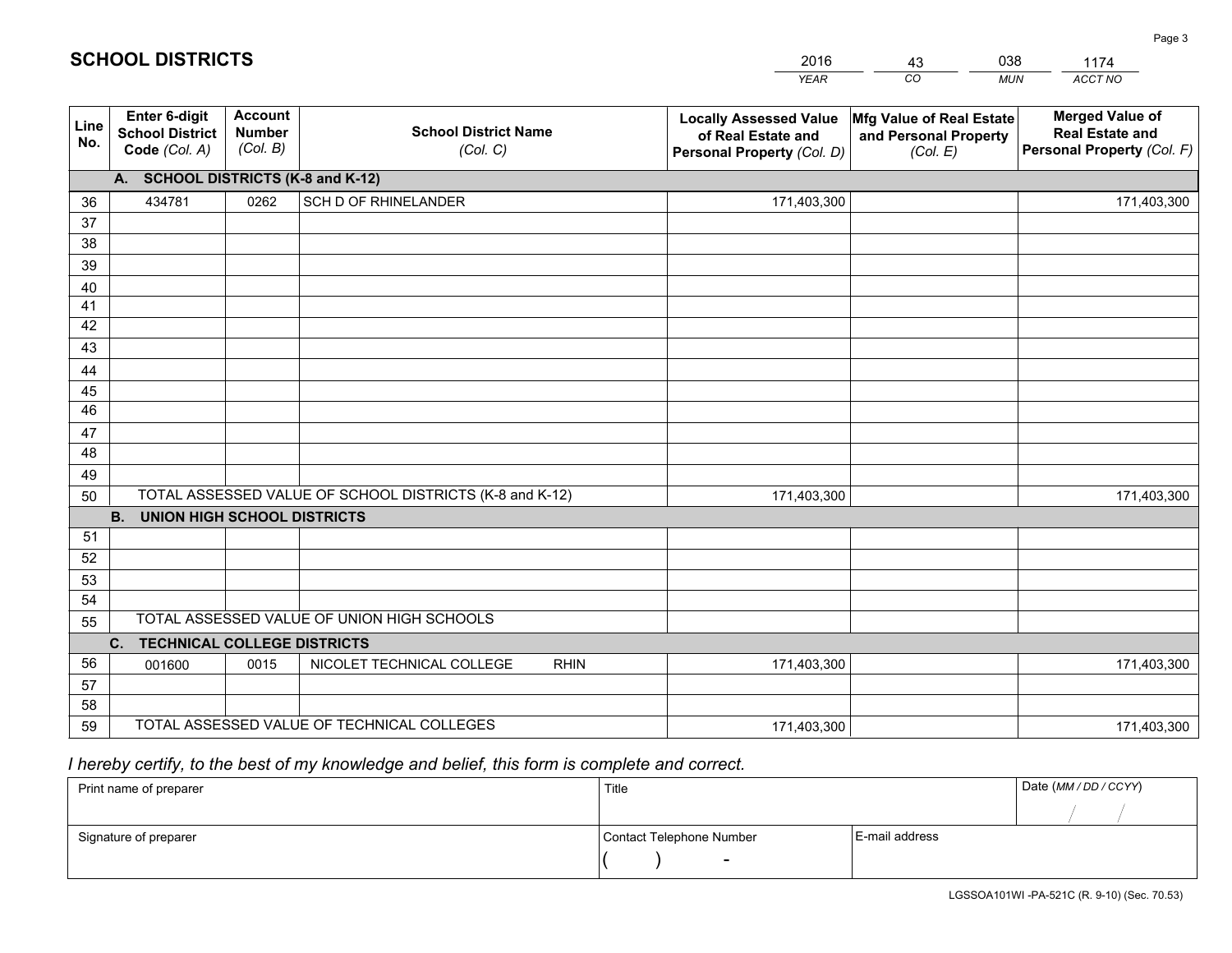## **INSTRUCTIONS FOR STATEMENT OF ASSESSMENT INCLUDING SPECIAL DISTRICT PART**

#### **HIGHLIGHTS**

- 1. Complete the Statement of Assessment after the Board of Review. Reflect any changes made there.
- 2. Use black ink to complete.
- 3. Line 16 must equal Line 50, Col D.
- 4. Line 55 must equal the total of K-8 schools listed on lines 36-49. Do not include K-12 schools in this comparision.
- 5. Line 59, Col. D must equal Line 16.
- 6. Special District, School District and Technical College District values must include both real estate and personal property. Examples of Special districts are: town sanitary districts, public inland lake protection and rehabilitation districts, and metropolitan sewerage districts.
- 7. DO NOT INCLUDE Manufacturing property values.DOR will print these values on the final SOA.
- 8. Accuracy of this form is very important. The values reported directly affect the equalized value DOR calculates for school and special districts.

#### **Page 1:**

 If not prefilled, enter the tax year,county and municipal code,municipal type, municipal name and county name on the top of form.

Check the Amended box, if filing an amended / corrected SOA.

 Report the parcel count, acres and assessed value of taxable general property, total parcel count, (real and personal), total acres, and values from final figures set by the Board of Review.

- A. Real Estate land and improvements (buildings, etc.) is reported on lines 1 8, total line 9.
- B. Personal Property is reported on lines 11 14, Column D, total line 15.
- C. To complete this report, use the computer produced summary of the assessment roll that shows these amounts.
- D. Use whole numbers only.
- E. Add each line across and each column down to verify entries.

#### **Page 2:**

- A. Report Special Items (not subject to general property tax).
- 1. Private Forest Croplands and Managed Forest Lands are reported on lines 18,19, 20 and 21. Be sure to report assessed values **NOT** taxes.
- 2. You should have copies of the orders of entry, orders of withdrawal, etc., to update your assessment roll.
	- 3. Show hundredths of acres (e.g. 39.75).
- 4. Tax exempt lands are reported on line 22.
- 5. Omitted property and sec. 70.43, Wis. Stats., corrections of errors by assessor are reported on line 23. Report real estate and personal property separately. These should be for **prior years**, not something found on the current assessment roll after the board of review.
- B. Special District (Lines 24-35) Include the value of both real and personal property.

 The Department of Revenue (DOR) preprints much of the information regarding names and codes for schools, special districts,etc. If a district is not listed, enter the name and value only, DOR will enter the proper code.

### **Page 3 School Districts:**

Include the value of both real and personal property.

Report School District (regular, elementary, union high school, and technical college).

- 1. Regular (K-12) and Elementary (K-8) school values are reported on lines 36-49, total on line 50.
- 2. Union High School (UHS) (use only if elementary schools are listed on lines 36-49) are reported on lines 51-54. UHS total value (line 55) must equal to the total **elementary school** values reported on lines 36-49. Do notinclude K-12 schools in this comparison.
- 3. Technical College values are reported on lines 56-58, total on line 59.
- 4. Use the computer summary that shows these amounts to complete this report.

#### **This form is due the second Monday in June. File this report only after your Board of Review is complete.**

 *If you have questions: Return forms to:*

Fax number: (608) 264-6887 PO Box 8971

 Email: lgs@revenue.wi.gov Wisconsin Department of Revenue Call: (608) 261-5341 Local Government Services Section 6-97Madison WI 53708-8971

**NOTE: Please supply any correction to the name and address.**

NOTE: Please supply any correction to the name and address.

TOWN OF WOODBORO TOWN OF WOODBORO 8672 OLD HWY K<br>HARSHAW, WI 54529 HARSHAW, WI 54529 8672 OLD HWY K **JUDITH MAY** JUDITH MAY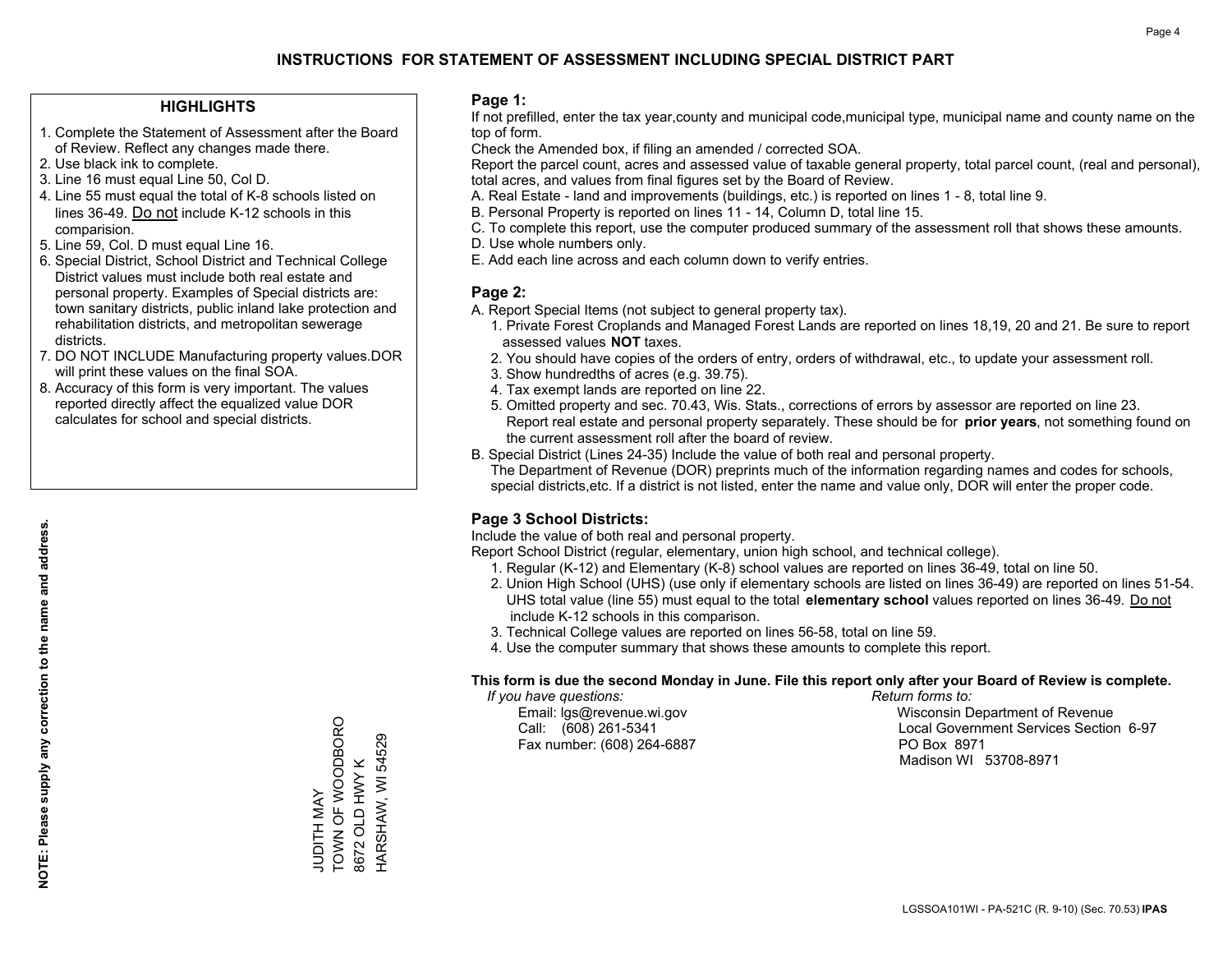**FINAL - EQUATED**

**STATEMENT OF ASSESSMENT FOR 2016** 

| 43 | 040 | 11/5    |
|----|-----|---------|
| CО | MUN | ACCT NO |

|             | <b>FOR</b><br><b>TOWN OF</b><br><b>OF</b><br>Town - Village - City                                                                                                                           | <b>WOODRUFF</b><br><b>Municipality Name</b> |              | <b>ONEIDA COUNTY</b><br><b>County Name</b>                          |                                |                                        | <b>WHEN COMPLETING THIS DOCUMENT</b><br>DO NOT WRITE OVER X's OR IN SHADED AREAS |
|-------------|----------------------------------------------------------------------------------------------------------------------------------------------------------------------------------------------|---------------------------------------------|--------------|---------------------------------------------------------------------|--------------------------------|----------------------------------------|----------------------------------------------------------------------------------|
| Line<br>No. | <b>REAL ESTATE</b><br>(See Lines 18 - 22 for                                                                                                                                                 |                                             | PARCEL COUNT | NO. OF ACRES<br><b>WHOLE</b><br>TOTAL LAND MPROVEMENTS NUMBERS ONLY | <b>VALUE OF</b><br><b>LAND</b> | <b>VALUE OF</b><br><b>IMPROVEMENTS</b> | <b>TOTAL VALUE OF LAND</b><br>AND IMPROVEMENTS                                   |
|             | other Real Estate)                                                                                                                                                                           | Col. A                                      | Col. B       | Col. C                                                              | Col. D                         | Col. E                                 | Col. F                                                                           |
| $\mathbf 1$ | <b>RESIDENTIAL - Class 1</b>                                                                                                                                                                 | 2,418                                       | 1,429        | 952                                                                 | 125,312,900                    | 169,576,500                            | 294,889,400                                                                      |
| 2           | <b>COMMERCIAL - Class 2</b>                                                                                                                                                                  | 168                                         | 122          | 247                                                                 | 14,891,600                     | 32,416,900                             | 47,308,500                                                                       |
| 3           | <b>MANUFACTURING - Class 3</b>                                                                                                                                                               |                                             |              | $\mathbf{0}$                                                        | 19,800                         | 54,500                                 | 74,300                                                                           |
| 4           | <b>AGRICULTURAL - Class 4</b>                                                                                                                                                                | $\mathbf{0}$                                |              | $\mathbf{0}$                                                        | 0                              |                                        | $\Omega$                                                                         |
| 5           | <b>UNDEVELOPED - Class 5</b>                                                                                                                                                                 | 10                                          |              | 112                                                                 | 39,800                         |                                        | 39,800                                                                           |
| 6           | AGRICULTURAL FOREST - Class 5m                                                                                                                                                               | $\Omega$                                    |              | $\Omega$                                                            | $\mathbf{0}$                   |                                        | $\Omega$                                                                         |
| 7           | FOREST LANDS - Class 6                                                                                                                                                                       | 41                                          |              | 849                                                                 | 2,412,300                      |                                        | 2,412,300                                                                        |
| 8           | OTHER - Class 7                                                                                                                                                                              | $\Omega$                                    | $\Omega$     | $\Omega$                                                            | 0                              | $\Omega$                               | $\Omega$                                                                         |
| 9           | TOTAL - ALL COLUMNS                                                                                                                                                                          | 2,638                                       | 1,552        | 2,160                                                               | 142,676,400                    | 202,047,900                            | 344,724,300                                                                      |
| 10          | NUMBER OF PERSONAL PROPERTY ACCOUNTS IN ROLL                                                                                                                                                 |                                             |              | 228                                                                 | <b>LOCALLY ASSESSED</b>        | <b>MANUFACTURING</b>                   | <b>MERGED</b>                                                                    |
| 11          | BOATS AND OTHER WATERCRAFT NOT EXEMPT - Code 1                                                                                                                                               |                                             |              |                                                                     | 116,800                        | $\Omega$                               | 116,800                                                                          |
| 12          | MACHINERY, TOOLS AND PATTERNS - Code 2                                                                                                                                                       |                                             |              |                                                                     | 1,150,000                      | 200                                    | 1,150,200                                                                        |
| 13          | FURNITURE, FIXTURES AND EQUIPMENT - Code 3                                                                                                                                                   |                                             |              |                                                                     | 2,120,000                      | 1,400                                  | 2,121,400                                                                        |
| 14          | ALL OTHER PERSONAL PROPERTY NOT EXEMPT - Codes 4A, 4B, 4C                                                                                                                                    |                                             |              |                                                                     | 3,638,800                      | 100                                    | 3,638,900                                                                        |
| 15          | TOTAL OF PERSONAL PROPERTY NOT EXEMPT (Total of Lines 11-14)                                                                                                                                 | 1,700                                       | 7,027,300    |                                                                     |                                |                                        |                                                                                  |
| 16          | AGGREGATE ASSESSED VALUE OF ALL PROPERTY SUBJECT TO THE GENERAL PROPERTY TAX (Total of Lines 9F and 15F)<br>MUST EQUAL TOTAL VALUE OF THE SCHOOL DISTRICTS (K-12 PLUS K-8) - Line 50, Col. F |                                             |              |                                                                     |                                |                                        | 351,751,600                                                                      |
| 17          | Name of Assessor<br>Telephone #<br><b>BOARD OF REVIEW</b><br>DATE OF FINAL ADJOURNMENT<br>(920) 733-5369<br>07/14/2016<br><b>NATHAN MARCKS</b>                                               |                                             |              |                                                                     |                                |                                        |                                                                                  |

REMARKS

The Assessment Ratio to be used in calculating the estimated Fair Market Value on tax bills for this tax district is 1.025806198

This ratio should be used to convert assessed values to "Calculate Equalized Values" in Step 1 of the Lottery and Gaming Credit Calculations.<br>This ratio should be used in the "Computation of Tax Equivalent" schedule of the Commission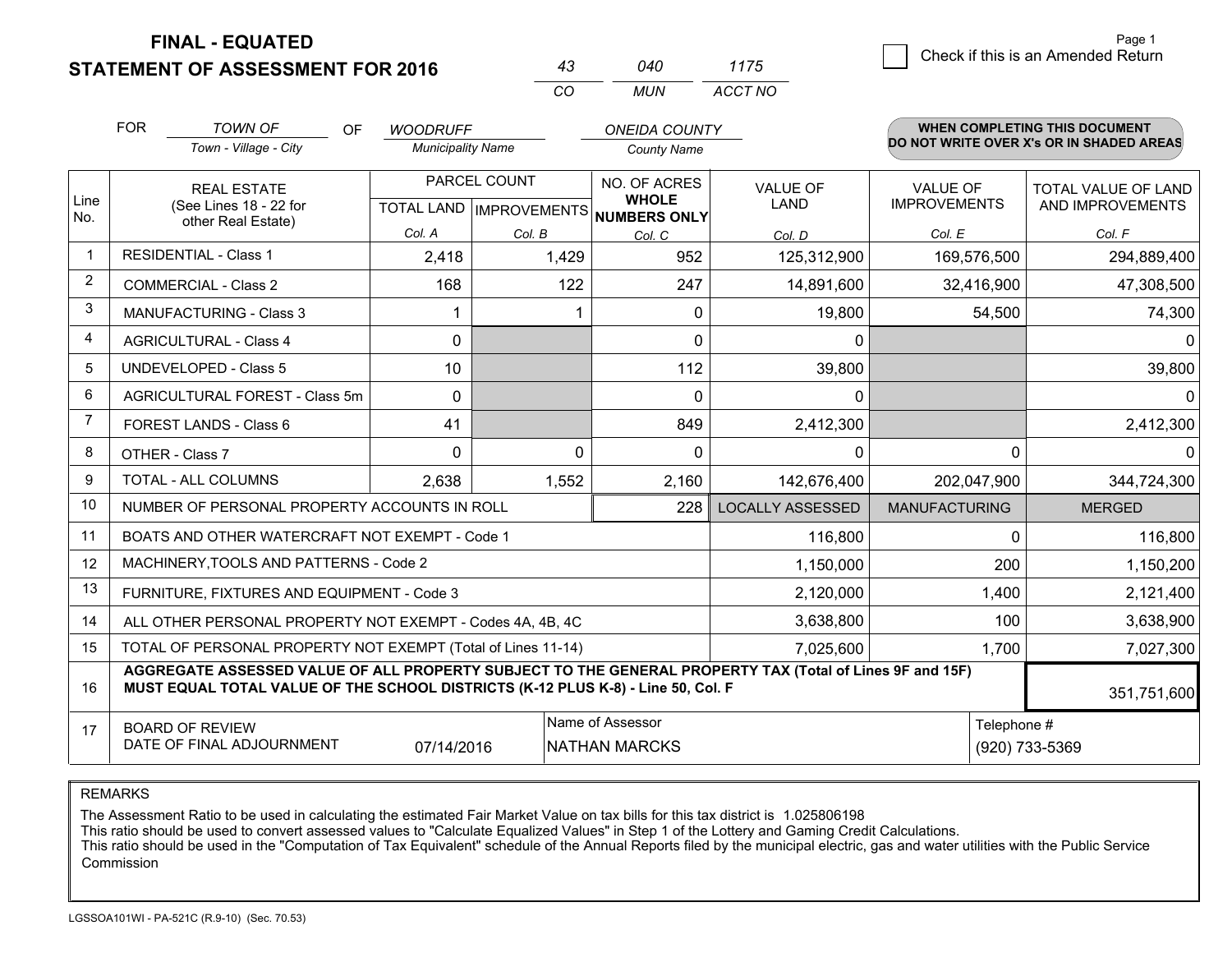# **FOREST CROP AND OTHER EXEMPT LAND**

 *YEAR CO MUN ACCT NO* <sup>2016</sup> <sup>43</sup> <sup>040</sup> <sup>1175</sup>

Do not confuse FOREST LANDS (Line 7) with FOREST CROPS (in this section) - They are **NOT** the same

|                                                                                |             |                                                                        |                                                            |                                                                                                                   | Private Forest Crop - Reg Class @ \$2.52 per acre                                                                                                                                                                                                                                                                    |                              |                            |                         |                                                                                                                                                                                                                                                                                                                              |
|--------------------------------------------------------------------------------|-------------|------------------------------------------------------------------------|------------------------------------------------------------|-------------------------------------------------------------------------------------------------------------------|----------------------------------------------------------------------------------------------------------------------------------------------------------------------------------------------------------------------------------------------------------------------------------------------------------------------|------------------------------|----------------------------|-------------------------|------------------------------------------------------------------------------------------------------------------------------------------------------------------------------------------------------------------------------------------------------------------------------------------------------------------------------|
|                                                                                |             |                                                                        |                                                            |                                                                                                                   |                                                                                                                                                                                                                                                                                                                      |                              | (e) ACRES                  |                         | (f) ASSESSED VALUE                                                                                                                                                                                                                                                                                                           |
|                                                                                |             |                                                                        |                                                            |                                                                                                                   |                                                                                                                                                                                                                                                                                                                      |                              |                            |                         |                                                                                                                                                                                                                                                                                                                              |
|                                                                                |             |                                                                        |                                                            |                                                                                                                   |                                                                                                                                                                                                                                                                                                                      |                              |                            |                         |                                                                                                                                                                                                                                                                                                                              |
| (a) PARCELS                                                                    |             |                                                                        |                                                            |                                                                                                                   |                                                                                                                                                                                                                                                                                                                      |                              | (e) ACRES                  |                         | (f) ASSESSED VALUE                                                                                                                                                                                                                                                                                                           |
|                                                                                |             |                                                                        |                                                            |                                                                                                                   |                                                                                                                                                                                                                                                                                                                      |                              |                            |                         |                                                                                                                                                                                                                                                                                                                              |
|                                                                                |             |                                                                        |                                                            |                                                                                                                   |                                                                                                                                                                                                                                                                                                                      |                              |                            |                         |                                                                                                                                                                                                                                                                                                                              |
| (a) PARCELS                                                                    |             |                                                                        |                                                            |                                                                                                                   | (d) PARCELS                                                                                                                                                                                                                                                                                                          |                              | (e) ACRES                  |                         | (f) ASSESSED VALUE                                                                                                                                                                                                                                                                                                           |
| 2                                                                              | 80          |                                                                        |                                                            |                                                                                                                   | 4                                                                                                                                                                                                                                                                                                                    |                              | 122.56                     |                         | 628,900                                                                                                                                                                                                                                                                                                                      |
|                                                                                |             |                                                                        |                                                            |                                                                                                                   | Entered After 2004 Managed Forest - CLOSED @ \$10.68 per acre                                                                                                                                                                                                                                                        |                              |                            |                         |                                                                                                                                                                                                                                                                                                                              |
| (a) PARCELS                                                                    |             |                                                                        | (c) ASSESSED VALUE                                         |                                                                                                                   | (d) PARCELS<br>(e) ACRES                                                                                                                                                                                                                                                                                             |                              | (f) ASSESSED VALUE         |                         |                                                                                                                                                                                                                                                                                                                              |
|                                                                                |             |                                                                        |                                                            |                                                                                                                   |                                                                                                                                                                                                                                                                                                                      |                              |                            |                         |                                                                                                                                                                                                                                                                                                                              |
|                                                                                |             |                                                                        | 323,400                                                    |                                                                                                                   |                                                                                                                                                                                                                                                                                                                      |                              |                            |                         |                                                                                                                                                                                                                                                                                                                              |
|                                                                                |             |                                                                        |                                                            |                                                                                                                   |                                                                                                                                                                                                                                                                                                                      |                              |                            |                         | (e) Other Acres                                                                                                                                                                                                                                                                                                              |
|                                                                                |             |                                                                        |                                                            |                                                                                                                   |                                                                                                                                                                                                                                                                                                                      |                              |                            | 268.92                  |                                                                                                                                                                                                                                                                                                                              |
|                                                                                |             |                                                                        |                                                            |                                                                                                                   |                                                                                                                                                                                                                                                                                                                      |                              |                            |                         |                                                                                                                                                                                                                                                                                                                              |
|                                                                                |             |                                                                        |                                                            |                                                                                                                   |                                                                                                                                                                                                                                                                                                                      |                              |                            |                         | (c2) PERSONAL                                                                                                                                                                                                                                                                                                                |
| 23                                                                             |             |                                                                        |                                                            |                                                                                                                   |                                                                                                                                                                                                                                                                                                                      |                              |                            |                         |                                                                                                                                                                                                                                                                                                                              |
| Manufacturing Equated Value of Omitted Property From Prior Years (Sec. 70.995) |             |                                                                        |                                                            |                                                                                                                   |                                                                                                                                                                                                                                                                                                                      |                              |                            |                         |                                                                                                                                                                                                                                                                                                                              |
|                                                                                |             |                                                                        |                                                            |                                                                                                                   | (f1) REAL ESTATE                                                                                                                                                                                                                                                                                                     |                              | (f2) PERSONAL              |                         |                                                                                                                                                                                                                                                                                                                              |
|                                                                                |             |                                                                        |                                                            |                                                                                                                   |                                                                                                                                                                                                                                                                                                                      |                              |                            |                         |                                                                                                                                                                                                                                                                                                                              |
|                                                                                | (a) PARCELS | (a) County Forest Cropland Acres<br>(a) REAL ESTATE<br>(d) REAL ESTATE | (b) ACRES<br>(b) ACRES<br>(b) ACRES<br>(b) ACRES<br>137.47 | Private Forest Crop - Reg Class @ 10¢ per acre<br>Entered After 2004 Managed Forest - OPEN @<br>(b) Federal Acres | (c) ASSESSED VALUE<br>Private Forest Crop - Special Class @ 20¢ per acre<br>(c) ASSESSED VALUE<br>Entered Before 2005 Managed Forest - OPEN @ \$.79 per acre<br>(c) ASSESSED VALUE<br>240,000<br>\$2.14 per acre<br>Assessed Value of Omitted Property From Prior Years (Sec. 70.44)<br>(b) PERSONAL<br>(e) PERSONAL | (c) State Acres<br>12,915.86 | (d) PARCELS<br>(d) PARCELS | .61<br>(c1) REAL ESTATE | Entered Before 2005 Managed Forest - Ferrous Mining CLOSED @ \$8.27 per acre<br>Entered Before 2005 Managed Forest - CLOSED @ \$1.87 per acre<br>(d) County (NOT FOREST CROP) Acres<br>Assessed Value of Sec. 70.43 Corrections of Errors by Assessors<br>Mfg. Equated Value of Sec.70.43 Corrections of Errors by Assessors |

## **SPECIAL DISTRICTS**

| <b>Line</b><br>No. | <b>Enter 6-digit</b><br><b>Special District</b><br>Code (Col. A) | <b>Account</b><br><b>Number</b><br>(Col. B) | <b>Special District Name</b><br>(Col. C)  | <b>Locally Assessed Value</b><br>of Real Estate and<br>Personal Property (Col. D) | Mfg Value of Real Estate<br>and Personal Property<br>(Col. E) | <b>Merged Value of</b><br><b>Real Estate and</b><br>Personal Property (Col. F) |
|--------------------|------------------------------------------------------------------|---------------------------------------------|-------------------------------------------|-----------------------------------------------------------------------------------|---------------------------------------------------------------|--------------------------------------------------------------------------------|
| 24                 | 437070                                                           | 0264                                        | LAKELAND SANITARY DISTRICT #1 (ONEIDA)    | 43,398,400                                                                        | 76,000                                                        | 43,474,400                                                                     |
| 25                 | 438040                                                           | 0267                                        | MID LAKE PROTECTION & MANAGEMENT DISTRICT | 31,158,300                                                                        |                                                               | 31,158,300                                                                     |
| 26                 |                                                                  |                                             |                                           |                                                                                   |                                                               |                                                                                |
| 27                 |                                                                  |                                             |                                           |                                                                                   |                                                               |                                                                                |
| 28                 |                                                                  |                                             |                                           |                                                                                   |                                                               |                                                                                |
| 29                 |                                                                  |                                             |                                           |                                                                                   |                                                               |                                                                                |
| 30                 |                                                                  |                                             |                                           |                                                                                   |                                                               |                                                                                |
| 31                 |                                                                  |                                             |                                           |                                                                                   |                                                               |                                                                                |
| 32                 |                                                                  |                                             |                                           |                                                                                   |                                                               |                                                                                |
| 33                 |                                                                  |                                             |                                           |                                                                                   |                                                               |                                                                                |
| 34                 |                                                                  |                                             |                                           |                                                                                   |                                                               |                                                                                |
| 35                 |                                                                  |                                             |                                           |                                                                                   |                                                               |                                                                                |

LGSSOA101WI-PA - 521C (R. 9-10) (Sec. 70.53)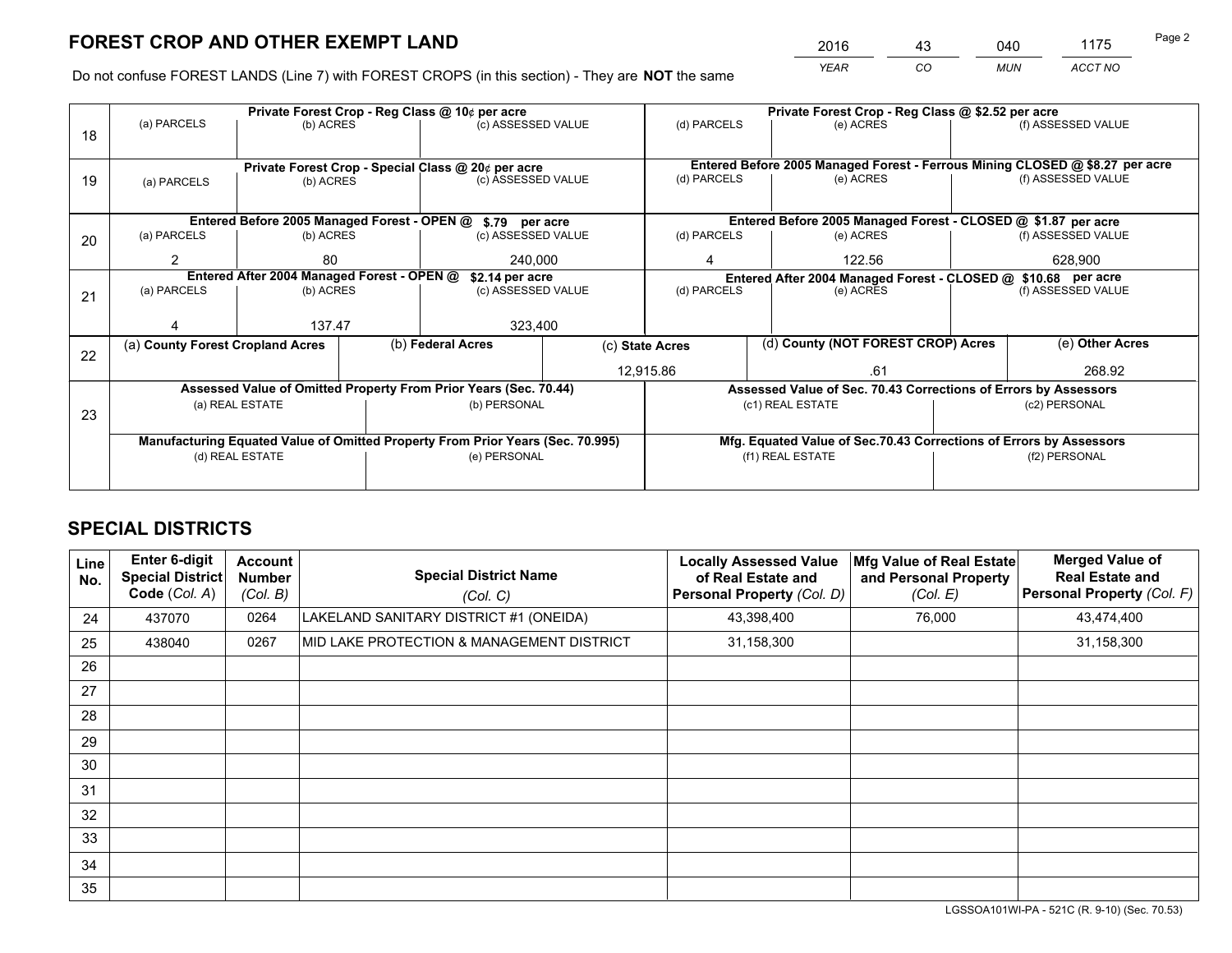|             |                                                                 |                                             |                                                         | <b>YEAR</b>                                                                       | CO<br><b>MUN</b>                                              | ACCT NO                                                                        |
|-------------|-----------------------------------------------------------------|---------------------------------------------|---------------------------------------------------------|-----------------------------------------------------------------------------------|---------------------------------------------------------------|--------------------------------------------------------------------------------|
| Line<br>No. | <b>Enter 6-digit</b><br><b>School District</b><br>Code (Col. A) | <b>Account</b><br><b>Number</b><br>(Col. B) | <b>School District Name</b><br>(Col. C)                 | <b>Locally Assessed Value</b><br>of Real Estate and<br>Personal Property (Col. D) | Mfg Value of Real Estate<br>and Personal Property<br>(Col. E) | <b>Merged Value of</b><br><b>Real Estate and</b><br>Personal Property (Col. F) |
|             | A. SCHOOL DISTRICTS (K-8 and K-12)                              |                                             |                                                         |                                                                                   |                                                               |                                                                                |
| 36          | 636720                                                          | 0264                                        | SCH D OF WOODRUFF J 1                                   | 351,675,600                                                                       | 76,000                                                        | 351,751,600                                                                    |
| 37          |                                                                 |                                             |                                                         |                                                                                   |                                                               |                                                                                |
| 38          |                                                                 |                                             |                                                         |                                                                                   |                                                               |                                                                                |
| 39          |                                                                 |                                             |                                                         |                                                                                   |                                                               |                                                                                |
| 40          |                                                                 |                                             |                                                         |                                                                                   |                                                               |                                                                                |
| 41<br>42    |                                                                 |                                             |                                                         |                                                                                   |                                                               |                                                                                |
| 43          |                                                                 |                                             |                                                         |                                                                                   |                                                               |                                                                                |
| 44          |                                                                 |                                             |                                                         |                                                                                   |                                                               |                                                                                |
| 45          |                                                                 |                                             |                                                         |                                                                                   |                                                               |                                                                                |
| 46          |                                                                 |                                             |                                                         |                                                                                   |                                                               |                                                                                |
| 47          |                                                                 |                                             |                                                         |                                                                                   |                                                               |                                                                                |
| 48          |                                                                 |                                             |                                                         |                                                                                   |                                                               |                                                                                |
| 49          |                                                                 |                                             |                                                         |                                                                                   |                                                               |                                                                                |
| 50          |                                                                 |                                             | TOTAL ASSESSED VALUE OF SCHOOL DISTRICTS (K-8 and K-12) | 351,675,600                                                                       | 76,000                                                        | 351,751,600                                                                    |
|             | <b>UNION HIGH SCHOOL DISTRICTS</b><br><b>B.</b>                 |                                             |                                                         |                                                                                   |                                                               |                                                                                |
| 51          | 433647                                                          | 0261                                        | UHS D OF LAKELAND UNION HIGH                            | 351,675,600                                                                       | 76,000                                                        | 351,751,600                                                                    |
| 52          |                                                                 |                                             |                                                         |                                                                                   |                                                               |                                                                                |
| 53          |                                                                 |                                             |                                                         |                                                                                   |                                                               |                                                                                |
| 54          |                                                                 |                                             |                                                         |                                                                                   |                                                               |                                                                                |
| 55          |                                                                 |                                             | TOTAL ASSESSED VALUE OF UNION HIGH SCHOOLS              | 351,675,600                                                                       | 76,000                                                        | 351,751,600                                                                    |
|             | C.<br><b>TECHNICAL COLLEGE DISTRICTS</b>                        |                                             |                                                         |                                                                                   |                                                               |                                                                                |
| 56          | 001600                                                          | 0015                                        | NICOLET TECHNICAL COLLEGE<br><b>RHIN</b>                | 351,675,600                                                                       | 76,000                                                        | 351,751,600                                                                    |
| 57<br>58    |                                                                 |                                             |                                                         |                                                                                   |                                                               |                                                                                |
| 59          |                                                                 |                                             | TOTAL ASSESSED VALUE OF TECHNICAL COLLEGES              | 351,675,600                                                                       | 76,000                                                        | 351,751,600                                                                    |
|             |                                                                 |                                             |                                                         |                                                                                   |                                                               |                                                                                |

2016

43

040

 *I hereby certify, to the best of my knowledge and belief, this form is complete and correct.*

**SCHOOL DISTRICTS**

| Print name of preparer | Title                    | Date (MM / DD / CCYY) |  |
|------------------------|--------------------------|-----------------------|--|
|                        |                          |                       |  |
| Signature of preparer  | Contact Telephone Number | E-mail address        |  |
|                        | $\overline{\phantom{0}}$ |                       |  |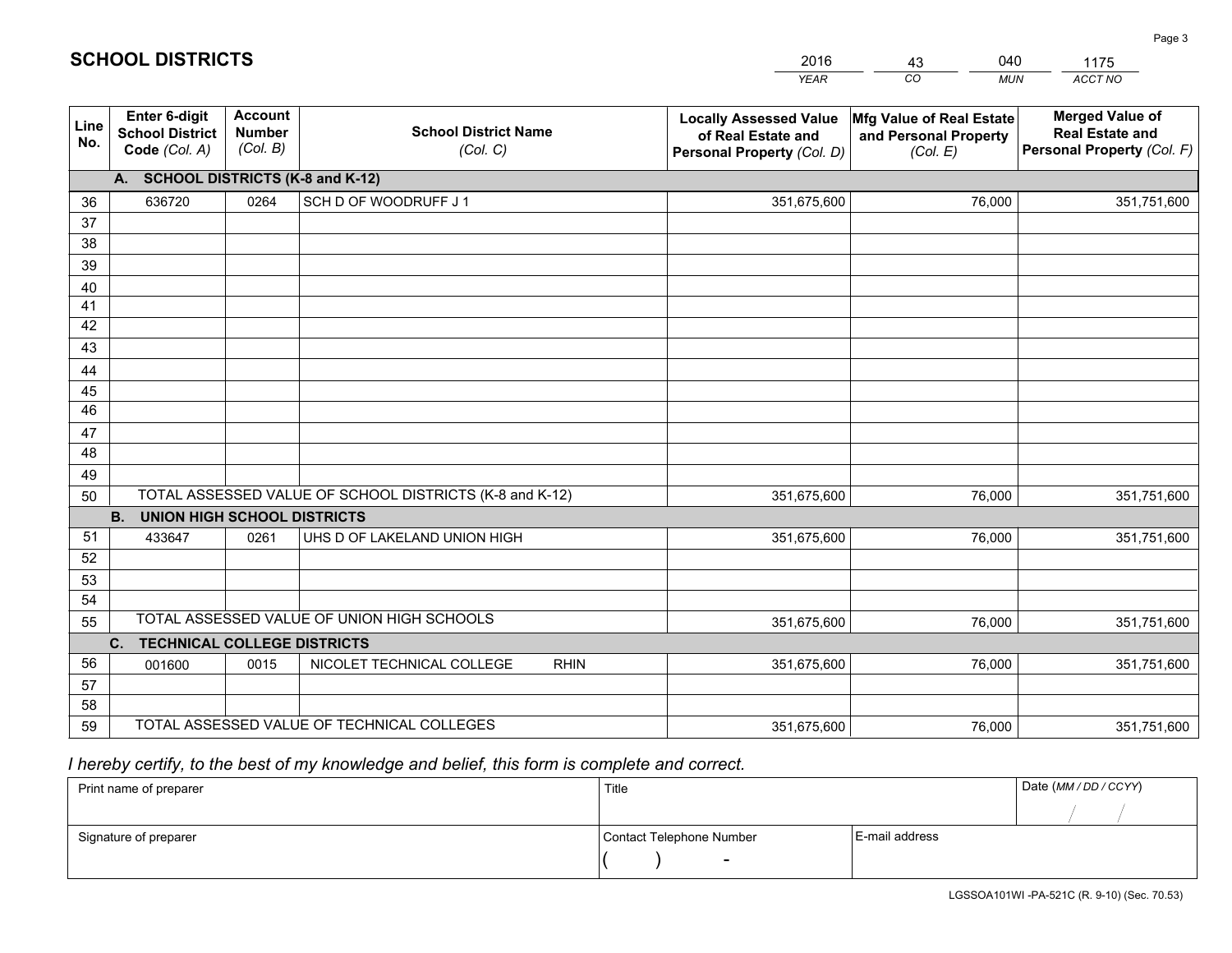## **INSTRUCTIONS FOR STATEMENT OF ASSESSMENT INCLUDING SPECIAL DISTRICT PART**

#### **HIGHLIGHTS**

- 1. Complete the Statement of Assessment after the Board of Review. Reflect any changes made there.
- 2. Use black ink to complete.
- 3. Line 16 must equal Line 50, Col D.
- 4. Line 55 must equal the total of K-8 schools listed on lines 36-49. Do not include K-12 schools in this comparision.
- 5. Line 59, Col. D must equal Line 16.
- 6. Special District, School District and Technical College District values must include both real estate and personal property. Examples of Special districts are: town sanitary districts, public inland lake protection and rehabilitation districts, and metropolitan sewerage districts.
- 7. DO NOT INCLUDE Manufacturing property values.DOR will print these values on the final SOA.
- 8. Accuracy of this form is very important. The values reported directly affect the equalized value DOR calculates for school and special districts.

#### **Page 1:**

 If not prefilled, enter the tax year,county and municipal code,municipal type, municipal name and county name on the top of form.

Check the Amended box, if filing an amended / corrected SOA.

 Report the parcel count, acres and assessed value of taxable general property, total parcel count, (real and personal), total acres, and values from final figures set by the Board of Review.

- A. Real Estate land and improvements (buildings, etc.) is reported on lines 1 8, total line 9.
- B. Personal Property is reported on lines 11 14, Column D, total line 15.
- C. To complete this report, use the computer produced summary of the assessment roll that shows these amounts.
- D. Use whole numbers only.
- E. Add each line across and each column down to verify entries.

#### **Page 2:**

- A. Report Special Items (not subject to general property tax).
- 1. Private Forest Croplands and Managed Forest Lands are reported on lines 18,19, 20 and 21. Be sure to report assessed values **NOT** taxes.
- 2. You should have copies of the orders of entry, orders of withdrawal, etc., to update your assessment roll.
	- 3. Show hundredths of acres (e.g. 39.75).
- 4. Tax exempt lands are reported on line 22.
- 5. Omitted property and sec. 70.43, Wis. Stats., corrections of errors by assessor are reported on line 23. Report real estate and personal property separately. These should be for **prior years**, not something found on the current assessment roll after the board of review.
- B. Special District (Lines 24-35) Include the value of both real and personal property.

 The Department of Revenue (DOR) preprints much of the information regarding names and codes for schools, special districts,etc. If a district is not listed, enter the name and value only, DOR will enter the proper code.

### **Page 3 School Districts:**

Include the value of both real and personal property.

Report School District (regular, elementary, union high school, and technical college).

- 1. Regular (K-12) and Elementary (K-8) school values are reported on lines 36-49, total on line 50.
- 2. Union High School (UHS) (use only if elementary schools are listed on lines 36-49) are reported on lines 51-54. UHS total value (line 55) must equal to the total **elementary school** values reported on lines 36-49. Do notinclude K-12 schools in this comparison.
- 3. Technical College values are reported on lines 56-58, total on line 59.
- 4. Use the computer summary that shows these amounts to complete this report.

#### **This form is due the second Monday in June. File this report only after your Board of Review is complete.**

 *If you have questions: Return forms to:*

Fax number: (608) 264-6887 PO Box 8971

 Email: lgs@revenue.wi.gov Wisconsin Department of Revenue Call: (608) 261-5341 Local Government Services Section 6-97Madison WI 53708-8971

WOODRUFF, WI 54568 - 0560  $\mathbf{I}$ TOWN OF WOODRUFF KIM ALBANO<br>TOWN OF WOODRUFF **NOODRUFF, WI 54568** KIM ALBANO **PO BOX 560** PO BOX 560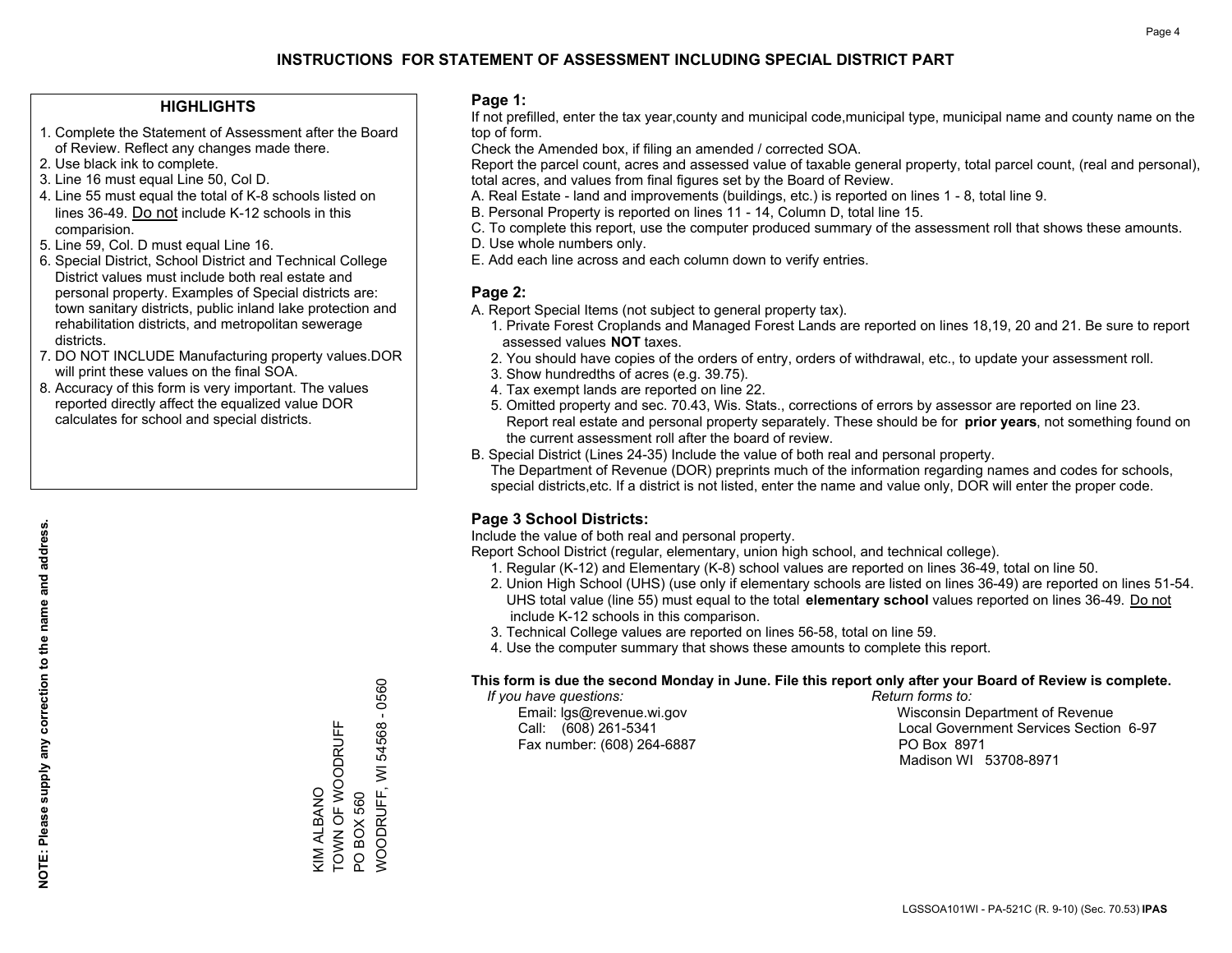**FINAL - EQUATED**

**STATEMENT OF ASSESSMENT FOR 2016** 

| 43 | 276 | 1176    |
|----|-----|---------|
| (  | MUN | ACCT NO |

|                | <b>FOR</b>                                                                                                                                                                                                  | CITY OF<br><b>OF</b><br>Town - Village - City | <b>RHINELANDER</b><br><b>Municipality Name</b>      |          | <b>ONEIDA COUNTY</b><br><b>County Name</b> |                         |                                        | WHEN COMPLETING THIS DOCUMENT<br>DO NOT WRITE OVER X's OR IN SHADED AREAS |
|----------------|-------------------------------------------------------------------------------------------------------------------------------------------------------------------------------------------------------------|-----------------------------------------------|-----------------------------------------------------|----------|--------------------------------------------|-------------------------|----------------------------------------|---------------------------------------------------------------------------|
| Line<br>No.    | <b>REAL ESTATE</b><br>(See Lines 18 - 22 for                                                                                                                                                                |                                               | PARCEL COUNT<br>TOTAL LAND MPROVEMENTS NUMBERS ONLY |          | NO. OF ACRES<br><b>WHOLE</b>               | <b>VALUE OF</b><br>LAND | <b>VALUE OF</b><br><b>IMPROVEMENTS</b> | TOTAL VALUE OF LAND<br>AND IMPROVEMENTS                                   |
|                |                                                                                                                                                                                                             | other Real Estate)                            | Col. A                                              | Col. B   | Col. C                                     | Col. D                  | Col. E                                 | Col. F                                                                    |
| $\mathbf 1$    |                                                                                                                                                                                                             | <b>RESIDENTIAL - Class 1</b>                  | 2,954                                               | 2,599    | 1,120                                      | 32,077,600              | 201, 267, 700                          | 233,345,300                                                               |
| $\overline{2}$ |                                                                                                                                                                                                             | <b>COMMERCIAL - Class 2</b>                   | 570                                                 | 453      | 1,070                                      | 68,017,200              | 226,064,400                            | 294,081,600                                                               |
| 3              |                                                                                                                                                                                                             | <b>MANUFACTURING - Class 3</b>                | 33                                                  | 26       | 298                                        | 2,690,900               | 46,111,500                             | 48,802,400                                                                |
| 4              |                                                                                                                                                                                                             | <b>AGRICULTURAL - Class 4</b>                 | $\mathbf{0}$                                        |          | $\mathbf{0}$                               | 0                       |                                        | $\overline{0}$                                                            |
| 5              |                                                                                                                                                                                                             | <b>UNDEVELOPED - Class 5</b>                  | 0                                                   |          | $\mathbf{0}$                               | 0                       |                                        | $\overline{0}$                                                            |
| 6              |                                                                                                                                                                                                             | AGRICULTURAL FOREST - Class 5m                | 0                                                   |          | $\Omega$                                   | 0                       |                                        | $\overline{0}$                                                            |
| 7              | FOREST LANDS - Class 6                                                                                                                                                                                      |                                               | 0                                                   |          | $\Omega$                                   | 0                       |                                        | $\overline{0}$                                                            |
| 8              | OTHER - Class 7                                                                                                                                                                                             |                                               | $\Omega$                                            | $\Omega$ | $\Omega$                                   | 0                       | $\Omega$                               | $\overline{0}$                                                            |
| 9              | TOTAL - ALL COLUMNS                                                                                                                                                                                         |                                               | 3,557                                               | 3,078    | 2,488                                      | 102,785,700             | 473,443,600                            | 576,229,300                                                               |
| 10             |                                                                                                                                                                                                             | NUMBER OF PERSONAL PROPERTY ACCOUNTS IN ROLL  |                                                     |          | <b>LOCALLY ASSESSED</b>                    | <b>MANUFACTURING</b>    | <b>MERGED</b>                          |                                                                           |
| 11             | BOATS AND OTHER WATERCRAFT NOT EXEMPT - Code 1<br>49,500                                                                                                                                                    |                                               |                                                     |          |                                            |                         | 0                                      | 49,500                                                                    |
| 12             |                                                                                                                                                                                                             | MACHINERY, TOOLS AND PATTERNS - Code 2        |                                                     |          |                                            | 8,451,100               | 4,898,200                              | 13,349,300                                                                |
| 13             | FURNITURE, FIXTURES AND EQUIPMENT - Code 3<br>16,182,200                                                                                                                                                    |                                               |                                                     |          |                                            |                         | 1,397,900                              | 17,580,100                                                                |
| 14             | 5,040,800<br>299,900<br>ALL OTHER PERSONAL PROPERTY NOT EXEMPT - Codes 4A, 4B, 4C                                                                                                                           |                                               |                                                     |          |                                            |                         |                                        | 5,340,700                                                                 |
| 15             | TOTAL OF PERSONAL PROPERTY NOT EXEMPT (Total of Lines 11-14)<br>29,723,600<br>6,596,000                                                                                                                     |                                               |                                                     |          |                                            |                         | 36,319,600                             |                                                                           |
| 16             | AGGREGATE ASSESSED VALUE OF ALL PROPERTY SUBJECT TO THE GENERAL PROPERTY TAX (Total of Lines 9F and 15F)<br>MUST EQUAL TOTAL VALUE OF THE SCHOOL DISTRICTS (K-12 PLUS K-8) - Line 50, Col. F<br>612,548,900 |                                               |                                                     |          |                                            |                         |                                        |                                                                           |
| 17             | Name of Assessor<br>Telephone #<br><b>BOARD OF REVIEW</b><br>DATE OF FINAL ADJOURNMENT<br>09/19/2016<br><b>MIKE MUELVER</b>                                                                                 |                                               |                                                     |          | (715) 369-2952                             |                         |                                        |                                                                           |

REMARKS

The Assessment Ratio to be used in calculating the estimated Fair Market Value on tax bills for this tax district is 1.029181894

This ratio should be used to convert assessed values to "Calculate Equalized Values" in Step 1 of the Lottery and Gaming Credit Calculations.<br>This ratio should be used in the "Computation of Tax Equivalent" schedule of the Commission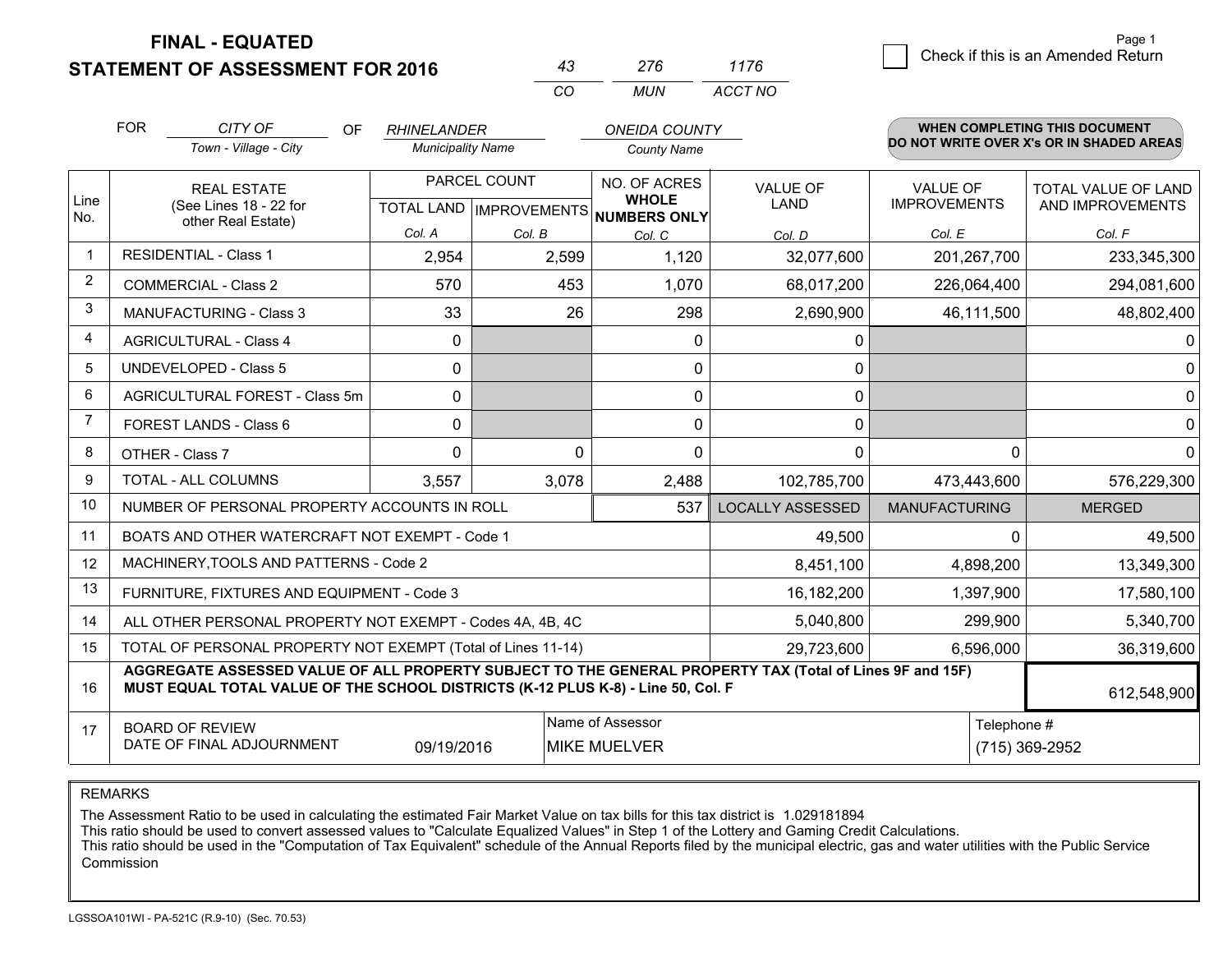# **FOREST CROP AND OTHER EXEMPT LAND**

 *YEAR CO MUN ACCT NO* <sup>2016</sup> <sup>43</sup> <sup>276</sup> <sup>1176</sup>

Do not confuse FOREST LANDS (Line 7) with FOREST CROPS (in this section) - They are **NOT** the same

|                                                                  |                                                                                                                                                      |                                             |  | Private Forest Crop - Reg Class @ 10¢ per acre     |  | Private Forest Crop - Reg Class @ \$2.52 per acre |                                                                              |                                                               |                    |  |
|------------------------------------------------------------------|------------------------------------------------------------------------------------------------------------------------------------------------------|---------------------------------------------|--|----------------------------------------------------|--|---------------------------------------------------|------------------------------------------------------------------------------|---------------------------------------------------------------|--------------------|--|
| 18                                                               | (a) PARCELS<br>(b) ACRES                                                                                                                             |                                             |  | (c) ASSESSED VALUE                                 |  | (d) PARCELS                                       | (e) ACRES                                                                    |                                                               | (f) ASSESSED VALUE |  |
|                                                                  |                                                                                                                                                      |                                             |  |                                                    |  |                                                   |                                                                              |                                                               |                    |  |
|                                                                  |                                                                                                                                                      |                                             |  | Private Forest Crop - Special Class @ 20¢ per acre |  |                                                   | Entered Before 2005 Managed Forest - Ferrous Mining CLOSED @ \$8.27 per acre |                                                               |                    |  |
| 19                                                               | (a) PARCELS                                                                                                                                          | (b) ACRES                                   |  | (c) ASSESSED VALUE                                 |  | (d) PARCELS                                       | (e) ACRES                                                                    |                                                               | (f) ASSESSED VALUE |  |
|                                                                  |                                                                                                                                                      |                                             |  |                                                    |  |                                                   |                                                                              |                                                               |                    |  |
|                                                                  |                                                                                                                                                      | Entered Before 2005 Managed Forest - OPEN @ |  | \$.79 per acre                                     |  |                                                   | Entered Before 2005 Managed Forest - CLOSED @ \$1.87 per acre                |                                                               |                    |  |
| 20                                                               | (a) PARCELS                                                                                                                                          | (b) ACRES                                   |  | (c) ASSESSED VALUE                                 |  | (d) PARCELS                                       | (e) ACRES                                                                    |                                                               |                    |  |
|                                                                  |                                                                                                                                                      |                                             |  |                                                    |  |                                                   |                                                                              |                                                               |                    |  |
|                                                                  |                                                                                                                                                      | Entered After 2004 Managed Forest - OPEN @  |  | \$2.14 per acre                                    |  |                                                   |                                                                              | Entered After 2004 Managed Forest - CLOSED @ \$10.68 per acre |                    |  |
| 21                                                               | (a) PARCELS                                                                                                                                          | (b) ACRES                                   |  | (c) ASSESSED VALUE                                 |  | (d) PARCELS                                       | (e) ACRES                                                                    | (f) ASSESSED VALUE                                            |                    |  |
|                                                                  |                                                                                                                                                      |                                             |  |                                                    |  |                                                   |                                                                              |                                                               |                    |  |
|                                                                  |                                                                                                                                                      |                                             |  |                                                    |  |                                                   |                                                                              |                                                               |                    |  |
| 22                                                               | (a) County Forest Cropland Acres                                                                                                                     |                                             |  | (b) Federal Acres                                  |  | (c) State Acres                                   | (d) County (NOT FOREST CROP) Acres                                           |                                                               | (e) Other Acres    |  |
|                                                                  |                                                                                                                                                      |                                             |  |                                                    |  | 39.65<br>81.02                                    |                                                                              | 1,990.37                                                      |                    |  |
| Assessed Value of Omitted Property From Prior Years (Sec. 70.44) |                                                                                                                                                      |                                             |  |                                                    |  |                                                   | Assessed Value of Sec. 70.43 Corrections of Errors by Assessors              |                                                               |                    |  |
| 23                                                               | (a) REAL ESTATE                                                                                                                                      |                                             |  | (b) PERSONAL                                       |  | (c1) REAL ESTATE                                  |                                                                              | (c2) PERSONAL                                                 |                    |  |
|                                                                  |                                                                                                                                                      |                                             |  |                                                    |  |                                                   |                                                                              |                                                               |                    |  |
|                                                                  | Manufacturing Equated Value of Omitted Property From Prior Years (Sec. 70.995)<br>Mfg. Equated Value of Sec.70.43 Corrections of Errors by Assessors |                                             |  |                                                    |  |                                                   |                                                                              |                                                               |                    |  |
|                                                                  | (d) REAL ESTATE                                                                                                                                      |                                             |  | (e) PERSONAL                                       |  | (f1) REAL ESTATE                                  |                                                                              | (f2) PERSONAL                                                 |                    |  |
|                                                                  |                                                                                                                                                      |                                             |  |                                                    |  |                                                   |                                                                              |                                                               |                    |  |

## **SPECIAL DISTRICTS**

| Line<br>No. | Enter 6-digit<br>Special District<br>Code (Col. A) | <b>Account</b><br><b>Number</b> | <b>Special District Name</b> | <b>Locally Assessed Value</b><br>of Real Estate and | Mfg Value of Real Estate<br>and Personal Property | <b>Merged Value of</b><br><b>Real Estate and</b><br>Personal Property (Col. F) |
|-------------|----------------------------------------------------|---------------------------------|------------------------------|-----------------------------------------------------|---------------------------------------------------|--------------------------------------------------------------------------------|
|             |                                                    | (Col. B)                        | (Col. C)                     | Personal Property (Col. D)                          | (Col. E)                                          |                                                                                |
| 24          |                                                    |                                 |                              |                                                     |                                                   |                                                                                |
| 25          |                                                    |                                 |                              |                                                     |                                                   |                                                                                |
| 26          |                                                    |                                 |                              |                                                     |                                                   |                                                                                |
| 27          |                                                    |                                 |                              |                                                     |                                                   |                                                                                |
| 28          |                                                    |                                 |                              |                                                     |                                                   |                                                                                |
| 29          |                                                    |                                 |                              |                                                     |                                                   |                                                                                |
| 30          |                                                    |                                 |                              |                                                     |                                                   |                                                                                |
| 31          |                                                    |                                 |                              |                                                     |                                                   |                                                                                |
| 32          |                                                    |                                 |                              |                                                     |                                                   |                                                                                |
| 33          |                                                    |                                 |                              |                                                     |                                                   |                                                                                |
| 34          |                                                    |                                 |                              |                                                     |                                                   |                                                                                |
| 35          |                                                    |                                 |                              |                                                     |                                                   |                                                                                |

LGSSOA101WI-PA - 521C (R. 9-10) (Sec. 70.53)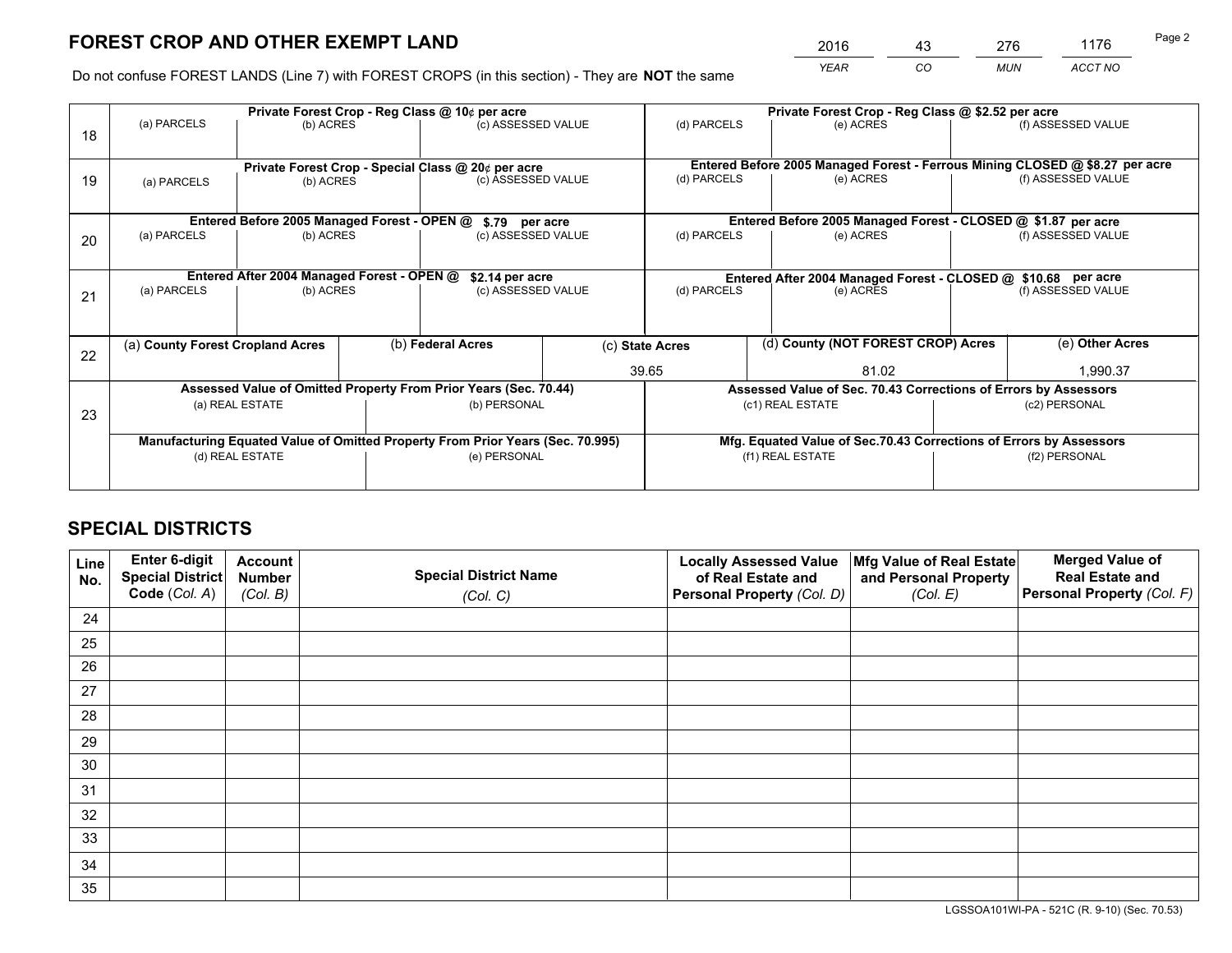|             |                                                                 |                                             |                                                         | <b>YEAR</b>                                                                       | CO<br><b>MUN</b>                                              | ACCT NO                                                                        |  |  |  |  |
|-------------|-----------------------------------------------------------------|---------------------------------------------|---------------------------------------------------------|-----------------------------------------------------------------------------------|---------------------------------------------------------------|--------------------------------------------------------------------------------|--|--|--|--|
| Line<br>No. | <b>Enter 6-digit</b><br><b>School District</b><br>Code (Col. A) | <b>Account</b><br><b>Number</b><br>(Col. B) | <b>School District Name</b><br>(Col. C)                 | <b>Locally Assessed Value</b><br>of Real Estate and<br>Personal Property (Col. D) | Mfg Value of Real Estate<br>and Personal Property<br>(Col. E) | <b>Merged Value of</b><br><b>Real Estate and</b><br>Personal Property (Col. F) |  |  |  |  |
|             | A. SCHOOL DISTRICTS (K-8 and K-12)                              |                                             |                                                         |                                                                                   |                                                               |                                                                                |  |  |  |  |
| 36          | 434781                                                          | 0262                                        | SCH D OF RHINELANDER                                    | 557,150,500                                                                       | 55,398,400                                                    | 612,548,900                                                                    |  |  |  |  |
| 37          |                                                                 |                                             |                                                         |                                                                                   |                                                               |                                                                                |  |  |  |  |
| 38          |                                                                 |                                             |                                                         |                                                                                   |                                                               |                                                                                |  |  |  |  |
| 39          |                                                                 |                                             |                                                         |                                                                                   |                                                               |                                                                                |  |  |  |  |
| 40          |                                                                 |                                             |                                                         |                                                                                   |                                                               |                                                                                |  |  |  |  |
| 41<br>42    |                                                                 |                                             |                                                         |                                                                                   |                                                               |                                                                                |  |  |  |  |
| 43          |                                                                 |                                             |                                                         |                                                                                   |                                                               |                                                                                |  |  |  |  |
| 44          |                                                                 |                                             |                                                         |                                                                                   |                                                               |                                                                                |  |  |  |  |
| 45          |                                                                 |                                             |                                                         |                                                                                   |                                                               |                                                                                |  |  |  |  |
| 46          |                                                                 |                                             |                                                         |                                                                                   |                                                               |                                                                                |  |  |  |  |
| 47          |                                                                 |                                             |                                                         |                                                                                   |                                                               |                                                                                |  |  |  |  |
| 48          |                                                                 |                                             |                                                         |                                                                                   |                                                               |                                                                                |  |  |  |  |
| 49          |                                                                 |                                             |                                                         |                                                                                   |                                                               |                                                                                |  |  |  |  |
| 50          |                                                                 |                                             | TOTAL ASSESSED VALUE OF SCHOOL DISTRICTS (K-8 and K-12) | 557,150,500                                                                       | 55,398,400                                                    | 612,548,900                                                                    |  |  |  |  |
|             | <b>B.</b><br><b>UNION HIGH SCHOOL DISTRICTS</b>                 |                                             |                                                         |                                                                                   |                                                               |                                                                                |  |  |  |  |
| 51          |                                                                 |                                             |                                                         |                                                                                   |                                                               |                                                                                |  |  |  |  |
| 52          |                                                                 |                                             |                                                         |                                                                                   |                                                               |                                                                                |  |  |  |  |
| 53          |                                                                 |                                             |                                                         |                                                                                   |                                                               |                                                                                |  |  |  |  |
| 54          |                                                                 |                                             |                                                         |                                                                                   |                                                               |                                                                                |  |  |  |  |
|             | TOTAL ASSESSED VALUE OF UNION HIGH SCHOOLS<br>55                |                                             |                                                         |                                                                                   |                                                               |                                                                                |  |  |  |  |
|             | C.<br><b>TECHNICAL COLLEGE DISTRICTS</b>                        |                                             |                                                         |                                                                                   |                                                               |                                                                                |  |  |  |  |
| 56          | 001600                                                          | 0015                                        | NICOLET TECHNICAL COLLEGE<br><b>RHIN</b>                | 557,150,500                                                                       | 55,398,400                                                    | 612,548,900                                                                    |  |  |  |  |
| 57<br>58    |                                                                 |                                             |                                                         |                                                                                   |                                                               |                                                                                |  |  |  |  |
| 59          |                                                                 |                                             | TOTAL ASSESSED VALUE OF TECHNICAL COLLEGES              | 557,150,500                                                                       | 55,398,400                                                    | 612,548,900                                                                    |  |  |  |  |
|             |                                                                 |                                             |                                                         |                                                                                   |                                                               |                                                                                |  |  |  |  |

2016

43

276

 *I hereby certify, to the best of my knowledge and belief, this form is complete and correct.*

**SCHOOL DISTRICTS**

| Print name of preparer | Title                    |                | Date (MM / DD / CCYY) |
|------------------------|--------------------------|----------------|-----------------------|
|                        |                          |                |                       |
| Signature of preparer  | Contact Telephone Number | E-mail address |                       |
|                        |                          |                |                       |